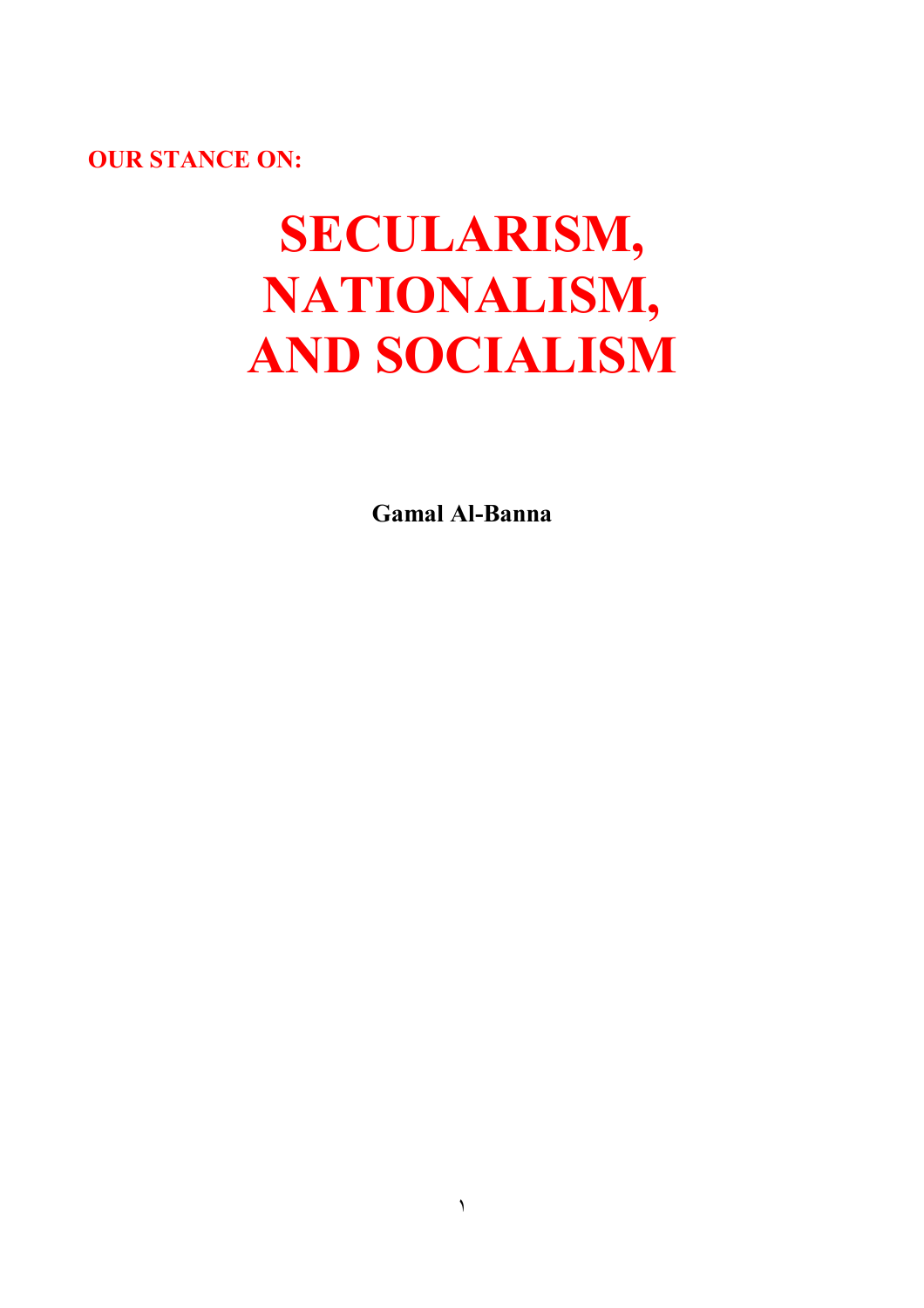# **ABOUT THIS BOOK:**

 Preachers and newspapers, often quote these concepts of secularism, nationalism, and socialism. Popular views on these concepts tend to vary, as some people regard them as the work of Satan on earth, while others consider them the greatest achievements of our era.

 This book presents the judgment on these concepts from an Islamic point of view, or rather the point of view of the Islamic Revival Call, by showing the pros and cons of each concept as the author seeks fairness and the noble aim of verifying the truth.

 The author explains in this book that secularism, as it means the separation between religion and authority, i.e. the state or the government, and as long as it does not call for religious ideas, is not distant from the spirit of Islam which centers on the individual and then on the concepts of family, society, and the Islamic nation '*Umma*'. The Holy Quran mentions the term *Umma* in nearly fifty positions in its text, whereas the term **'***state***'** is never mentioned in the Quranic text. The author reaches the same conclusion on the premise that authority spoils ideology, i.e. beliefs and values. This applies to all ideologies like religions and socialism, and this is the notion explained by the author in his book titled '' *Islam is a Religion and a Nation, not a Religion and a State*".

 The main element in this subject as far as Islam is concerned, and that makes it nearer to secularism, is the absence of the notion of ''religious institutions'', as well as the vehement attack launched in the Holy Quran against clergy who stand between Man and God as mediators. We should remember that the oppressive tyranny of Catholicism was the reason behind the idea of separating religion and government in the European countries.

 Yet, this is not to say that secularism is perfect, as there are notions in it that are contrary to the Islamic values, like confining oneself to life in this world, while overlooking life in the Hereafter.

 The author sees that states in the Islamic *Umma* cannot be described as *secular*, and cannot be described as *Islamic* as well, but these states can be described as *civil*, as the main task of any state is construction, encouraging culture and science, serving its nation…etc.

 The author says that he means by nationalism the notion of patriotism as called for by Islam. Yet, the notion of nationalism has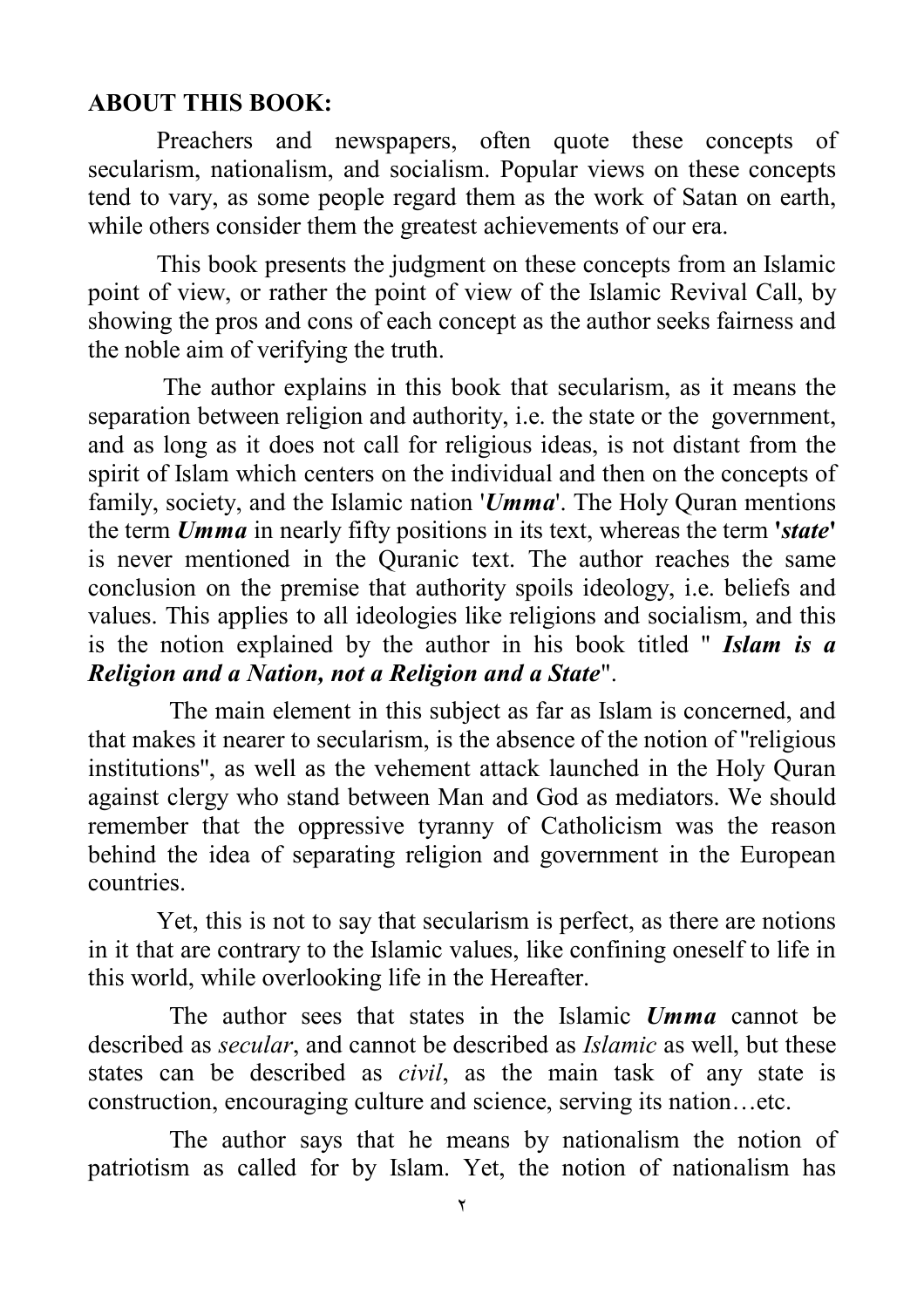developed in the Arab society and it has been closely linked to the idea of finding an alternative to Islam. The author sees that nationalism without Islam resembles an oyster that has lost its pearl, and consequently its value. The author reveals in this book a rare document written by the imam and martyr Hassan Al-Banna, directed to the officials shortly after the formation of the Arab League. This document comprises ideas on the topic of uniting the Arab nations, and this rare, invaluable document does not appear in the writings of the Muslim brotherhood.

 Lastly, the author tackles the concept of socialism, and sees that it has been a pre-Marxism stage in Europe as a symbol of justice ignored by the church and the state, and trampled over by theorizing and the capitalist practice. Hence, socialism has been the representative of the European conscience, but at the hands of Karl Marx, it took the quality of the limited theory that claims to be the only '*scientific*' one, utopian Marxism, dismissing other theories as dreams or wishes. When Lenin assumed authority is Russia, he established the worst ruling system ever in the world, as it trampled over liberties and spread terrorism, as the communist party assumed a totalitarian, unilateral rule. This book accepts socialism as an open call for justice, and rejects Marxism in theory and practice.

 The author does not leave readers in a state of confusion after criticizing these three concepts; he presents in the epilogue a short chapter titled ''**The Alternative**''. This alternative is Islam when understood soundly and directly from the Holy Quran, the noble manner and behavior of Prophet Muhammad, and the civilized values of Islam that has made it a liberation revolution for the sake of freedom and justice.

 Readers would find the truth in this book if they are not burdened with preconceived thought that might make their vision narrow, unilateral, and unable to receive new ideas, but it is hoped that this book would inspire readers to reconsider their thought.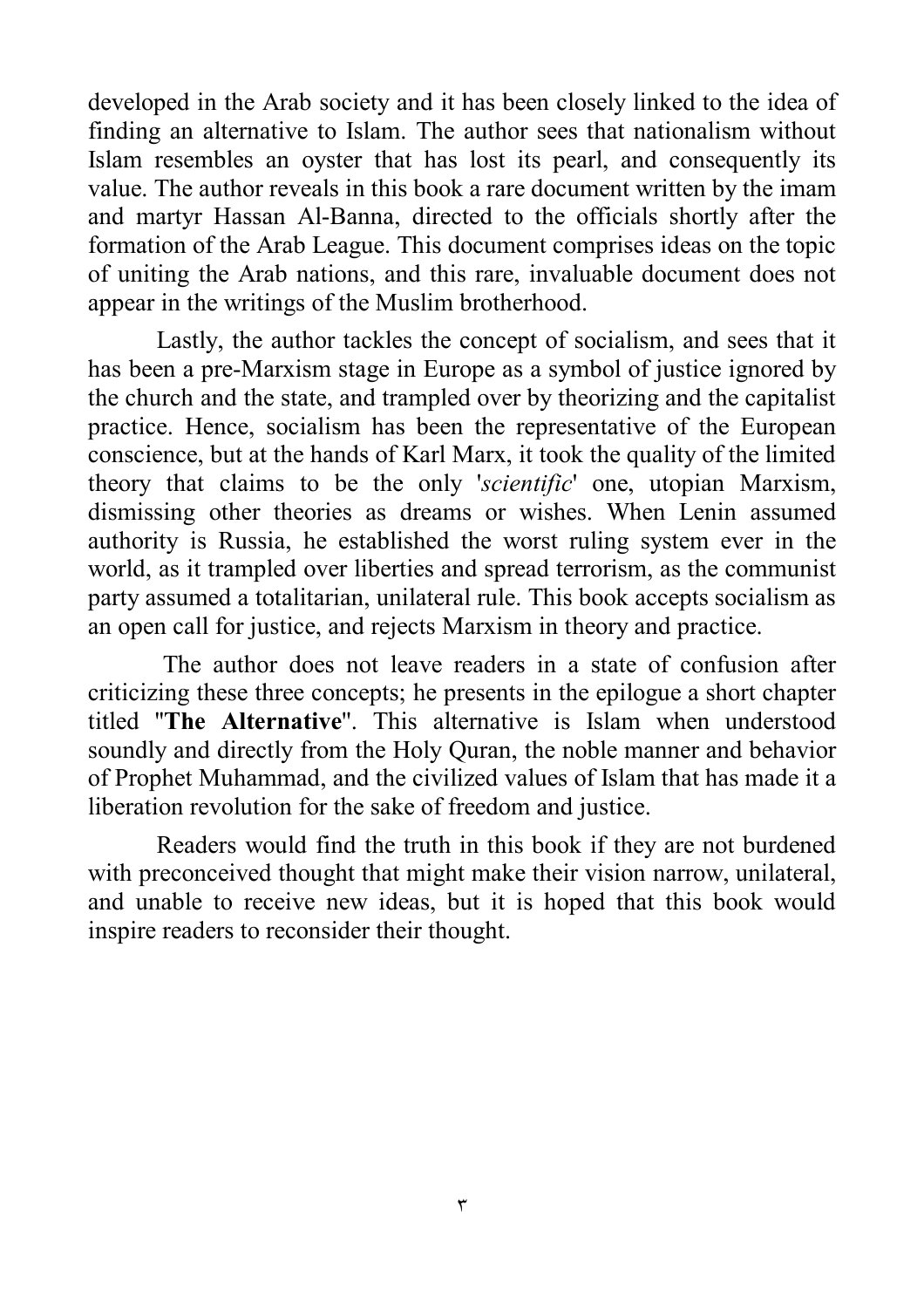#### **FOREWORD**

 We have written on the concepts of socialism, nationalism, and secularism in some of my previous books like '' *The Contemporary Islamic Calls: its Pros and Cons*", '' *The Islamic Program*", and "*Islam, Liberty, and Secularism*". We have felt the urge to combine these three concepts in one volume to facilitate the matter for readers who seek to know about these topics without searching for specific information in various books that might not be available, especially that some of them was printed 20 years ago. We have seized this opportunity to revise, modify, and edit these views according to the recent results of our research and the fruition of our thought. We have added many items and a last chapter titled '' **The Alternative**".

 Some people might have thought that socialism has lost its significance after the demise of the USSR that followed the socialist banner, but eventually surrendered to its archenemy, the USA. In fact, the downfall of the USSR does not mean the collapse of socialism, but the failure of the experiment adopted by the USSR, which was contrary to the essence of and politics of socialism during the period between the decease of Karl Marx and World War I. This right version of socialism was adopted as well by all socialist parties that bore the appellation *''the socialist democratic party''* until Lenin came up with the Bolshevist version of socialism, and put an end to democracy in the appellation of the ruling party and as a concept that once existed in the socialist society. This was the reason behind the fall of the USSR. When socialist parties regained the designation '*democratic*' in their appellation, it was considered a mark of return to the original socialist tradition. If capitalism stands alone with its values of opportunism and exploitation, its negative or dark sides might resurface, which propelled the appearance of socialism.

 History tells us that the end of any era does not meant its total disappearance, as its remnants would remain, and the dead men of the old systems in their tombs still exert an influence over the living people as people prefer to follow what they are familiar with and was done by their ancestors, even if it was tyranny. The famous Egyptian poet Ahmed Shawki said:

**The one who just left the yoke Lives for a while lamenting its impact**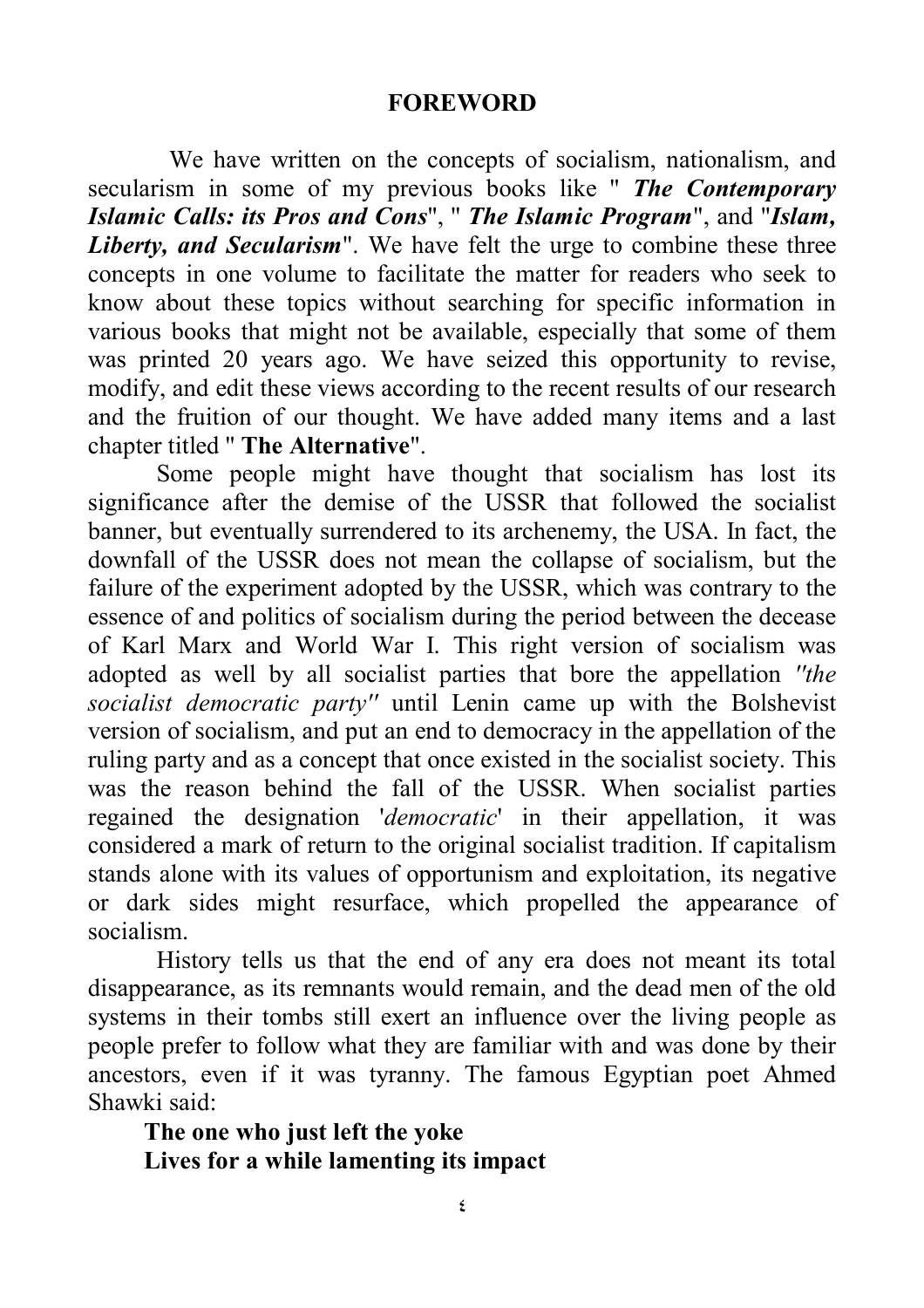The number of those who lamented the loss of socialist ideals in the East has surpassed the numbers in the West – even when compared to Russia itself.

 Anyway, the role of socialism in the history of modern political thought and in current political experiments cannot be overlooked. Development might allow socialism another round to prove its efficiency, as its existence is 'controversial' concerning capitalism in European societies.

 This applies as well to nationalism, as a concept that has appeared in a critical moment in history, as a reaction, not an original veritable action. Nationalism had favorable factors that made it assume its space in the political arena and it had in some cases the major place, even after the collapse of the Nasserite project after the defeat in 1967 war.

 The notion of secularism is no less important than the other two concepts, especially when the matter is related to religion. Some people assume that religion and secularism are incompatible, and in a state of conflict, but this might only be true as far as Christianity is concerned. However, this is not the case in Islam, as there are common points between Islam and secularism - as we shall explain- in many aspects, and there are other aspects in which both differ from each other, but secularism retains its significance so as not to let religious devotion be confined to the Afterlife, while ignoring this life on earth.

 The ideas mentioned in this volume represent the stance of the Islamic Revival Call on the three concepts: socialism, nationalism, and secularism.

 In our endeavor to present our stance on these concepts, we stick to honesty in our demonstration, showing the pros and cons, and we evaluate the three concepts fairly without distorting them. Our evaluation is based on the premise that we believe in the values of liberty, justice, goodness, knowledge, and coping with the necessities of our modern era. These are part of the Islamic values, and they are the essence of the Islamic Revival Call.

 Some of our readers have requested that we mitigate the tone of our discourse, avoid points of contention, and focus on common points so as not to provoke the ire and enmity of our opponents. We appreciate this important piece of advice, but we prefer to reveal the whole truth, and to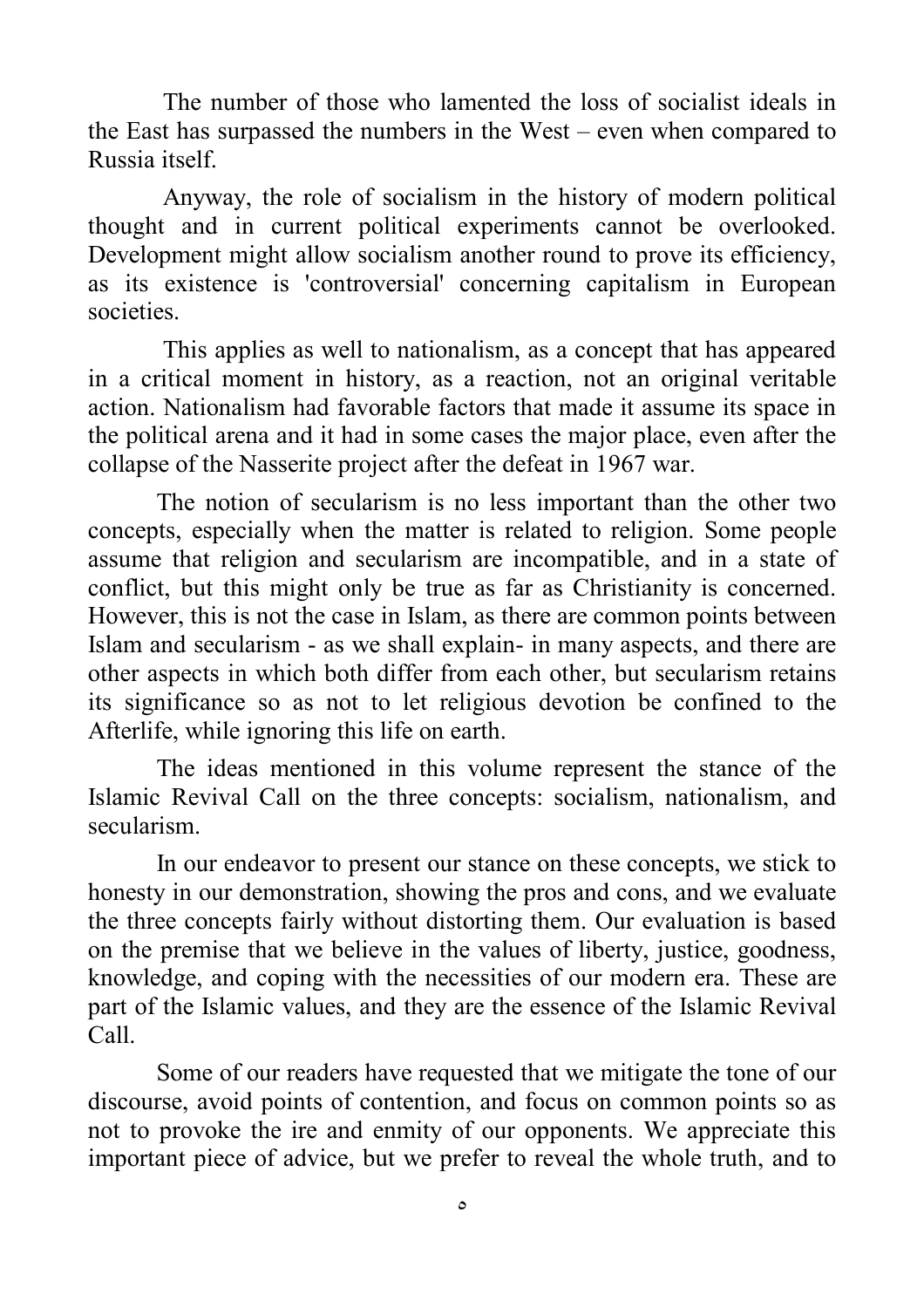present all dimensions. We seek to show truths, not words of compromise or mitigation, as this is a kind of thought and not politics. The role of the thinker is to convey the whole truth as he sees it, unashamedly and in an unhesitant manner. The Holy Quran and the Bible speak about deniers of the truth in plain, explicit statements that denounce them severely, and these Holy Scriptures show the meaning of wrong and deviation. It is never possible in the process of developing a theory that one might criticize it severely and unfairly just to avoid enmities or to gain friendships. This might occur when theories are within the maze of politics, and the responsibility lies on those who applied the theory in the wrong manner, not on the theory per se, or on its original author.

Gamal Al-Banna Cairo. 1324 A H. 2003 A.D.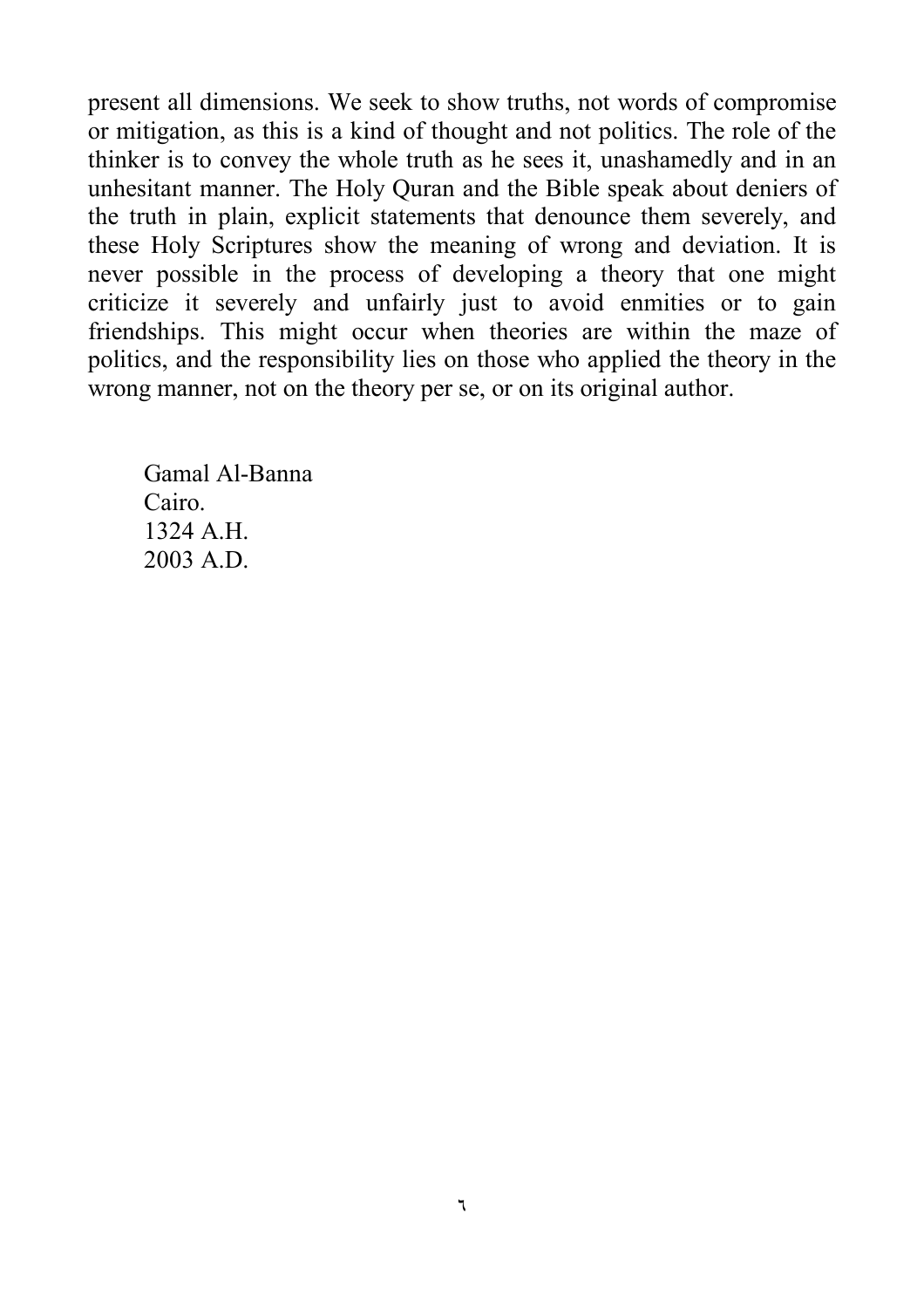## **CHAPTER ONE OUR STANCE ON SECULARISM\***

 The vague or misleading idea concerning the link between Islam and secularism is attributed to the confusion of the Islamic reference, as well as another confusion that stems from judging Islam on the grounds of what have occurred in Christianity.

#### **The confusion in the Islamic reference:**

 This confusion has stemmed from considering the rules set by religious scholars and imams since the emergence of religious doctrines in the third century of Hegira, and their followers who renewed the *fiqh* (religious jurisprudence) like Ibn Taymiya and Ibn Hazm in the eighth century A.H., El-Sawkani in the eleventh century A.H., and M. Abdou in the fourteenth century A.H., and the leaders of contemporary Islamic calls (e.g. El-Mawdoudi- Hassan Al-Banna- Sayed Qutb). The views of these scholars and thinkers were used to represent the Islamic standpoint towards secularism and other similar concepts.

 This sort of confusion is understandable, as professors of religious universities perceive these ancient scholars as their grand masters, while professors of civil universities and orientalists perceive them as the authoritative references of Islamic thought. Consequently, all people unanimously agree that these ancient thinkers and scholars are the authoritative references that represent Islam

**\***

 $\overline{a}$  **If** *secularism* **means idolization of the human being and denying the worship of God, and acknowledging the worldly existence while denying the Afterlife, then undoubtedly it is contrary to Islam. Yet, our understanding of** *secularism* **is not as such, but we see it as the separation of religion and the state, meaning that the state does not perform religious tasks or duties, and leaves religion to people to believe in it in their own ways. The secular state would tolerate the existence of churches without interfering in their work while not allowing them to interfere in the work of the state. There are many examples of this, as the liberty of belief is secured for all people, and churches still exist in the secular states that even have Christian political parties. This is what we mean by** *secularism* **in this chapter.**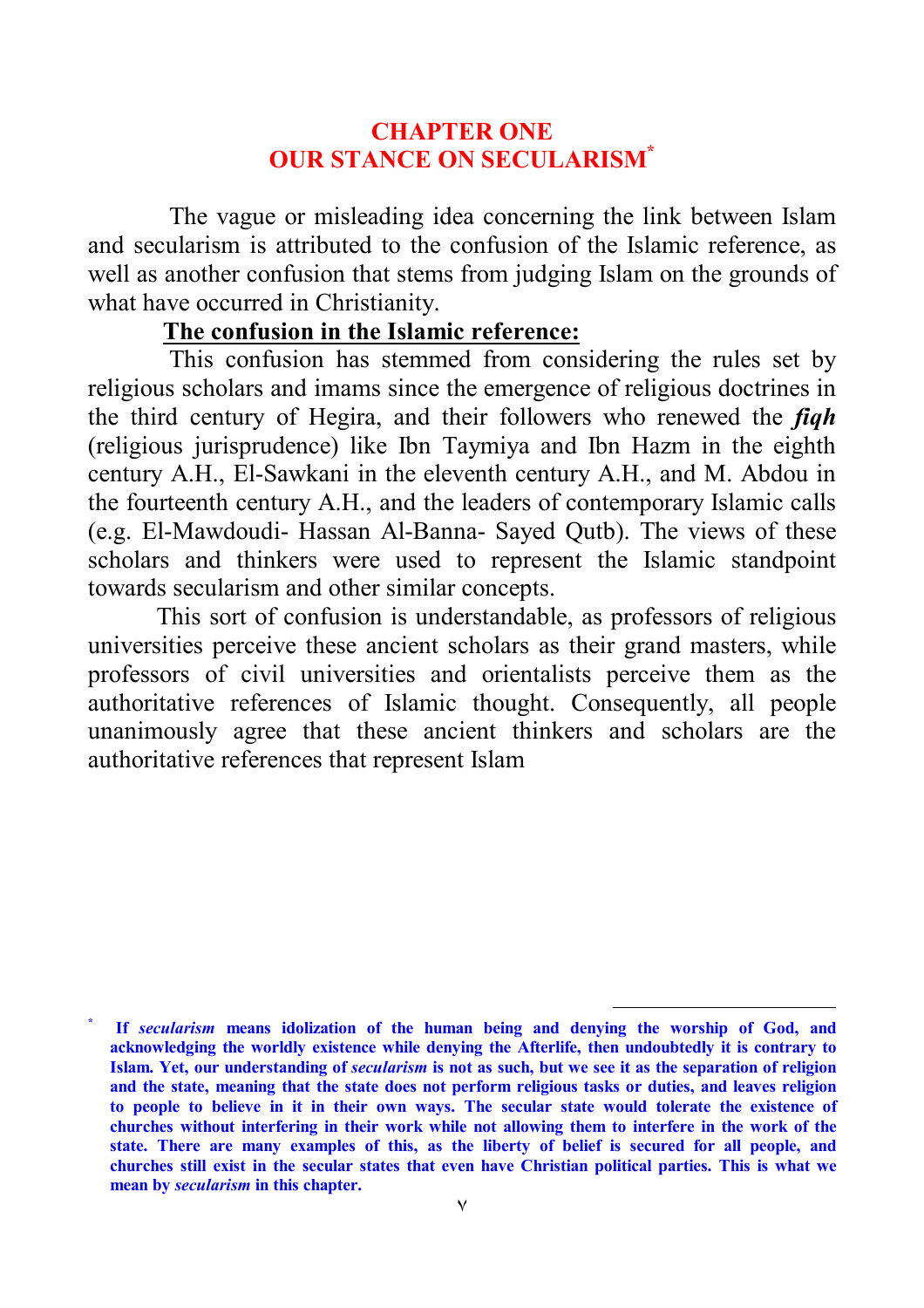In fact, all these ancient scholars even the more renowned ones like the imams who founded the four Islamic doctrines, were subjected to a certain social, political and cultural climate, and they were influenced deeply by their environments. The documentation and writing of the *Sunna* (traditions and deeds of Prophet Muhammad ), after nearly a century after the decease of Prophet Muhammad, made room for interpolating a large number of fabricated *Hadiths* (sayings of Prophet Muhammad ) –maybe hundreds of thousands. The Quranic textual style that is based on figurative expression, musicality of language, and the psychological impact of diction, has made room for many interpretations, as well as the insertion of Israelite mythological stories in the authoritative volumes of interpretation. With the passage of time away from the era of the Prophet Muhammad, people were floundering in the miasma of the autocratic rule, the spread of ignorance, the control exercised by the Turks and the Persians on the Caliphate, and the divided Islamic rule. All these influences were reflected in the writings and rules of the scholars, as it is impossible that any writer might step out of the frames of his era and the level of understanding prevalent in his era. What proves this fact is that when forces of darkness and ignorance prevailed in certain eras, scholars themselves decided to close the field of *Ijtihad* (interpretive judgment), and this reflects the inability of thinking, and blind acceptance of what was passed down to them by their ancestors, which means intellectual bankruptcy.

 Regardless of the truth of this argument, it is an elementary undoubted fact that Islam is truly represented by the Holy Quran. Hence, when we need to know the viewpoint of Islam concerning any issue, we should refer to the Holy Quran itself, not to its many interpretations rendered by many scholars, who were influenced by the above-mentioned factors, and whose interpretations do injustice to the Quranic text. The *Sunna* should be purified and purged from any interpolations and insertions that had crept to it by setting criteria based on the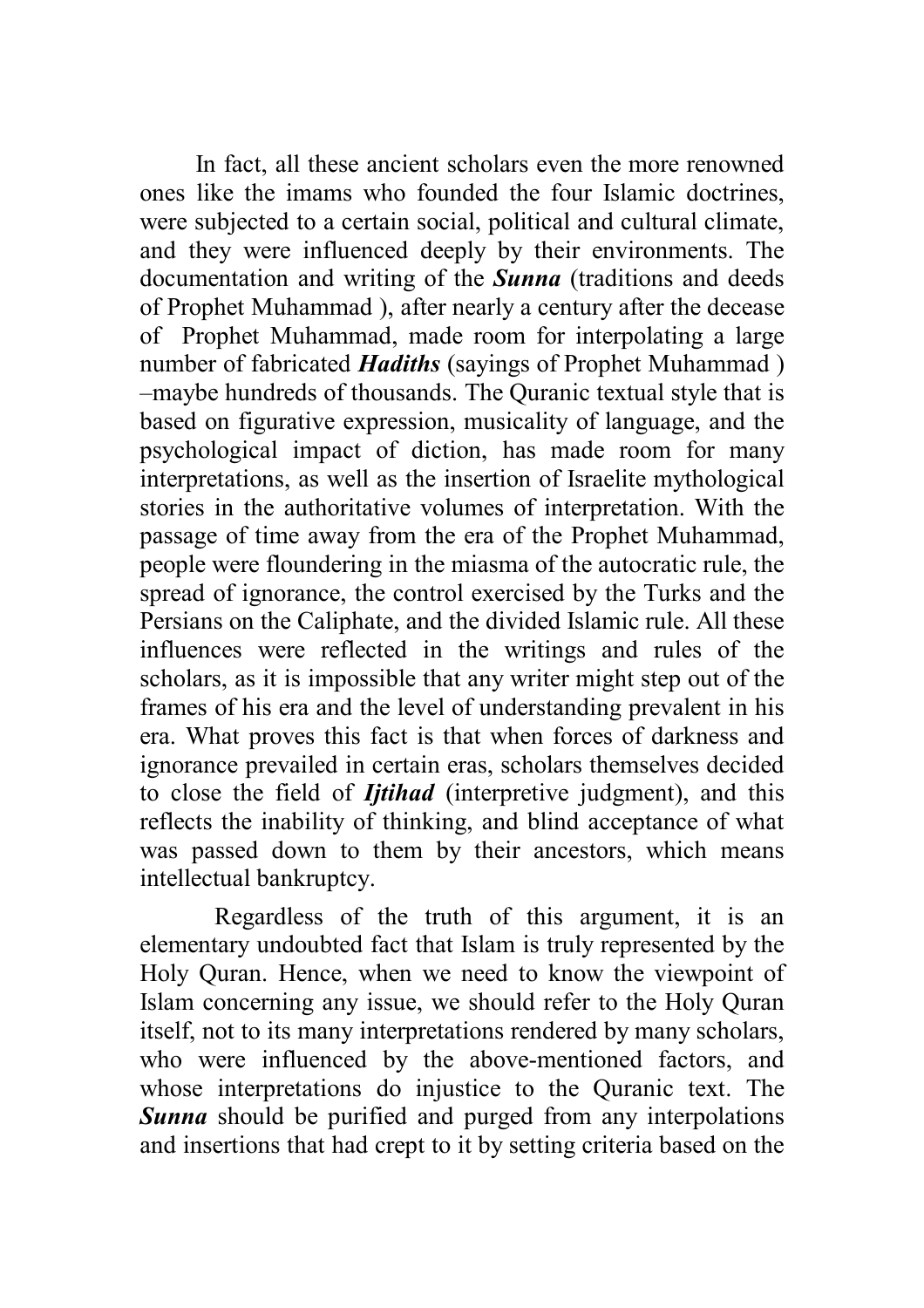Quranic text, so that we could exclude fabricated *Hadiths* that are in fact contrary to the fundamentals set by the Holy Quran.

 This purification process is extremely difficult, and it goes beyond the *Salafist* (ancestral; traditional) frameworks and rules already set by the four imams of the Islamic doctrines. Hence, writers on Islam and orientalists preferred to get their rules from ancient scholars who set them since over one thousand years, and these writers considered these rules as the viewpoint of Islam.

Hence, this is the source of the first confusion, and the source of the notion that people accept whatever said by ancient scholars even if it was contrary to the Holy Quran, due to the factors that influenced them, as we mentioned before.

## **The confusion of judging Islam by what had occurred in Christianity:**

 This second sort of confusion, concerning the viewpoint of Islam on secularism, is attributed to the fact that European writers applied their judgments concerning Christianity on Islam, despite the radical difference between them, or at least between Islam and the Christian church.

 Those who studied the European civilization know that its real roots are Greco-Roman. These Greek and Roman civilizations were pagan civilizations – not in the sense that they worshipped idols – but in the sense that they ignore the idea of God as found in celestial religions, as well as life after death, and punishment and reward in the Afterlife† . These ideas were not just excluded from the Greek and Roman faiths, but they were contrary to the foundations of these two civilization. With the exclusion of the notion of God, these civilizations deified the human being. One of the first Greek philosophers expressed this idea clearly, when he said ''*Man is the yard-stick of all things*'', and this meaning was repeated by philosophers like Kant and Hegel in different ways of expression like ''*Man is an end in* 

 $\overline{a}$ **† The contradiction of the Greco-Roman paganism is not confined to Christianity, as it contradicts as well in greater way the religion of the ancient Egyptians and Islam, as in these two religions we find the major focus on the notion of the Afterlife.**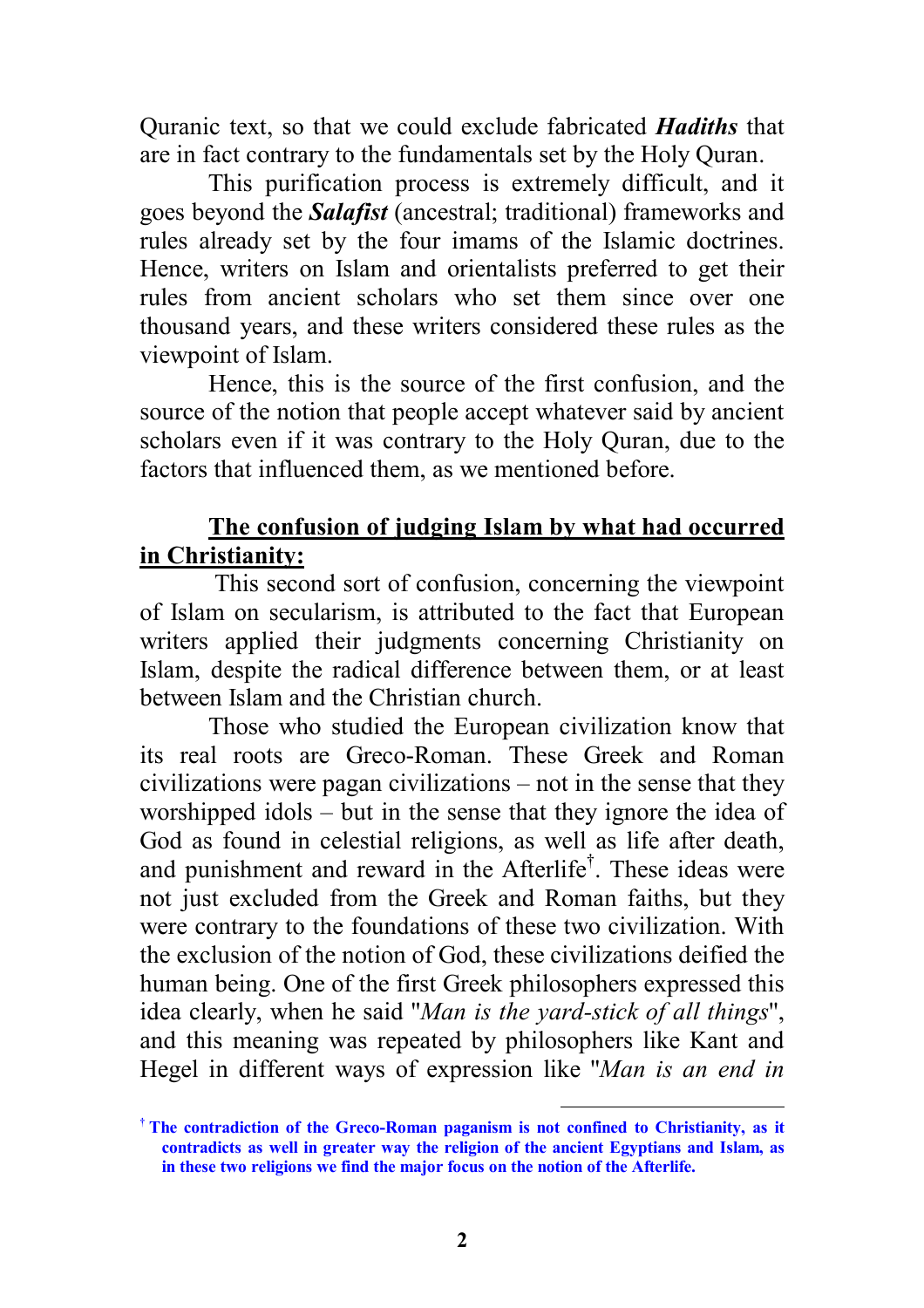*himself* ". The European civilization is the legitimate heir of the Greco-Roman civilization, and the European Renaissance movement was a revival of the Greco-Roman civilization.

 As the notion of the deified human being was formed in Athens and Rome, it was repeated in the form of the liberated individual, within the Bourg in the twelfth and thirteenth centuries A.D. in Britain and France. This liberated individual was the emblem carried by the contemporary European civilization which is based on liberty, not faith, on contracting, not commitment, and on the individual not the class, as in the feudalist system. Hence, the bourgeoisie emerged in its two sides: the political one, i.e. democracy, and the economic one, i.e. capitalism. It is so meaningful and telling that in the course of European history, since the Greeks until the Romans, we do not find any reference to Prophets of God, as philosophers, thinkers, and men of letters had replaced them, and set the human 'conscience' and enriched the human sentiments by the arts they have created.

 In all cases since the ancient times – the Greek civilization – until the end of history, as Fukuyama says, the major goals in any civilization were pleasure, profit, power, freedom, and control. The main values prevalent in any civilization were liberty, power, and order (or law), and the European civilization was indifferent to values of mercy, goodness, forgiveness, and justice.

 Secularism is major, inherent part of such civilization, and nothing else would replace it. Yet, something else emerged with the advent of Christianity, with its ideals and values that differ from those of the European civilization. Christianity as a religion does not aim to rule and control as this goes against its nature, and this is proven by word of Christ '' *Render therefore unto Caesar the things that are Caesar's, and unto God the things that are God's* '' (Matt 22:22), as Christ denied that his kingdom is in this world. However, what happened was that in the later stages of any religion, the religious institution emerged with its monopoly and profiteering, then clergy would appear in temples, then guardians of temples, then collectors of money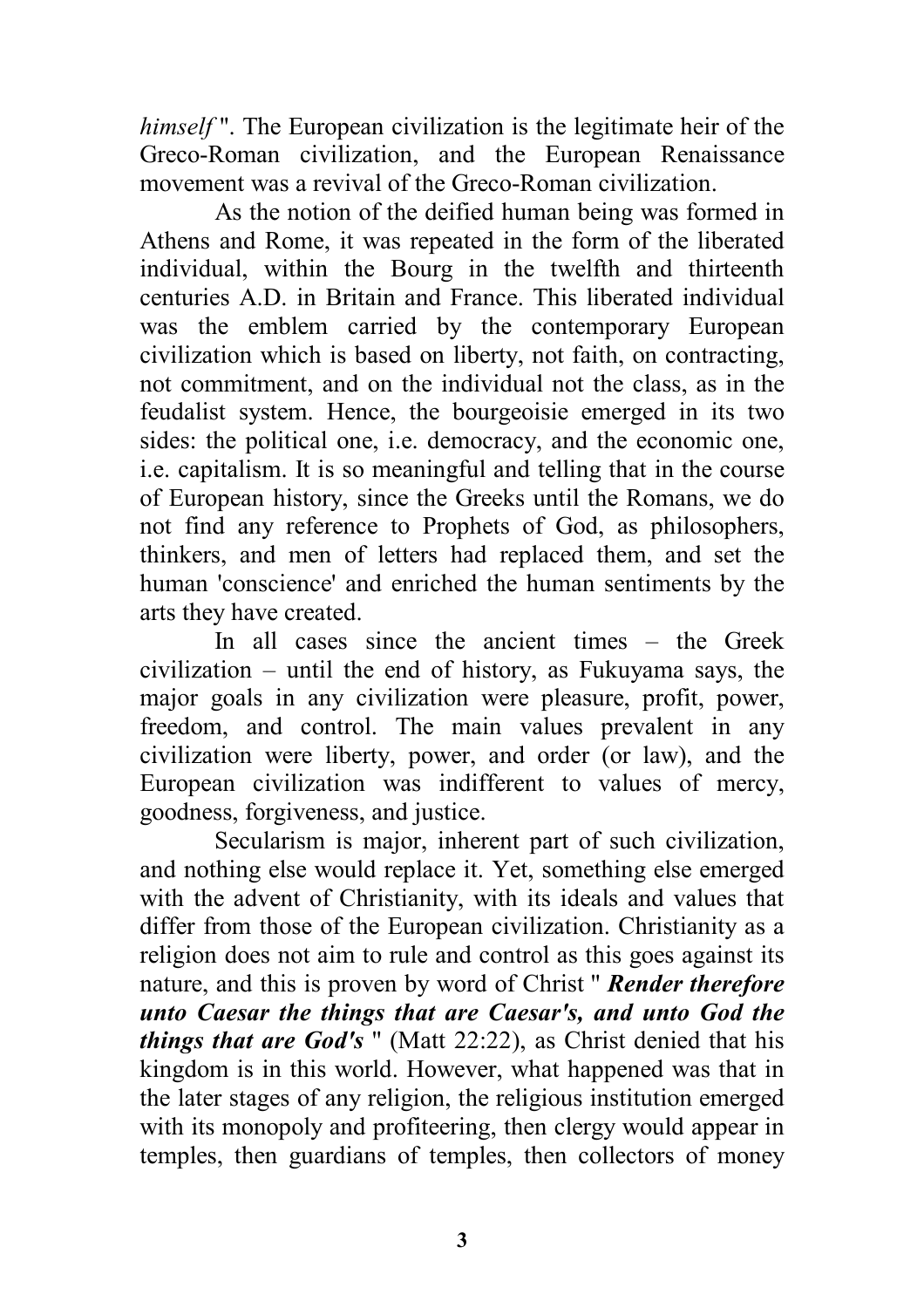who make profit from the doctrine of faith petrified by the church.

 The nature of the religious institution differs, and largely contradicts, the nature of religions. Religious institutions are subjective by nature, whereas religions are objective by nature. Religious institution undergoes a process of psychological overlapping that merges the religious call and people who represent the religious institution, who speak in the name of religion and assume the role of faith advocates or representatives. Later on, those 'advocates' would themselves represent the call per se; hence, they project on the religious call human ambition and shortcomings.

 This process repeats itself wholly in the political institution that applies the totalitarian ideology  $-$  e.g. communism, Fascism – as the political party assumes the role previously played by the church, and the leaders of this party would be like cardinals of the church who would monopolize the interpretation of the ideology.

 Especially for Christianity, there were certain factors that made the church the only legitimate representative of religion. Certain conditions in the middle Ages in Europe made the church the only centralized authority among the archipelago of small states in Europe at the time. Each state was ruled by a duke, a count or a lord…etc. and guilds were spread in many cites separated by distances of geographical factors like mountains and rivers, before the advent of modern means of transport and communication…etc. Within such circumstances, the Catholic Church was the only power that had centralized authority and one head, i.e. the Pope, whose messengers and bishops roamed Europe, regardless of any frontiers among the states, and even some of the clergy ruled some states. The European public at the time regarded the church as *'Our Mother the Church*', where children were baptized, marriages were contracted, and the dead were buried. The Europeans used to live their lives in close link to the church, which took control of the administrative division in cities and villages, by dividing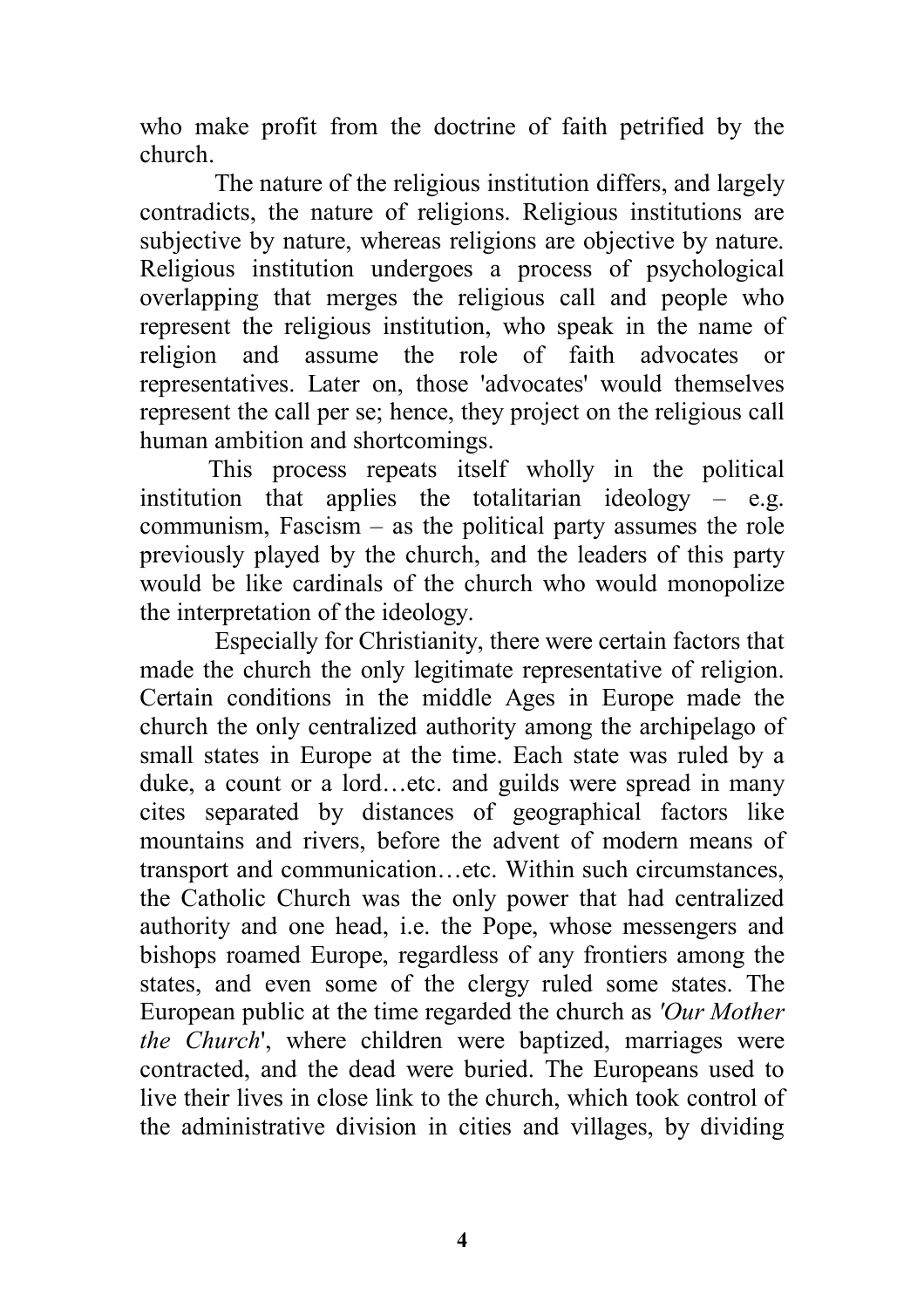them into parishes, and keeping records of births, marriages, and deaths.

 The church worked to unify Europe on two occasions, the first one was the coronation of Charlemagne in 800 A.D. in France, and the church commissioned him to unify counties, provinces, states…etc. The second occasion was when the church attempted to end wars inside Europe among rulers, and to direct the united military forces of Europe towards the East. The Pope Urban II declared in 1095 A.D. the formation of the crusades that united arms of Europe against Islam‡ .

 Some powerful kings attempted to break free from the authority of the church, but the church quelled and subdued them. This is exemplified by what happened to the Germanic emperor Henry IV when Pope Gregory VII excommunicated him. The Germanic emperor Henry IV had to go to village of Canossa, in Italy, to humble himself before Pope Gregory VII, and he stood by his door for three consecutive days before he was allowed admission into his presence and gained his pardon.

 The period between 1077 A.D. and Mid-1700s was rife with disputes and conflicts, until Henry VIII of England succeeded in breaking free from the authority of the Catholic Church, and claiming the Latin title ''**Fidei Defensor**'' or in English ''*Defender of the Faith*''. Martin Luther as well freed Germany from the authority of the Catholic Church. At last, the conflict was resolved to the side of monarchs and nations, especially after the French revolution.

 The main reason behind the defeat of the church was that it resisted liberties: e.g., it opposed liberty of belief by establishing the Inquisition Courts, which was notorious for the use of torture with 'heretics'. It opposed liberty of thought by limiting printing of books and forbidding the circulation of any writings that oppose the viewpoint if the Catholic Church, according to a 'list' which was named in Latin ''**Index Librorum prohibitorum**'' which in English means ''*Index of Forbidden* 

 $\overline{a}$ **This call was repeated as well by the German thinker Leibniz five centuries later.‡**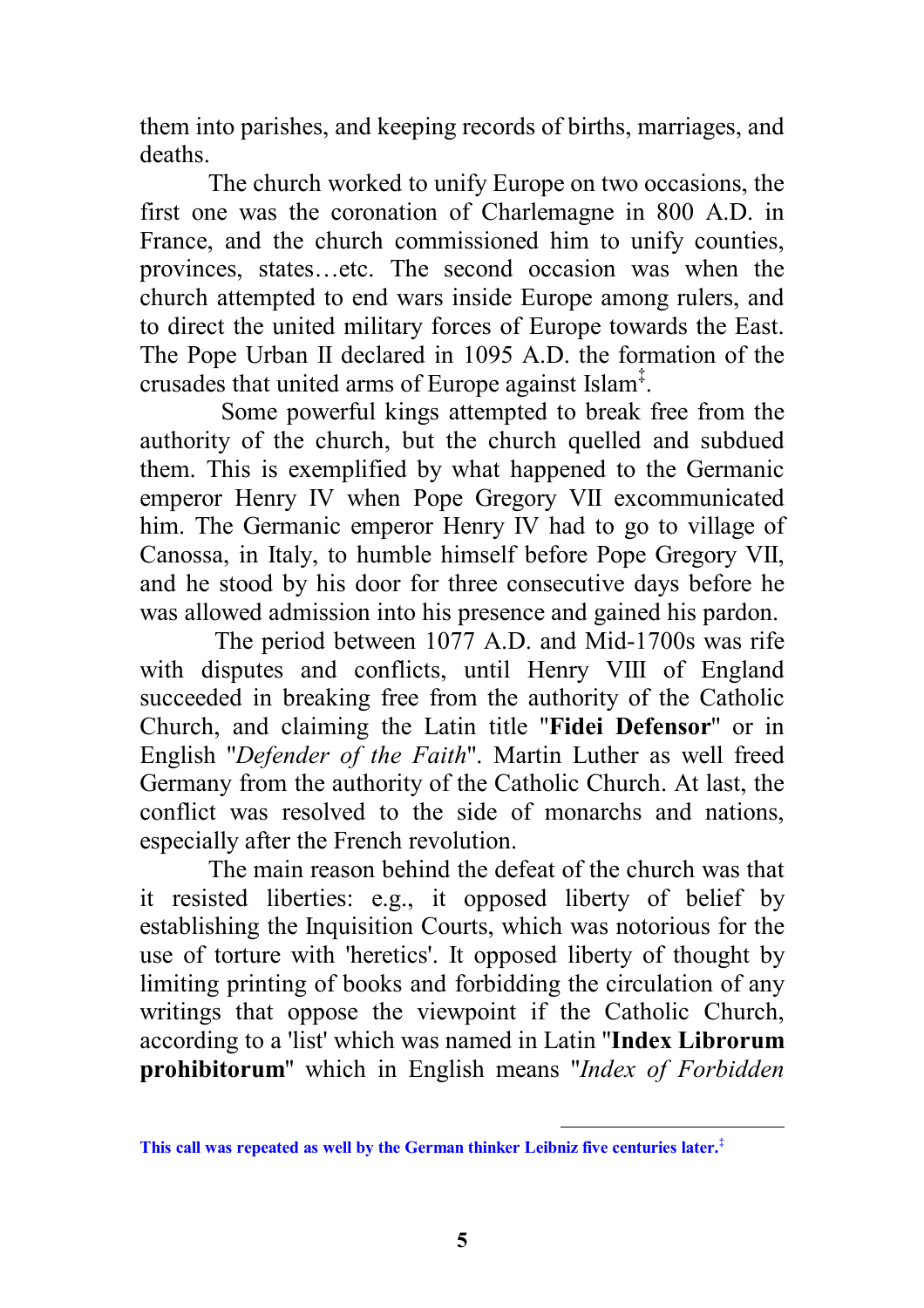*Books*''. The idea of this list dates back to the council of Nicaea in 325 A.D. when it prohibited the book titled "*Thalia*" written by the Greek theologian Arius of Alexandria. The exact appearance and application of this *'index'* dates back to the council of Trinity in 1564. This index was issued by the Pope himself and it was updated and printed every year. The index included titles of books which the Catholic Church prohibited its printing and circulation. Among these forbidden books some unauthorized texts of the Torah and some gospels, as well as scientific and philosophical works of Galileo, Hobbes, Descartes, Jean Jacques Rousseau, Voltaire, Montesquieu, Kant, Goethe, Spinoza, John Stuart Mill, Victor Hugo, Fourier, Marx, Bergson…etc. The Catholic Church stuck foolishly to the idea of the earth as the immobile centre of the universe, i.e. heavenly bodies and the sun revolve around it, while it does not move at all. The church considered this unscientific belief as a holy tenet of the Christian faith. The church usually stood by the side of the nobility and aristocracy against the masses. Bishops had special representation in the House of Lords, and they resisted the early popular uprisings in Britain, which held the appellation ''*Peasants' Revolt*'' in the fourteenth century. The Protestant church, headed by Martin Luther himself at the time, resisted the *Peasants Revolt* in Germany in the sixteenth century, and Luther called upon the nobility class to quell and crush this rebellion of farmers with utmost force possible.

 The above-mentioned historical facts prove that the activity of the church and not Christianity per se was the decisive factor that made the theocratic rule. As for Christianity itself, it bears no relationship with political conflicts, on the contrary we find in the gospels this well-known statement of Christ '' *Render therefore unto Caesar the things that are Caesar's, and unto God the things that are God's* '' (Matt 22:22). The negative evidence signifies the result itself; i.e., the absence of the religious institution or its removal is what allowed secularism to thrive in Europe. The church was the main factor, positively and negatively, and not Christianity per se, as the Christian faith still exists in Europe and considered as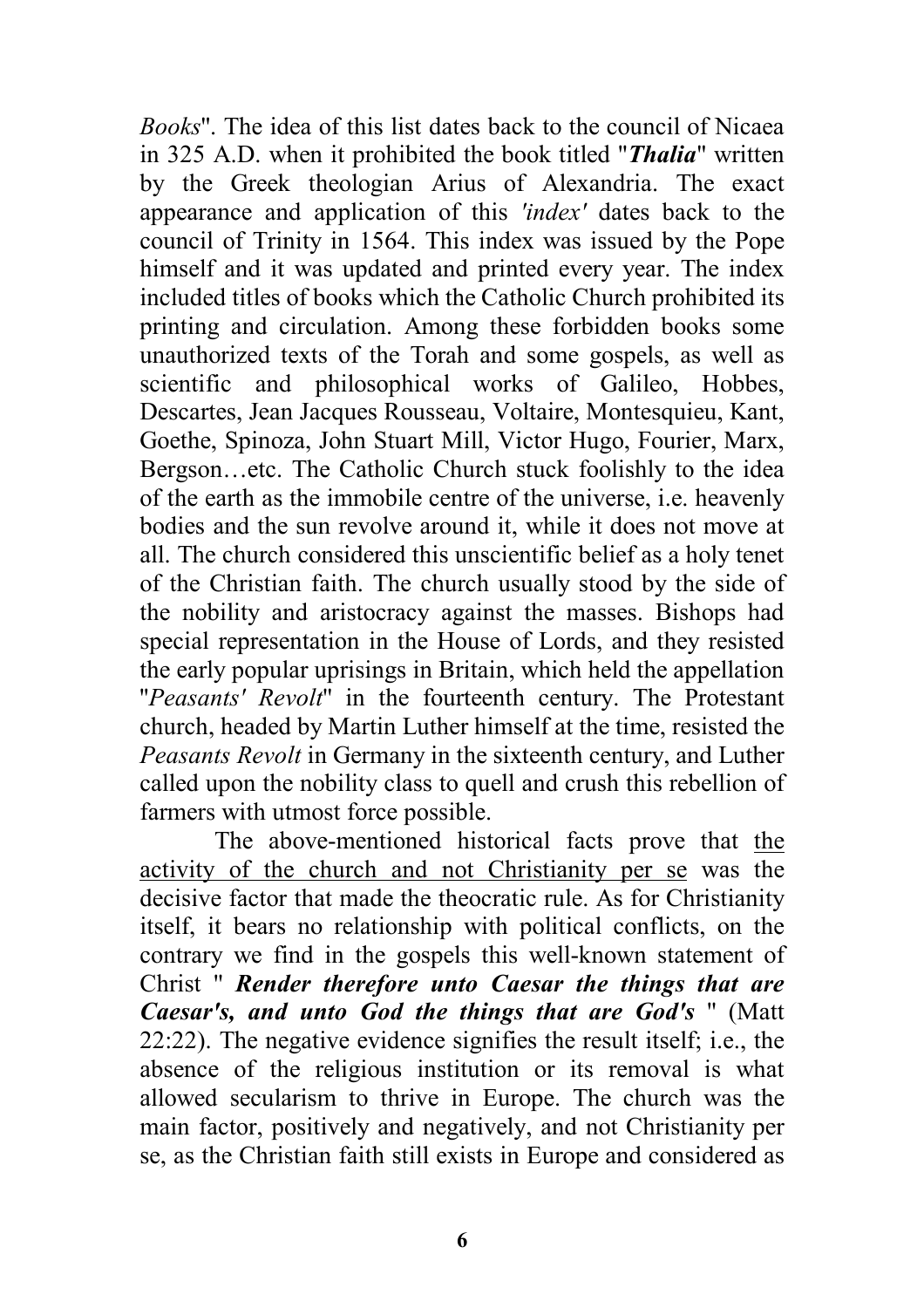one of the assets that built the European civilization beside other assets of the Greco-Roman heritage.

 Conflict was bound to happen between the European society, whose roots are deep in the heritage of Athens and Rome, and the authority of the church, which came from the East. The European society, represented by its thinkers, resisted the church and its values until the French revolution in 1789, which was considered as a mark of victory of the European society over the church.

 Gradually, the European society regained from the church authority and power, which the church used to wield and exercise over people. The church was not left anything beyond baptism, holding marriage ceremonies, and burials/funerals. When the church settled for its role, the secular European society gave it later a space among other institutions. For instance, in some European countries like Germany, authorities take certain percentage from salaries for charity and churches. Thus, secular Europe regained the origin of its civilization, i.e. secularism, but kept the church at the same time – as in ancient Rome when the Romans used to dedicate a monument for the unknown god§ .

 If we could imagine Christianity without the church, it would have been possible that long conflicts would not have been arisen. The aim of these conflict, more or less, was to regain this state of secularism, because Christianity, even if its values differ from those of European secularism, it would have been more beneficial if Christianity was confined to its call ''*with wisdom and good advice*'', and giving to Caesar things that are Caesar's. Yet, it was the church – and not the Christian faith – that aimed to assume authority, to resist scientists and thinkers, to establish the Inquisition Courts, to impose severe censorship over books and other publications…etc.

 $\overline{a}$ **§ It was customary in some Roman temples to build a monument and inscribe in it the phrase ''the unknown god'', and this idea might be the origin of the idea of the monument of the unknown soldier later on.**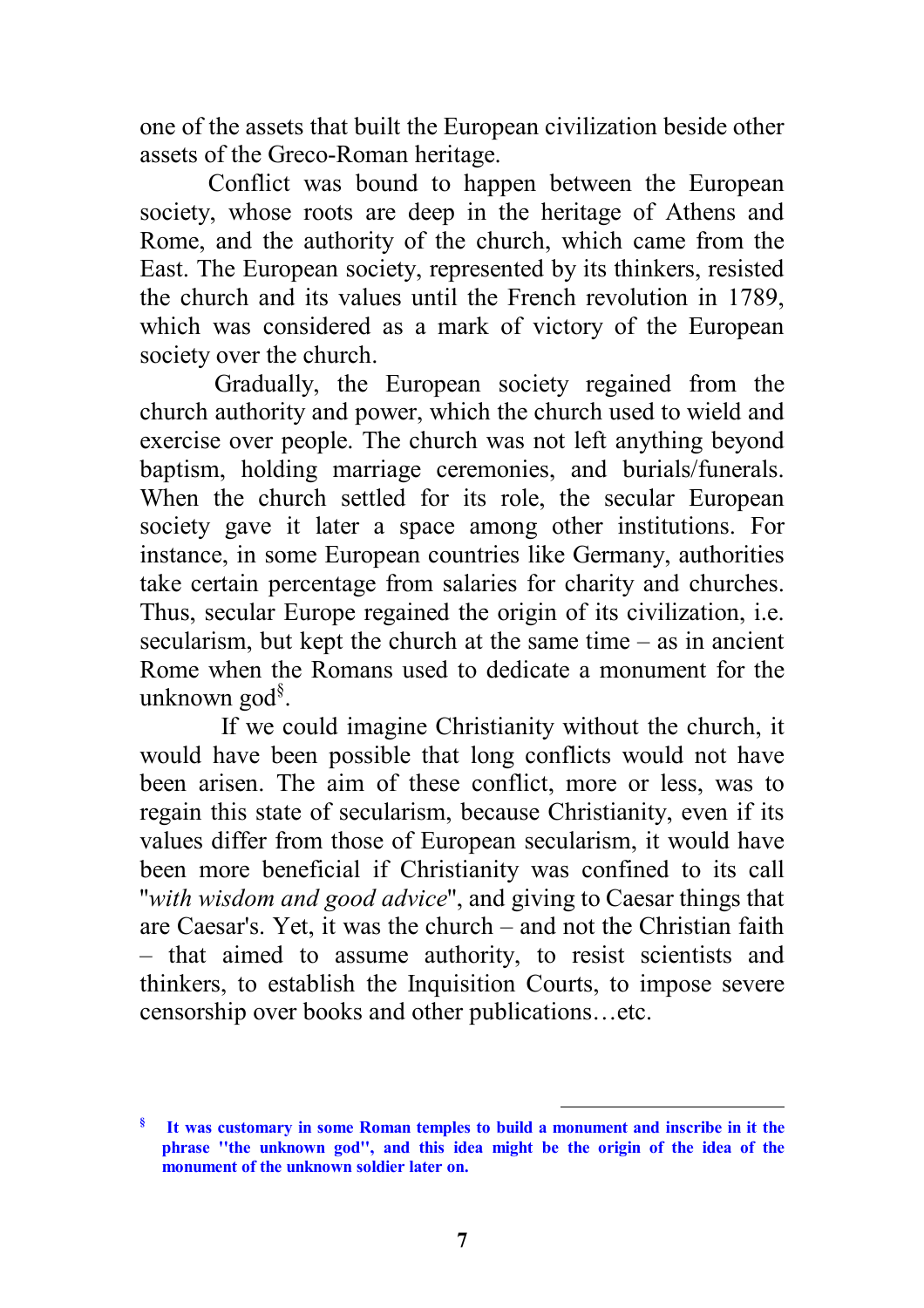Europe had settled its account with the theocratic rule, by the French revolution and consequent events that put the church aside from participation in the ruling system or exercising control over thought. Yet, we find that the church in the Eastern societies has major influence and authority as it assumes responsibility of Christians' interests, their participation in the ruling system, and their status in the Muslim societies as they represent a minority in it. Being a minority justifies the role of the church in the East, but it creates sensitivities and troubles as the church assumes authority over secular matters of its followers, and it should leave these matters to civil authorities and the present political systems. If this cannot be done, the Eastern Church would retain some authorities and influence that would govern its followers, like the Western Church in the past times in Europe.

#### \*\*\*

 We have dispelled the first confusion and said we should make the Holy Quran our reference, and not the rules set by ancient religious scholars. We have dispelled the second confusion by saying that what was applied to the church cannot be applied to Islam, simply because Islam knows no such religious institution like the church. Hence, we have set the tone for tackling the concept of secularism and Islam.

 The very first element that draws the attention is that Islam, in contrast to earlier celestial religions, did not rely on extraordinary miracles to prove its credibility, i.e. raising the dead, rendering the fire unable to burn, Moses' rod that was turned into a huge snake…etc. The miracle of Islam is the Holy Quran, and the means to attain faith is to recite this holy book. The Holy Quran refuses the demand of the polytheists who wanted Prophet Muhammad to perform miracles before them. "*And so they say: O Muhammad, we shall not believe thee till thou cause a spring to gush forth for us from the earth, or thou have a garden of date-palms and vines, and cause rivers to gush forth in their midst in a sudden rush, or thou cause the skies to fall down upon us in smithereens, as thou hast*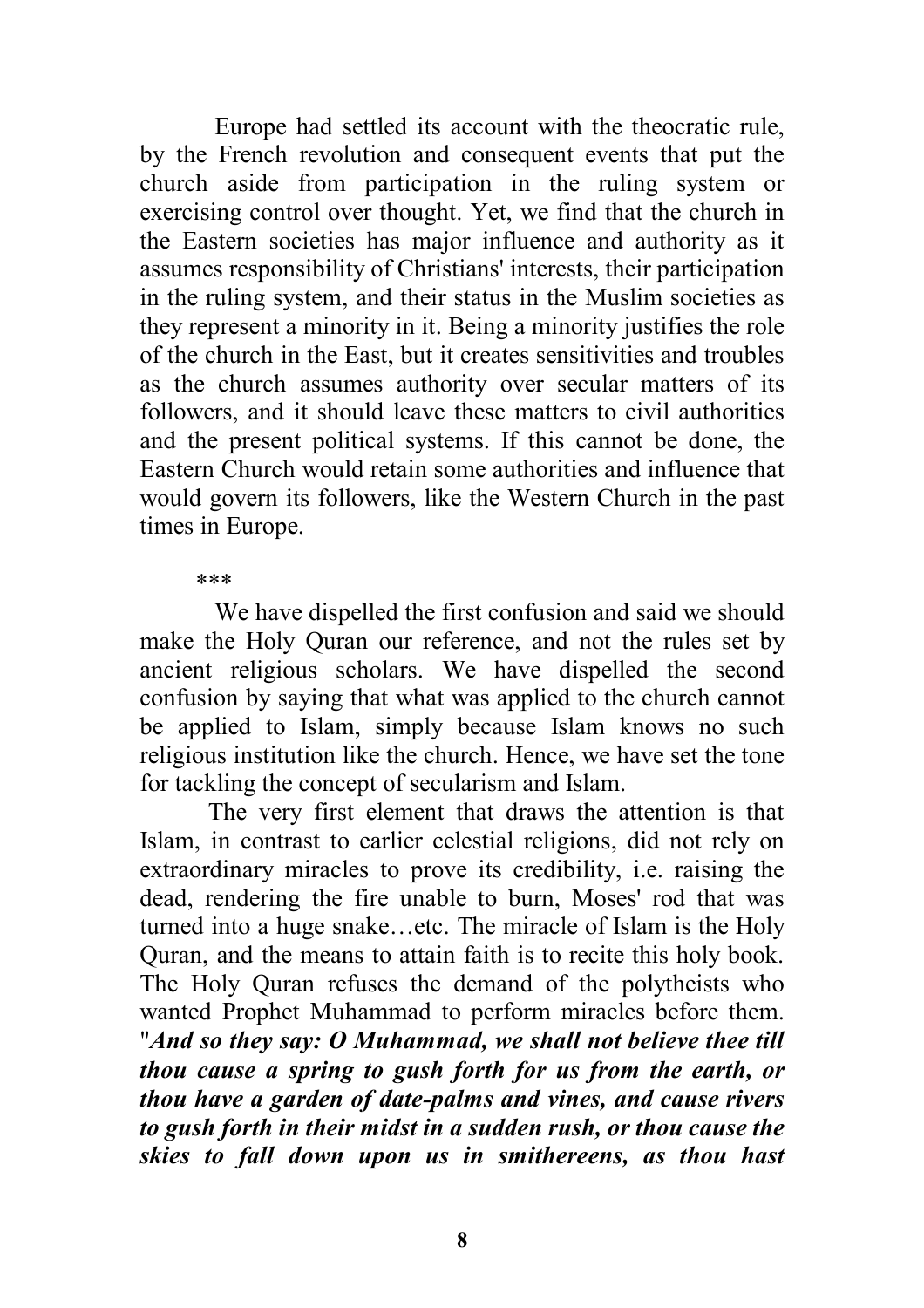*threatened, or till thou bring God and angels face to face before us, or thou have a house made of gold, or thou ascend to heaven- but nay, we would not believe in thy ascension unless thou bring down to us from heaven a writing which we could read! Say thou O Prophet: '' limitless in His glory is my Sustainer! Am I, then aught but a mortal man, an apostle?*"(17:90-93). These verses do not just refuse the request of the polytheists who wanted miracles, but they acknowledge in an impressive simplicity the human nature of Prophet Muhammad:" *Am I, then aught but a mortal man, an apostle?*"(17:93).

 The Holy Quran depicts the psychological nature of human beings at the time in many verses. '' *Yet they say ' What sort of apostle is this man who eats food like all other mortals and goes about in the market places? Why has not an angel been sent down unto him to act as a warner together with him? Or why has not a treasure been granted to him by God? Or he should at least have a bountiful garden so that he could eat thereof without effort!' And so these evildoers say unto one another: ' If you were to follow Muhammad, you would follow but a man bewitched!* '' (25:7-8) '' *And yet they say ' why have no miraculous signs ever been bestowed upon him from on high by his Sustainer?' Say: 'Miracles are in the power of god alone, and as for me- I am but a plain warner'. Why - is it not enough for them that We have bestowed this divine writ on thee from on high, to be conveyed by thee to them? For, verily, in it is manifested our grace and a reminder to people who will believe*'' (29:50-51). The Holy Quran separates between the realm of miracles and our mundane world, and attributed the former to God, and says about Prophet Muhammad that he was '' *plain warner* "(29:50), and it confronts the polytheists, saying that the Book is an enough miracle in itself.

#### **Principles of the Secularism of Islam**

## **First: the nature of Islam:**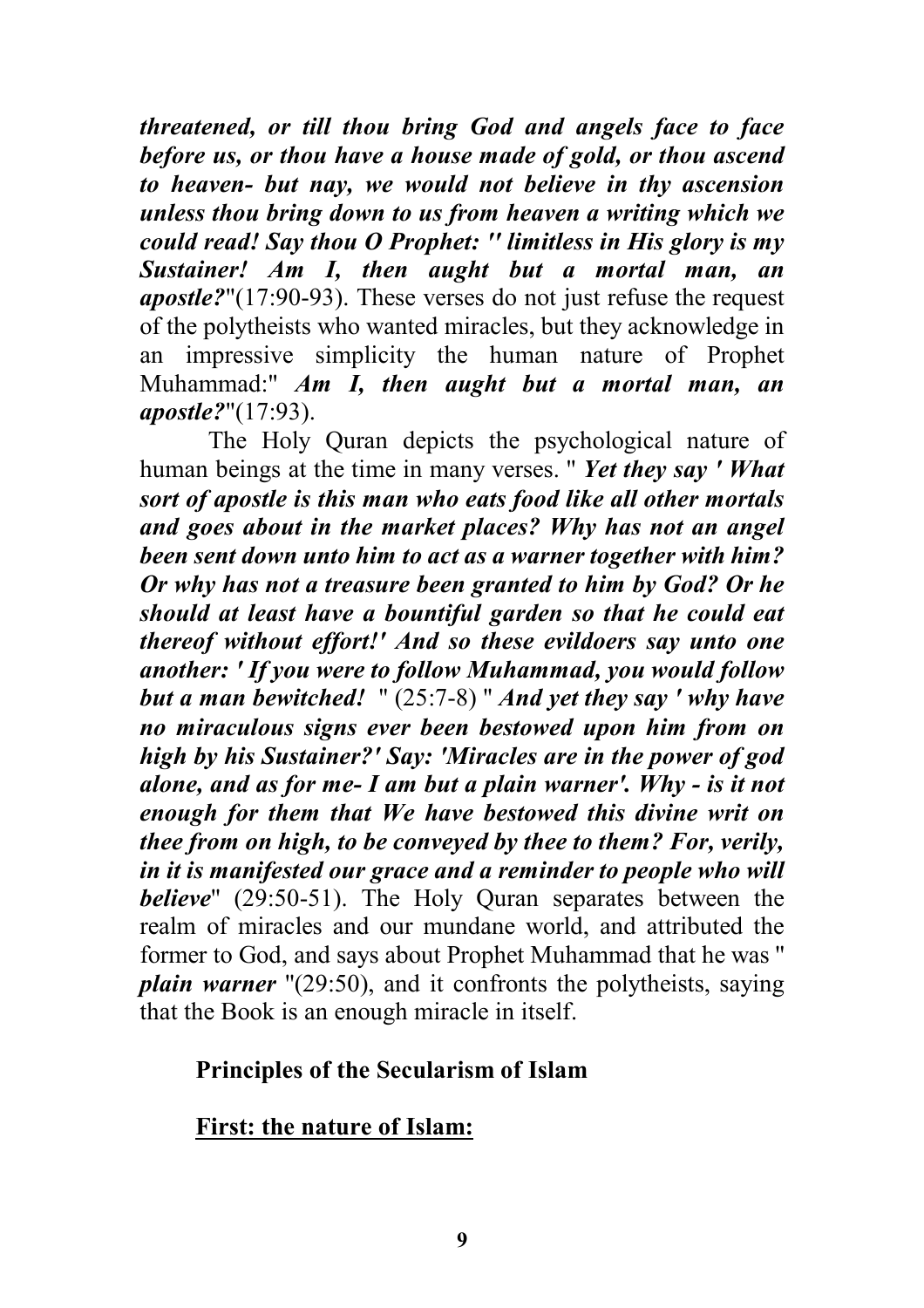Islam has emerged in the Arabian Peninsula, where the desert extends like a sea, and winds move like storms, and among people who did not farm their lands or carried stones upon their backs, as the habitude of ancient people in bygone eras. These people did not submit to any monarch or emperor, nor did they comply with any ruling system. They were living in the Bedouin lifestyle, judging maters by intuition and natural disposition and simple conventions, withstanding scorching heat at day, and bitter cold at night. They used to worship gods of their own making; thus, these gods did not have the authority of allowing or forbidding things, nor even imposing a taboo of any kind. These people did not have any kind of mythology, that would have burdened their thinking, similar to the Greek or Hebrew one (i.e. the Torah, plus what was inserted in it like myths and legends),

 Islam has adopted this nature, and it has emerged as a free, simple religion, with no complications, with nothing that oppose natural disposition and intuition. This simple nature makes Islam devoid of monopoly and exclusion, as these two notions are contrary to the free nature of the desert. God has chosen His Prophets to convey His message, nothing more, nothing less, for they had no authority of their own. Islam has not excluded from its call any category; on the contrary, its message has been directed to all human beings. The lack of exclusion and monopoly is the main feature of Islam.

 The nature of Islam portraits in a symbolic way the place of worship, the mosque, as it considers the whole earth as a pure mosque, and one can pray anywhere. It is a familiar scene that a villager prays on the bank of the river Nile, or a Bedouin who prays in the middle of the desert. The mosque itself is nothing but a stretch of land surrounded by a fence, and it has no furniture, i.e. it has no crucifixes, paintings, alters, statues, psalms, offerings, incense, crowns,…etc. like the Christian church. Anyone can establish a mosque anywhere, and anyone who has learned the Holy Quran by heart can be an imam in the mosque. Prayer itself, despite prostration and kneeling, does not necessitate certain rituals or secrets, and anyone can perform it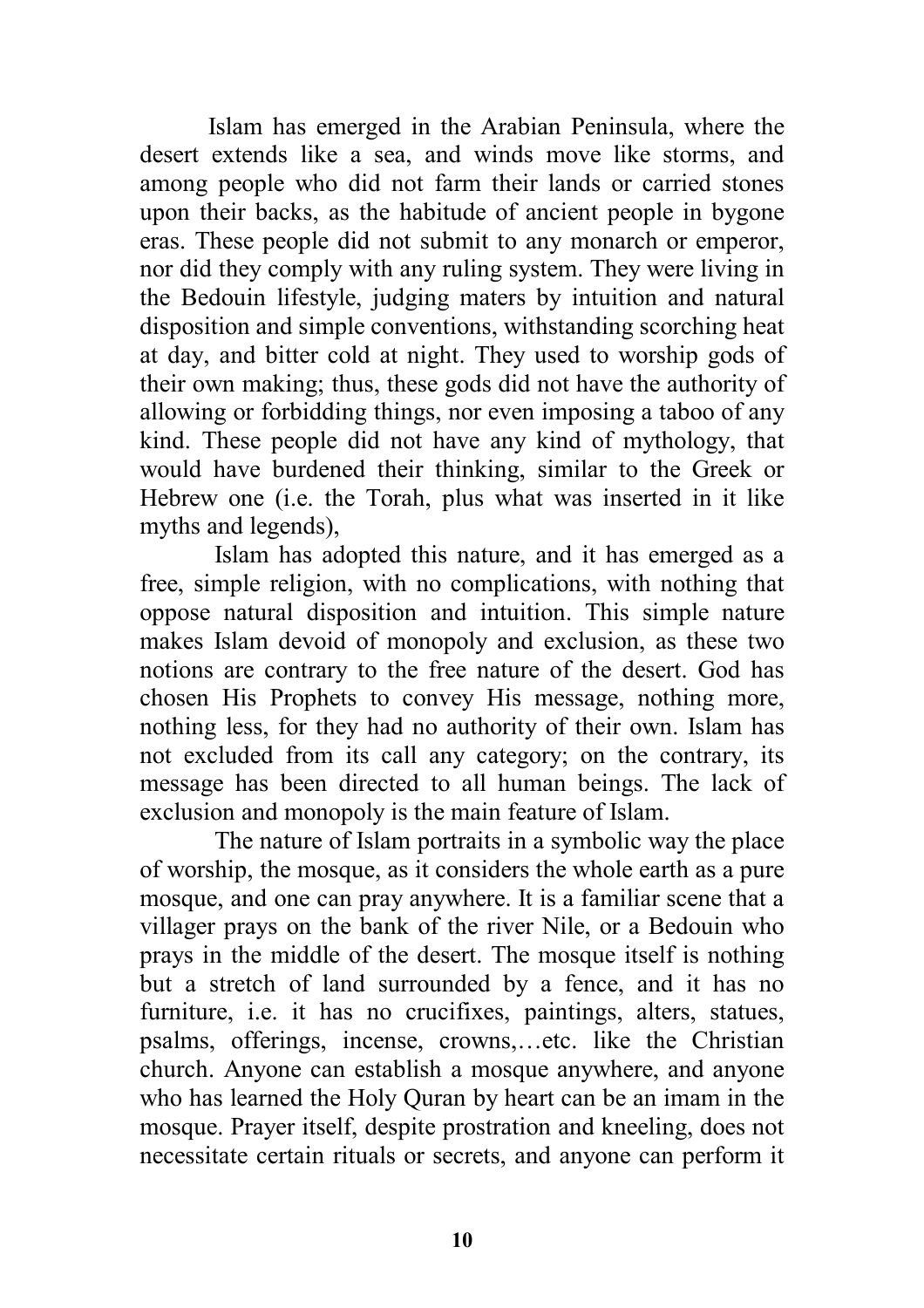at home as well. Even the Friday noon prayer is no different prayer from the usual ones except for the sermon, which can be said by anyone who has certain knowledge of Islam, without wearing certain garment or assuming a clergy status. Hence, there are no differences between what is *'civil'* and what is *'religious'*. The simplicity of the mosque is part of the simple nature of Islam; the mosque is a place of worship and it is void of anything that might distract people who perform prayers.

 There is a simple principle, as if it has been drawn from the uninhibited desert wind, which is ''**the principle of the original innocence**''. It means that the original state of things is that it is *Halal* (lawful) and Islam does not forbid things unless this forbidding is stated explicitly, undisputedly in the Holy Quran. This principle resembles another Islamic one: ''**Islam is the religion of human natural disposition**'' and that each child is born Muslim, but the parents might convert their child into Magianism, Judaism, or Christianity. Natural disposition, spontaneity and intuition are related to one another, as they lead to a certain degree of rationality that might be simple or naïve, but never deviant, and mostly right. Hence, Islam takes faith in the human heart, and perceives sin as what goes against the heart of the believer, and what no one would like others to know about. Islam perceives as well that honesty resides in hearts of believers, and Prophet Muhammad has told one of his companions *''Trust the judgment of your heart, even if you listened to the judgment of others''*. Islam accepts the human body in the sense that believers are considered pure, and ways of cleanliness are nothing but methods of adopting clean habits for good health. Islam accepts as well the human nature and finds no qualms in the human need for nutrition and sustenance. "*Say 'Who is there to forbid the beauty which God has brought forth for His creatures, and the good things from among the means of sustenance?' Say: 'They are lawful in the life of this world unto all who have attained to faith- to be theirs alone on Resurrection Day'. Thus clearly do We spell out these messages unto people of innate knowledge*"(7:32).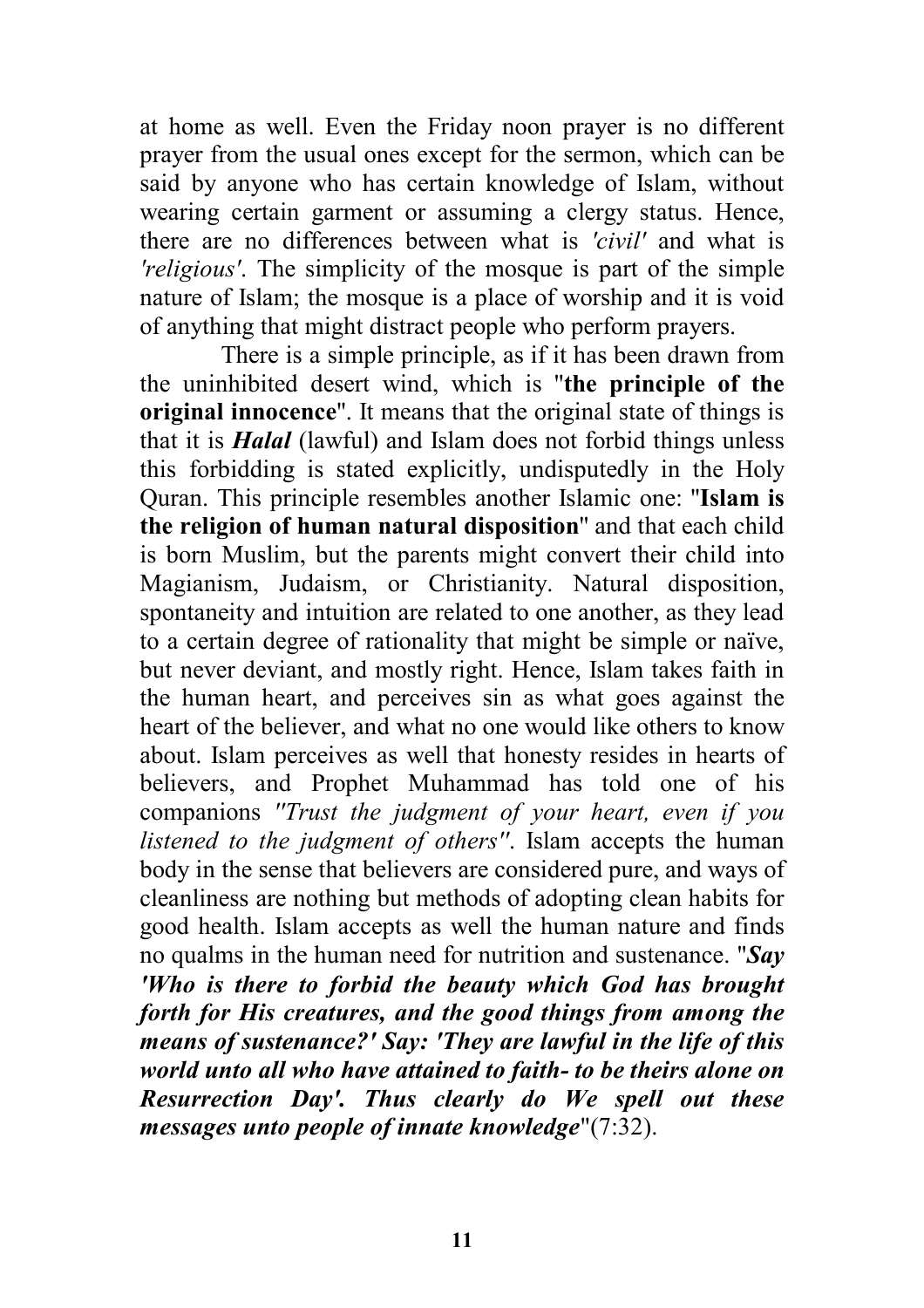The sexual natural disposition is no exception as well. Although some writings describe the sexual natural disposition as bohemian, Islam does not regard the human being as a flawless angel. The human natural disposition is sound, but human weakness and lust are ingrained in the human nature, and they might sometimes control people, as God has created mankind weak, but has guided mankind to differentiate the good and the evil. The attitude of Islam toward human behavior is rational, as human beings tend to be weak toward temptation and might succumb to it. Yet, this is not regarded as downfall, but as part of the weakness of human nature. When the believer sins and then asks God's pardon, God forgives the believer. God says that if people did not commit sins, He would rather bring forth new human race, which would sin, then ask God's forgiveness, which He will grant it. Islam perceives the sexual natural disposition in the human being as means to create progeny and to make love, a kind of sublime love that makes people reach the higher realm of happiness. Prophet Muhammad forbade believers to pursue a life of celibacy, and admonished those who fasted daily, those prayed night and day non-stop, and those who chose to remain celibate to the rest of their lives. Prophet Muhammad considered this as contrary to human natural disposition and to the *Sunna*, and said that when one satisfy one's sexual urge within lawful marriage, one is rewarded in this life and the Afterlife.

## **Second: the absence of religious institution:**

 Although this kind of absence is negative, this element paves the way for secularism, and hence its importance. The existence of religious institution and its monopoly and hegemony in the fields of politics and thought was the primary reason behind the emergence of secularism as a reaction to it. Secularism helped the human thought to go on without being hindered by taboos.

 Islam excluded the religious institution that monopolizes interpretation, forbidding and legislation, the one that stands as a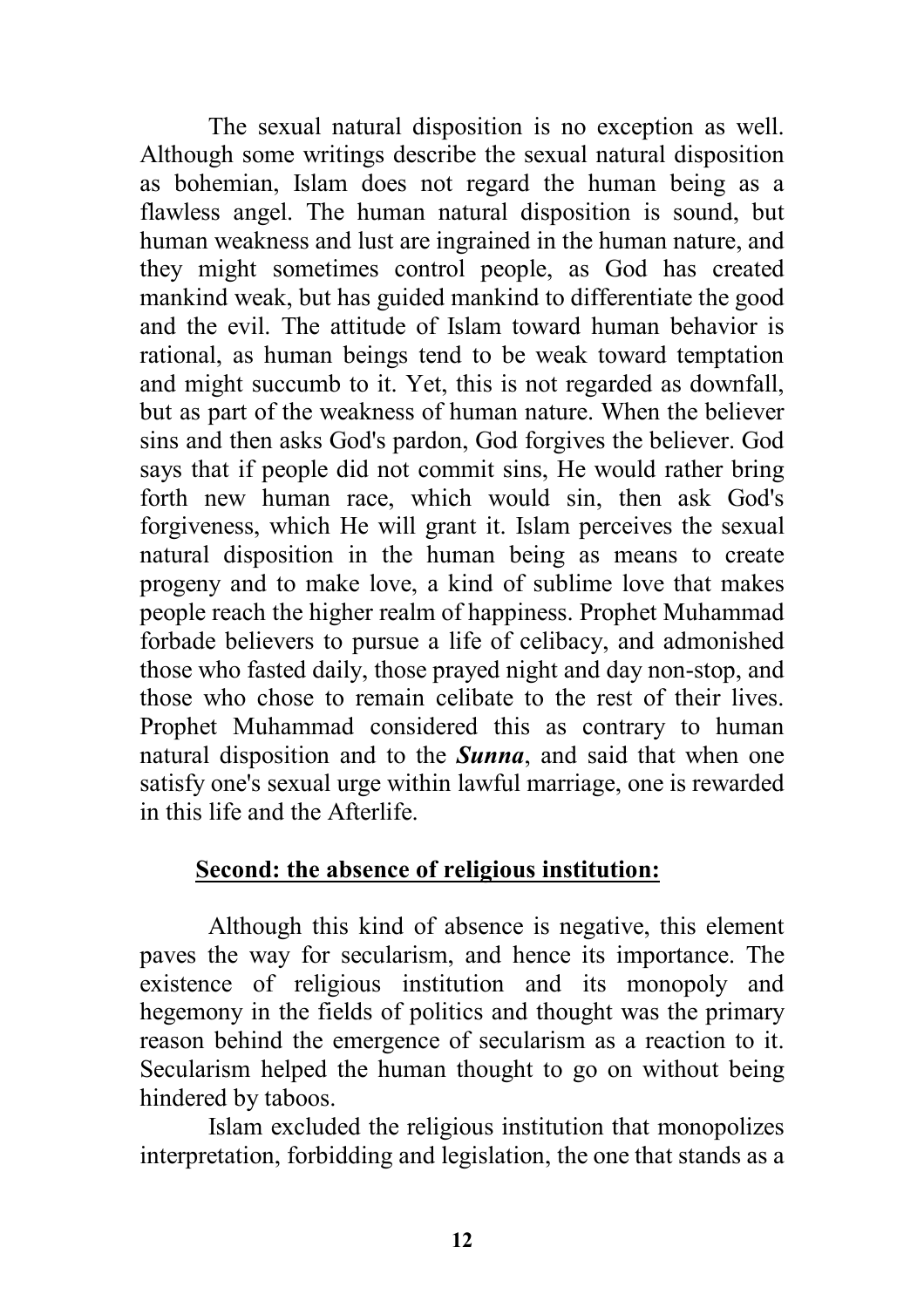mediator between the believers and their God, which has a certain place with certain conditions to perform functions, like temples and churches, and that forbids rituals elsewhere and by any laypeople. Islam considers that it is a kind of polytheism to allow clergy in Judaism and Christianity to assume the position of mediators between Man and God, and to assume the authority of legislature, forbidding…etc. Islam does not link rituals to certain place built by any religious institution.

One of the reasons for the absence of the religious institution in Islam is the simplicity and clarity of the idea of divinity, which is not based on theological thought that would be hard for any laypeople to understand, and needs specialized clergy.

 The Holy Quran establishes the idea of creation as the premise of the belief in God, i.e. logically speaking; this universe has to have a Creator. ''*Or do they deny the existence of God? Have they themselves been created without anything that might have caused their creation? Or were they, perchance, their own creators?* '' (52:35).

 This truth is the main reason behind the secularism of Islam, as it positively lacks theological complexity that makes ordinary people cannot understand their faith.

 Islam does not encourage the establishment of a religious institution, and it launches in the Holy Quran a vehement campaign against clergy, considering them as a power that prevent guidance and distort the word of God.

-"*They have taken their rabbis and their monks- as well as the Christ, son of Mary – for their lords beside God, although they had been forbidden to worship none but the One God, save whom there is no god: the One who is utterly remote, in His limitless glory, from anything to which they may ascribe a share in His divinity!* "(9:31).

-"*O you who have attained to faith! Behold, many of the rabbis and monks do indeed wrongfully devour men's possessions and turn others away from the path of God, but as for all who lay up treasures of Gold and silver and do not*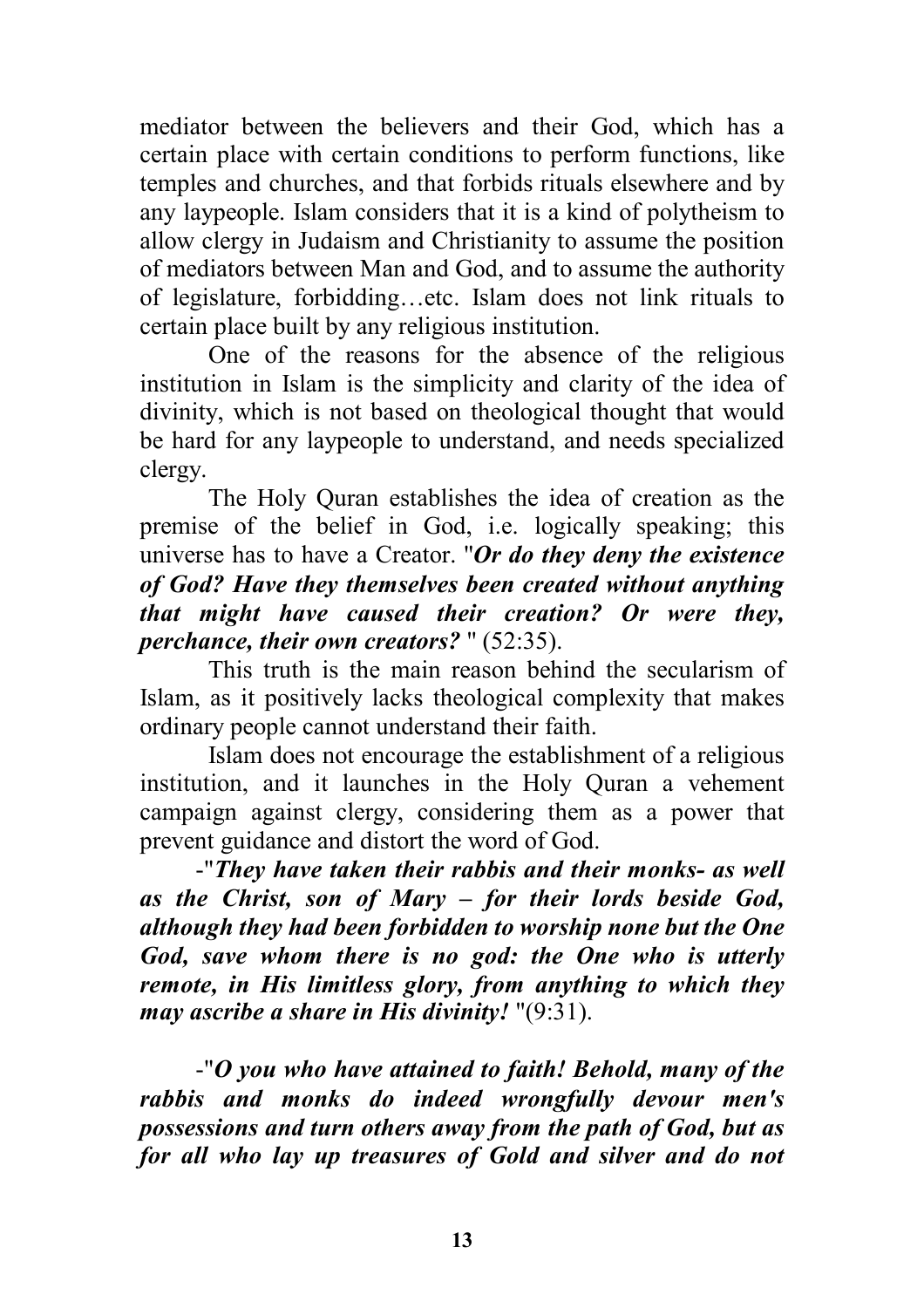*spend them for the sake of God- give them the tiding of grievous suffering in the life to come*"(9:34).

- "*Among those of the Jewish faith there are some who distort the meaning of the revealed words, taking them out of their context and saying, as it where, ' We have heard but we disobey' and ' Hear without hearkening' and 'Hearken thou unto us, O Muhammad'- thus making a play with their tongues and implying that the true faith is false, and had they but said ' We have heard and pay heed' and 'Hear us, and have patience with us' it would indeed have been for their own good, and more upright: but God has rejected them because of their refusal to acknowledge the truth- for it is in but few things that they believe*"(4:46)

- "*Then, for having broken their solemn pledge, We rejected them and caused their hearts to harden- so that now they distort the meaning of the revealed words, taking them out of their context, and they have forgotten much of what they had been told to bear in mind, and from all but a few of them thou wilt always experience treachery. But pardon them and forebear: verily, God loves the doers of good*"(5:13)

- "*Can you, then, hope that they will believe in what you are preaching –seeing that a good many of them were wont to listen to the word of God and then, after having understood it, to pervert it knowingly?*"(2:75)

 Islam does not only exclude the establishment of religious institutions, but also did not give Prophets, who represent religion and conveying God's message to people, any authority except to convey and reveal the word of God, whereas guidance is from God alone, and Prophet Muhammad did not have the ability to force anyone by necessity to believe in God: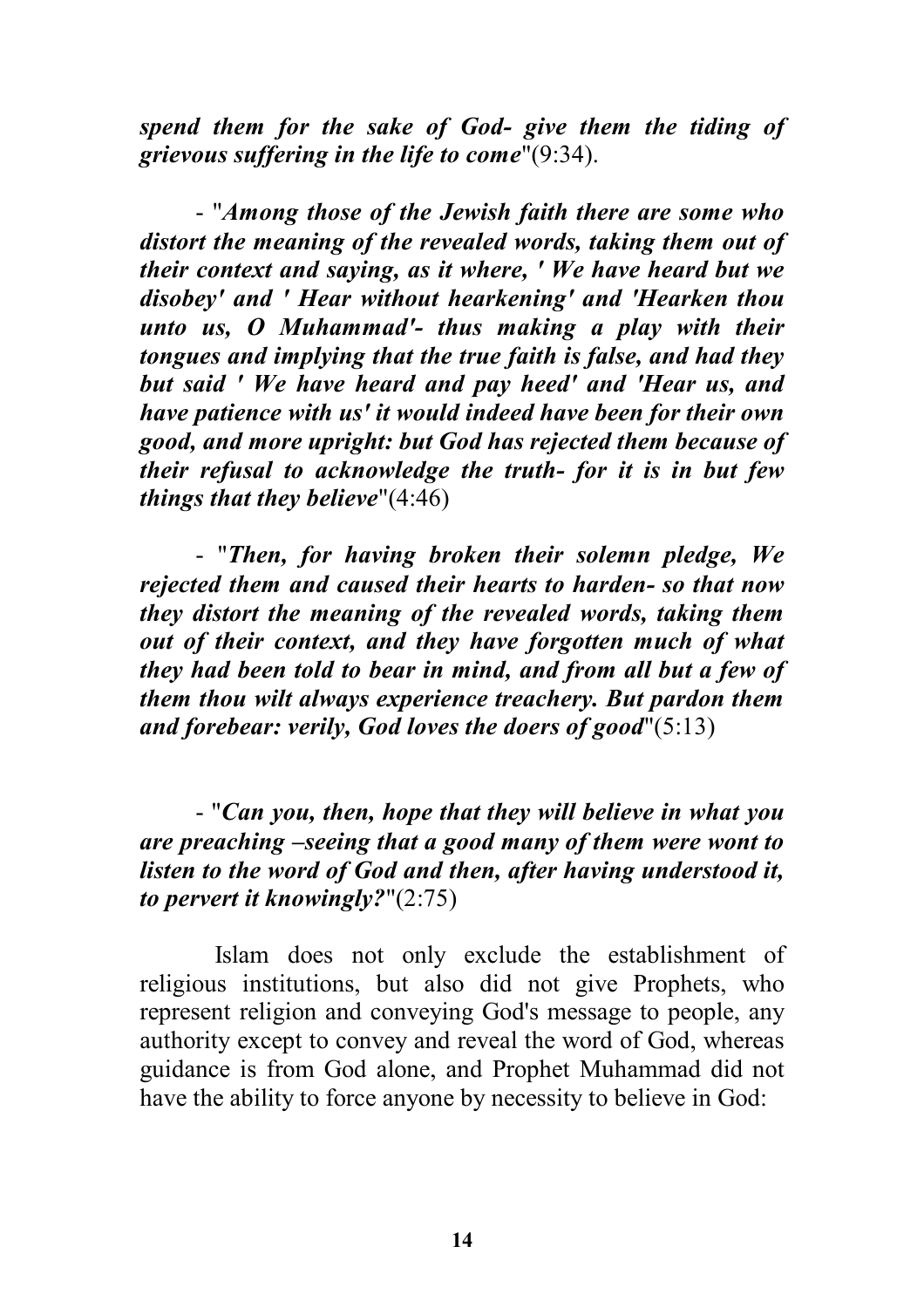-"*It is not for thee, O Prophet, to make people follow the right path, since it is God alone who guides whom He wills* "(2:272)

-"*Verily, thou canst guide aright everyone whom thou lovest: but it is God who guides him that wills to be guided*"(28:56)

-"*Is then he to whom the evil of his own doings is so alluring that in the end he regards it as good? For verily, God lets go astray him that wills to be guided, hence do not waste thyself in sorrowing over them: verily God has full knowledge of all that they do!*"(35:8)

- "*Dost thou, then, think that thou couldst compel people to believe*" (10:99)

 The Holy Quran says to Prophet Muhammad what to do when people whom he called to embrace Islam rejected his call:

-"*And so, O Prophet, if they give thee the lie, say: 'to me shall be accounted my doings, and to you, your doings: you are not accountable for what I am doing, and I am not accountable for whatever you do'* "(10:41)

-"*Is it conceivable, O Prophet, that thou couldst omit any part of what is being revealed unto thee, because the deniers of truth dislike it, and because thy heart is distressed at their saying ''Why has not a treasure been bestowed upon him from on high? Or why has not an angel come visibly with him? Thou art only a warner, whereas God has everything in his care* "(11:12)

-''*But whether We let thee see in thy lifetime, O Prophet, the fulfillment of dome of what We have promised them, or whether We cause thee to die before this fulfillment- thy duty*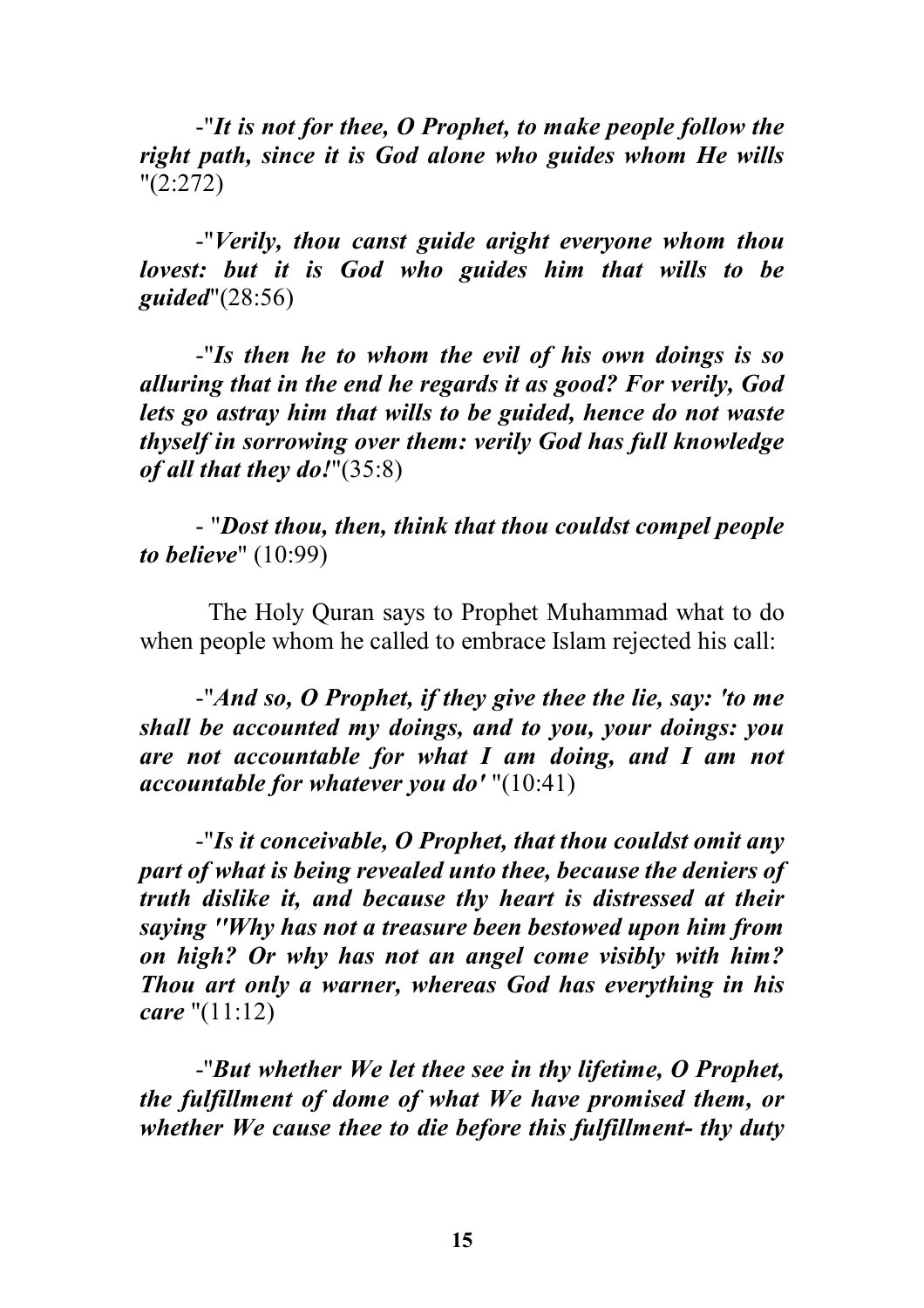*is no more than to deliver the message, and the Reckoning is Ours*"(13:40)

-"*Hence, proclaim openly all that thou hast been bidden to say and leave alone all those who ascribe divinity to aught beside God*"(15:94)

-"*But if they turn away from thee, O Prophet, remember that thy only duty is a clear delivery of the message entrusted to thee*"(16:82)

-"*Fully aware are We of what they who deny resurrection do say; and thou canst by no means force them to believe in it, yet none the less remind through the Quran all such as may fear My warnings*"(50:45)

-"*Thus it is: never yet came any apostle to those who lived before their times but they said 'a spellbinder or a mad man!' Have they perchance handed down this way of thinking as a legacy unto one another? Nay, they are people filled with overweening arrogance!* "(51:52-53)

-"*Now as for those who take aught beside Him for their protectors-God watches them, and thou art not responsible for their conduct*"(42:6)

-''*Now as for him who believes himself to be self sufficient, to him didst thou give thy whole attention, although thou art not accountable for his failure to attain purity*'' (80:5- 7)

-" *And so, O Prophet, exhort them: thy task is only to exhort, thou canst compel them to believe*"(88:21-22)

 These Quranic verses that confine Prophet Muhammad's authority to just conveying the message of God, say implicitly that others have the right to refuse, but their reckoning is left to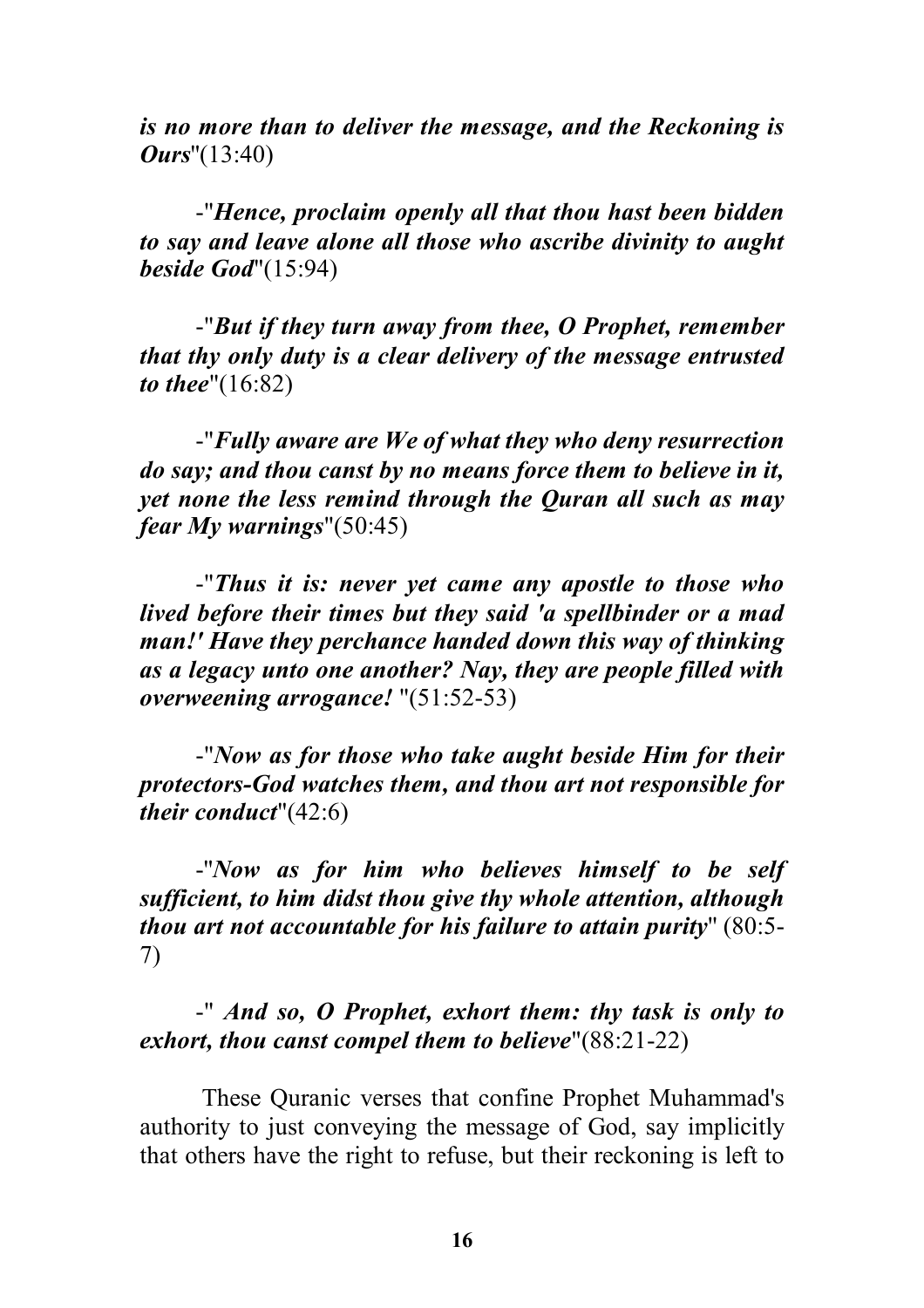God in the Resurrection Day. These verses tell Prophet Muhammad that he should not be sorry or upset by this, as God knows quite well the nature of the human soul, because He is the One who has created it, and He knows as well that too much urging or preaching might turn people off. Yet, when people are left alone to reconsider matters, they might repent and God will accept them and multiply their rewards and forgive their sins. God knows all things unseen by human beings like Prophet Muhammad. Those who rejected Islam might later on be true believers who would serve Islam as well. For instance, Khalid Ibn El-Walid and Omar Ibn El-Khattab used to be among the archenemies of Islam, but later they converted to Islam and had become among the most prominent figures in Islam.

 Prophet Muhammad absorbed these Quranic instructions, and he requested from the polytheists of the tribe of Quraish ''let me meet freely with ordinary people'', because the polytheists used to prevent him from communicating with people by sending their servants to follow and hinder him.

 We have to admit that the development of simple, limited societies that turned into huge ones with huge needs and issues imposed on societies a degree of specialization. When Islamic societies reached a certain degree of development, this necessitated the emergence of specialized religious scholars, *not* clergy. Yet, this major distinction between scholars of Islam and clergy of Christianity grew thin. Later on in history, the former resembled the latter in the monopoly of the religious 'profession' and their pretext was de-contextualized Quranic verses, e.g. ''…*if you have not yet realize this ask the followers of the revelation*"(16:43), and they perceive themselves as specialized people like doctors or engineers…etc. whom people consult when necessary for their specialized knowledge.

 We should remember the story of humanity with religions. Once a religion emerged, came along with it clergy and guardians to protect religion under many appellations and forms, as long as the goal was to monopolize religion.

 Yet, to be fair, we should say that the religious institution in Islam by no means resemble the one in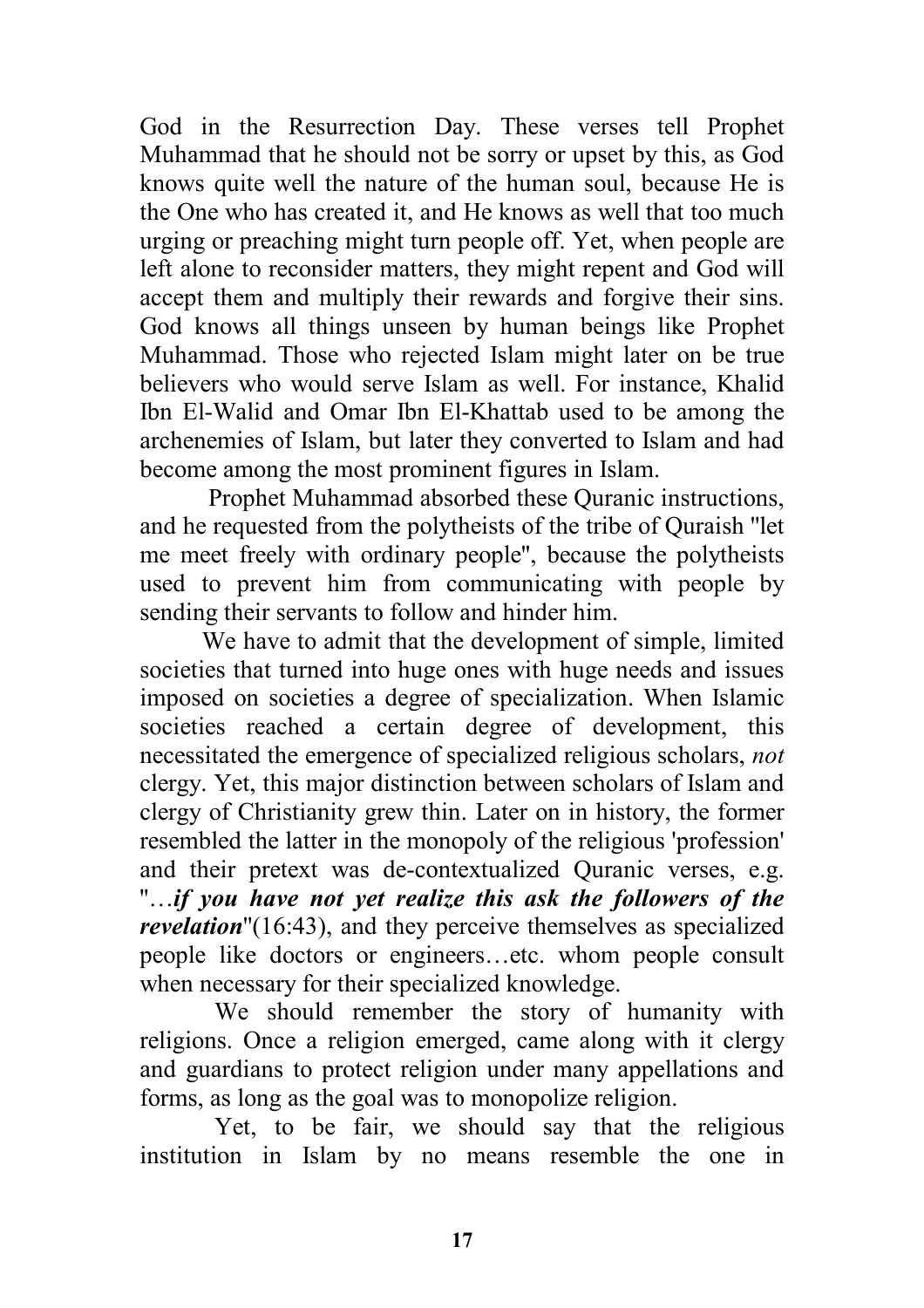Christianity; the former emerged by necessity of development and to satisfy the need for specialization, whereas the latter was based on religious texts and by means of historical circumstances of religion. Hence, no religious institution in Islam, directly or indirectly, tried to rule other believers as happened in the Christian church, as it ruled people and used to baptize and coronate monarchs, until this tradition was annulled by Napoleon Bonaparte. The religious institution in Islam did not have the authority to establish permanent courts to try 'heretics' and condemn them. When some ancient religious scholars condemned some people as deviant, heretics, or apostates, they were supporting rulers or trying to gain some degree of popularity.

 Within the long history of the Islamic rule, some monarchs, caliphs, and princes were exercising control over religious scholars. Some religious scholars gained immense popularity and got appellations like *Sultan* or the *Emir* of the faithful, yet no one of then ever attained to power or even managed to exercise control over the ruler. Mostly, their highest achievement was to oppose a decision made by the ruler, who eventually discarded it when he would see that succumbing to the views of religious scholars would earn him popularity. Hence, rulers were eventually the only beneficiaries from religious scholars.

## **Third: Islam acknowledges liberty of thought**:

 One of the major factors that support the concept of the secularism of Islam is the notion of liberty of thought. We have mentioned that the attempt by the Christian church to quell thought and intellect by struggling against scientists and explorers in the fields of astronomy, physics, mathematics…etc. was one of the main reasons behind revolting against its authority. This was the reason as well behind establishing a society that acknowledges the liberty of thought and grants the freedom for all who seek to explore the realm of knowledge, secrets of nature, the powers of the universe, the inner layers of the human psyche, and the components of the human body.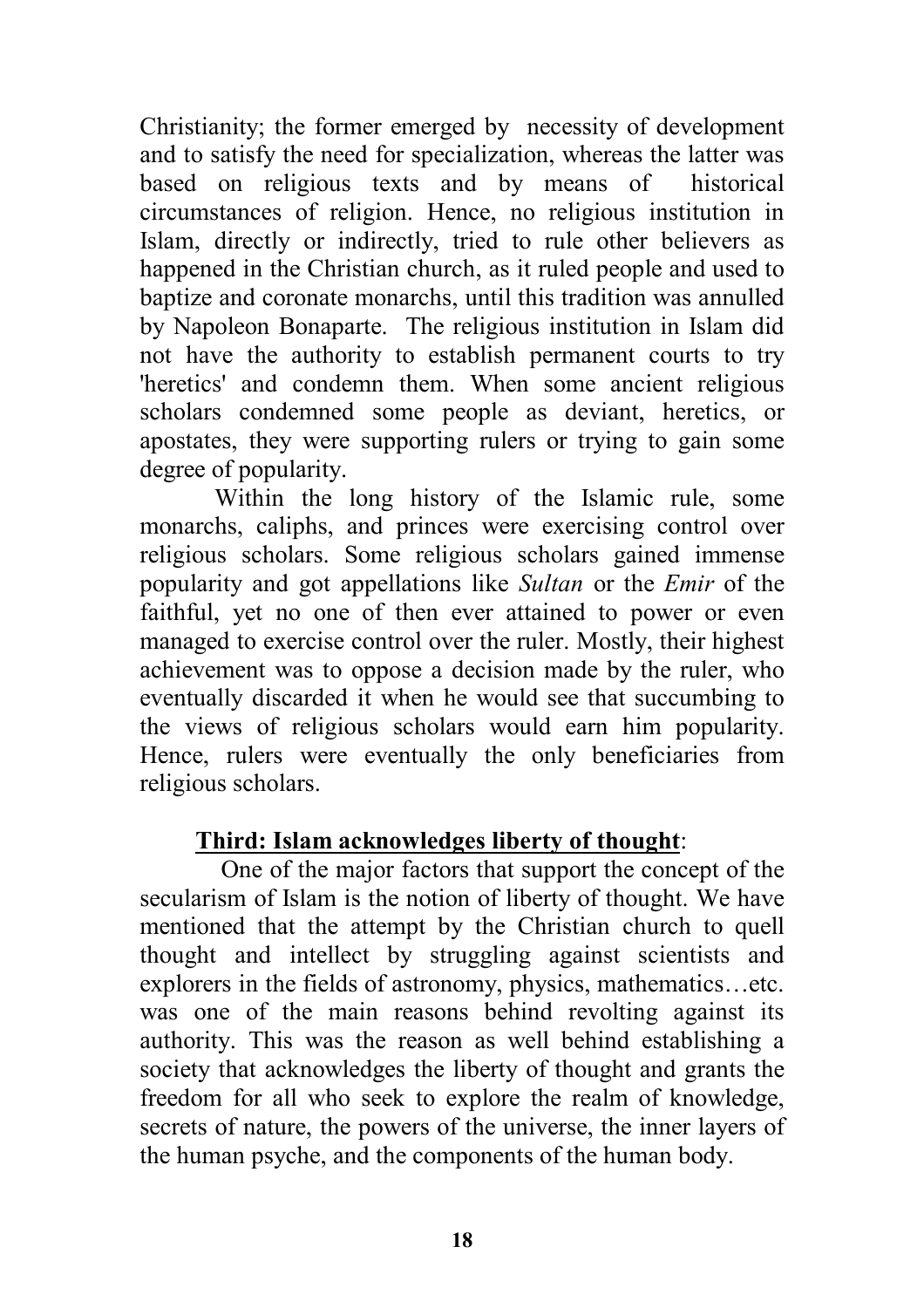In this field of the liberty of thought, Islam has contributed the support of the pillars of secularism by setting the ambience of liberty of thought to make Islamic societies have the distinguishing feature of freedom on many levels. Yet, it is noteworthy that this distinguishing feature did not last for long, as factors of deterioration and backwardness crept over Islamic societies, which led to an atmosphere that could not tolerate interpretive judgments and independent opinions and views on faith, or what is known as *Ijtihad*.

 One of the major points is that not only does the Holy Quran acknowledges the liberty of thought and belief, but also says explicitly that this issue is an individual one. That means that those who believe or disbelieve would be responsible for their choice individually in the life to come, i.e., this issue should not be the concern of the general ruling system that might justify the interference of authorities in the liberty of belief, contrary to the earlier traditions and customs, in ancient and modern times.

## **Here are some Quranic verses that explain this notion:**

## **(1) Belief and disbelief are personal matters, without compulsion or coercion:**

-''*There shall be no coercion in matters of faith. Distinct has now become the right way from the way of error: hence, he who rejects the powers of evil and believes in God has indeed taken hold of a support most unfailing, which shall never give way: for God is all-hearing, all-knowing* ''(2:256)

-"*Say oh Prophet '' O mankind! The truth from your sustainer has now come unto you. Whoever, therefore, chooses to follow the right path, follows it but for his own good, and whoever chooses to go astray, goes astray to his own hurt. And I am not responsible for your conduct*"(10:108)

- ''*Whoever chooses to follow the right path, follows it but for his own good, and whoever goes astray, goes astray for his own hurt, and no bearer of burdens shall be made to bear another's burden. Moreover, We would never chastise any*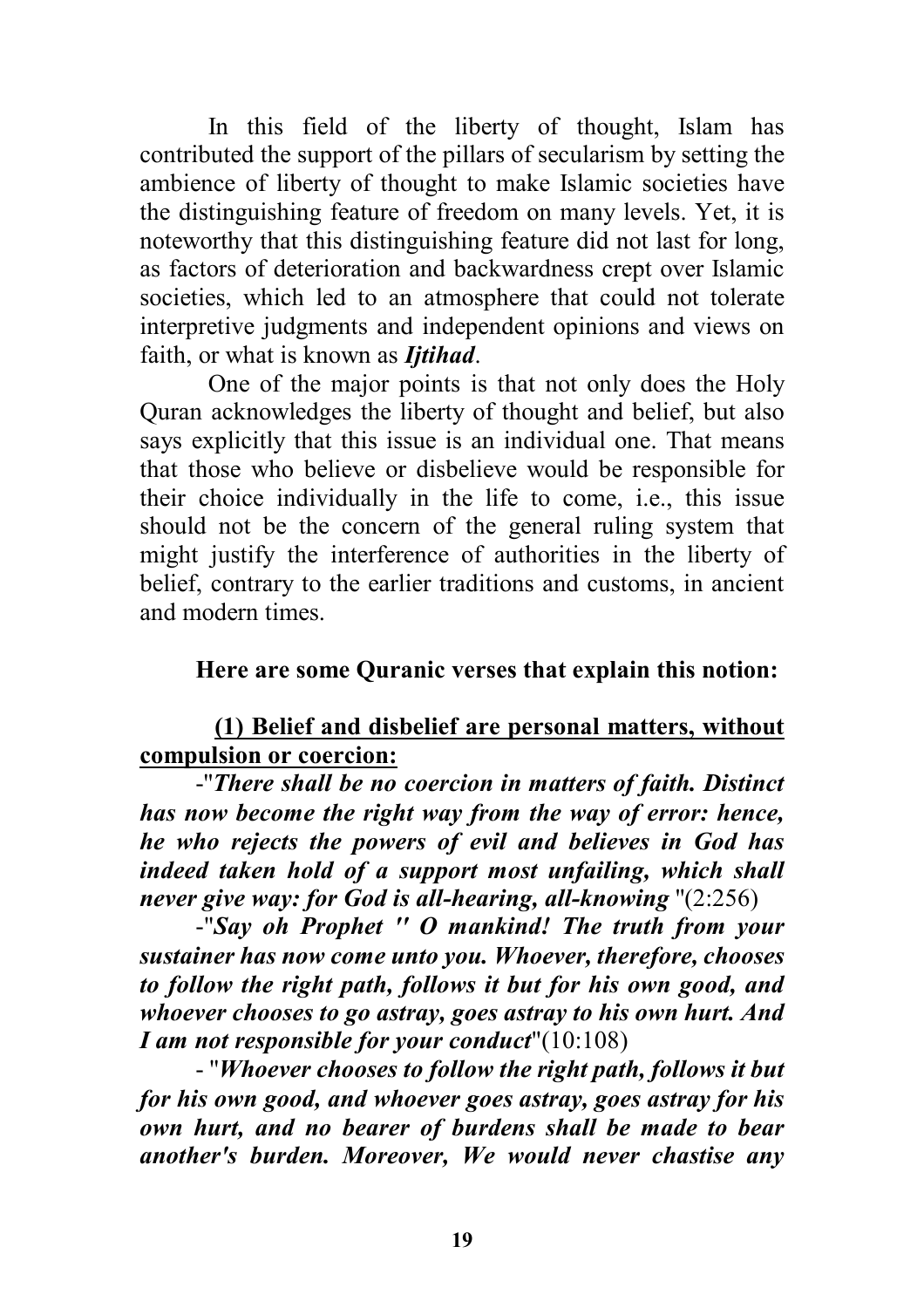*community for the wrong they may do ere We have sent an apostle to them*'' (17:15)

- ''*And say: 'The truth has come from your Sustainer, let then him who wills believe in it and let him who wills, reject it. Verily, for all who sin against themselves by rejecting Our truth, We have readied a fire whose billowing folds will encompass them from all sides, and if they beg for water, they will be given water hot like molten lead which will scald their faces: how dreadful a drink, and how evil a place to rest*''(18:29)

-''*Say O Muhammad: 'I have been bidden to worship the Sustainer of this City- Him who has made it sacred, and unto whom all things belong, and I have been bidden to be of those who surrender themselves to Him, and to convey this Quran to the world. Whoever, therefore, chooses to follow the right path, follows it but for his own good, and if any wills to go astray say unto him 'I am only a warner!' And say: 'All praise is due to God! In time, He will make you see the truth of His messages and then you shall know them for what they are. And thy Sustainer is not unmindful of whatever you all may do*'' (27:91-93)

-"*He who has denied the truth will have to bear the burden of his denial, whereas all who did what is right and just will have made goodly provision for themselves*"(30:44)

-''*He who made you inherit the earth, hence he who is bent on denying the truth, this denial of his will fall back upon him: for their persistent denial of this Truth does but add to the deniers' loathsomeness in their Sustainer's sight and thus, their denial of this truth does but add to the deniers' loss*''(35:39)

-''*Behold, from on high have we bestowed upon thee this divine writ, setting forth the truth for the benefit of all mankind. And whoever chooses to be guided thereby does so for his own good, and whoever chooses to go astray, goes but astray to his own hurt, and thou hast no power to determine their fate* "(39:41)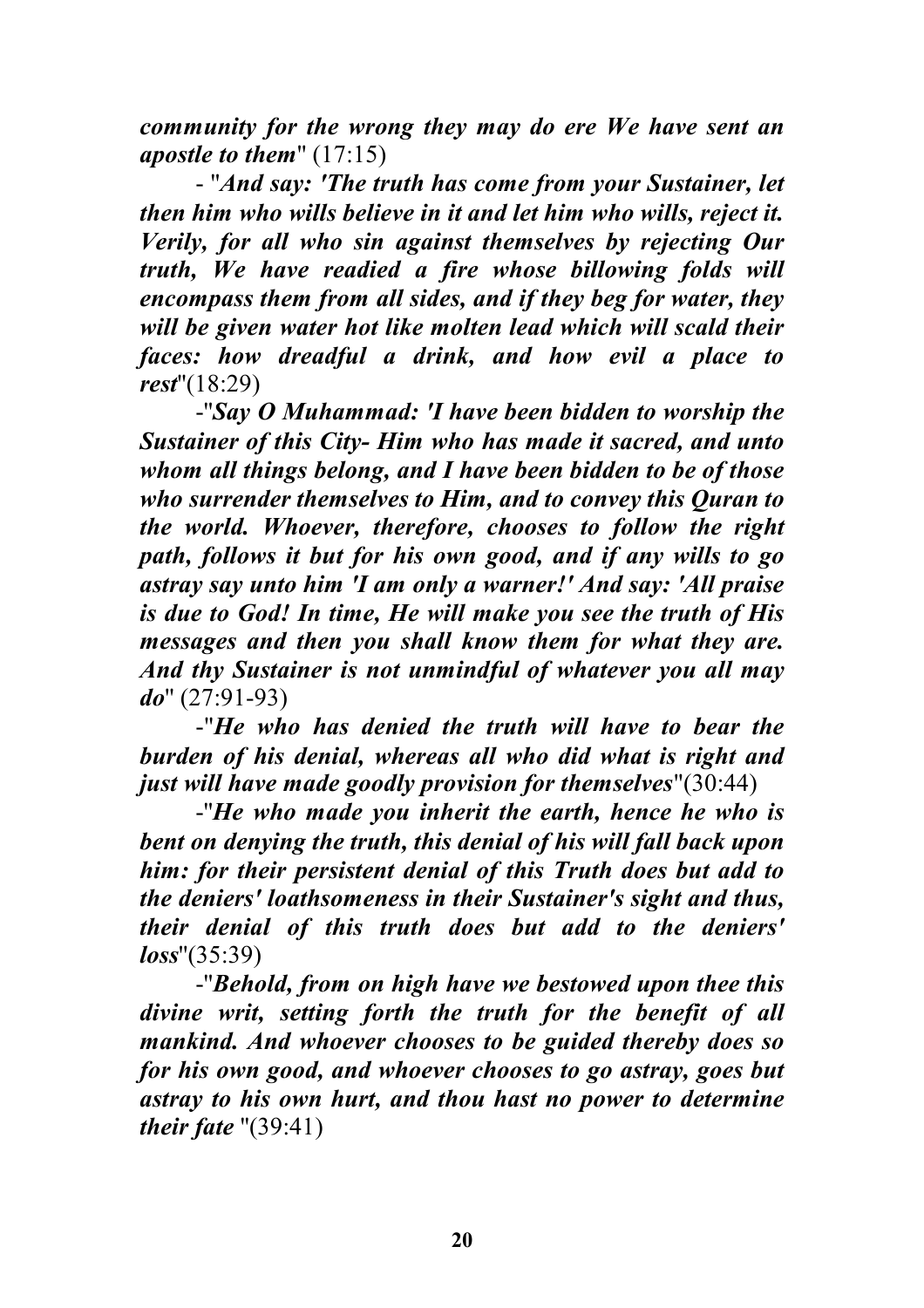**(2) Guidance is from God, and it is done according to His will:**

-"*It is not for thee, O Prophet, to make people follow the right path, since it is God alone who guides whom He wills* "(2:272)

-"*How then could you be of two minds about the hypocrites, seeing that God has disowned them because of their guilt? Do you perchance seek to guide those whom God lets go astray - when for him whom God lets go astray thou canst never find any way?*"(4:88)

-"*And had thy Sustainer so willed, all those who live on earth would surely have attained to faith: all of them: dost thou, then, think that thou couldst compel people to believe, notwithstanding that no human being can ever attain to faith otherwise than by God's leave, and that He who lays the loathsome evil of disbelief upon those who will not use their reason?*"(10:99-100)

-"*Verily, thou canst guide aright everyone whom thou lovest: but it is God who guides him that wills to be guided, and he is fully aware of all who would let themselves be guided*"(28:56)

-"*Is then he to whom the evil of his own doings is so alluring that in the end he regards it as good? For verily, God lets go astray him that wills to be guided, hence do not waste thyself in sorrowing over them: verily God has full knowledge of all that they do!*"(35:8)

**(3) Plurality and differences among people occur due to God's will, and He will judge people's differences in Resurrection Day:**

-"*Verily, those who have attained to faith in this divine writ as well as those who follow the Jewish faith, the Christians, and the Sabians- all who believe in God and the last day and do righteous deeds- shall have their reward with their Sustainer, and no fear need they have, and neither shall they grieve*"(2:62)

-"*Furthermore, the Jews assert 'the Christians have no valid ground for their beliefs ', while the Christians assert 'the*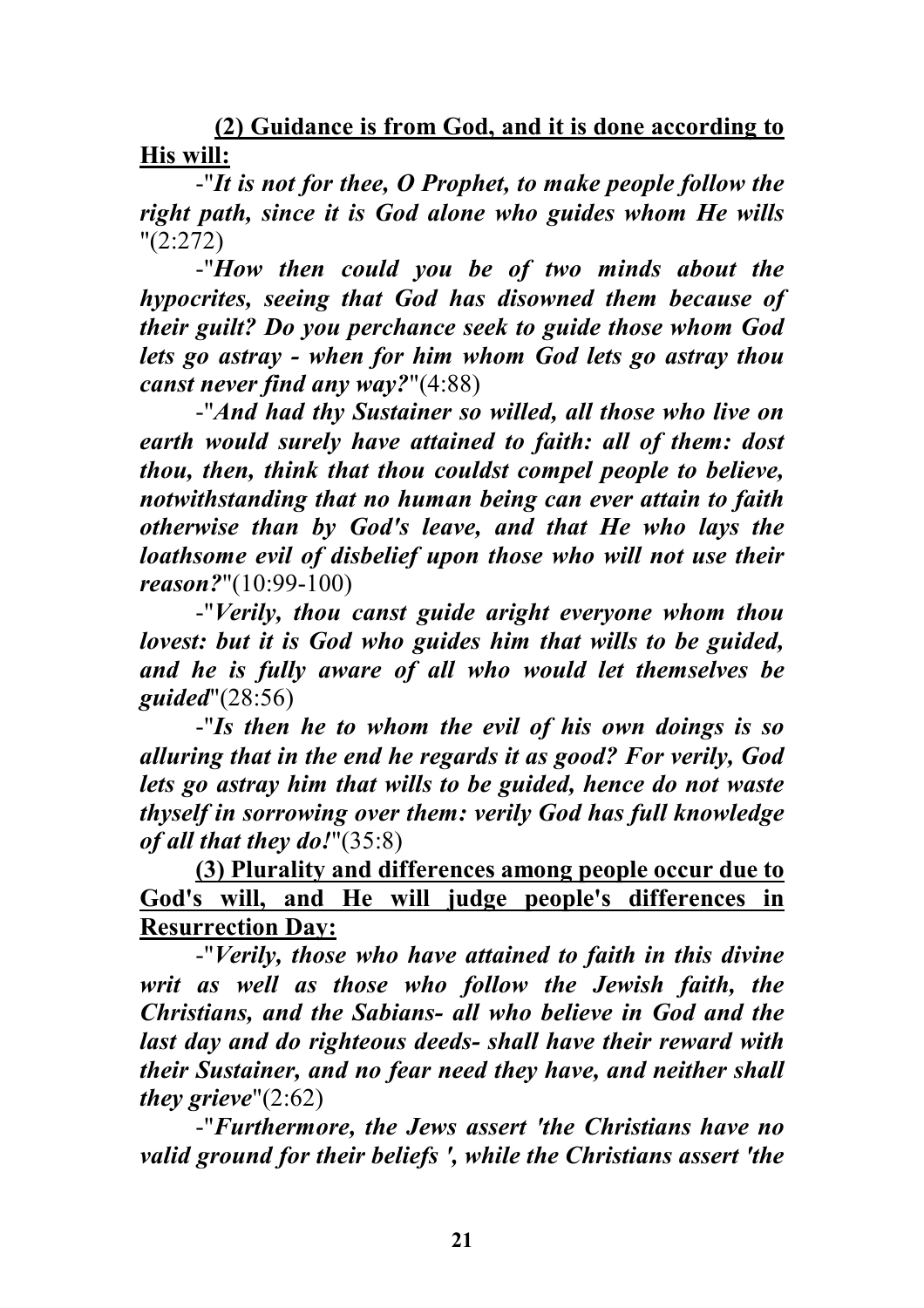*Jews have no valid ground for their belief ' – and both quote the divine writ! Even thus, like unto what they say, have always spoken those who were devoid of knowledge, but it is God who will judge between them on Resurrection Day with regard to all on which they were wont to differ* "(2:113)

-"*Say: we believe in God, and in that which has been bestowed from on high upon us, and that which has been bestowed upon Abraham, Ishmael, Isaac, and Jacob, and their descendants, and that which has been vouchsafed to Moses and Jesus, and that which has been vouchsafed to all the other Prophets by their Sustainer: we make no distinction between any of them, and it is unto Him that we surrender ourselves. And if others come to believe in the way you believe, they will indeed find themselves on the right path, and if they turn away, it is but they who will be deeply in the wrong, and God will protect thee from them: for He alone is all-hearing, allknowing* "(2:136-137)

-"*For every community faces a direction of its own, of which He is the focal point. Vie, therefore, with one another in doing good works. Wherever you may be, God will gather you all unto Himself, for verily, God has the power to will anything*"(2:148)

-"*Say: we believe in God, and in that which has been bestowed from on high upon us, and in that which has been bestowed upon Abraham, Ishmael, Isaac, and Jacob, and their descendants, and that which has been vouchsafed to Moses and Jesus, and that which has been vouchsafed to all the other Prophets by their Sustainer: we make no distinction between any of them, and it is unto Him that we surrender ourselves*"(3:84)

-"*And had thy Sustainer so willed, He could surely have made all mankind one single community, but He willed otherwise, and so they continue to hold divergent views. All of them save those upon whom thy Sustainer has bestowed His grace. And to this end has He created them all. But as for those who refuse to avail themselves of divine guidance, that word of thy Sustainer shall be fulfilled: most certainly will I*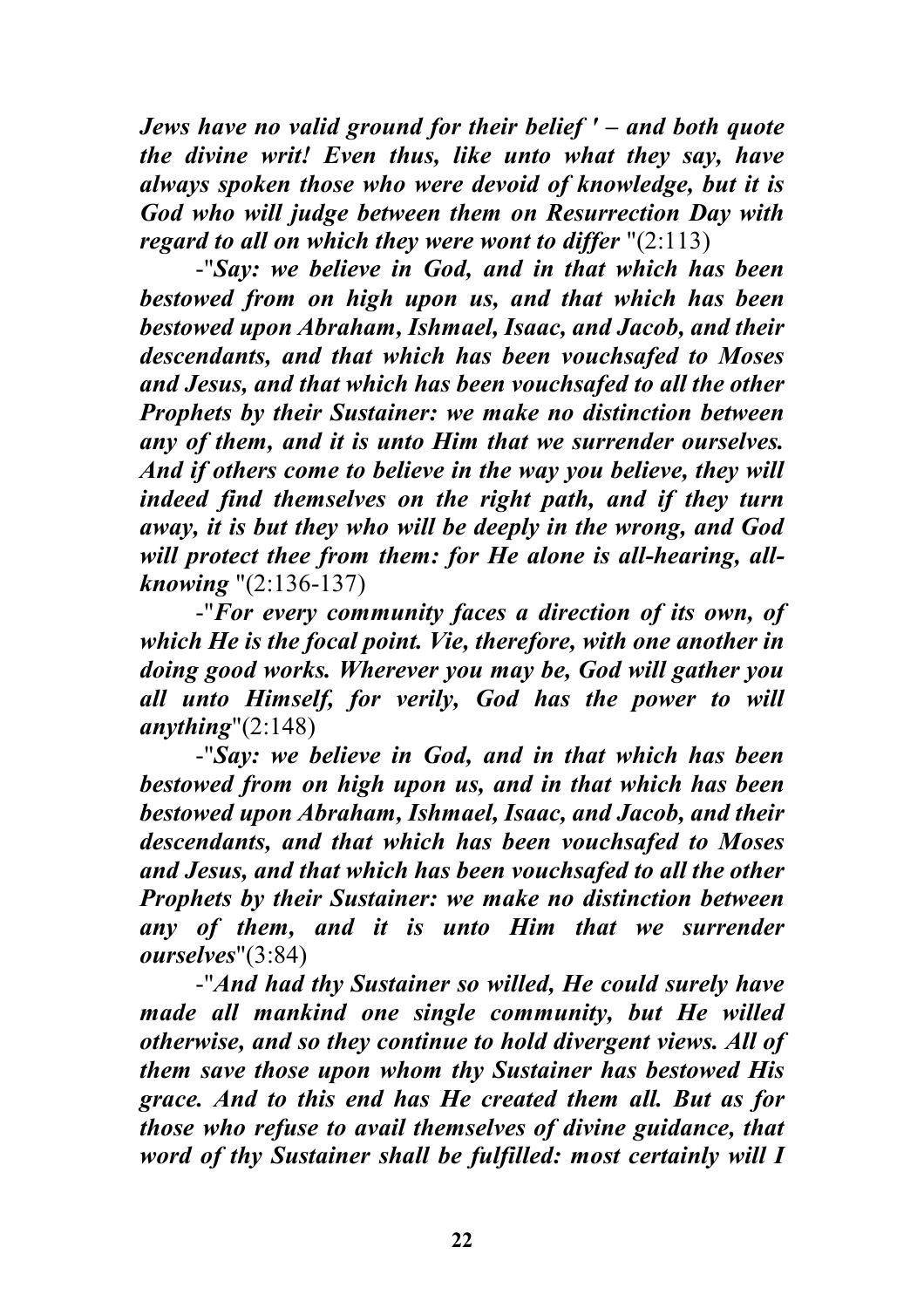*fill hell with invisible beings as well as humans, all together!*"(11:118-119)

-"*Convey into others whatever of this divine writ has been revealed unto thee, and be constant in prayer, for ,behold, prayer restrains man from loathsome deeds and from all that runs counter to reason, and remembrance of God is indeed the greatest good, and God knows all that you do. And do not argue with the followers of earlier revelations otherwise than in a most kindly manner- unless it be such of them as are bent on evildoing. And say ''we believe in that which has been bestowed from on high upon us: for our God and your God is one and the same, and it is unto him that we surrender ourselves'* "(29:45-46)

-"*Say: 'O God! Originator of the heavens and the earth! Knower of all that is beyond the reach of a created beings' perception, as well as of all that can be witnessed by a creature's senses or mind! It is Thou who wilt judge between Thy servants on Resurrection Day with regard to all on which they were wont to differ!*"(39:46)

-"*And on whatever you may differ, O believers, the verdict thereon rests with God. Say, therefore,' such is God, my Sustainer, in Him have I placed my trust, and unto Him do I always turn!* "(42:10)

-"*Say: 'O you who deny the truth! I do not worship that which you worship, and neither do you worship which I worship[, and I will not worship that which you have worshipped, and neither will you worship that I worship, unto you your moral law, and unto me, mine!*"(109:1-6)

**(4) There is no worldly punishment for the charge of apostasy:**

-"*Would you perchance ask of the apostle who has been sent unto you what was asked aforetime of Moses? But whoever chooses to deny the truth instead of believing in it has already strayed from the right path*"(2:108)

-"*But if any of you should turn away from his faith and die as a denier of the truth-these it is whose works will go for*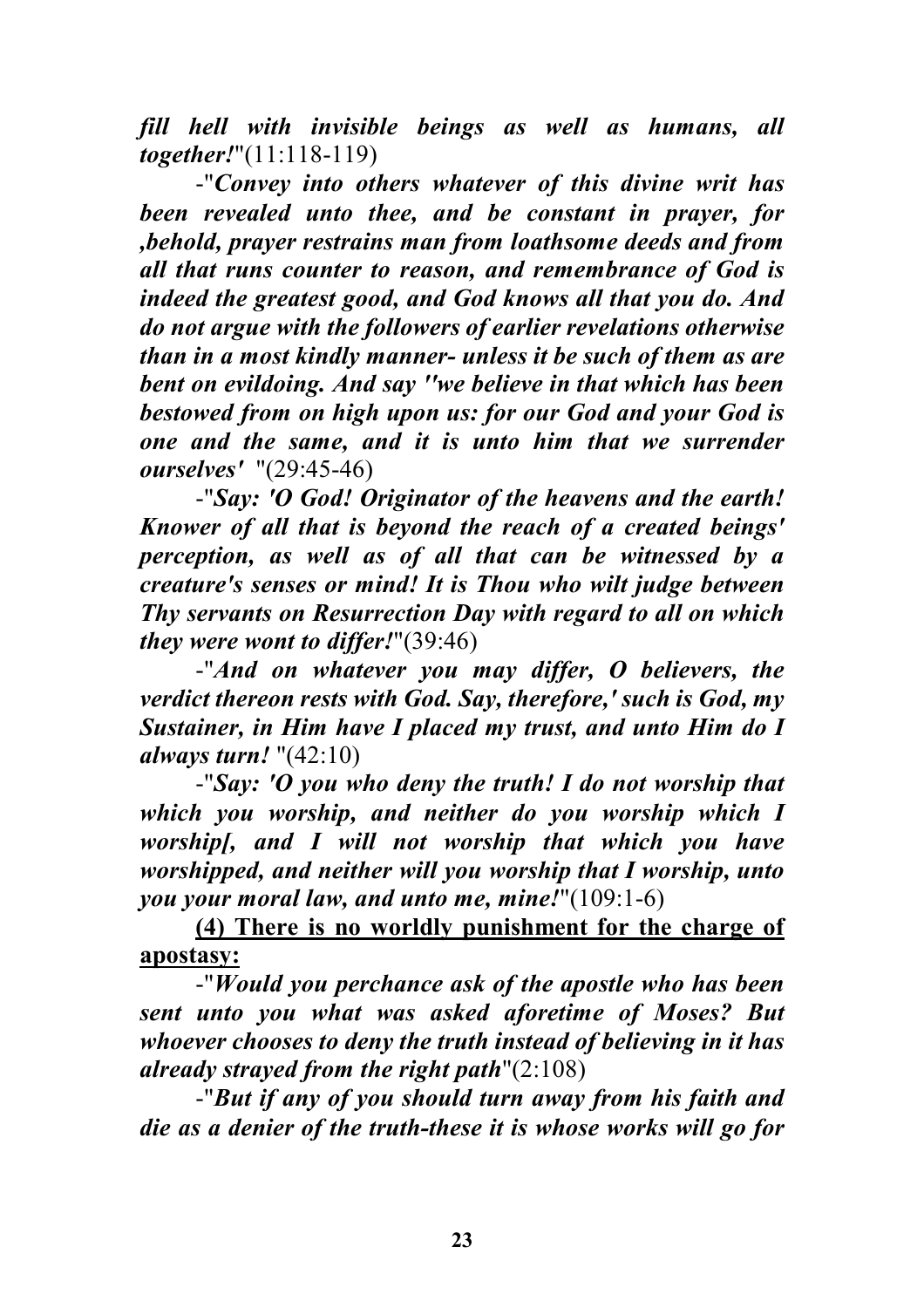*naught in this world and in the life to come, and these it is who are destined for the fire, therein to abide*"(2:217)

-"*Verily, as for those who are bent on denying the truth after having attained to faith, and then grow ever more stubborn in their refusal to acknowledge the truth, their repentance shall not be accepted for it is they who have truly gone astray*"(3:90)

-"*Behold, as for those who come to believe and then deny the truth, and again come to believe and again deny the truth, and thereafter grow stubborn in their denial of the truth- God will not forgive them, nor will He guide them in any way*  "(4:137)

-"*O you who have attained to faith! If you ever abandon your faith, God will in time bring forth in your stead people whom He loves and who love Him – humble towards the believers, proud towards all who deny the truth: people who strive hard in God's cause, and do not fear to be censured by anyone who might censure them: such is God's favor, which He grants unto whom he wills, and God is infinite, allknowing* "(5:54)

-"*The hypocrites swear to God that they have said nothing wrong; yet most certainly have they uttered a saying which amounts to a denial of the truth, and have thus denied the truth after having professed their self-surrender to God. For they were aiming at something which was beyond their reach, and they could find no fault with the faith save that God had enriched them and caused his apostle to enrich them out of His bounty. Hence, if they repent, it will be for their own good, but if they turn away, God will cause them to suffer grievous suffering in this world and in the life to come, and they will find no helper on earth and no one to give them succor* "(9:74)

-" *As for anyone who denies God after having once attained to faith- and this, to be sure, does not apply to one who does it under duress, the while his heart remains true to his faith, but only to him who willingly opens up his heart to a*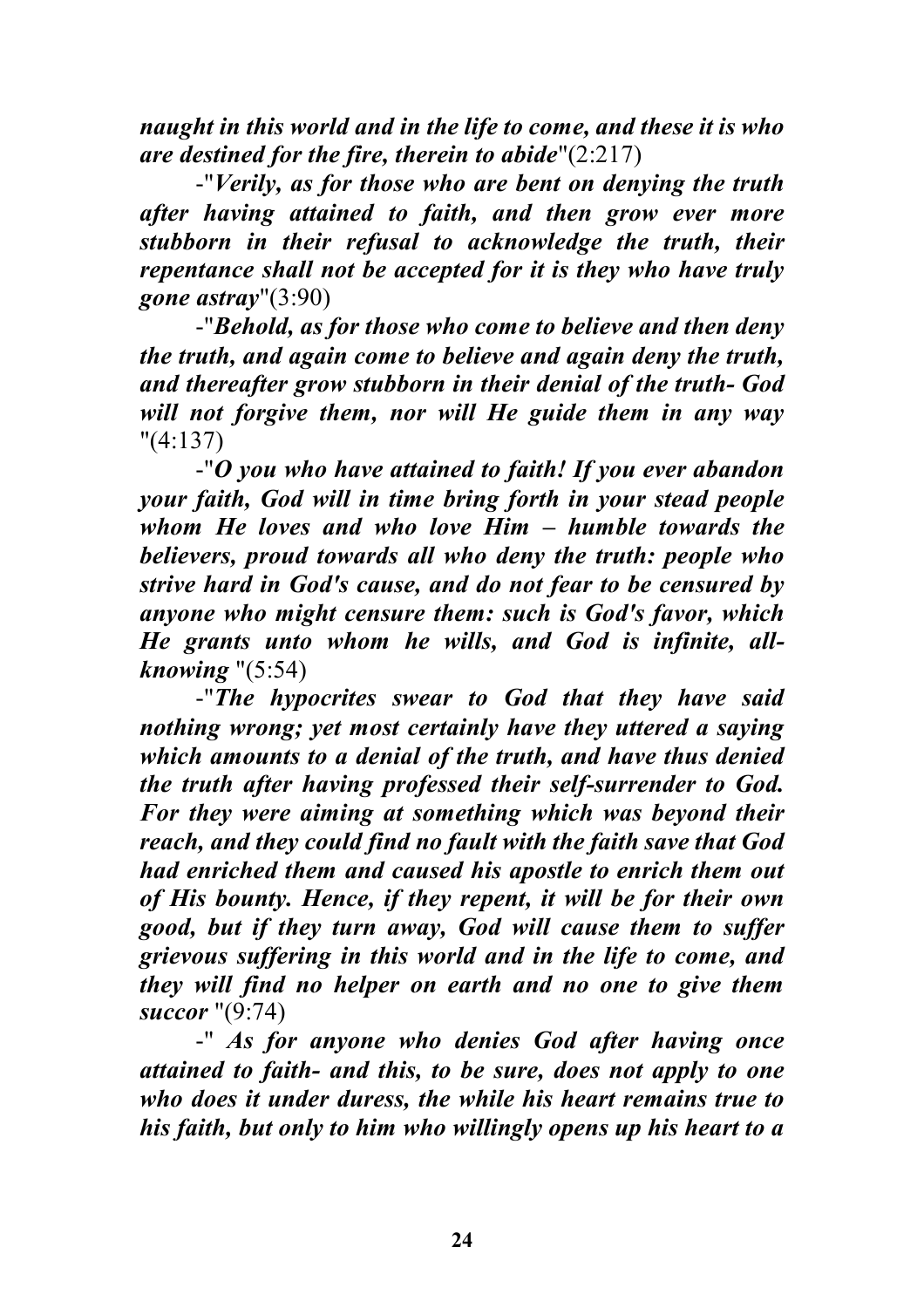*denial of the truth: upon all such falls God's condemnation and tremendous suffering awaits them*"(16:106)

-"*Verily, those who turn their backs on this message after guidance has been vouchsafed to them, do it because Satan has embellished their fancies and filled them with false hopes*"(47:25)

 It is noteworthy that these Quranic verses are better than the article in the text of the Egyptian Constitution written in 1923, which was the most liberal form of any Egyptian Constitutions ever written. This article was number twelve in the 1923 Constitution under the title ''*the absolute liberty of belief* ''. The first phrasing of this article was done by a commissioned committee was '' *the absolute liberty of religious belief* ''. Yet, Sheikh Bikheet, a member of this committee that phrased the 1923 Constitution, did not approve of this phrasing by saying '' *This present phrasing of the article cannot be approved by any celestial religion, as it might lead to chaos and anarchy. I demand* that *the text of the article should be confined to the acknowledged religions, celestial and otherwise, to avoid the establishment of new religions or the emergence of someone claiming he is the awaited Mahdi* (i.e. the 'guided one' who is awaited before the end of days to restore the reign of justice, according to Islamic beliefs) *and tries to set up a new form of faith*''. This suggestion was welcomed by his eminence Anba Johannes who said '' This is a sound suggestion, for recently a man named Sergius rejected Christianity and tried to establish a new religion. He requested from the government a license for this, but his request was refused, and this was an evidence that the government cannot accept to license any religion except for those acknowledged by the state''. Sheikh M. Khayrat Radi omitted the word *'religious'* from the first paragraph and the sentence was '' *the absolute liberty of belief* '' and explained, '' Otherwise, anyone might reject one religion to embrace another without bearing civil or non-civil responsibility''. Ibrahim El-Hilbawy wondered whether the word 'belief' included religious belief or not, and Sheikh Bikheet answered him by affirming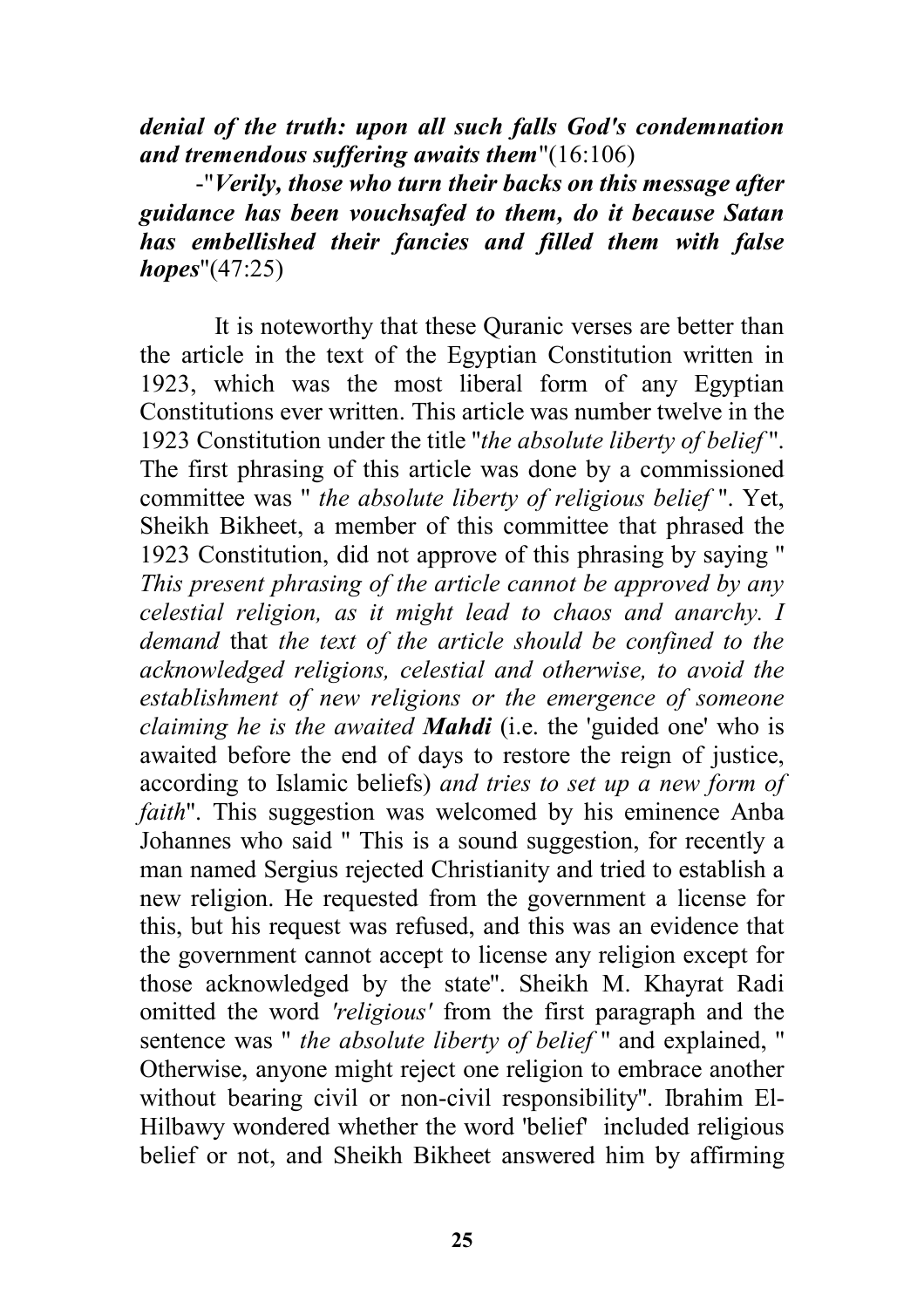that belief is something, while religion is a different matter; for Muslims were divided into 73 divisions, to each one its belief, but they have one religion - Islam. In the session dated 28-8- 1922, Sheikh Bikheet said '' to resolve this clash concerning the liberty of religion, I propose to omit the word *'religious'* from this article, and the sentence would be '' *the absolute liberty of belief* '' instead of '' *the absolute liberty of religious belief* ''. This suggestion was unanimously agreed upon.

 The State Council ruling concerning the Baha'is in 26-5- 1952 is a manifestation of this article in the constitution. The committee said about it '' This article protects Muslims who change their doctrine within Islam (Sunnite, Shiite …etc.) and Christians who change their doctrine within Christianity (Catholicism, Protestantism …etc.), but does not protect Muslims who reject Islam, and makes them bear the civil or non-civil responsibility of their choice. This article does not tolerate that anyone might claim himself to be the proclaimed Messiah, Christ or the awaited El-Mahdi, nor even a new Prophet who preaches new religion and sacred book''. Thus those who thought the sentence'' *the absolute liberty of belief* '' is stronger than the sentence '' *the absolute liberty of religious belief* '' are wrong, as the omission of the word *'religious*' means that liberty of *religious* belief is excluded. This explanation is still present in the current Egyptian Constitution, and this is exemplified in the ruling of the administrative court in the recent case of Baha'is, which is based on this explanation of the distinction between '*beliefs*' and '*religions*' \*\* .

 The cited Quranic verses show explicitly three points: firstly; the liberty of *religious* belief, overlooked by the constitution, secondly; this liberty is absolute '' …*let then him who wills believe in it and let him who wills, reject it*…"(18:29), thirdly; the issue of belief and disbelief is an individual one, and the ruling regime should not interfere with it:

 $\overline{a}$ **\*\* See the book titled:** *Sectarianism: To Where?* **By Farag Fouda, PhD pages 40-42**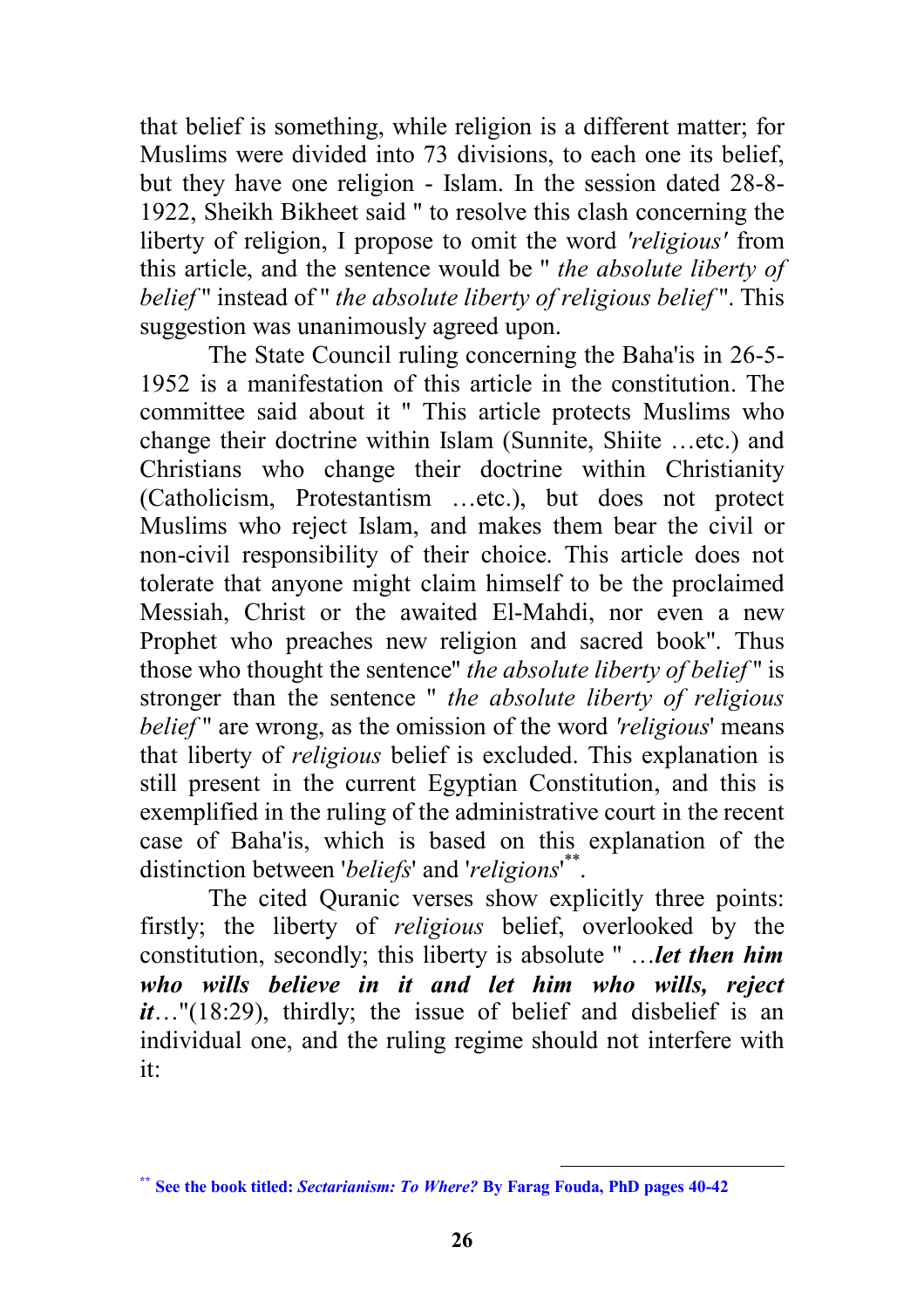" *Whoever chooses to follow the right path, follows it but for his own good, and whoever goes astray, goes astray for his own hurt*.'' (17:15).

These Quranic verses are better manifested in the International Declaration of Human Rights, article no. 18.

#### \*\*\*

 Contrary to the belief of some people, the policy and behavior of Prophet Muhammad were application of the Quranic verses. When Prophet Muhammad entered the city of Medina, there were tribes' leaders who had high stature due to their wealth or lineage, and some of them did not welcome Islam or Prophet Muhammad as Islam shook their high status of authority, and made all people equal before God. The leader of these people was Abdullah Ibn Obay of El-Khasraj tribe, and this tribe was preparing a crown to coronate him as their ruler, but with the advent of Islam, the ruler was Prophet Muhammad and his faithful believers.

 Some people from this tribe joined the Jewish community in a pact against Prophet Muhammad with the purpose of laying obstacles before the new call and conspiring against it. Abdullah Ibn Obay withdrew third of the forces under his command when Prophet Muhammad decided to fight the polytheists in the battle of *Uhhud*, and he remained in Medina. One of the methods of these dissenters was to pretend that they were Muslims at one time, and then declare they are non-Muslims, with the purpose of shaking the faith of steadfast Muslims, and to spread rumors. This type of people was called the hypocrites, whose truth was revealed by God in many Quranic verses, and in the chapter of ''The Hypocrites" in the Holy Quran.

What did Prophet Muhammad with those people about whom the Holy Quran says " *those who come to believe and then deny the truth, and again come to believe and again deny the truth, and thereafter grow stubborn in their denial of the truth* "(4:137),'' *they uttered a saying which amounts to a*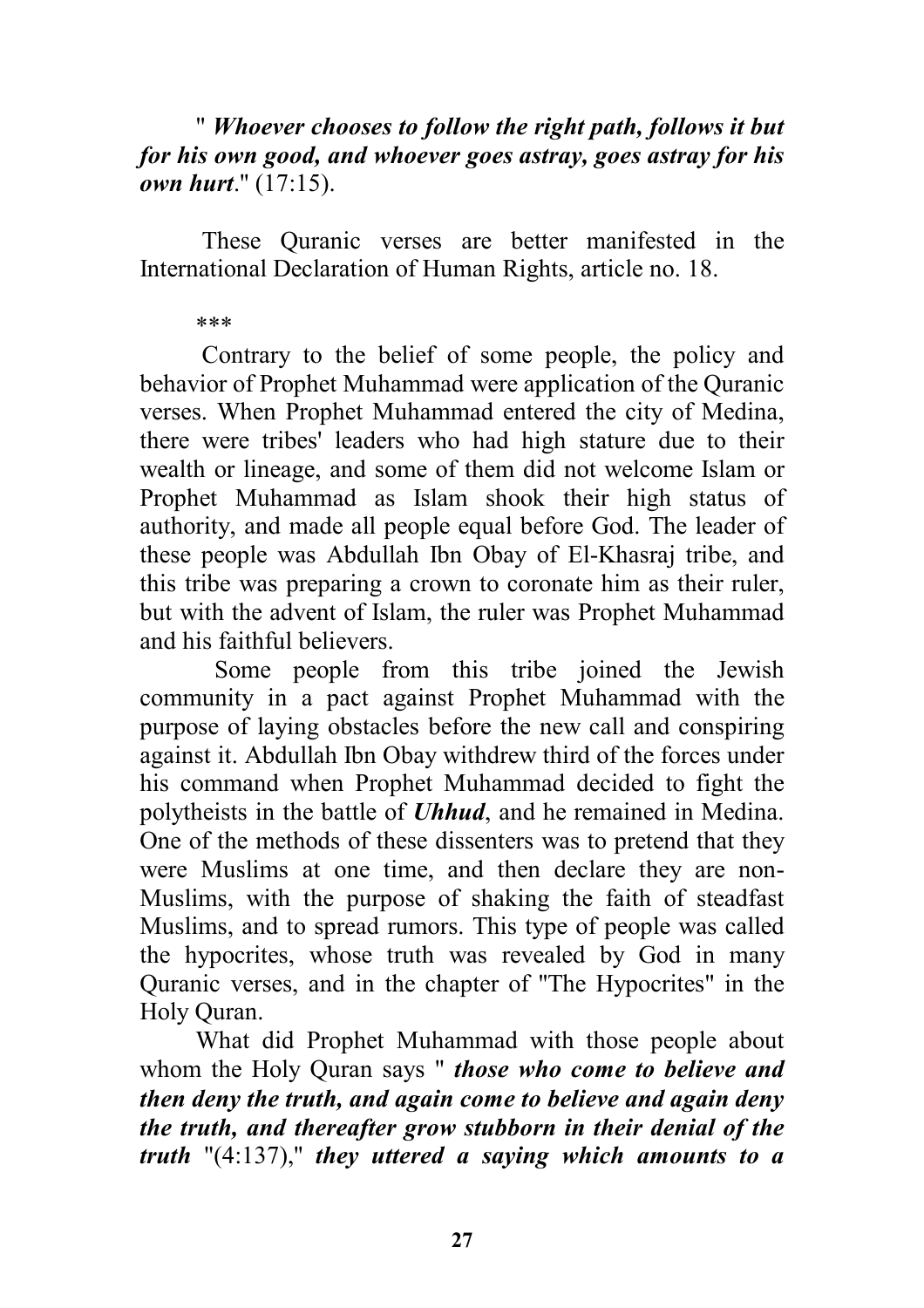*denial of the truth, and have thus denied the truth after having professed their self-surrender to God* "(9:74), and ''*Do not offer empty excuses! You have indeed denied the truth after having professed your belief in it*"(9:66)? These verses tell us about those who turned apostate, after their earlier conversion to Islam. Prophet Muhammad treated these people kindly, and when the son of Abdullah Ibn Obay suggested to Prophet Muhammad that he would kill his own father lest he should be killed by any other Muslim, which would make the son feel bitter, Prophet Muhammad said to him "No, we will treat him kindly".

\*\*\*

 We find other examples of apostates in the era of Prophet Muhammad, who did not get punished or killed, and no one offered them a chance to return once more to Islam, in the two cultural messages titled ''**Contemporary Salafism: The Destination**" and "**Who are The Sunnite?**" by M. Zaki Ibrahim, leader of ''Tribe of Muhammad'' group, and member of the Supreme Council of Islamic Affairs. Here are a few examples:

- There were many people in the era of Prophet Muhammad , individuals or groups, who deserted Islam after embracing it, and Prophet Muhammad did not fight them or ordered Muslims to kill them, although many of them deserted Islam many times, fluctuating between belief and disbelief.

- A man who used to write the holy revelation of the Quran, later deserted Islam, and after returning to paganism he said shamelessly that ''Muhammad does not know except what I had written for him'', and this statement is found in many earlier books of heritage, like El-Bukhary, among others. Yet, Prophet Muhammad did not punish him and let him live freely, and that man died in bed a natural death. (See also the book titled: ''**El-Bari's Guide on the Hadiths Complied by El-Bukhary** '').

- Twelve men deserted Islam in the era of Prophet Muhammad, and left Medina for Mecca, among them El-Harith Ibn Suwaid El-Ansari. Yet, Prophet Muhammad did not order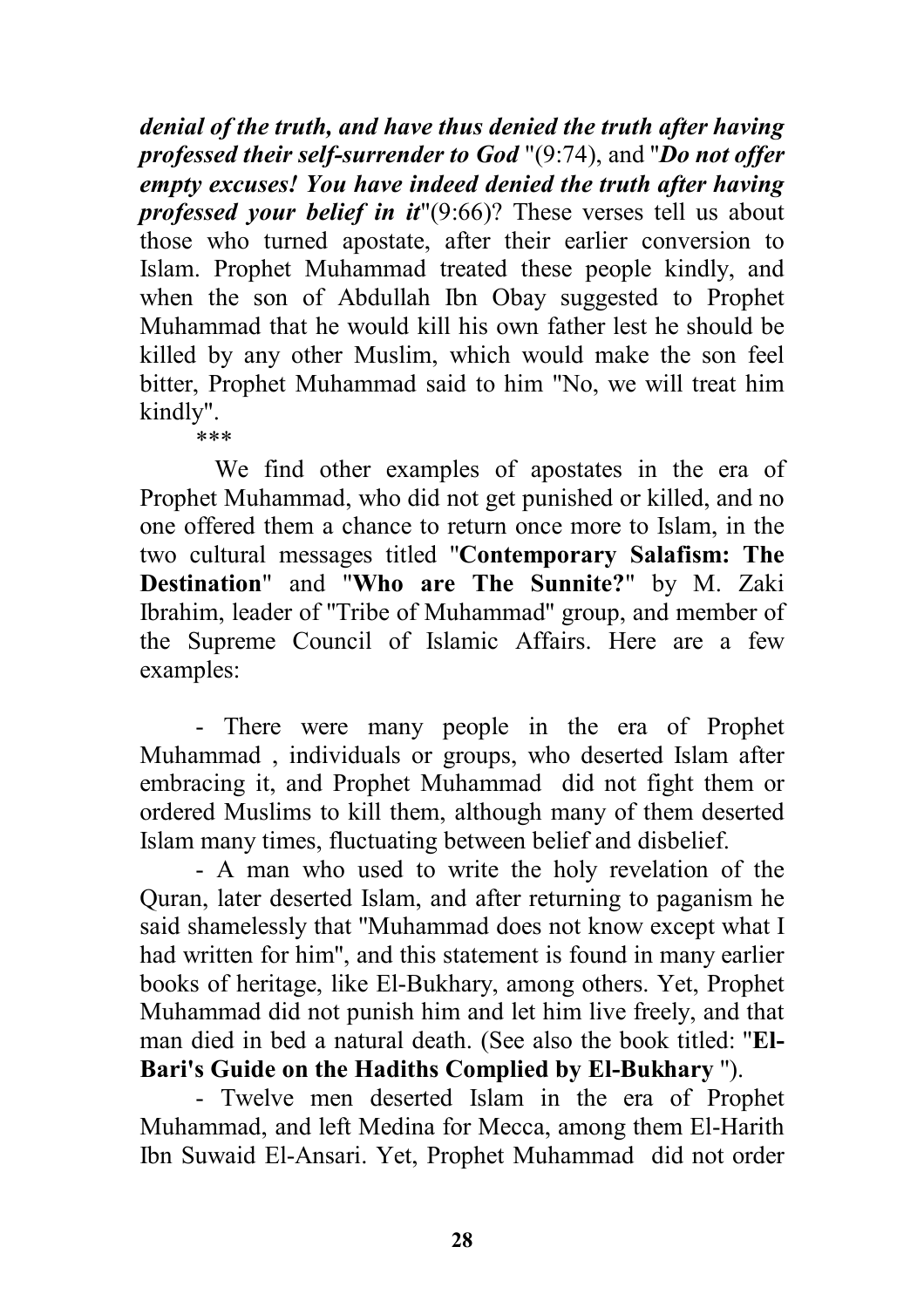Muslims to kill them; he just recited this Quranic verse "*If one goes in search of a religion other than self-surrender unto God, it will never be accepted from him, and in the life to come he shall be among the lost*"(3:85).

- Obaidullah Ibn Gahsh deserted Islam after embracing it, as he immigrated to *Habasha* (what we call know Ethiopia) and converted to Christianity. Prophet Muhammad did not order Muslims to kill him, nor demanded his return from the king of *Habasha*.

- There were two young brothers, who converted to Christianity, and their father complained to Prophet Muhammad and said, "Shall I let my two sons go to Hell?" Prophet Muhammad did not tell him to kill them, but told him this Quranic verse '*There shall be no coercion in matters of faith. Distinct has now become the right way from the way of error*"(2:256).

 As for the Hadiths attributed to Prophet Muhammad, in which he said that Muslim blood should not be shed unless in three cases: punishment for murder, punishment for fornication committed by married people, and the renegades who shun their religion, community and work against them, most religious scholars, especially Ibn Taymiyya, said that what is meant by the renegades who shun their religion, community and work against them are those who fight against Islam after rejecting faith, but no one was ever killed just because he rejected faith.

 The most powerful hadith cited on this issue is '' *Anyone who rejects his faith should be killed* '', but hadith-collector **El-Bukhary** accepts and mentions this hadith from the narration of *'Ekrema*, whereas hadith-collector **Muslim** rejects all Hadiths told by *'Ekrema*, saying he is not trustworthy, not to mention that this hadith is doubted because the behavior of Prophet Muhammad and his companions contradicted it. These companions later on did not accuse people of heresy who called to the doctrine of fatalism, i.e. God predestined every human being to a certain fate, and thus He made men different in belief and disbelief. Obedience and disobedience, like differences in other facial and bodily features, and man cannot control or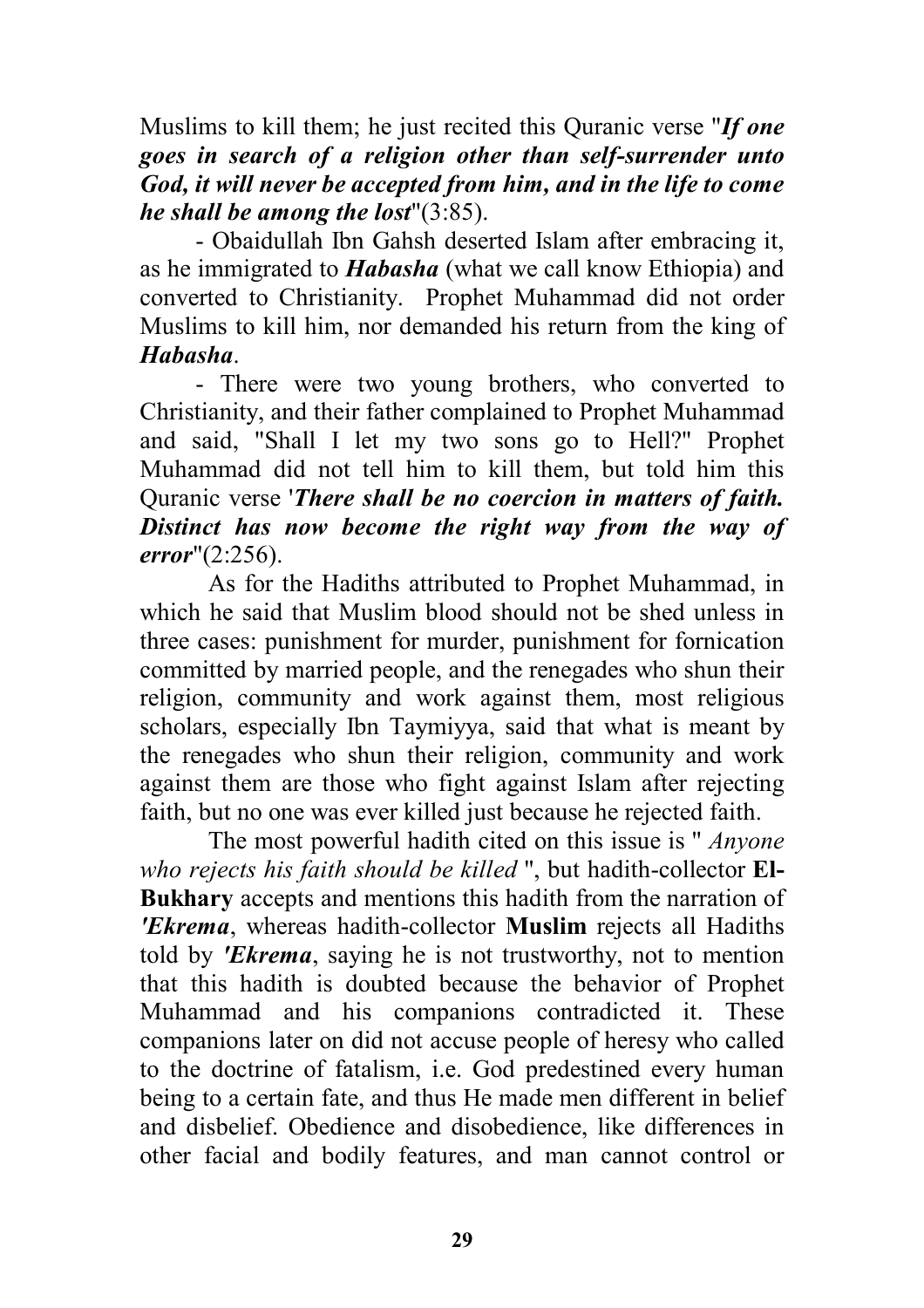choose his fate. When leaders of these various philosophical doctrines died, they received Islamic burial and funeral.

 Even the group of *Mu'tazila* were not considered infidel, although they claimed many things contrary to Islam: that the Holy Quran is a creature of God, those who committed major sins are in the in-between status of being a Muslim and a non-believer, those who committed major sins would be in Hell for eternity, God does not predestine human beings to sin as they are responsible for their sins, and finally that the Holy Quran is not the word of God but one of his creatures.

 Even the group of *Murge'a* were not considered infidel, although they claimed many things contrary to Islam: faith is in the heart, not accompanied by good deeds, the mere belief in God and his Prophet Muhammad is enough in faith without prayers, and a believer is like angels and Prophets, i.e. in the same stature.

 Even the group of *Gahmia* were not considered infidel, although they claimed many things contrary to Islam: there is no god on a throne to be worshipped, God did not reveal Holy Scriptures as His Word, and they denied the Night-Journey of Prophet Muhammad from Mecca to Jerusalem, and his ascension to Heaven. This group even denied the epithets of God mentioned in the Holy Quran, and Ibn Mubarak said, ''We would better talk about the Jewish faith, and not about the doctrine of *Gahmia*''. Yet, when the leader of *Gahmia* died, whose name is Gahm Ibn Safwan, and his secretary Ga'd Ibn Dirham died as well, they had Islamic funeral and burial, no one charged them of being infidels, polytheists or apostates. It is noteworthy that these groups, and the ones that came after and before them, are said to be from the 72 group that left the general, mainstream Muslims and condemned to Hell in the well-known hadith, if it is correct. Many scholars consider this hadith as a very weak one.

 Ibn Taymiya said that Imam Ahmed Ibn Hanbal did not accuse these groups of heresy, and he prayed in the funerals of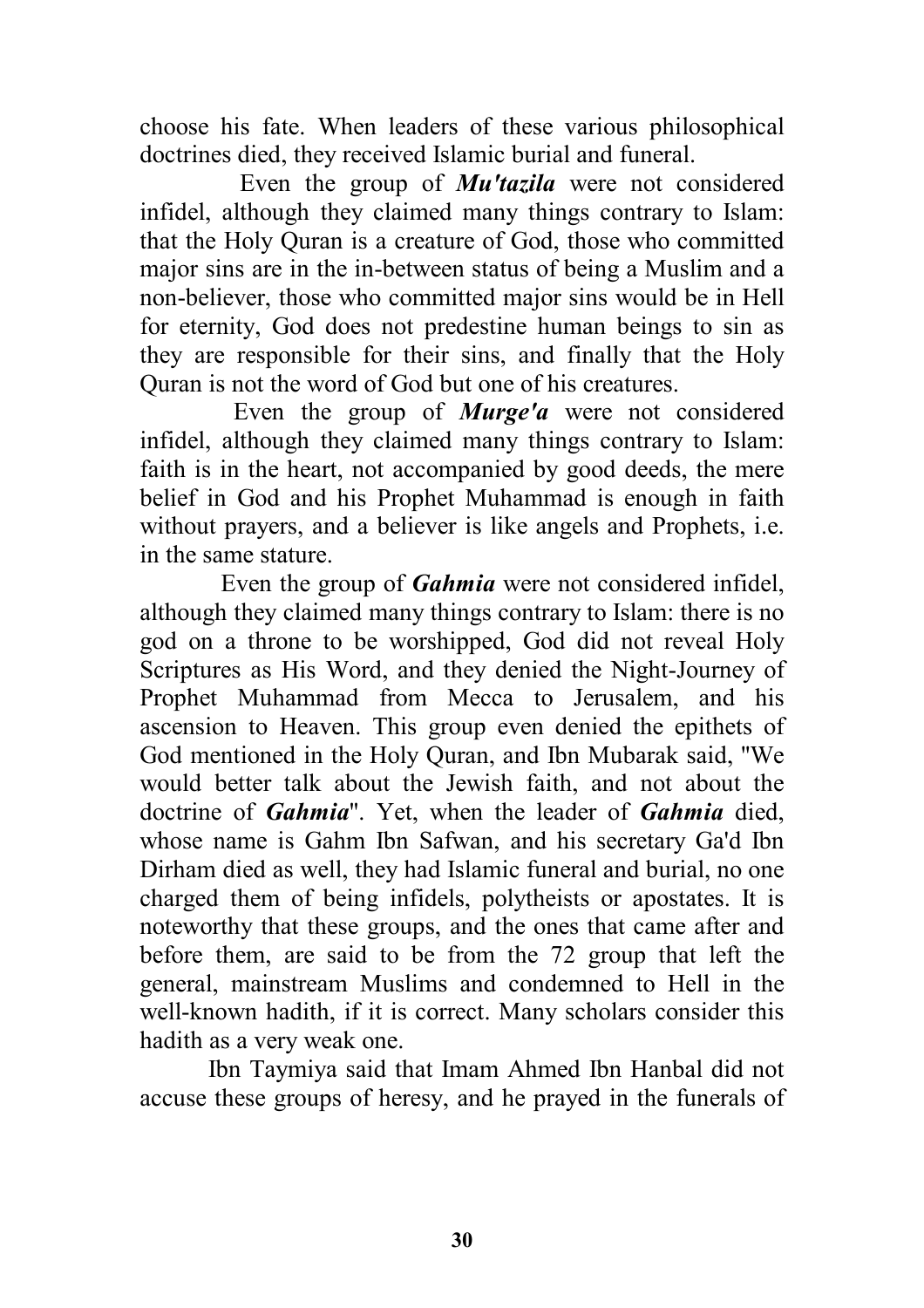some of the men in these groups, whom Ibn Taymiya described as "aberrant and deviant groups"<sup>††</sup>.

 As for the so-called war of the renegades in the era of the caliph Abou Bakr, it is well known that most of the so-called *renegades* were believers who fasted and prayed, but they refused to pay *Zakat* (alms) and rejected the centralized power exemplified by the caliph Abou Bakr. Hence, this conflict was a military revolt against the state, while the renegade tribes revolted against the Islamic state as well, i.e., these conflicts were political and economic, not intellectual or related to faith.

### **Fourth: Islam acknowledges the principle of calling for doing the right deeds and forbidding wrong ones:**

Islam has highlighted the new principle of public work; i.e., calling for doing the right deeds and forbidding wrong ones, and Islam considers this measure to be distinctive feature of the *Umma* of Islam. ''*You are indeed the best community that has ever been brought forth for the good of mankind, you enjoin the doing of what is right and forbid the doing of what is wrong*'' (3:110). This principle precedes in some Quranic verses the mention of prayer and alms. ''*And as for the believers, both men and women – they are close unto one another: they all enjoin the doing of what is right and forbid the doing of what is wrong, and are constant in prayer, and render the purifying dues, and pay heed unto God and His Apostles. It is they upon whom God will bestow His grace: verily God is almighty, wise!*  $" (9:71).$ 

 This principle of calling for doing the right deeds and forbidding wrong ones is one of the guarantees of secularism as it is a license for the liberty of thought, and an affirmation of it. If this principle did not exist, it would be probable that many wrong deeds might infiltrate into societies without criticism or protest, and some wrong deeds might destroy liberty itself. Good deed, without this principle, might be rare or wrongly done without someone to rectify matters, and the general rule in the society would be *''it is none of my business''*.

 $\overline{a}$ **†† See the book titled ''***Contemporary Salafism: To Where?***"**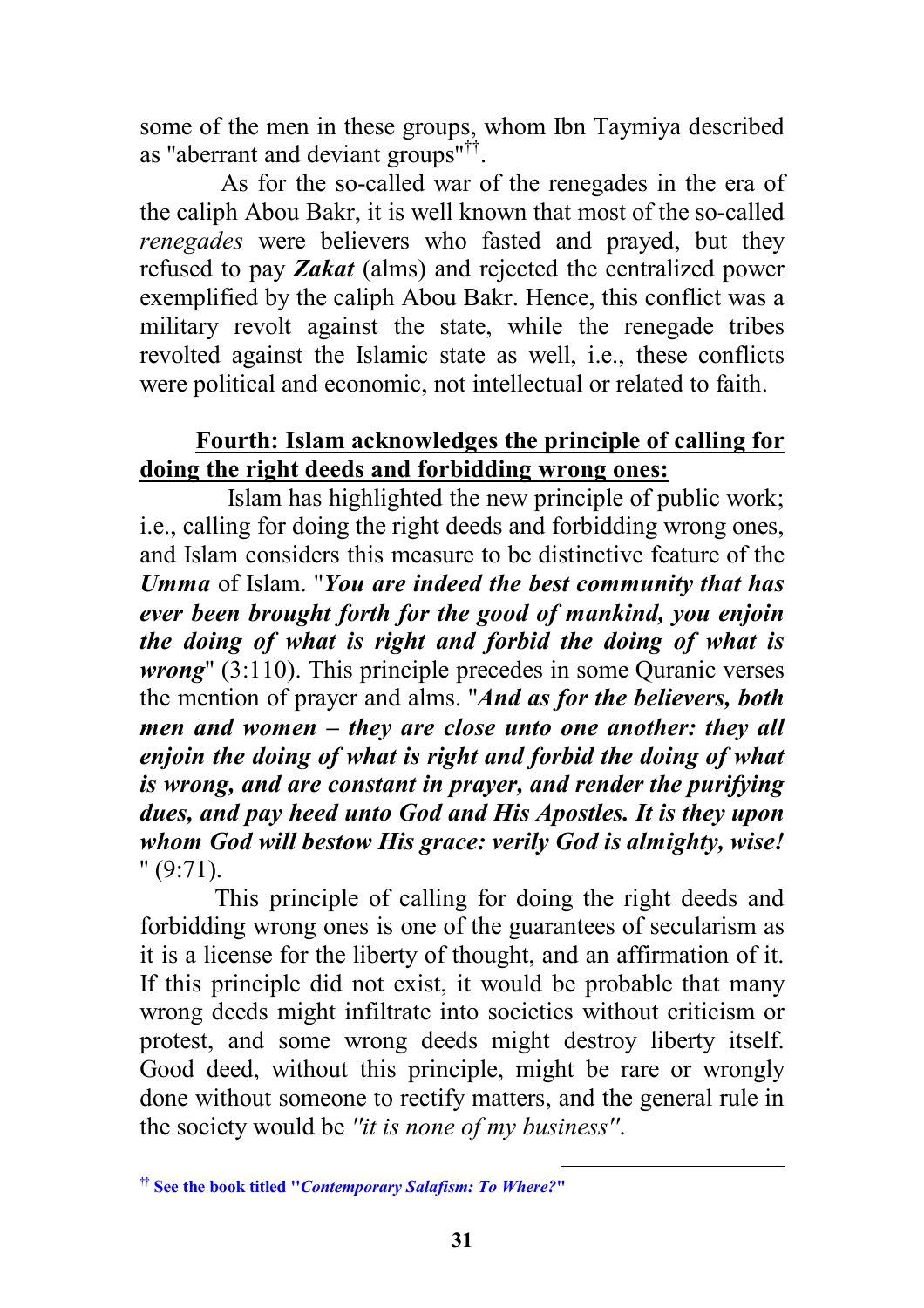Yet, this principle might be misinterpreted and be a tool to abort the process of secularism, not a tool of guarantying it in Islamic societies. This misinterpreted view of this principle might be adopted by those who hold a unilateral vision and the motto ''one, unified stance'', and hence this misinterpreted view might be a lethal weapon that would be brandished to terrorize those who hold different views. This might not be very harmful if confined only to the intellectual level (i.e. verbally, like in the well-known hadith: ''*If anyone of you sees a wrong deed, one should try to change it by hands, if one cannot, then by tongue, if one cannot, then by heart, this is the weakest form of asserting faith*''). Some people leave the intellectual, *verbal* level and move on to the level of action or *'hands'* and might resort to violence in the name of faith.

 The phrasing of this well-known hadith, which is the basis of this tendency, differs from the phrasing of many Quranic verses, which calls for doing good deeds and forbidding wrong ones, whereas the hadith includes change by three levels. This different phrasing surely has proper justification.

 In our view, this hadith includes change by '*hands*' in certain cases that leave no room for other alternatives; e.g. when someone tries to commit a crime like arson, beating an animal mercilessly, or committing suicide, then others inevitably have to stop this sort of crimes by hand or force. Some religious scholars wrongly believe that the change by '*hands*' means one's authority on others that gives one the right to chastise them, e.g., the patriarchal authority of a father on his son, or a husband on his wife. Yet, Prophet Muhammad had never beaten any one, wife or servant.

 In our view, the interpretation of this hadith should be within the context of many Quranic verses that define the means of conveying God's message by Prophets. We have mentioned some of these verses earlier, especially the ones that tell Prophet Muhammad not to be sad by the adamant refusal of the polytheists, and that he should try to gain believers by many different ways. It is unconceivable that any Muslim, from common people or rulers, might be ardently careful to protect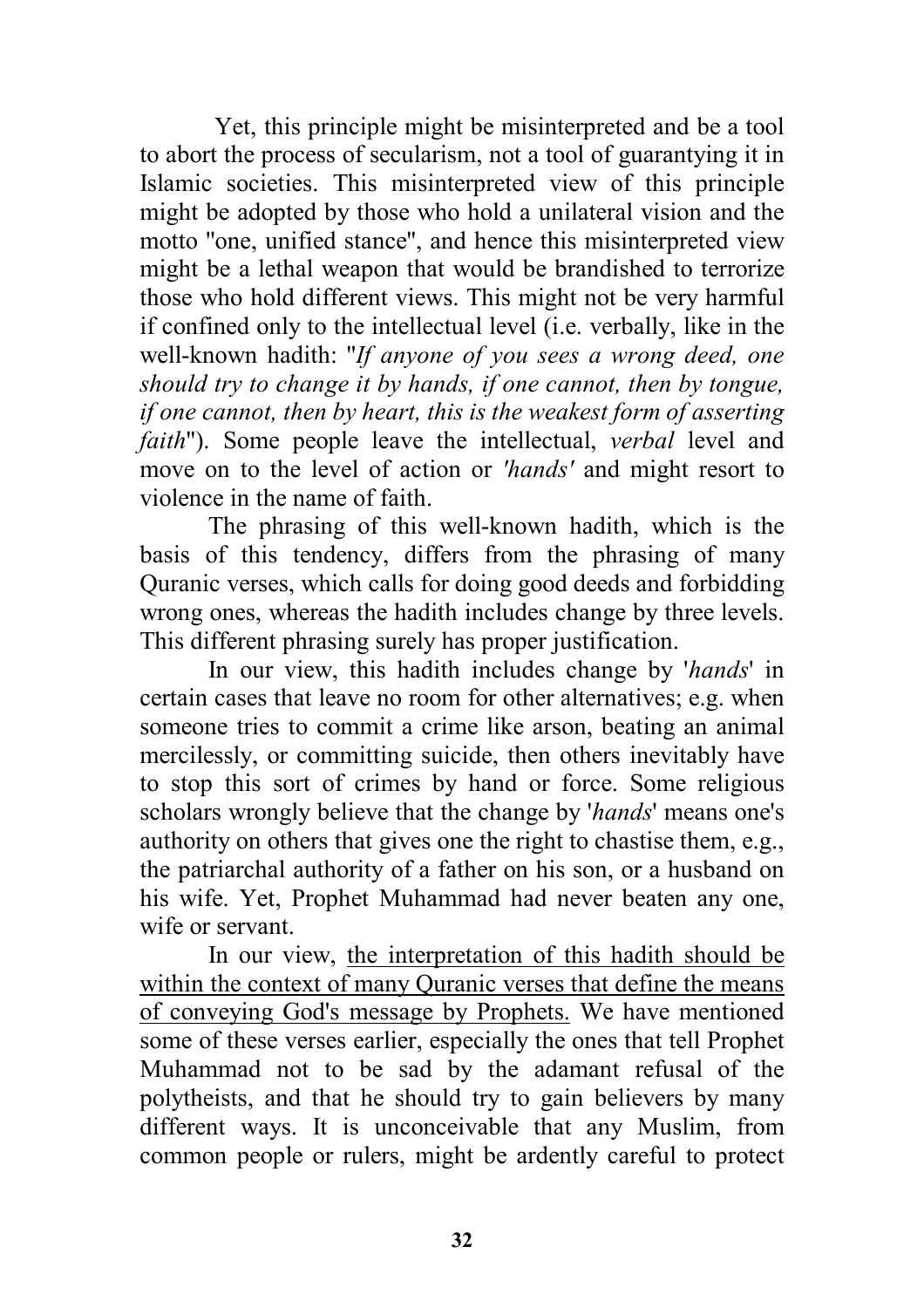Islam more than Prophet Muhammad himself, or might do things that transgress the limits of Quranic teachings directed to Prophet Muhammad himself

 Not all these levels might be absorbed by those who want to change things using action or *hands*, unless they have deep knowledge of the human psyche, but such comprehensive knowledge is very rare, and most people do not have but recklessness and zeal. These Quranic verses exemplify the principle of calling for doing the right deeds and forbidding wrong ones, by using one's tongue and heart, and never resorting to one's hands; i.e., by force, except when necessary, in the cases we mentioned before, otherwise resorting to force or violence would be contrary to the spirit of the Quranic verses. The one who is calling for doing the right deeds and forbidding wrong ones by force or violence would not be more caring about Islam than Prophet Muhammad who was commissioned to convey the message of Islam and accordingly would have been more passionate and determined to lead people to the righteous path. Yet, the Quranic verses tell him the following ''*Although thou art not accountable for his failure to attain to purity*'' (80:7).

 These Quranic verses explain the application and control of the principle of calling for doing the right deeds and forbidding wrong ones. This would ease the formidable task of differentiating between the objective willingness to make a change or a difference, and inherent personal feelings and impressions, mingled with the desire of assuming authority, due to pride and arrogance, though pride is one of the seven deadly sins. Trying to impart the personal matter a public quality is considered a type of hypocrisy that crept into the human psyche.

# **Fifth: Islam acknowledges pluralism:**

 Islam calls for pluralism, which is a feature of secular society, in many Quranic verses. This feature present in the Quranic verses was overlooked by ancient and contemporary Islamic writers, and some even called for things contrary to it, claiming that Islam, as the religion of the oneness of God, it assumes the oneness of everything; i.e., one God, one *Umma*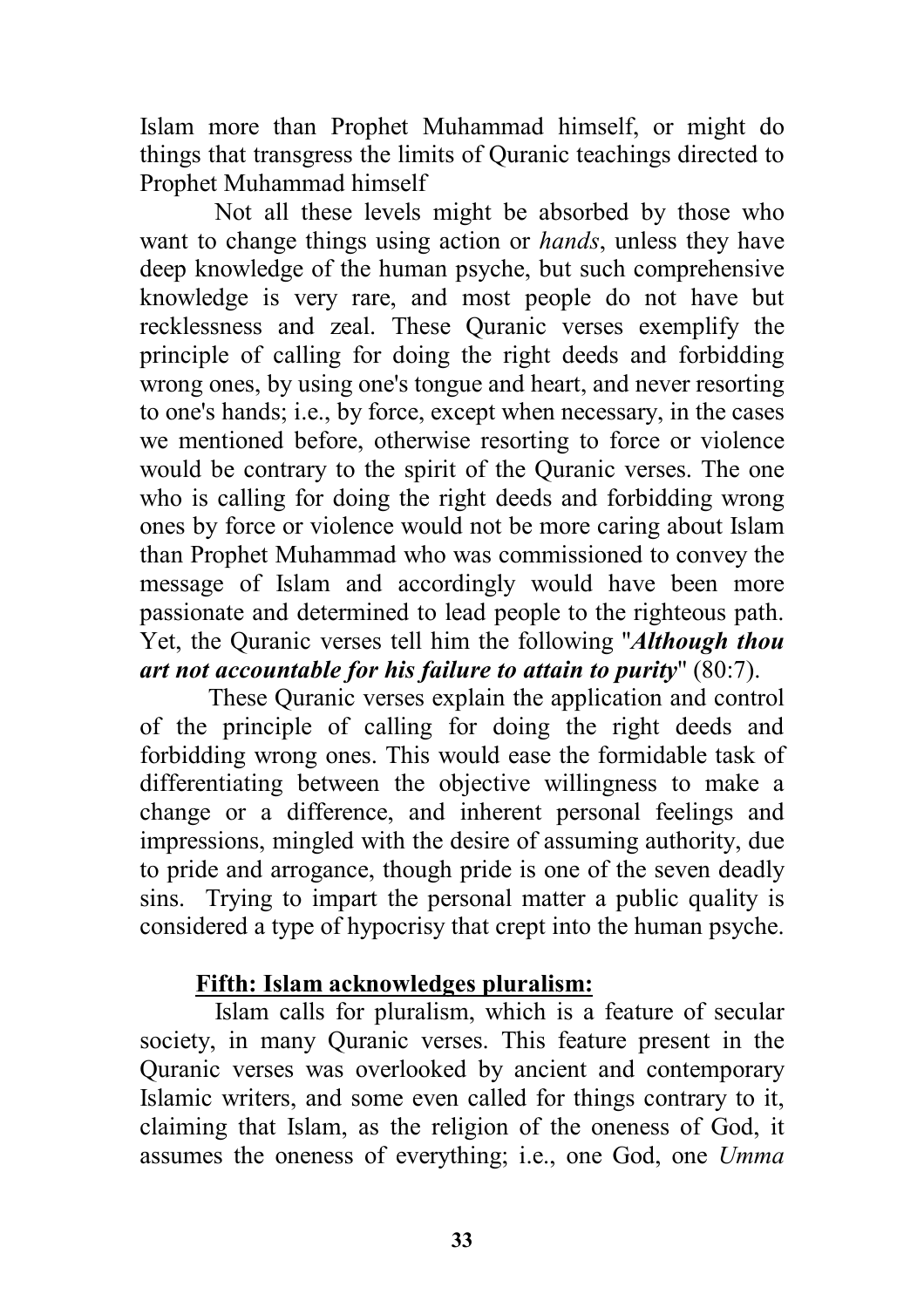(Islamic nation), one doctrine, one party, one leader…etc. These writers overlooked that Islam acknowledges *only* the oneness of God, while acknowledges pluralism otherwise. Muslims proclaim, '' There is no god but God, He has no partners'', but otherwise, ironically, Islamic society is pluralistic, and consequently secular in nature. The very first Islamic society in El-Medina set by Prophet Muhammad in the document of *El-Muwada'a* was a pluralistic society that considered *Al-Muhajireen* (immigrants), *Al-Ansar* (supporters), and the Jewish community that supported people of El-Medina, as one Umma, where Muslims and Jews lived peacefully side by side, and everyone kept to one's religion. This ideal society would have been prospered, but for the Jews who reneged on their promises and pledges with Prophet Muhammad.

 We acknowledge that this trend was not followed in later eras. Some sort of narrow fanaticism in Islamic societies prevailed and imposed 'oneness' in the sense that Muslims isolated themselves apart from others, as well as the fact that followers of every Islamic doctrine isolated themselves from the rest of Muslims; e.g., the Shiites isolated themselves from the Sunnites. Yet, not all this is attributed to Islam; on the contrary, these are influences of corruption that crept to the Islamic society and distorted many things such as the concepts of oneness, *fiqh* (Islamic jurisprudence), Islamic rule, and the position of women…etc.

As for the Islamic society described in the Holy Quran:

''*And if God had so willed, He could surely have made you all one single community: but He willed it otherwise in order to test you by means of what He has vouchsafed unto you. Vie then with one another in doing good works! Unto God you all must return, and then He will make you truly understand all that on which you were wont to differ*" (5:48). "*And had thy Sustainer so willed, He could surely have made all mankind one single community, but He willed otherwise, and so they continue to hold divergent views. All of them save those upon whom thy Sustainer has bestowed His grace. And*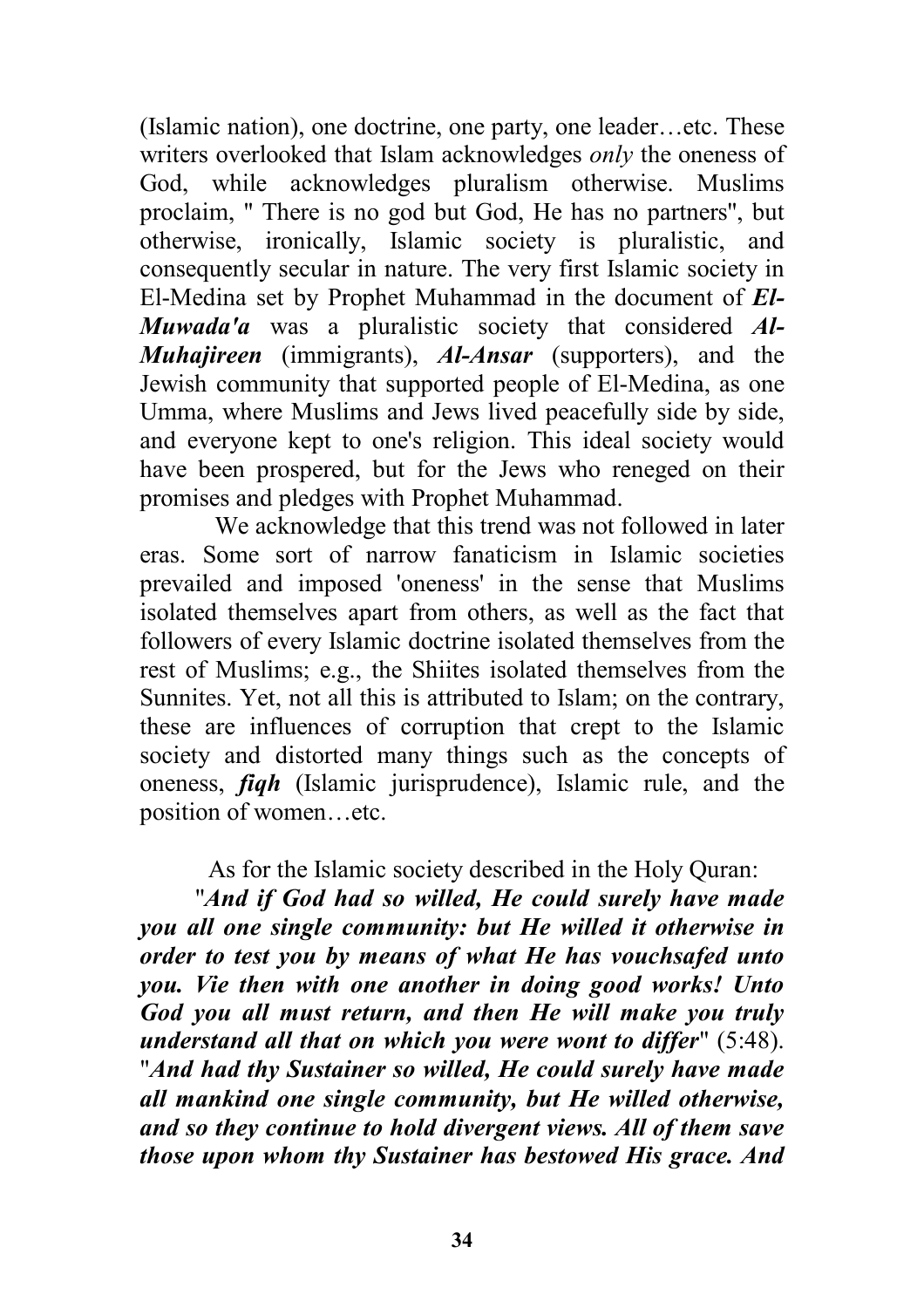### *to this end has He created them all. But as for those who refuse to avail themselves of divine guidance, that word of thy Sustainer shall be fulfilled: most certainly will I fill hell with invisible beings as well as humans, all together!*"(11:118-119)

 It is noteworthy that later Islamic societies in history, though did not follow pluralism per se, but welcomed the non-Islamic communities, and allowed its existence, granting them freedom of faith and protection in return for the tribute, which was a meager sum of money, but non-Muslim old people, women, and children were exempted form it. This rare image is considered 'advanced' in comparison to the conditions of Europe in the same eras, when European societies did not tolerate pluralism and eradicated Islam from lands they conquered. These European societies did not even tolerate pluralism within Christianity itself, hence the wars between the Catholics and the Protestants in the Middle Ages in Europe, that has remnants in Ireland in the present day.

 This kind of tolerance in Islamic societies was based on the Quranic teachings that urge Muslims to believe in the previous celestial religions, and Prophets of ancient times, as exemplified in many verses:

-"*Verily, those who have attained to faith in this divine writ as well as those who follow the Jewish faith, the Christians, and the Sabians- all who believe in God and the last day and do righteous deeds- shall have their reward with their Sustainer, and no fear need they have, and neither shall they grieve*"(2:62)

-"*Furthermore, the Jews assert 'the Christians have no valid ground for their beliefs ', while the Christians assert 'the Jews have no valid ground for their belief ' – and both quote the divine writ! Even thus, like unto what they say, have always spoken those who were devoid of knowledge, but it is God who will judge between them on Resurrection Day with regard to all on which they were wont to differ* "(2:113)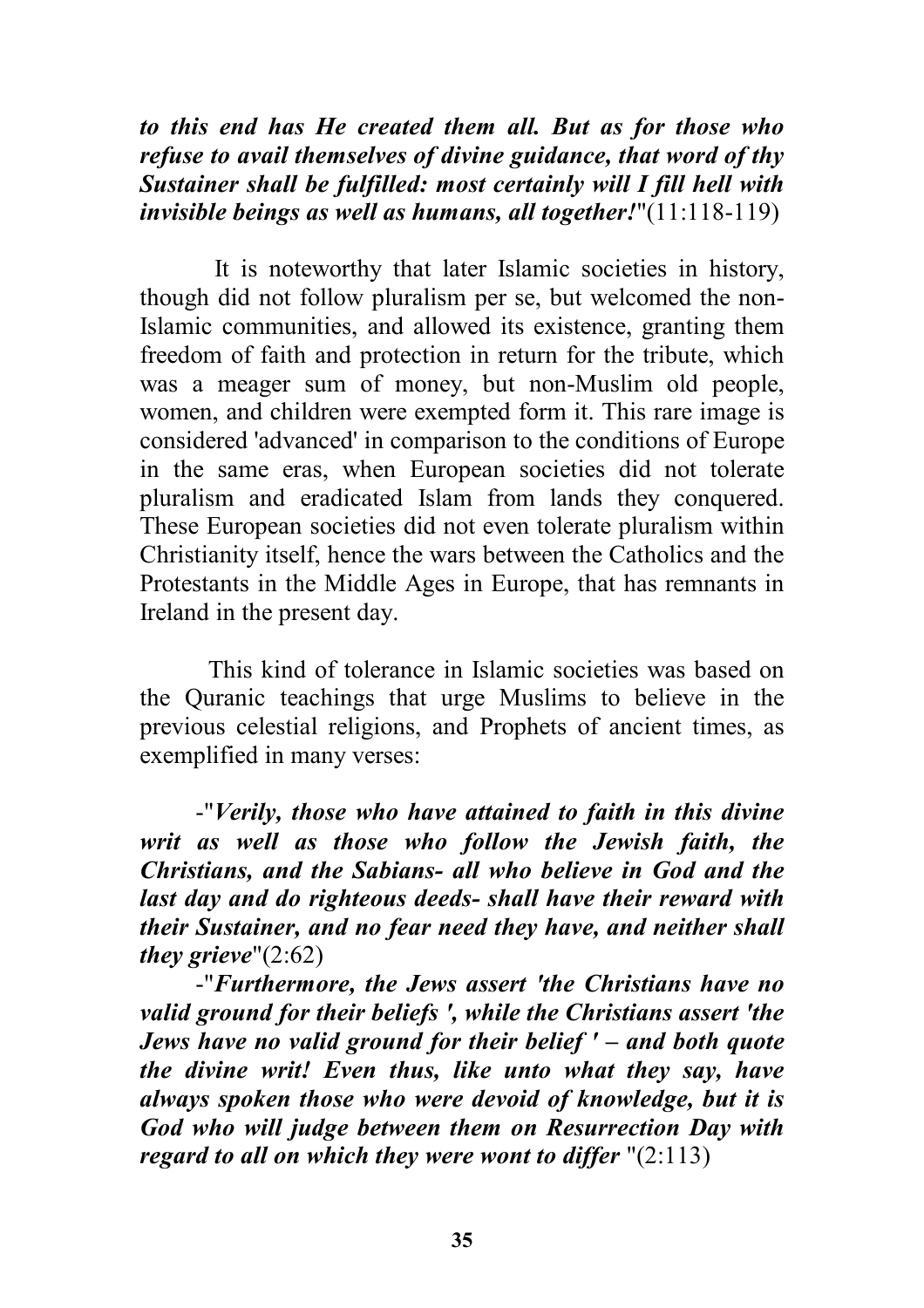-"*Say: we believe in God, and in that which has been bestowed from on high upon us, and in that which has been bestowed upon Abraham, Ishmael, Isaac, and Jacob, and their descendants, and that which has been vouchsafed to Moses and Jesus, and that which has been vouchsafed to all the other Prophets by their Sustainer: we make no distinction between any of them, and it is unto Him that we surrender ourselves*"(3:84)

-"*And had thy Sustainer so willed, He could surely have made all mankind one single community, but He willed otherwise, and so they continue to hold divergent views. All of them save those upon whom thy Sustainer has bestowed His grace. And to this end has He created them all. But as for those who refuse to avail themselves of divine guidance, that word of thy Sustainer shall be fulfilled: most certainly will I fill hell with invisible beings as well as humans, all together!*"(11:118-119)

-"*Say: 'Who is it that provides for you sustenance out of the heavens and the earth?' Say: 'It is God. And behold, either we, who believe in Him, or you, who deny His oneness, are on the right path, or have clearly gone astray! Say: 'Neither shall you be called to account for whatever we may have become guilty of, nor we be called to account for whatever you are doing* "(34:24-25)

-"*Say: 'O you who deny the truth! I do not worship that which you worship, and neither do you worship which I worship[, and I will not worship that which you have worshipped, and neither will you worship that I worship, unto you your moral law, and unto me, mine!*"(109:1-6)

 The Holy Quran speaks fairly about Christians and Jews, and in an objective manner that should be taught as a lesson on unbiased fairness. The Holy Quran denounces the adamant fanaticism of the Jews, yet it acknowledges that some Jewish people are virtuous: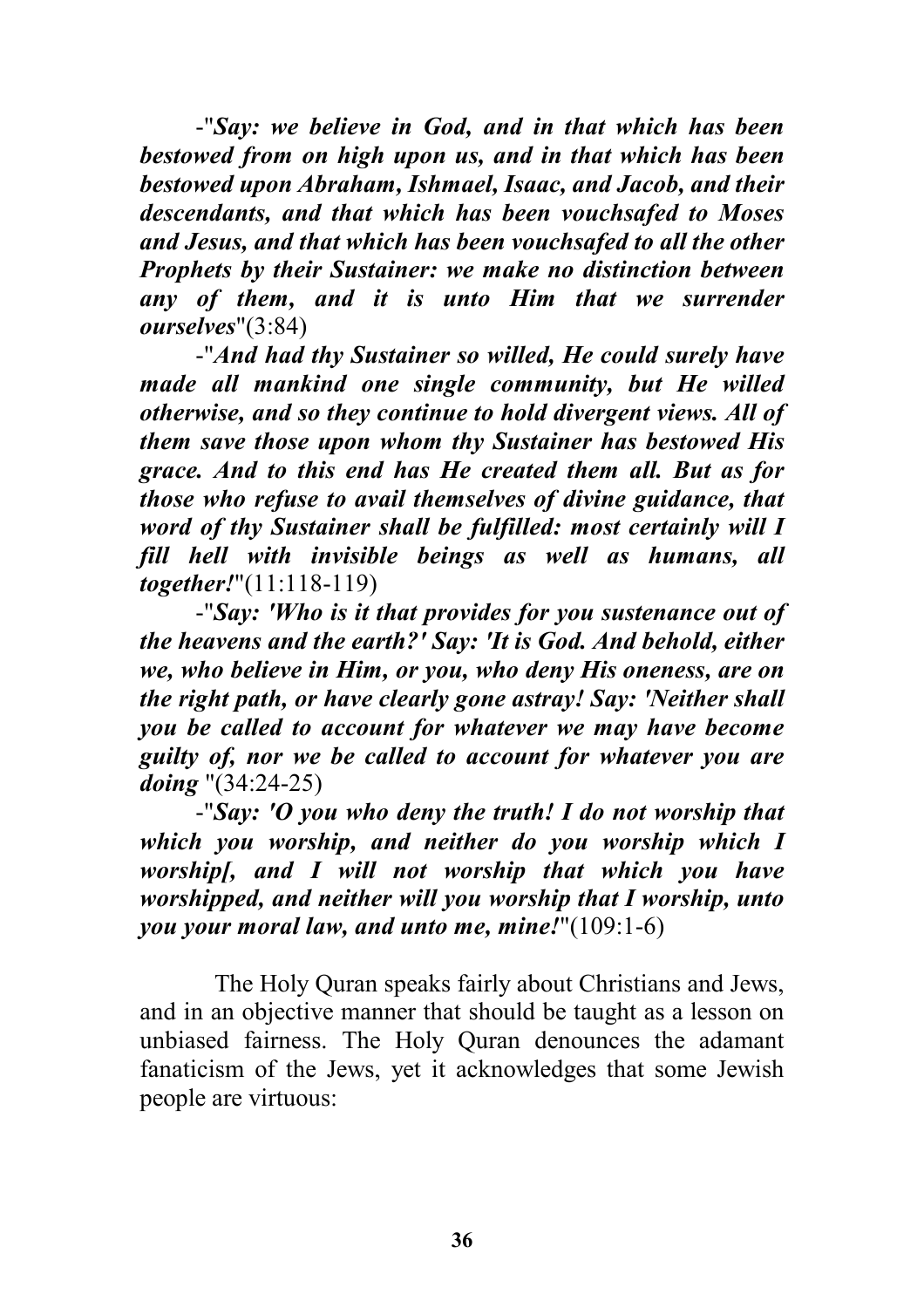- "*And among the followers of earlier revelation there is many a one who, if thou entrust him with a treasure, will faithfully restore it to thee; and there is among them many a one who, if thou entrust him with a tiny gold coin, will not restore it to thee unless thou keep standing over him- which is an outcome of their assertion '' No balm can attach to us for anything we may do with regard to these unlettered folk'' and so they tell a lie about God, being well aware that it is a lie*" (3:75)

- "*But they are not all alike: among the followers of earlier revelation* there **are upright people who recite God's** *messages throughout the night and prostrate themselves before Him. They believe in God and the Last Day, and enjoin the doing of what is right and forbid the doing of what is wrong, and vie with one another in doing good works: and these are among the righteous. And whatever good they do, they shall never be denied the reward thereof: for God has full knowledge of those who are conscious of Him*"(3:113-115)

- "*And, behold, among the followers of earlier revelation there are indeed such as truly believe in God, and in that which has been bestowed upon you as well as in that which has been bestowed upon them. Standing in awe of God, they do not barter away God's messages for a trifling gain. They shall have their reward with their Sustainer- for, behold, God is swift in reckoning!*"(3:199)

- "*Thou wilt surely find that, of all people, the most hostile to those who believe in this divine writ are the Jews as well as those who are bent on ascribing divinity to aught beside God; and thou wilt surely find that, of all people, they who say ''Behold, we are Christians'' come closest to feeling affection for those who believe in this divine writ: this is so because there are priests and monks among them, and because these are not given to arrogance. For, when they come to understand what has been bestowed from on high upon this Apostle, thou canst see their eyes overflow with tears, because they recognize something of its truth, and they say: ''O our*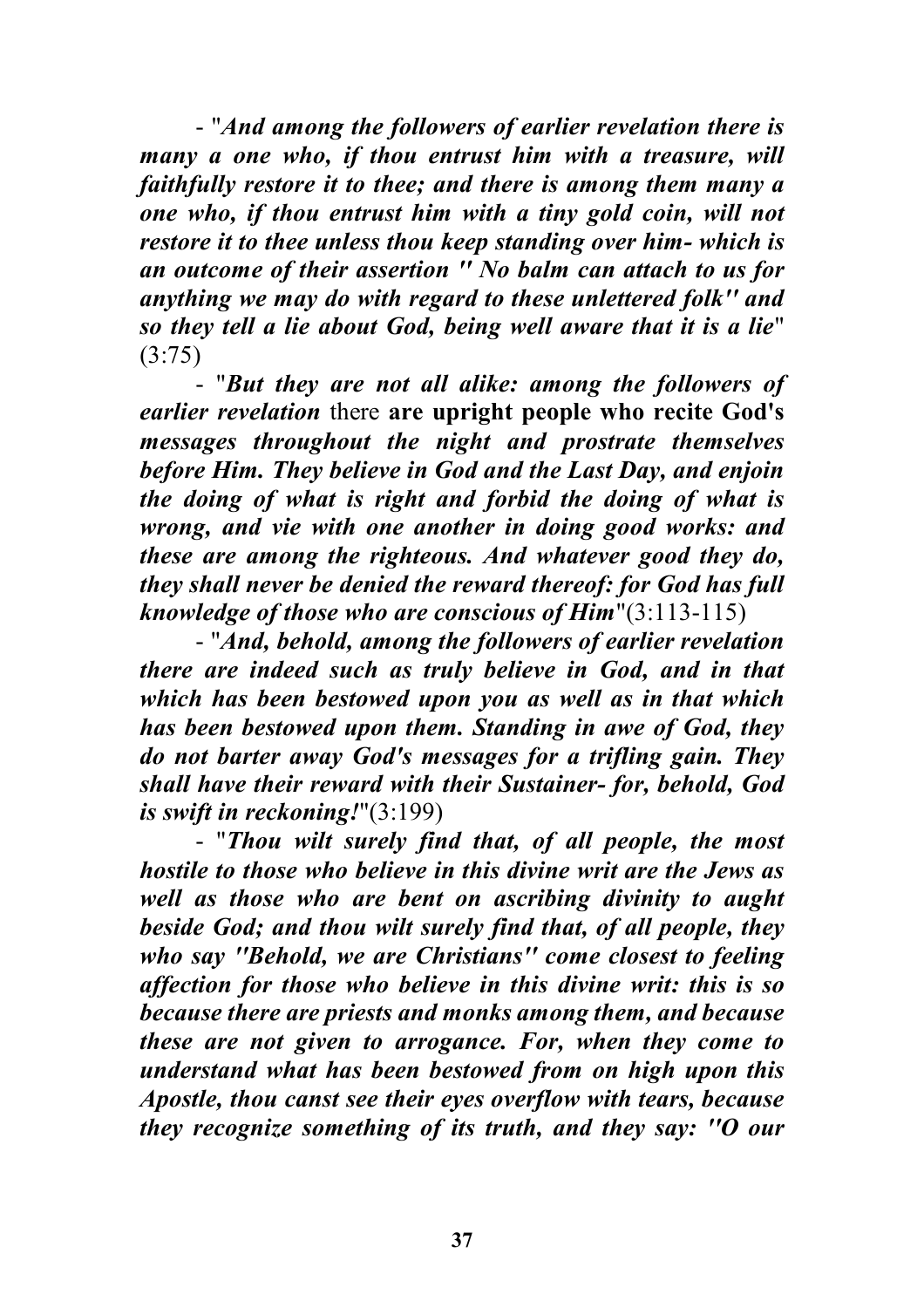*Sustainer! We do believe: make us one, then with all who bear witness to the truth*"(5:82-83)

 The Holy Quran says with wonder how the Jews called upon Prophet Muhammad to judge among them:

- "*But how is it that they ask thee for judgment – seeing that they have the Torah, containing God's injunctions*…"(5:43)

The Holy Quran speaks about the Bible:

- "…*the Gospel, wherein there was guidance and light, confirming the truth of whatever there still remained of the Torah , and as a guidance and admonition unto the Godconscious* "(5:46)

- "*Let , then, the followers of the Gospel judge in accordance with what God has revealed therein: for they who do not judge in the light of what God has bestowed from on high- it is they, they who are truly iniquitous!*"(5:47)

 The Holy Quran admonishes the faithful to leave the judgment of other people to God alone: "*Now those people have passed away; unto them shall be accounted what they have earned, and unto you, what you have earned, and you will not be judged on the strength of what they did*"(2:134), "*Verily, thy Sustainer alone is fully aware as to who has strayed from His path…*"(68:7)

The Holy Quran says plainly:

-"*O you who have attained to faith! It is but for your own selves that you are responsible: those who go astray can do you no harm if you are on the right path…*"(5:105) ‡‡

-"*Now those people have passed away; unto them shall be accounted what they have earned, and unto you, what you have earned, and you will not be judged on the strength of what they did*"(2:134)

 $\overline{a}$ 

**<sup>‡‡</sup> Some of the Prophet Muhammad's companions misinterpreted this Quranic verse, and supposed that it calls for doing good deeds and keeping away from bad ones, but Prophet Muhammad told them it speaks about Christians and Jews. Yet, this interpretation did not reach all the companions as the misinterpretation continued till the era of Abou Bakr (see** *Musnad* **of imam Ibn Hanbal)**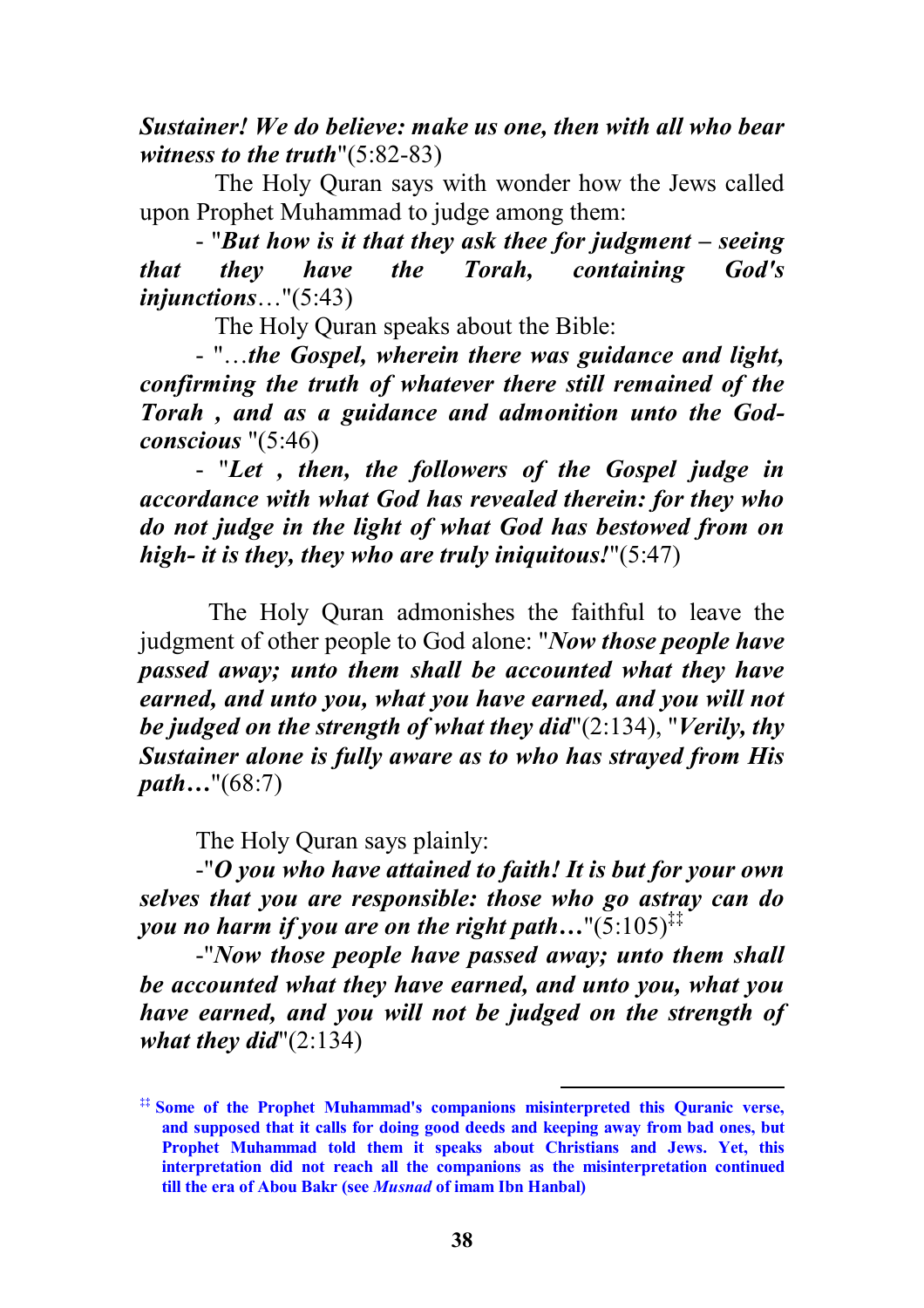-"*Say : '' Neither shall you be called to account for whatever we may have become guilty of, nor shall we be called to account for whatever you are doing*"(34:25)

-"…*thy Sustainer is fully aware as to who has strayed from His path, and fully is He as to who follows His guidance*"(53:30)

-"*Verily, thy Sustainer alone is fully aware as to who has strayed from His path, just as He alone is fully aware of those who have found the right way*"(68:7)

#### **Six: the principle of the original innocence:**

 Islam acknowledges this principle of the original innocence, a principle that is very significant, and it is the most precious expressions in the Islamic thought. Its significance is not confined to the aspect of allowing or forbidding things; but it expresses the Islamic understanding of Mankind and the human nature. According to this principle, the human being is originally innocent, but might occasionally sin if conditions and motivations are set in a certain manner. This is exemplified in the story of Adam in the Holy Quran. God created Adam, breathed soul into him, granted him knowledge, made him lodge in Paradise, crated Eve for him; thus Adam lived in a state of innocence for a period. Satan managed to deceive Adam, made him sin, but he repented, and God granted him his forgiveness. "*Thereupon Adam received words of guidance from his Sustainer, and he accepted his repentance, for verily He alone is the Acceptor of Repentance, the Dispenser of Grace* "(2:37). Whether Adam's repentance was from these words from God, or from the original innocence that led him to know that he had sinned, and then to repent, then he received words of God, all these lead to the same conclusion, which is the return to innocence, and repentance of sins. Innocence is the original status of human beings, whereas sin is accidental.

 The *Sunna* asserts this idea presented in the Holy Quran, and its primary notion before religious scholars phrase the term 'the original innocence', as Prophet Muhammad spoke about "natural disposition". this term has the same connotations of the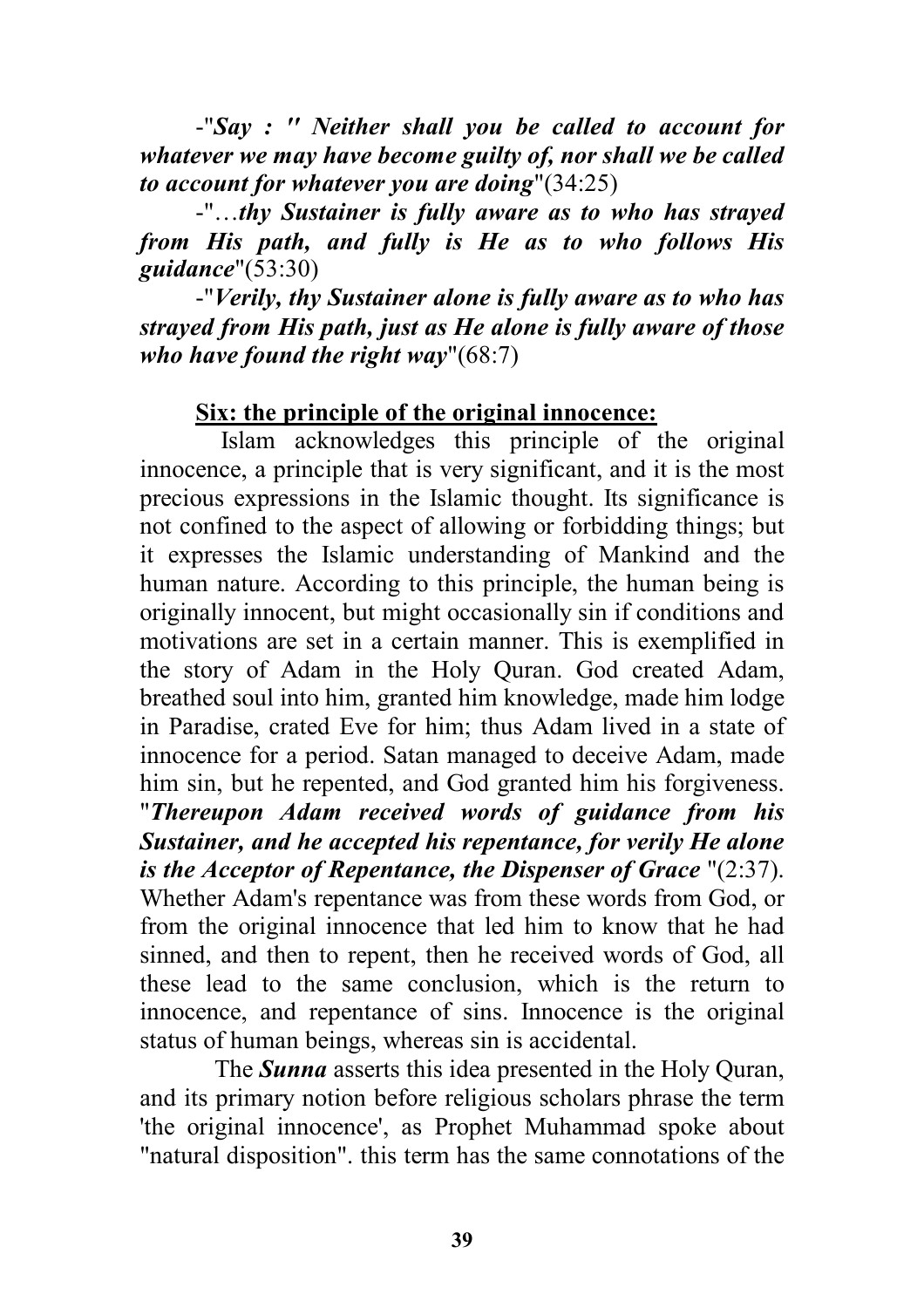term 'the original innocence', and Prophet Muhammad asserts that Islam is the religion of the natural disposition, and every human is born in an innocent state, but non-Muslim parents convert their progeny to their religion, be they Magian or Jewish…etc.

 The *Sunna* did not coin the term *'natural disposition'*, but it is a Quranic expression as in: "*…the natural disposition which God has instilled into Man…*"(30:30).

 This accommodation of Islam to the human nature grants human beings liberty of taking the first step toward repentance and makes them confident that God will forgive them without the interference of priesthood. This feature of Islam supports the individual and the society, and leads to liberating human beings from any inhibitions. Human beings in Islam are innocent, but liable to err, and the innocence is linked in Islam to the natural disposition.

\*\*\*

 The principle of the original innocence entails that originally all things are lawful, and exceptions are due to incidental reasons; for instance, the following verse shows that forbidding of things in Islam is the exception and originally all things are lawful: "*All food was lawful unto the children of Israel, save what Israel had mad unlawful*"(3:93). This lawfulness in Islamic terms resembles the expression of liberty in modern writings.

 The Quranic verses show explicitly that unlawful things are not so many, and assert that God solely has the right to forbid things or make them lawful. The Quranic verses denounce those who give themselves this right, and forbid many things and lie to God and say that their forbidding of things is according to God's teachings:

-"*It is not of God's ordaining that certain kinds of cattle should be marked out by superstition and set aside from the use of man, yet those who are bent on denying the truth*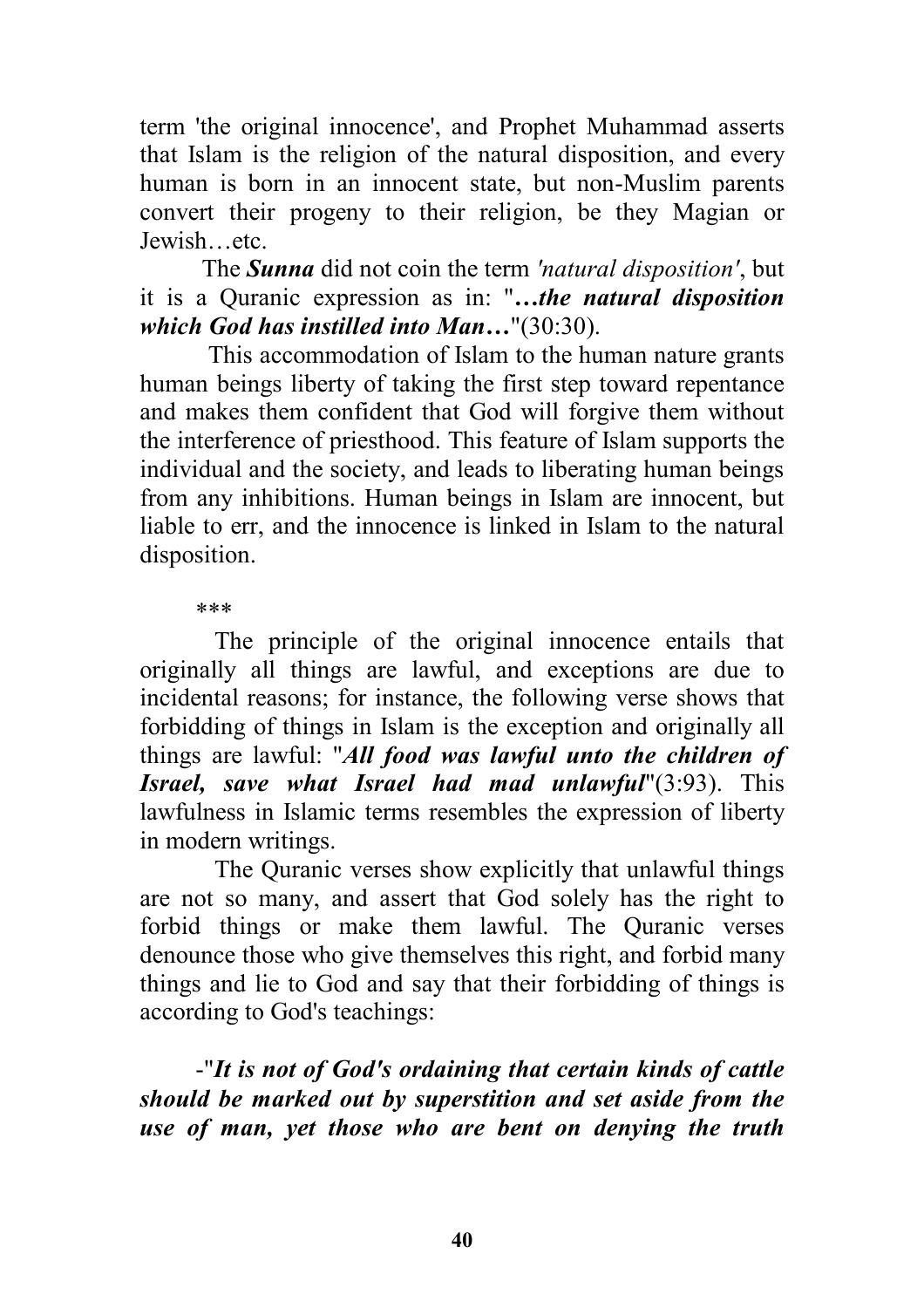*attribute their own lying inventions to God, and most of them never use their reason*"(5:103)

-"*Say: ''Who is there to forbid the beauty which God has brought forth for His creatures, and the good things from among the means of sustenance?'' Say : '' They are lawful in the life of this world unto all who have attained to faith- to be theirs alone on Resurrection Day. Thus clearly do We spell out these messages unto people of innate knowledge!* "(7:32)

-"*Hence, do not utter falsehoods by letting your tongues determine at your discretion: ''This is lawful and this is forbidden'', thus attributing your own lying inventions to God, for, behold, they who attribute their lying inventions to God will never attain to a happy state!* "(16:116)

-"*Say: '' Have you ever considered all the means of sustenance which God has bestowed upon you from on highand which you thereupon divide into things forbidden and things lawful? Say: ''Has God given you leave to do this- or do you perchance attribute your own guesswork to God?"*   $^{\prime\prime}(10:59)$ 

 There are many other Quranic verses that advise people to hold into the lawful, good things, to eat and drink without excess, and to beautify themselves when they enter mosques…etc.

 In order to limit the number of unlawful things, the Holy Quran forbids questioning that lead to increasing of the number of unlawful things: "*O you who have attained to faith! Do not ask about matters which if they were to be made manifest to you in terms of law might cause you hardship, for, if you should ask about them while the Quran is being revealed, they might be made manifest to you as laws. God has absolved you from any obligation in this respect: for God is much forgiving, forbearing. People before your time have indeed asked such questions- and in result thereof have come to deny the truth*  "(5:101-102)

 The *Sunna* affirms the same notion, as Prophet Muhammad said in his *hadith*, ''*Do not pose many questions on*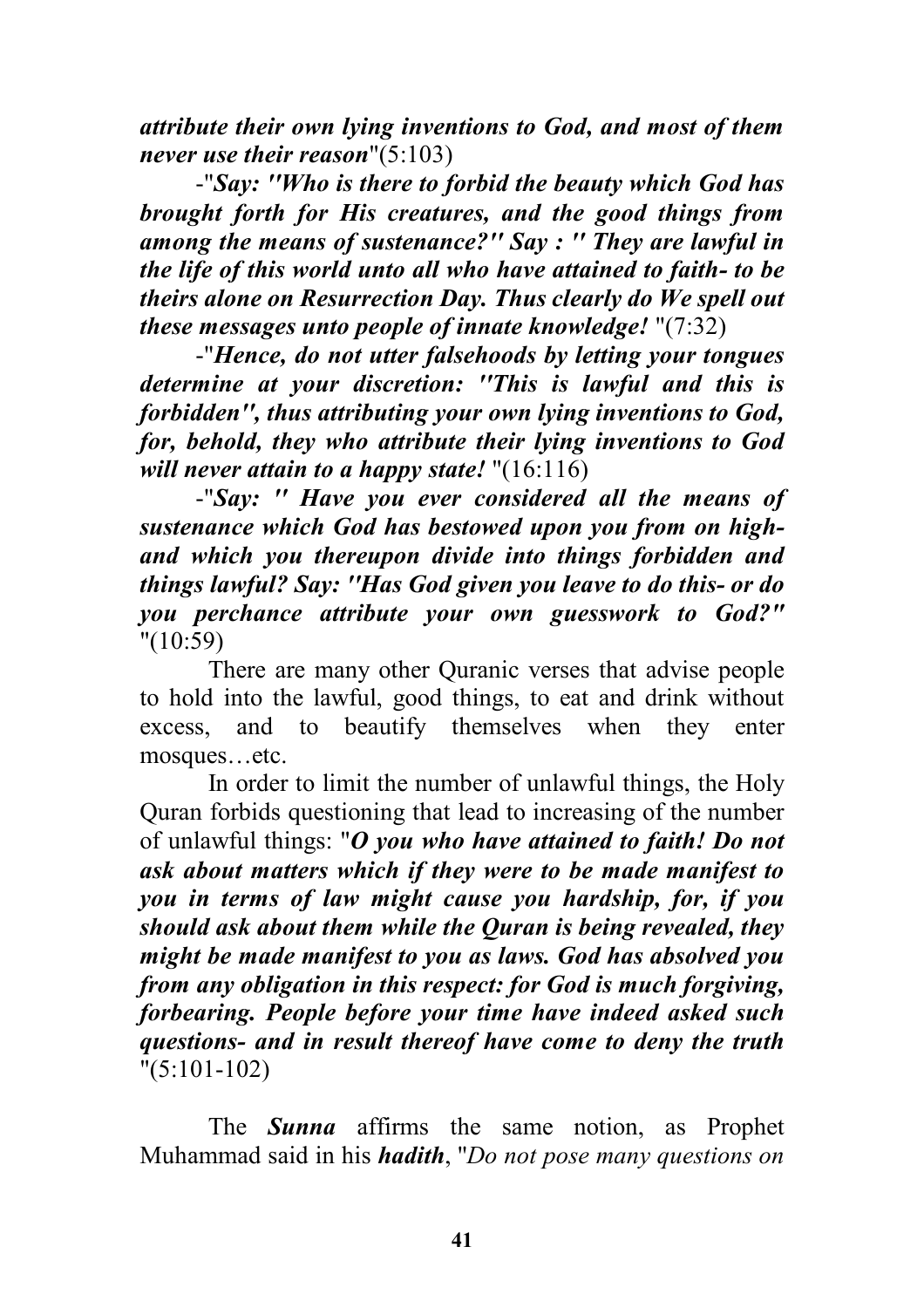*what I have said to you; earlier people were doomed because they used to argue with their Prophets. If I ordered you to do something, then try to do it as much as you can, and if I forbid you from doing something, then do not do it* ''.

 In another *hadith*: ''*What is lawful in the Book of God is allowed, and what is forbidden is unlawful, what is not mentioned is not unlawful and therefore it was not mentioned on purpose, and we should accept this grace of God, for God does not forget*''. This wonderful hadith is great in its meaning and intention, clarifying in the graceful expression "…*we should accept this grace of God*… "The meaning manifested in the above-mentioned Quranic verses.

The meaning of this *hadith* was repeated in another one: ''*What is forbidden and what is lawful are both mentioned in the Book of God, and what is intentionally overlooked is lawful*''. Prophet Muhammad asserted – and he is the one commissioned by God to convey His message – that what is forbidden or declared lawful, both are written in the Book of God- the Holy Quran.

 There is another *hadith* that affirms the same meaning : ''*God has ordained certain injunctions, do not neglect them, set limits, do not transgress them, forbidden things, do not commit the forbidden things, and overlooked some things on purpose to have mercy upon you, so do not ask about them*''.

 Here is a last one: "*the wicked of all Muslims is the one who keeps questioning something that has not declared unlawful, but due to his questioning was declared unlawful"* (this *Hadith* is mentioned in the books of *Hadiths* of El-Bukhary and Imam Muslim).

## **Lastly: Islam is a religion and a nation, not a religion and a state:**

 What is strongly link Islam and secularism is what we reached by our *Ijtihad* (point of view), which is that Islam is a religion and a *nation*, not a religion and a *state*. It is know that the essence of secularism is the separation between the state and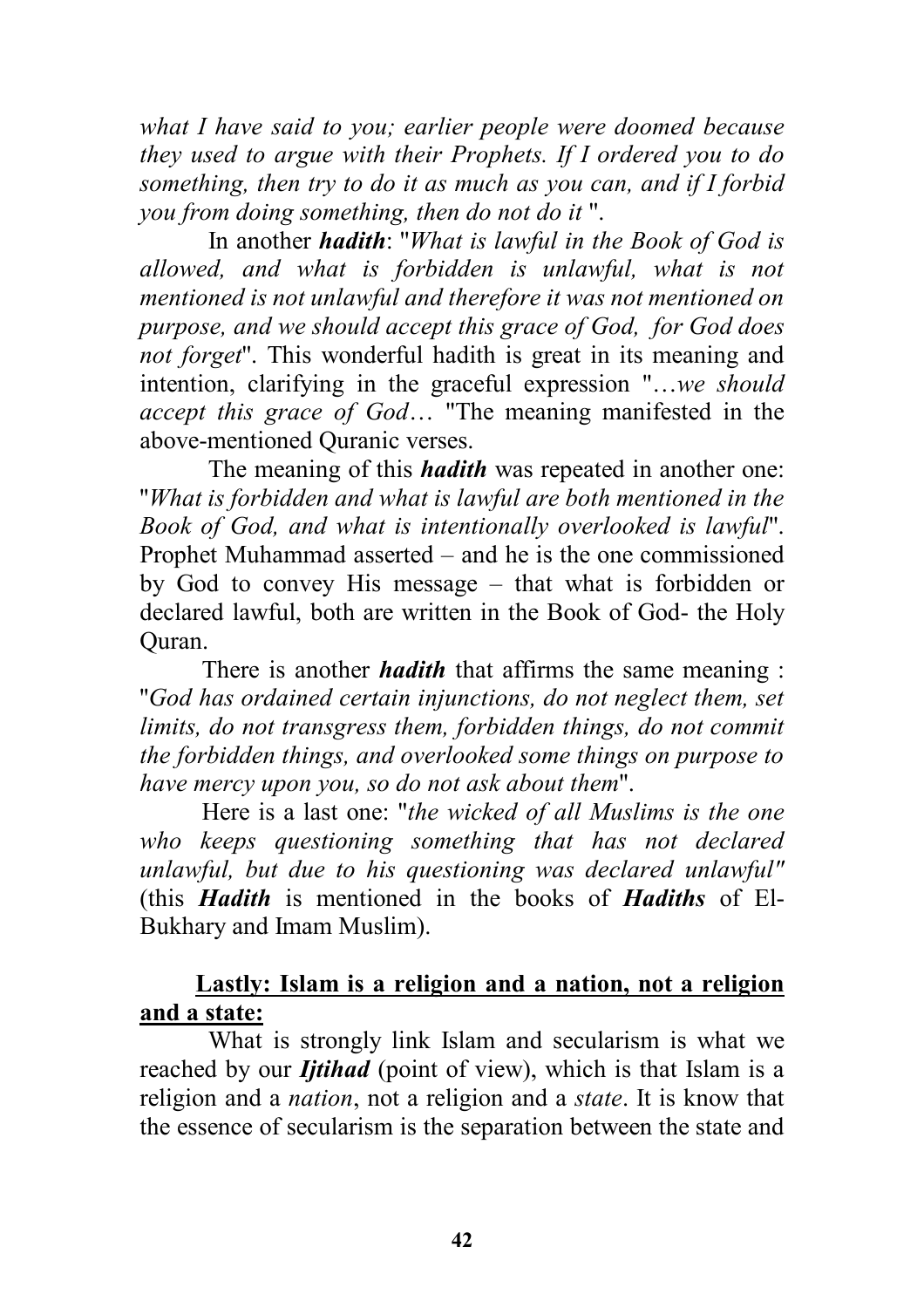religion, and this recent *Ijtihad* agrees with the essence of secularism.

 This *Ijtihad* is based on the fundamental premise that authority corrupts ideology. The state owns authority, and accordingly, it might corrupt the ideology of Islam. This happened historically when the idea of selecting wise rulers in the early era of Islam was replaced by the system of hereditary caliphate or monarchism, this brought many problems in the Islamic societies.

 This matter is not related to Islam exclusively, but includes as well all values like Christian or socialist values. In another book published by us on this subject, we have mentioned in a detailed chapter, how that the Christian authority turned the religion of love into the horrible inquisition courts. In another chapter, we have mentioned how authority turned socialism, which was the hope of workers, into a scourge that whipped workers, and into a totalitarian state that established the foundations of the totalitarian rule, absorbed by Hitler and Mussolini, as a general principle. Secularism is right in the idea of separating religion and the state.

 This does not mean that the state in the Islamic *Umma* is secular, as there are a large number of factors that impose themselves in Islamic societies, and make the position of the state relatively different in comparison to the Western states.

 No doubt that Islam has set social, political and economical principles of the welfare of society, but these principles are not presented to the '*state*', for the term never appears in the Quranic text, but to the *Umma*, a term mentioned about 50 times in the Quranic text.

 In politics, Islam forbids injustice and tyranny, and calls for justice and consultation. In economy, Islam forbids usury, hoarding wealth without spending and exploitation, and calls for *Zakat* (giving alms). In the social sphere, Islam calls for equality, and that no Arab is better that non-Arab or vice-versa except in the criteria of piety and devoutness.

 It is taken for granted that a democratic state is the one that is responsive to its nation and rule according to the will of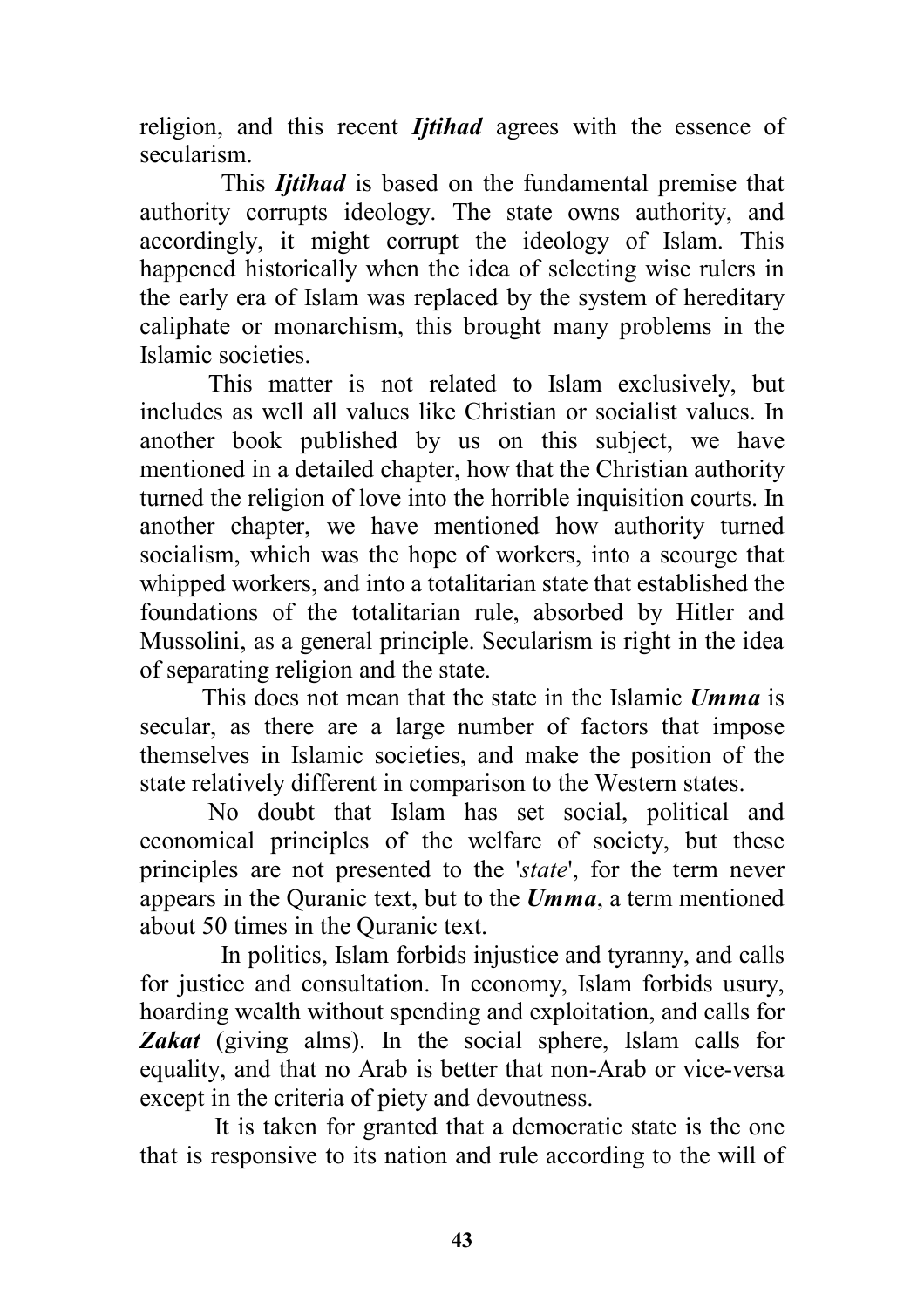its nations. If this nation happens to be Muslim, there must be responsiveness and sympathy especially that Islam is deeply rooted in the psyche of its believers, and it is unconceivable that the state would assume a neutral position. In sum, the state should not undertake to perform Islamic duties and assume Islamic identity; yet, this does not mean that the state would be secular, as it could not be neutral to the sentiments of its nation.

 Western states managed to be secular because religion does not assume a high status in the psyche of European people at present, especially that Christianity is not concerned with worldly matters, and did not present major outlines, as in Islam, that regulate *Zakat*, and forbid tyranny, usury, injustice...etc. The faith, which is deeply rooted in the American/European societies, is paganism, which was a legacy of the Greco-Roman civilizations, which was one of the greatest components of modern civilization. The state institution in Europe, though secular, it rules by the faith deeply rooted in the European mindset, i.e., the deification of the human being. That is why secularism is compatible with the psyche of the European nations. In sum, the state institution in Europe and America sympathizes with the church, but it is independent from it, but this independence does not mean neutrality. There are instances when the state institution Europe and America supports many churches and assumes a hostile attitude toward other religions and calls, e.g., it supports the Zionism even at the expense of the liberty of thought, which constitutes the cornerstone in any secular democratic state.

 Some writers would convey the impression that Western states are one hundred percent secular, but the truth is what we have mentioned before.

 Hence, we cannot describe the state in an Islamic nation as *secular*, but the proper epithet would be *civil*, as the states of Islamic nations are civil ones that do not perform Islamic duties, rather civil duties like education, medical services, economical development…etc. Besides, this state cannot ignore the will of its nation, which wants to apply certain Islamic guidelines. The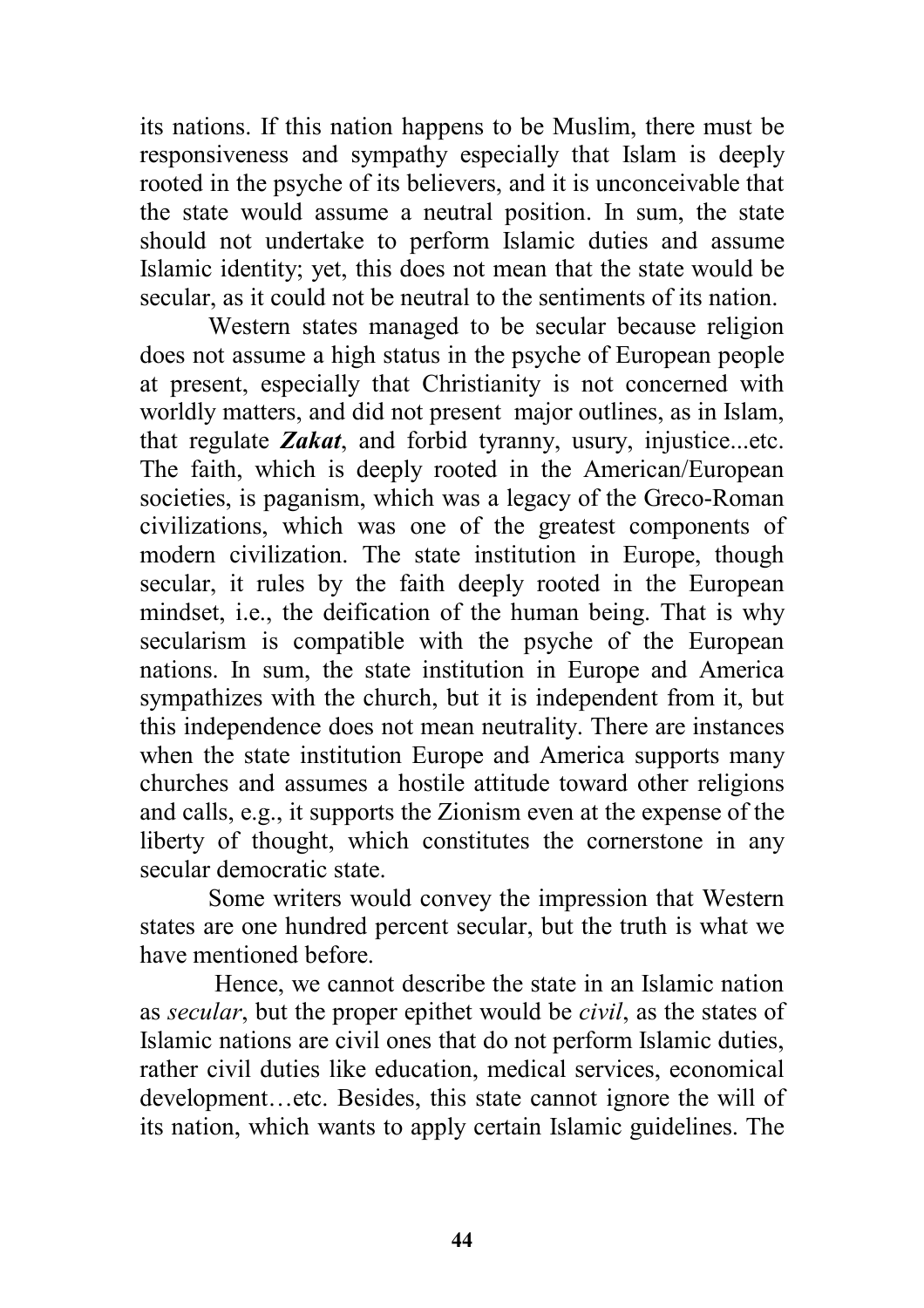state has no option except complying with the will of its nation as the nation, and not the state, is the source of authorities.

This is the inevitable democratic route.

 The term '*civil state*' bridges the gap between secularism, which is neutral toward religion, and the religious state that makes worldly realm in the service of religion. At the same time, this does not contradict the main principle of democracy: the *Umma*, and not the state, is the source of all authorities.

 To achieve this, our constitution should remove the statement: ''*Islam is the religion of the state*'' and the principle that the *Sharia* (Islamic jurisprudence) is the main source of legislature, as this might harm the civil nature that is required to the state. Such statements could be used by Islamist cliques that misinterpret Islam and might impose on the state what would oppose the liberty of belief and requirements of development and general welfare of society, not to mention that such statements provoke Coptic sensitivities. These real threats may paralyze the civil nature of the state. It is a deeply rooted myth in the Islamic thought that the state is the defender of faith. This false notion is not confined to Muslims, as Europeans believe in it as well, and some European monarchs are referred to as defenders of faith, yet, Europeans learned the lesson of development, while Muslims dwell in the old myth.

 In our book titled ''**Islam As a Religion and a Nation, Not a Religion and a State**", we explained that it is profitable to Islam that the state would give up the mission of defending it, as this would lead to nothing but evil and doom.

### **The scope of secularism in Islam:**

 Do the above-mentioned facts mean that Islam is secular as in the secularism in European societies?

 Islam agrees with secularism in the separation between authority (government) and religion. Although Islamists would object to this, but the truth is that modern views on separating religion and government are sound and approved by Islam, as Islam is based on wisdom and good advice, and its real principle is *faith*, which cannot be forced upon hearts. There is no room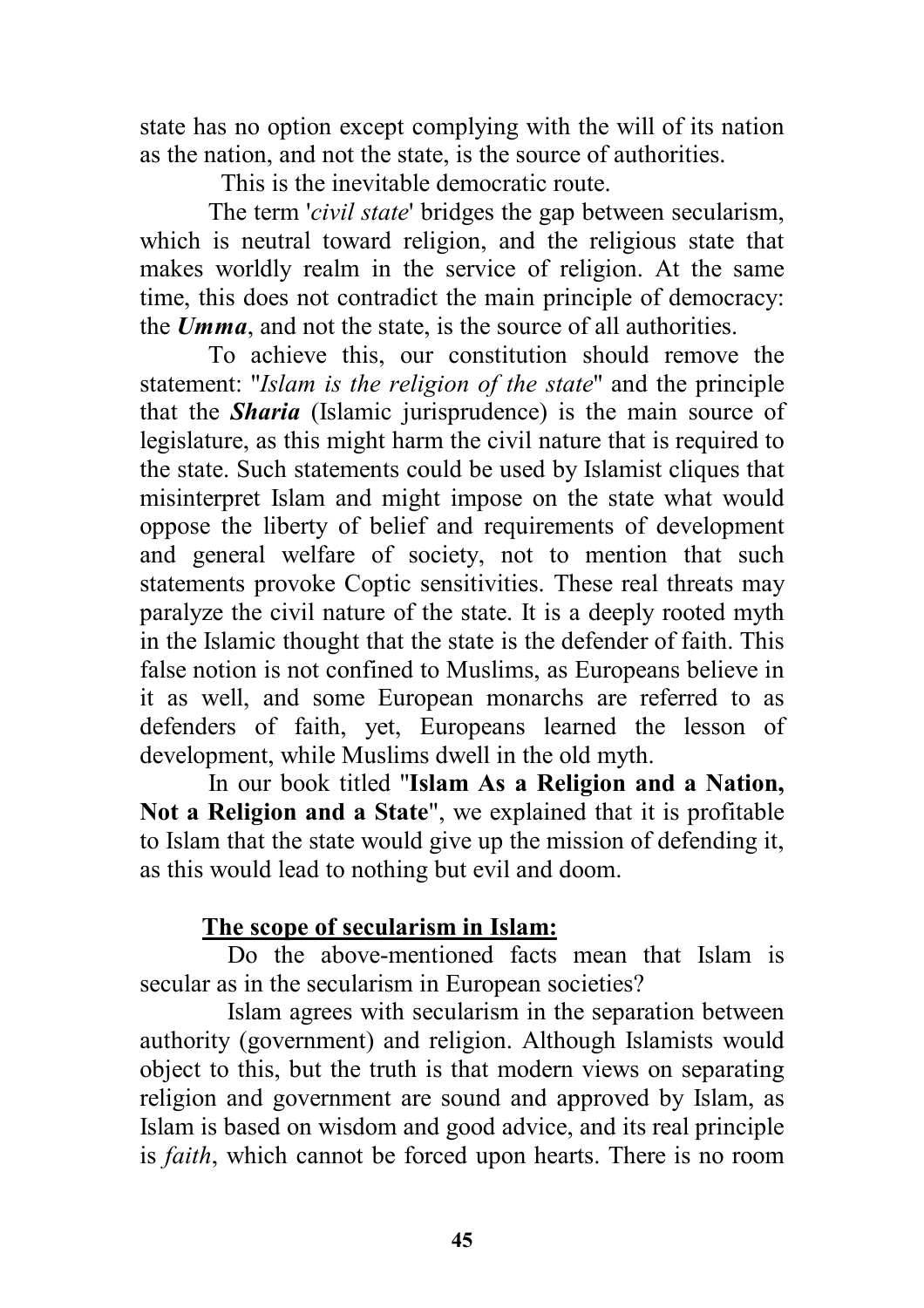for faith amidst burdens of authority and its corrupting nature, which sometimes relies on terrorizing or artificiality. The natural, permanent place of faith is the *Umma*.

 Yet, secularism has a side that is contrary to Islam, and this side has nothing to do with the state. This side is the fact that European secularism means sometimes worldly, mundane existence; i.e., confining oneself to life in this world while denying, overlooking, or being indifferent to the life in the Hereafter, to the extent that one denies the existence of God. This atheist attitude is mentioned in the Holy Quran: "*And yet they say: 'There is nothing beyond our life in this world. We die as we come to life, and nothing but time destroys us. But of this they have no knowledge whatever: they do nothing but guess* "(45:24), "*And yet, whenever God alone is mentioned, the hearts of those who will not believe in the life to come contract with bitter aversion- whereas, when those imaginary powers are mentioned side by side with Him, lo, they rejoice!*"(39:45).

 Secularism in the sense of devoting oneself to this worldly life and denying the existence of the Hereafter is contrary to Islam. Islam believes in the Hereafter, reckoning, reward, and punishment in the Resurrection Day…etc. and this fact compels us to say that Islam has a civil nature, and it agrees with secularism in the notion of separating religion and the state, but it opposes the notion of denying the Hereafter and the existence of God.

 It is well known that religious values (Christian or Islamic) do not agree with the confining secularism to worldly affairs. There is huge difference between a society whose members do not differentiate between the profane and the sacred, and do not care for anything but their own interests to achieve the utmost degree of free enjoyment, and a society that sticks to values which differentiate between good and evil, committing the human being to restrain and control lusts and individual demands. The major point here is that as long as religions call for wisdom and good advice, and leaving what belongs to Caesar, to Caesar, then this call is useful to form a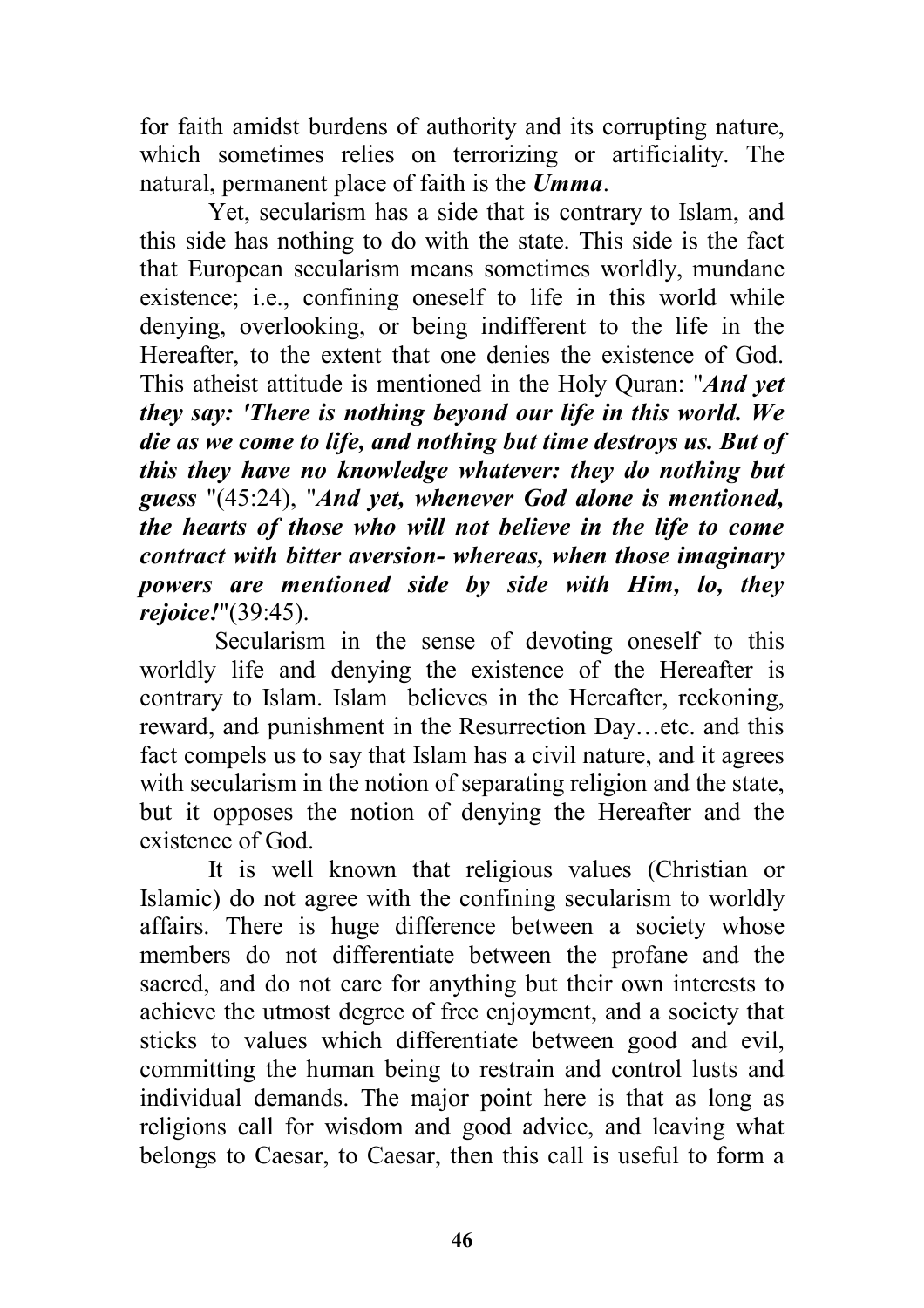state of balance to control lusts and excessive, chaotic freedom. Dialectic coexistence is easy to formulate between secularism and religions, which would be based on complementarity, which necessitates that the thesis and antithesis would form synthesis.

 There is a difference between Islam and Christianity exemplified in their stances toward sexual relations. Christianity is influenced by the thought and attitude of St. Paul, the actual founder of Christianity, and it sees sexual relations in light of mere bodily lust. Since sexual desire is a dominant instinct, abstaining from it means craving and burning with this desire, and St. Paul had to accept marriage but with certain limits – one wife, and forbidding divorce…etc.

 But in Islam, we perceive a more secular view, as it sees sexual desire as instinct created by God to preserve the human being from the danger of extinction, and one who has sex within lawful boundaries of marriage would be rewarded in the Hereafter, while the one who has illicit sex would be penalized in the Hereafter. The dominant notion in Islam is the idea of regulation and control, and Islam. Islam legalizes polygamy and divorce with certain conditions, and contracting marriages should be based on mutual consent.

 This complies more with the human nature, unlike Christianity that forbids polygamy and divorce, and has to face illicit sexual relationships that replaced holy matrimony we find in Islamic societies. Eventually, many Western states legalized divorce despite the disapproval of the church.

 Islam agrees with secularism in the point that it refuses theocratic rule, as ruling is a political contract, as if Islam has realized the *social contract* centuries before it is described by Jean Jacque Rousseau.

 The only exception that mixed religion with rule is the followers of the Shiite doctrine that made their imams infallible rulers and formed a religious institution that has its own references and sources. This goes against what mainstream Muslims agreed on, and may lead to the establishment of theocratic rule, which prevents the emergence of secularism. This opposition was apparent long ago, when Ibn Taymiya was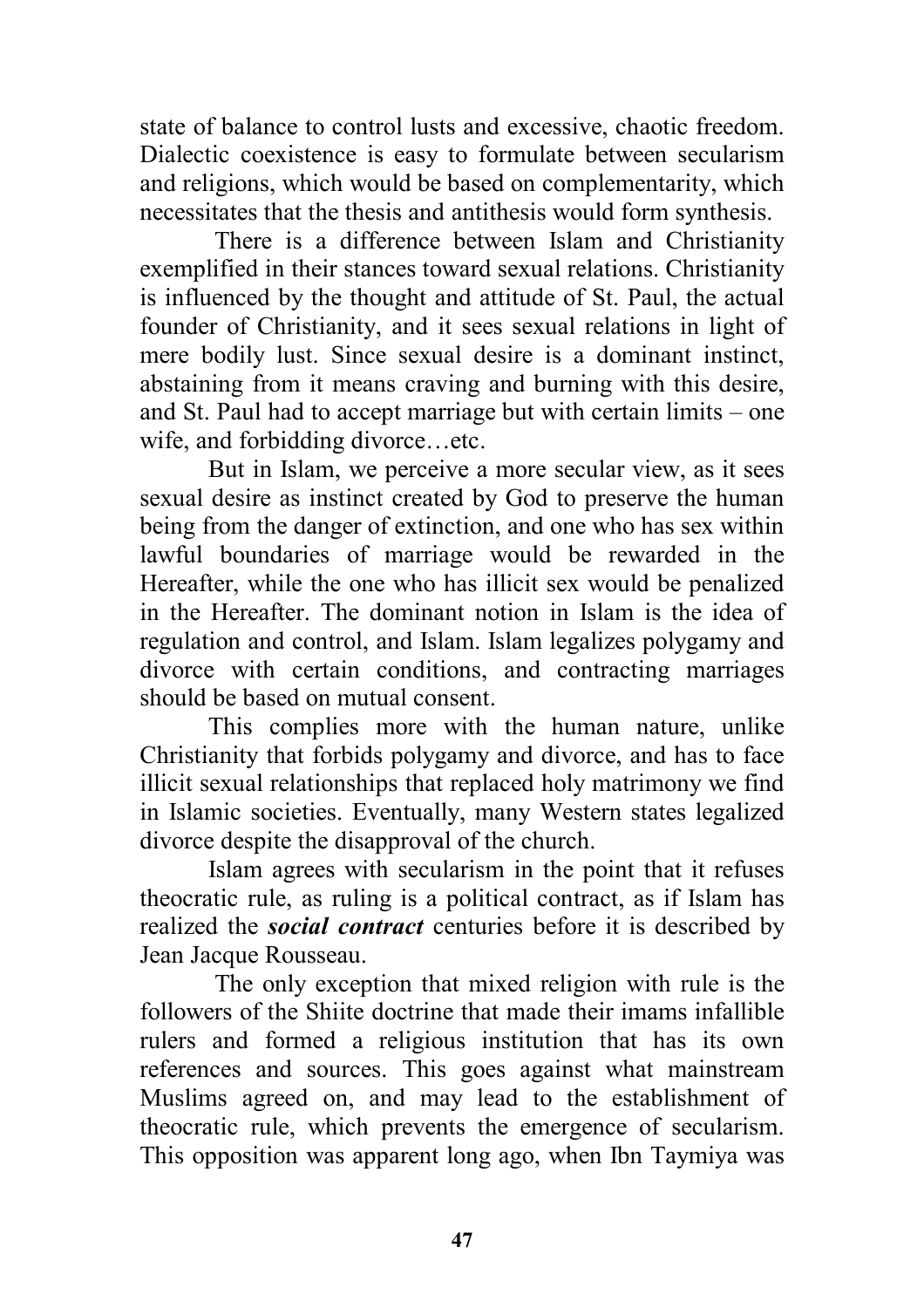prompted to write his book on the legitimate politics to refute the ideas of Ibn El-Motahar El-Hally, who belonged to the Shiite imams' doctrine.

Mainstream Muslims refused the Shiite doctrine and the theocratic rule.

 Yet, the Shiite state when it reappeared in the modern era, when the Khomeini revolution succeeded, it underwent a process of revision and correction to remove old unsuitable traditions and adapt to spirit of modernity.

 Rule is not the only one that is based on contracting, for most economical activities are based on contracting, as well as marriage – despite its private nature- whose essence is a civil contract, which is based on mutual consent, among other additional conditions, excluding conducting marriages in a church by a priest.

 Islam does not call us to overlook our share in life "*…without forgetting thine own rightful share in this world*"(28:77), "*Say: 'Who is there to forbid the beauty which God has brought forth for His creatures, and the good things from among the means of sustenance?' Say: 'They are lawful in the life of this world unto all who have attained to faith- to be theirs alone on Resurrection Day'. Thus clearly do We spell out these messages unto people of innate knowledge!* "(7:32). Islam forbids monasticism and abstinence from things made lawful by God in this world, but Islam is not confined to life in this world – as we see in secularism – as it cares for life in the Hereafter as well. Hence, Islam calls people to care for both lives – in this world, and the next world. One should work in this life as if one never dies, and work for his life to come as if one would die the next day. There is no contradiction in this except what might lead to any form of transgression. If this transgression is in the human behavior, Islam has certain mechanisms for atonement, repentance, and asking God's forgiveness – i.e. doing good deeds so that God forgive one for committing evil ones. If this transgression is related to society, there are means of punishment to deter wrongdoers, but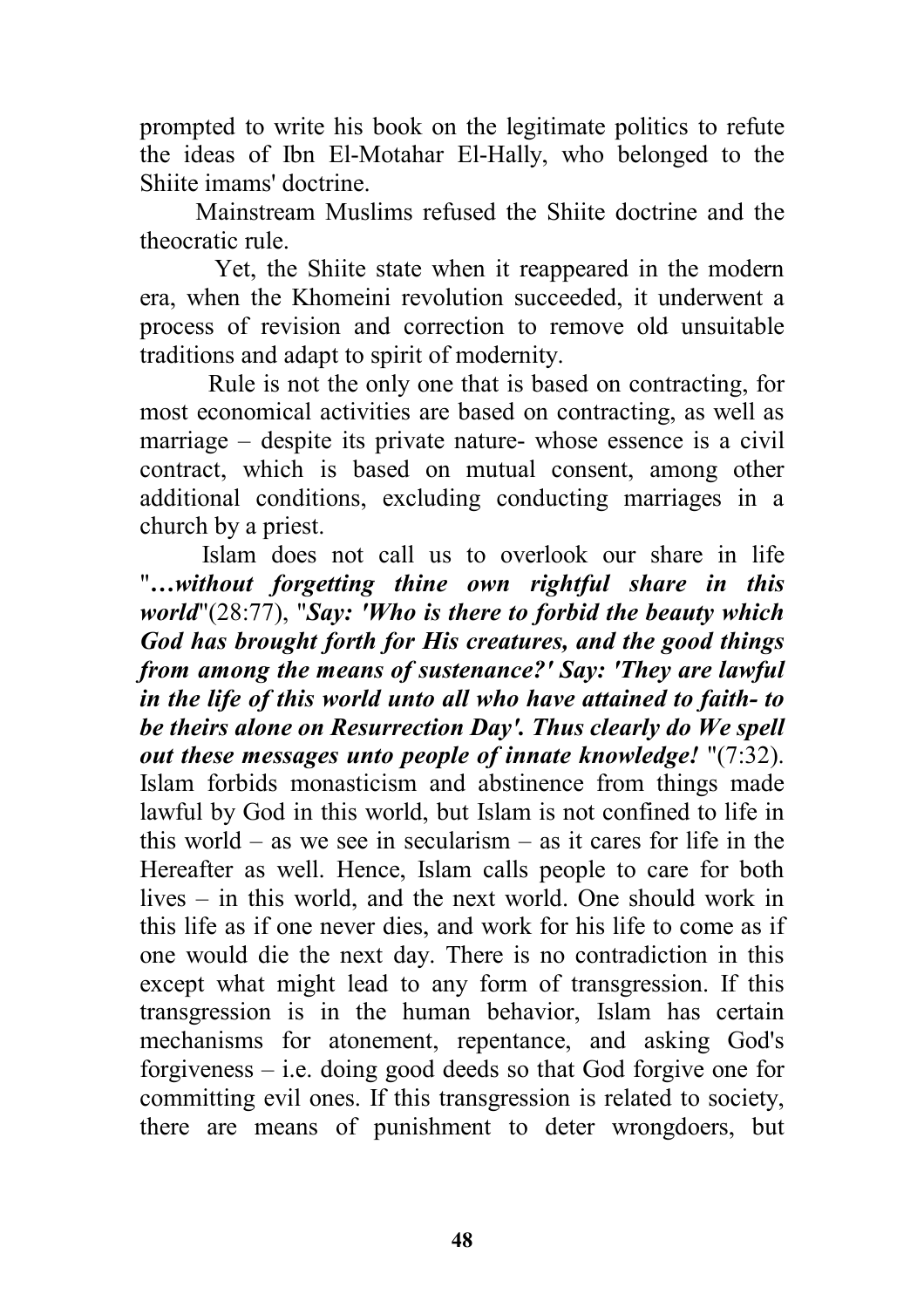punishments should not be exacted in the name of injustice or exploitation, as Islam orders them in the name of justice.

 From this presentation, we see the common points between Islam and secularism, especially in what is related to secularism of rule.

### **Three aspects to be taken into consideration**

 After the objective study of the relation between Islam and secularism, we see three aspects that should be taken into consideration; firstly, the scope of the purity in European secularism; secondly, the specific nature of Egypt and the Arab world; thirdly, the results of applying secularism in the Western society in the modern age.

### **A) The scope of the purity in European secularism:**

 In-depth studies on the modern European society reveal that this society has rejected the celestial religion, and has made up an earthly one. The modern European society denied the existence of God, the One mentioned in Christianity and Islam, and believed in other gods and idols brought by the movies, ruling systems, arts, and sports. Hence, the modern European society is not wholly secular in reality, as this secular mode is directed only to ancient religions. In contrast, the stance of the modern European society toward the new rising powers is the stance of a believer who worships these powers. Human beings naturally were neither gods nor creators of themselves or other things on earth, but they are the deputized creatures to own and use all things on earth, and these things have to have a Creator. Human beings' rejection of the idea of God happened in the ancient world and the modern one. In ancient Greece, poets created the set of gods on Mount Olympus, and wrote legends and literature on these gods, whose names were later given to Modern Europe. In ancient Rome, Roman emperors became gods, and the Roman senate used to 'appoint' those who deify the emperor from the great men of Rome. Before these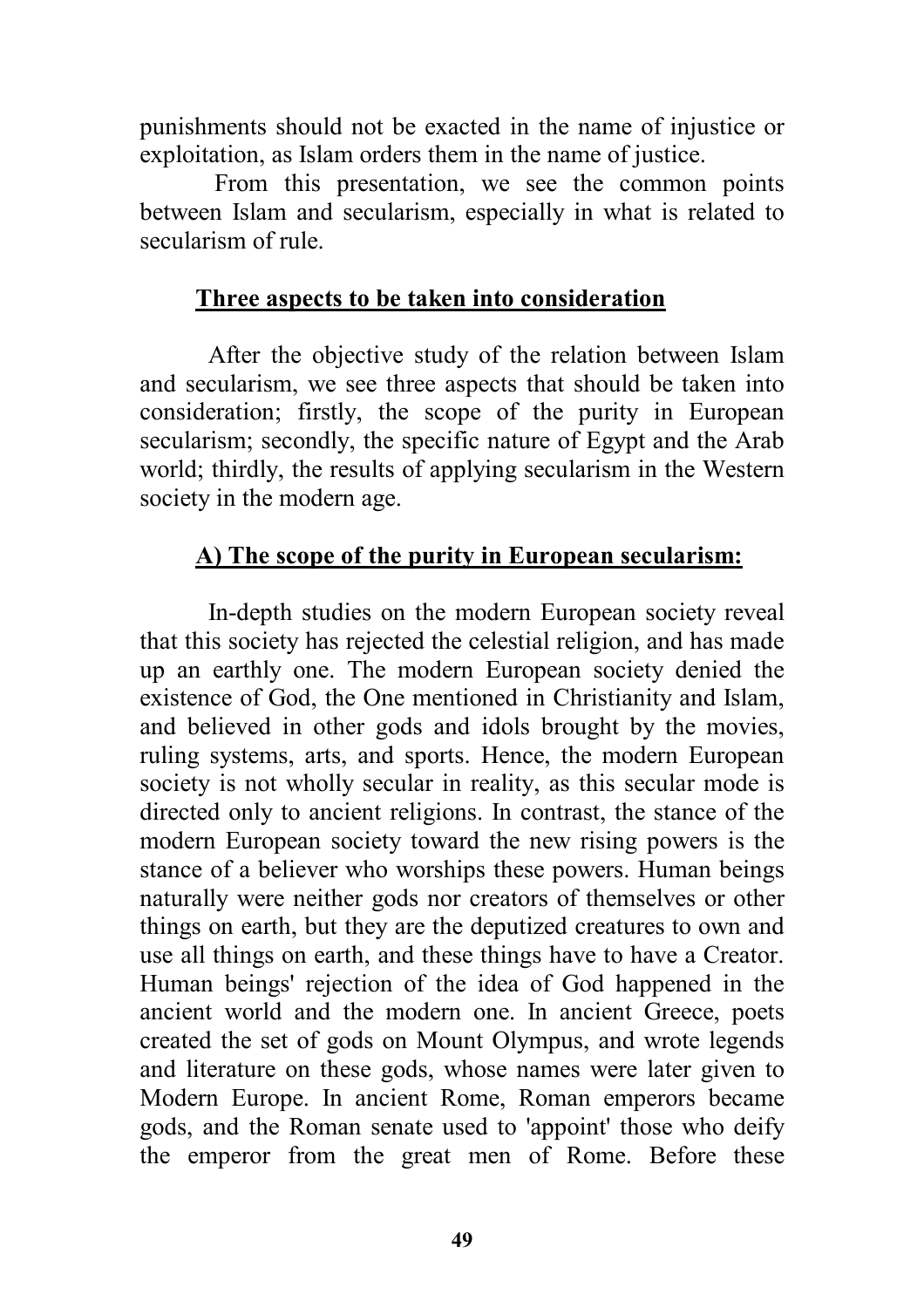civilizations, ancient Egypt was full of different gods: the god of the Nile, another of the sun…etc. All this was justified by feeling the innate need to have a Creator. The Holy Quran refers to this in a symbolic style: "*And whenever thy Sustainer brings forth their offspring from the loins of the children of Adam, He calls upon them to bear witness about themselves: 'Am I not your Sustainer?' – To which they answer: 'Yea, indeed, we do bear witness thereto!' Of this, We remind you, lest you say on the Day of Resurrection, 'Verily, we were unaware of this'*  "(7:172).

 Accordingly, once the secular West rejected the interference of religion in the society, it allowed the existence of other idols from within this society to fill the vacuum, like movies stars and famous people (e.g. when Rudolf Valentino died, many women around the four corners of the modern world committed suicide). Pin-ups of these famous heroines and heroes do exist in the walls and wallets of young people. These heroes include movie stars and sportspeople who get millions for their matches that make people glued to the TV screens, and they are more famous than scientists, ministers, or even presidents. In socialist societies that revolted against such 'bourgeois' idols, there are other gods. For instance, Lenin who was mummified and buried in a tomb that is similar to a Pharaonic pyramid, and children stand in rows in the severe cold of winter to look at him. Similar position was given to Stalin, Mao Tse-tong, and Ho Chi Minh. There are millions of Chinese young people, who regard the Red Book of Mao Tse-tong as their holy book, as it got more popular than the Bible, and there are huge statues erected to honor these tyrants, and they are more colossal than statues of Ramses II and other Pharaoh kings and queens. Socialist societies rejected the worship of God, and it was considered something backward, created by the injustices of capitalism. Hence, the worship of individual replaced the worship of God, and this kind of worship has its own priests and clergy. There is no difference among the Politburo, cardinals of the Pope in Rome, and Ayatollah in the city of Qom.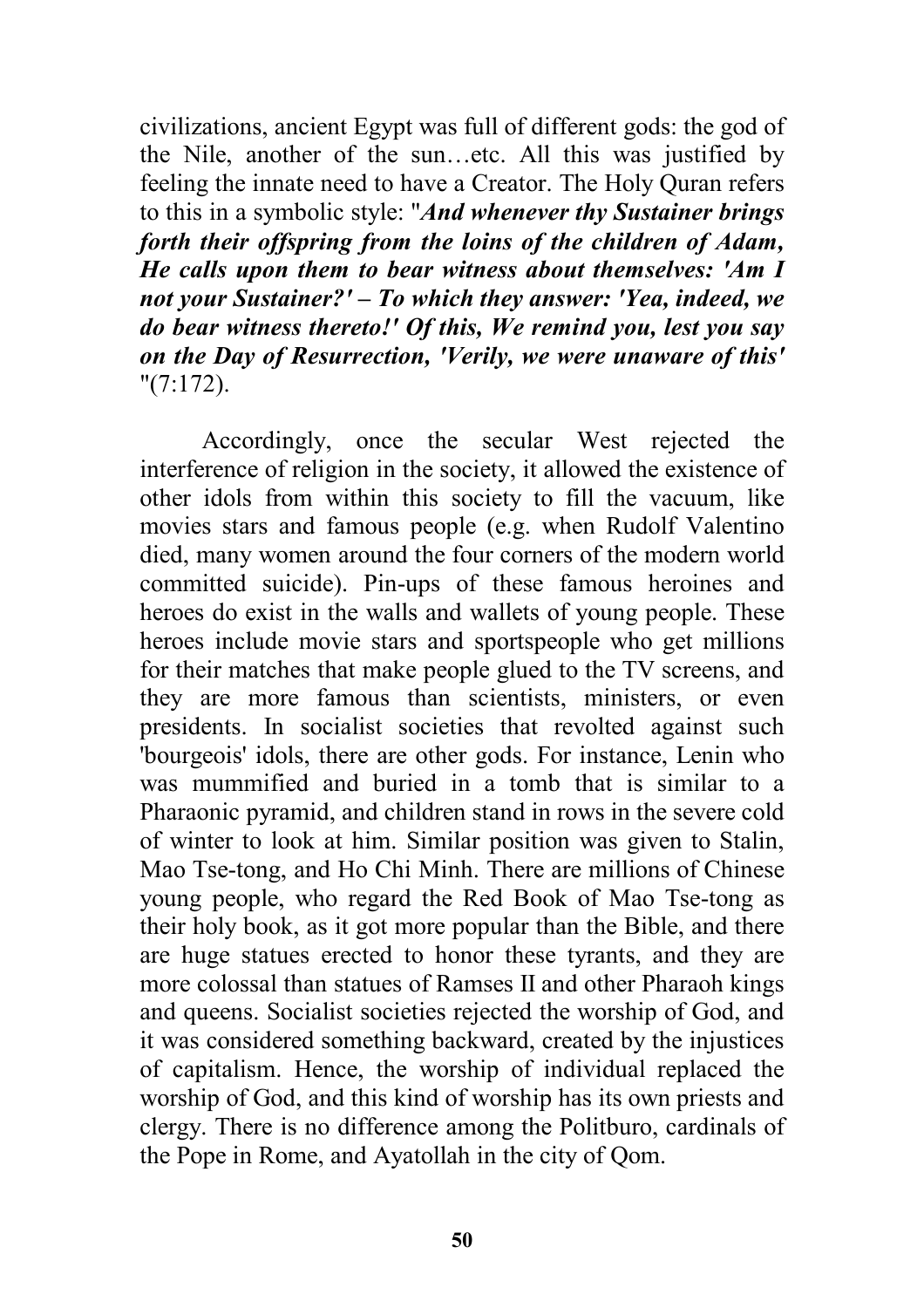These variations resemble the religious faith that was supposed to be contradictory to secularism, but in fact, these variations of strong quasi-religious beliefs flourished in all secular settings, be it socialist or capitalist, and the gods of such beliefs had their own hell and paradise in this world, not in the life to come. This paradise appealed to all secular idols like movie stars, sportspeople…etc. and it appealed as well to tyrant rulers who control destinies. This hell of these idols tormented workers in the inferno of the capitalist exploitation, before workers managed to form unions. This hell of these idols made the corrupt retinue of rulers in communist Russia and Nazi Germany throw the masses in prisons or concentration camps to work in forced, unpaid labor within vile conditions and in diabolical methods, far worse than the methods used by ancient Romans.

 Thus, the modern Western society rejected Christianity but worshipped new idols and gods that it believed they would offer it pleasure or wretchedness. These idols were created by this society itself, as they bore the worldly quality, and this new 'religion' was nurtured in the midst of secularism.

 We cannot apply the experience of European rejection of Christianity, when it adopted secularism, to our society, and claim that adoption of secularism might endanger Islam, *for two reasons. The first reason* is that the European society had many different theological doctrines and churches of many denominations. Even followers of one sect, i.e. the puritans, were those who immigrated to North America to flee persecution and to establish the new city of 'Zion', and these puritans were fundamentalists. The spread of Protestantism in Germany led to the flourishing of Christianity and the emergence of many religious groups and Christian political parties. Hence, we should not take for granted that adoption of secularism led to rejection of Christianity or religion in general.

 *The second reason* is more profound and serious; which is that Christianity has included the Torah, i.e. the Old Testament, in the Bible. The Torah deeply influenced the European society, as it contains a kind of mythology that is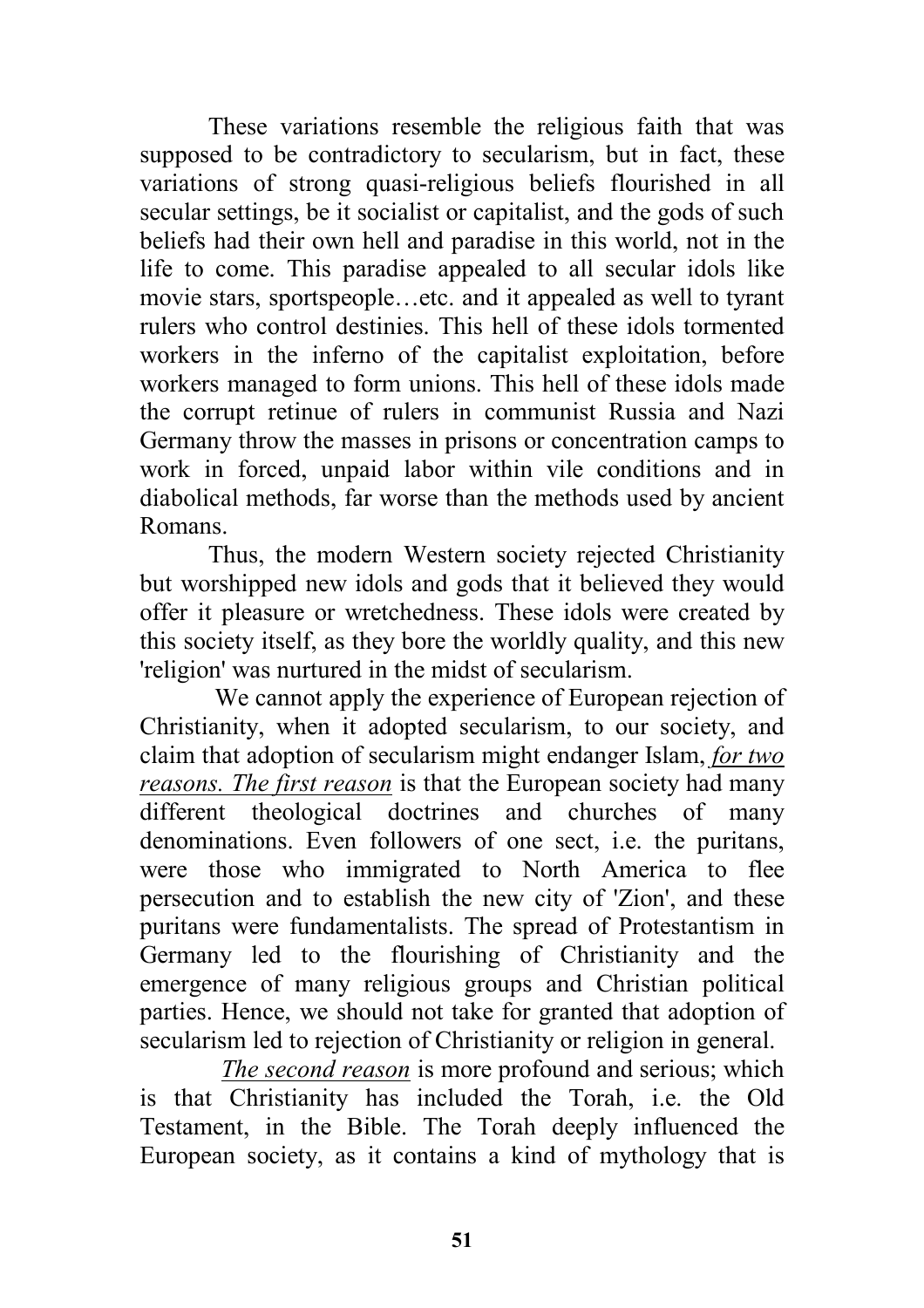filled with chronicles of wars, gods and goddesses, kings and queens, plots and intrigues, romances and sexual content. Greek mythology deeply influenced the European psyche and prepared it to accept the Hebrew one. Most European poets, writers, artists, and leaders were deeply influenced by the Hebrew mythology that contained gory events of wars, struggles, romances…etc. which paved the way to sympathize with Zionism that aim at occupying lands between the River Nile and the River Euphrates. Even Balfour, British Prime Minister Lloyd George, and American president Wilson supported the Zionist project on the basis of the claimed promise of God to Abraham and his progeny (i.e. the Jews)thousand of years ago to own these lands. Why would a secular country (Britain) establish a state (the Hebrew one) on a religious basis?

 Another impact of the 'Hebrew mythology' (the name we called on the Torah in our book titled ''**Islam as a Religion and a Nation, Not a Religion and a State**") was in the USA. It is exemplified in the emergence of Jewish/Christian fundamentalism (or rather Zionist Christianity) which called for the necessity of the Jewish presence in Palestine to pave the way for the Second Coming of Christ. The last four American presidents believed in this myth. The American support for Israel, which is the Hebrew state that is based on racial discrimination and religious one, is the evidence to prove the weak, shaky nature of the American secularism.

 In France, the country of liberties and the French Revolution, the French government issued a law to ban any mention of the Nazi Holocaust that purportedly exterminated six millions of Jews. The French law prosecuted and condemned the French thinker, philosopher, and leader Roger Garaudy when he violated this cultural taboo.

### **B) The specific nature of Egypt and the Arab world:**

 Callers of secularism should fully know the religious nature of Egypt and the Arab world, and the impact of this nature on accepting the notion of secularism. This is the region,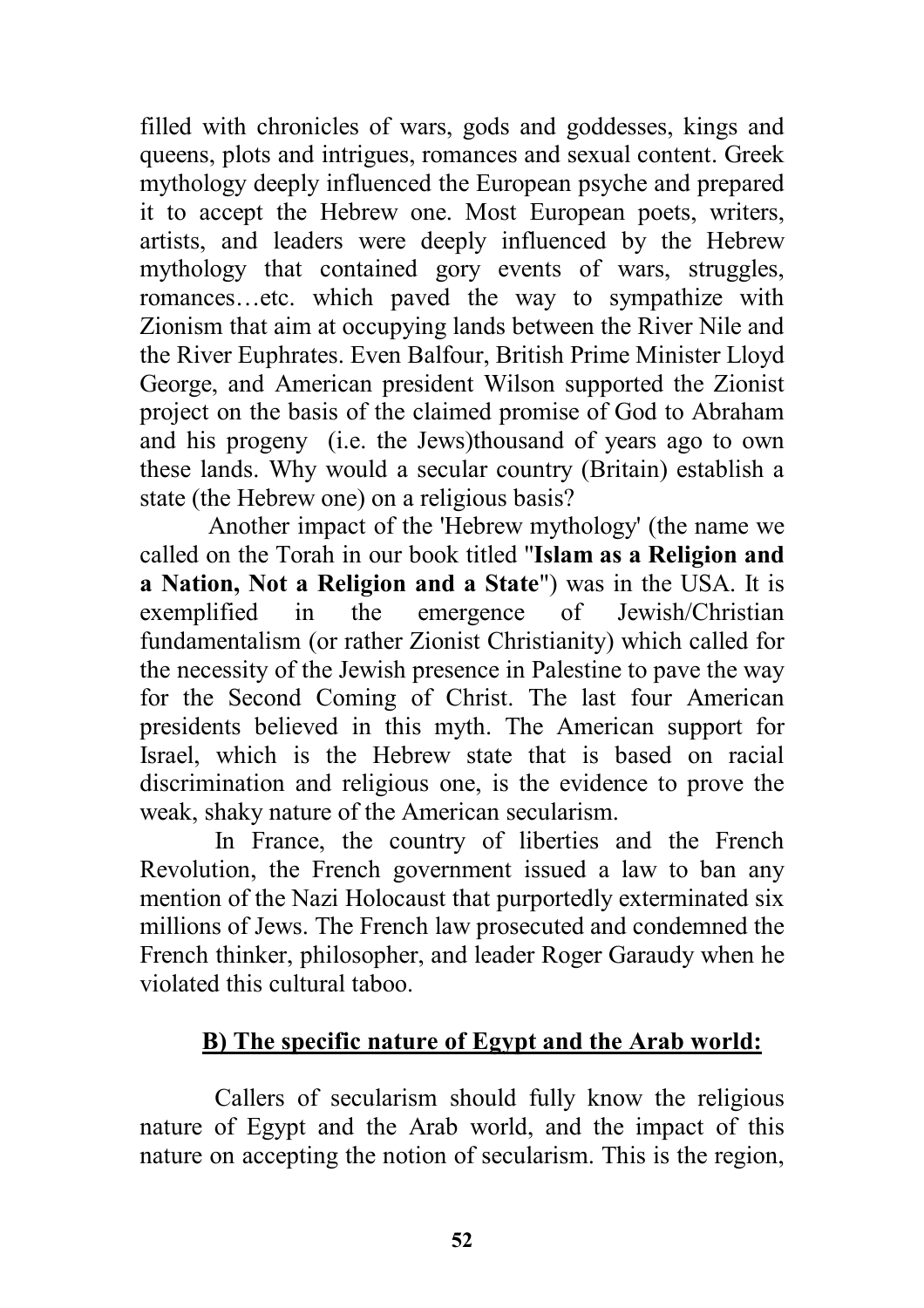where Prophets of God were commissioned to convey the divine message, and people of this region in turn conveyed this message to the rest of the world. Since the early history of this region, especially Egypt, religion was the most significant feature of society, from which jurisprudence, rule, morals, conventions, traditions and customs were derived. The religion of the ancient Egyptians left us a legacy of pyramids, temples, and obelisks that now ornate some squares in Europe and America. In the Coptic era, the two leaders of early Christianity in Egypt were in Alexandria, i.e., Arius and Athanasius, and religion was the axis of resistance of Copts against the Byzantine rule, though Christian, but its doctrine differed from the one adopted by the Coptic Church. In the Islamic era, Egypt, under the banner of Islam, won victory over the crusaders and freed Jerusalem. Egypt saved the Middle East from the invasion of the Tartars, when it won victory over them in the Battle of Ayn Jalut.

 In the modern era, sheikhs of Al-Azhar Mosque were the leaders of the popular resistance against Napoleon and then Kléber. They shook off the Turkish rule in 1805 when they refused the Turkish governor and appointed Muhammad Ali Pasha as governor of Egypt, when he pledged to rule according to Islamic jurisprudence and justice.

 Al-Azhar Mosque remained the platform of the national call that led to the revolution of 1919. This is the place where Nasser declared the beginning of the struggle against 1956 aggression. In times of Prayers, the TV stops its transmission to present the prayer call (*azan*) followed by a presentation of one *hadith* of Prophet Muhammad. Life in Islamic nations takes another form in the holy month of Ramadan. Feasts and holidays are originally Islamic ones (e.g. the Lesser Bairam, the Greater Bairam, the birthday of Prophet Muhammad, the beginning of a new Hegira year in the Islamic calendar…etc.) these festivities are kept even by governments that have no Islamic orientation, only under the pressure to gain popularity among common people and to gratify the masses.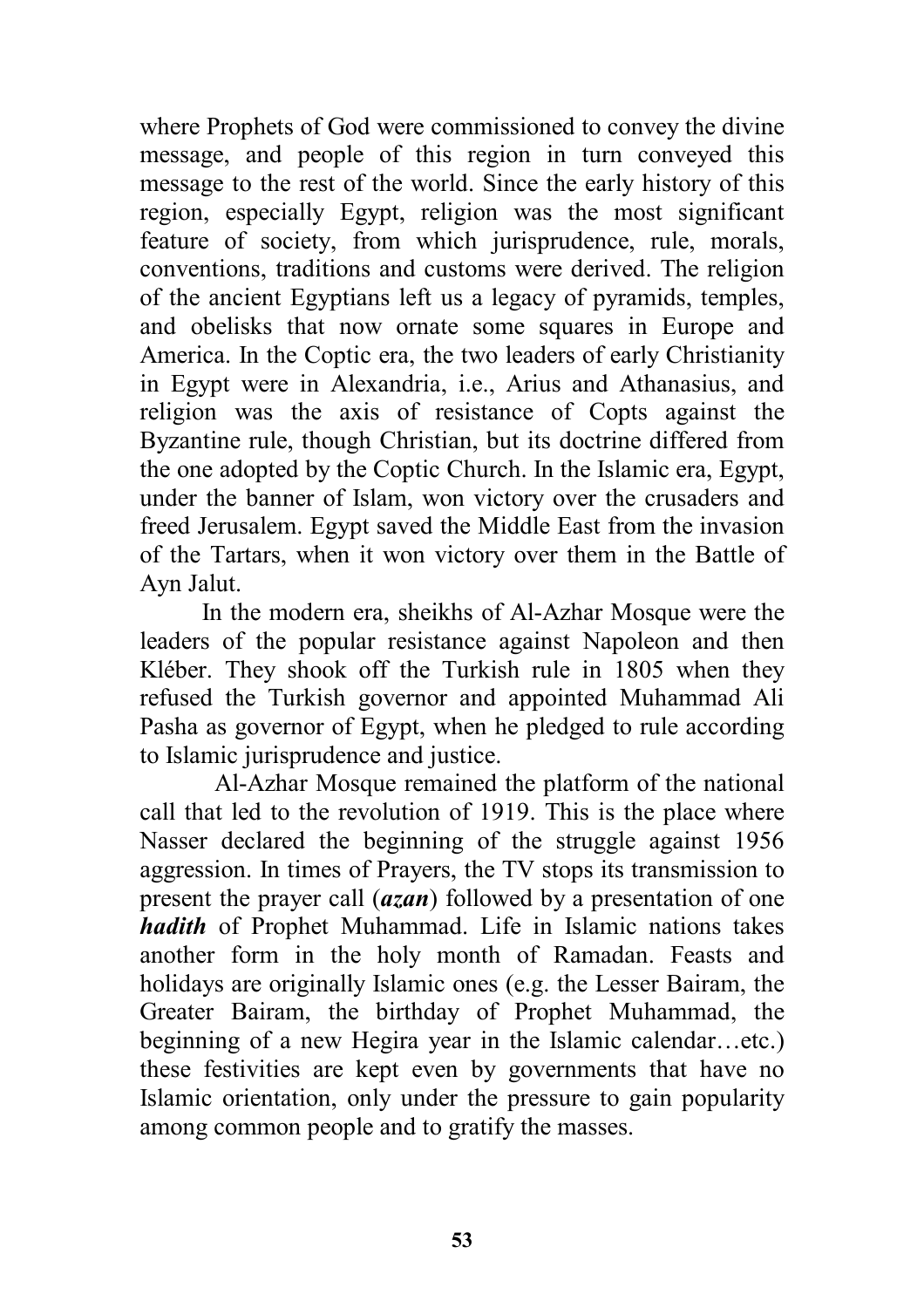Pioneers of the renaissance period in Egypt, also known as the enlightenment period, were in El-Azhar Mosque, like Sheikh El-Tahtawy, Ali Mubarak, and Ahmed Orabi. The Egyptian society's reawakening was due to the call of Gamal El-Deen El-Afghani and his assiduous work in Egypt for eight years in El-Azhar Mosque, and his Azharite disciple Sheikh Muhammad Abdou. The latter had disciples like Saad Zaghloul, the pioneer of Egyptian liberalism, and Qassim Amin, the leader of the movement of the liberation of women. It is known as well that Taha Hussien and Ali Abdel-Raziq were educated in El-Azhar as well.

 Pioneers of enlightenment did not denounce Islam; on the contrary, they declared their deep respect for Islam, the Holy Quran and Prophet Muhammad. This includes contemporary callers of secularism like late Farag Fouda, and Nasr Hamid Abou Zayd. The late novelist and journalist Ihsan Abdel-Quddous the owner of the magazine *Rose El-Yusuf* said: '' *I live as a Muslim, and my public and private lives are influenced by Islam. When I do something right, that is because Islam guided my way, and when I err, that is because I failed to follow the teachings of Islam*''§§ . The Nobel-laureate novelist Naguib Mahfouz said in El-Ahram newspaper issue of 11-11-1994 in his word on the project of civilizations: ''*to sum my opinion, the project of civilizations should be based on Islam and its development and dialogue with other civilizations*''. We will mention in the next chapter on nationalism, words of Coptic Christians on Islam. It is noteworthy that when leaders of Marxism criticize Islamic trends, they say that these trends have nothing to do with 'mainstream, genuine Islam', as if they are defending Islam in a certain way.

 This basic truth differs radically to religious indifference in Europe, as well as the vehement attack against religion by communists who call it the opium of the masses, or by scientists of sociology and history who cast doubts on the existence of Christ itself, and the dubious history of the church.

 **§§ See the magazine** *Sabah El-Kheir***, page 9, issue of 17-1-1991 AD, 1 st Ragab 1411 AH**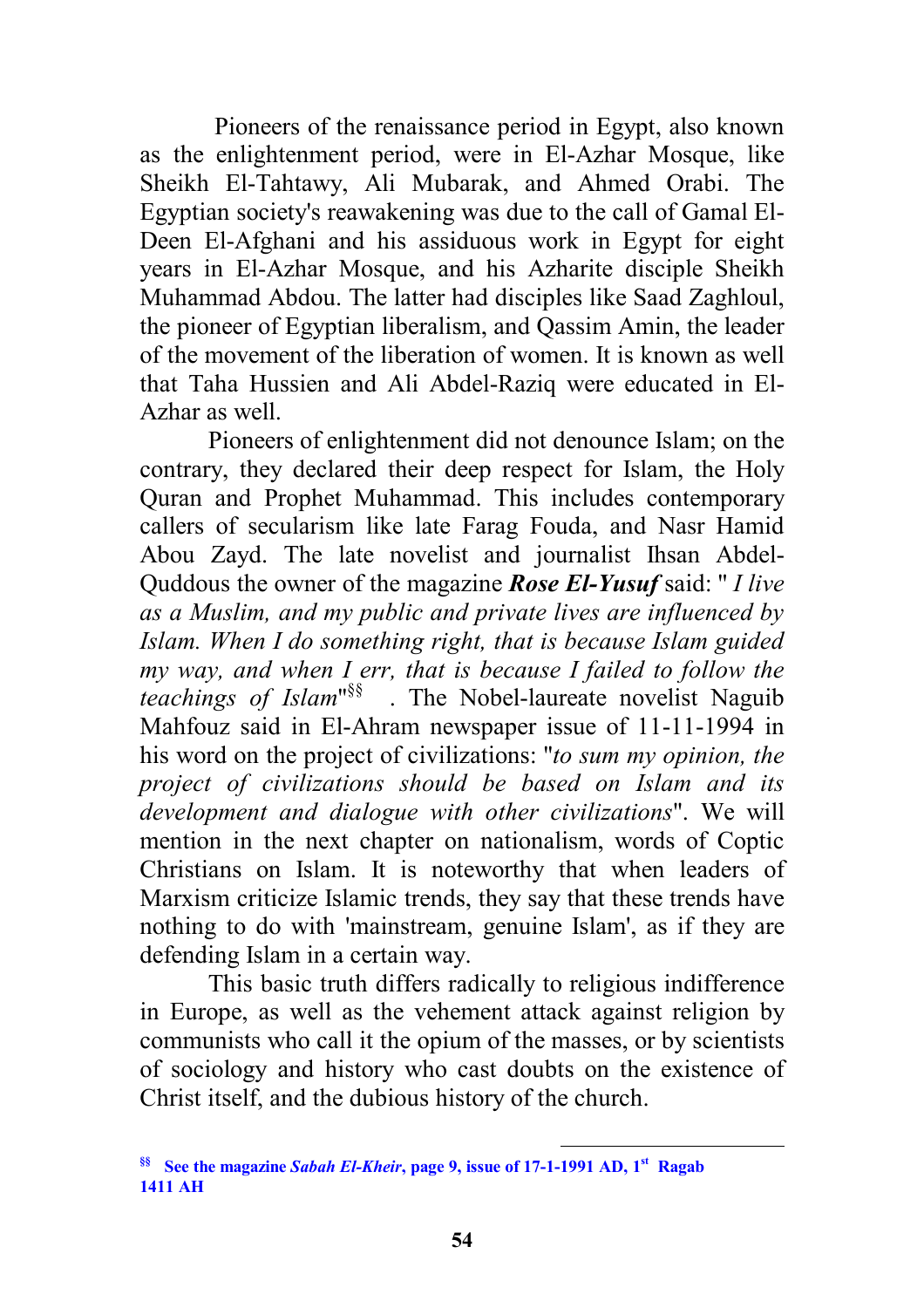No honest thinker can overlook the signs of this basic truth, as what is de rigueur in Europe differs from what is de rigueur in the Arab world.

# **C) The results of applying secularism in the Western society:**

 The glitter of progress, wealth, luxury, the spread of arts and literature, the high standard of living and the other manifestations of beauty makes researchers blind to see the other side of the coin. The societies of Britain, France, Spain, the Netherlands, Germany, the USA and Russia under the reign of czars had one common starting point to achieve progress: the looting and plundering of the East.

 Britain and Spain exterminated the peaceful Indian tribes to seize their lands, throughout two centuries abducted 100 millions of Africans, as if they were beasts, and shipped them in huge floating prisons. The third of this number died during the journey to America and from forced work in enslavement. The rest were forced to unpaid labor in the fields of sugar cane, tobacco, and cotton. Capitalists, before laying their hands on the wealth of the East and enslaving its people, used to manipulate children and women of their societies in iron mines, coalmines, and textiles factories for three generations, before workers formed their unions to protect them against manipulation.

 European countries waged war against one another, including World War I (1914-1919) and World War II (1939-1945), and other countries were drawn into these wars, which increased bloodshed. Forty millions died, no to mention the unprecedented amount of destruction.

In the contemporary era, Western societies suffer epidemic social crises, like organized crime (that includes unfamiliar fields like children prostitution and homosexuality), drug trafficking and distribution, political corruption, the hegemony of the rich and the major manufactures on elections, economic corruption, the control of media and its impact on the youth, and the hegemony of the international and multinational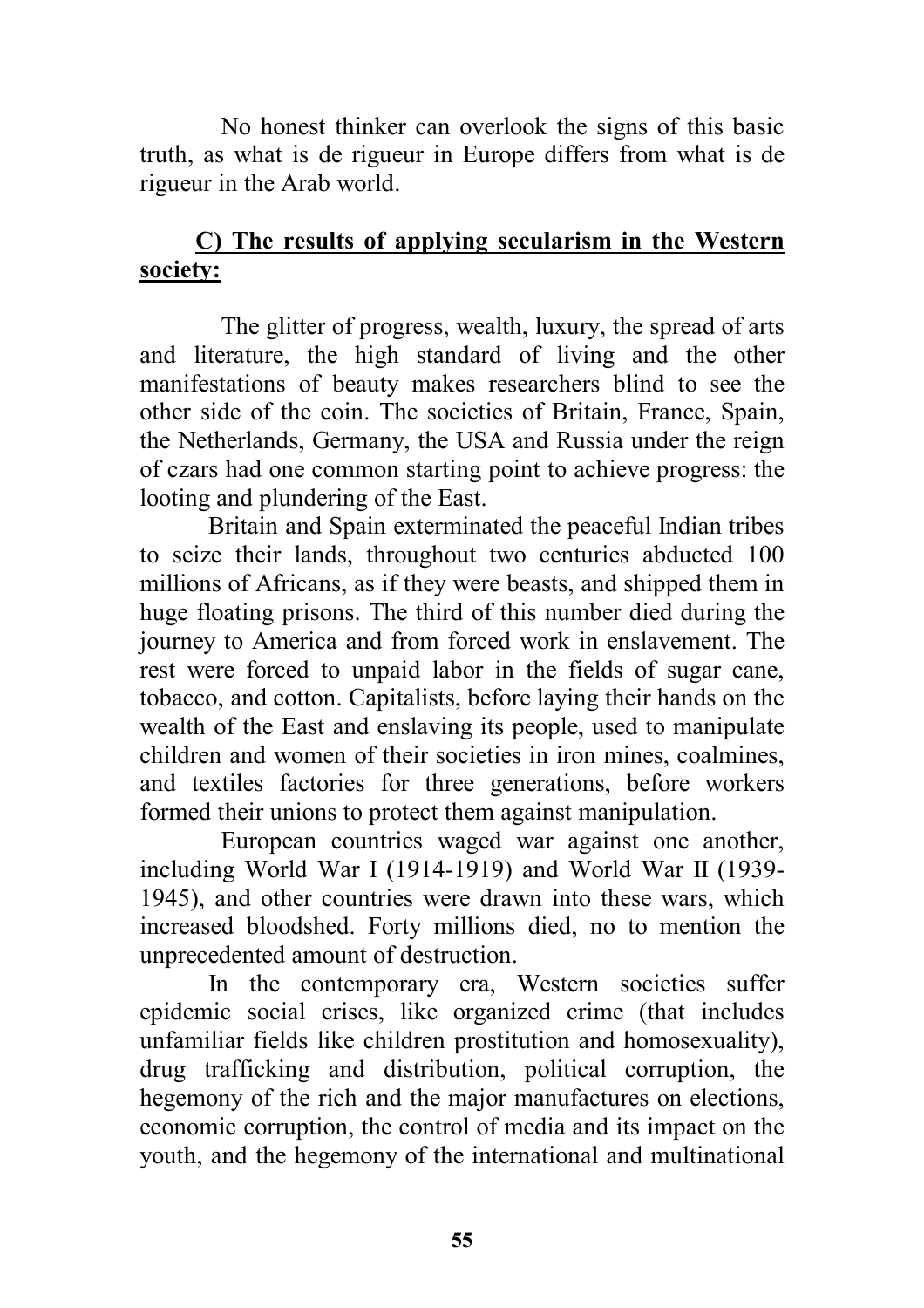manufacturing entities on economies of their countries and overseas countries. Western authorities cannot control such rabid deviation that occur under the umbrella of liberty, and these authorities are enslaved by these powers by means of bribery and pressures to influence leaders and media, which in turn influence the public.

 Some Arab thinkers who are influenced by the European civilization think that secularism unites, whereas religions divide, and that secularism means tolerance, whereas religions mean fanaticism. This is a grave error of judgment. Secularism is a dividing element more than religions as it allows excessive freedom for any individuals or groups to form an entity of any kind. For instance, in the USA, any mentally deranged charlatan or imposter might find supporters or disciples even if he ordered them to kill indiscriminately or to commit suicide. Pluralism reaches its highest degree in any secular society, whereas religions, even if they divide, are limited in number, as the whole world does not have but five major religions.

 As for religion, what happens is the vast majority in a given country belongs to one religion, and there is no division, as it is taken fro granted that in the democratic systems, decision-making is for the majority, and the minority has to comply with any decision. Yet, Islam stands against the wild ambition of majority if it would do injustice to the rights of minorities. Islam gives religious minorities the liberty of belief and the freedom to follow their systems of marriage, divorce, inheritance…etc. Islam orders the Muslim majority to preserve the liberty of other religious minorities, who are protected by the Quranic text, and they are called in Islamic jurisprudence *dhimmis* (i.e. in Arabic *ahl el-dhimmah*: people of the pact of protection). This expression might provoke the ire of some minorities who feel in it the idea of discrimination and division, but in fact, it is some kind of protection for them and an acknowledgement of their status which they try to evade – in vain – that they are minorities. If they try to get rid of the status of *dhimmitude* that puts them in the protection of the Holy Quran whom no Muslim can contradict, so that they embrace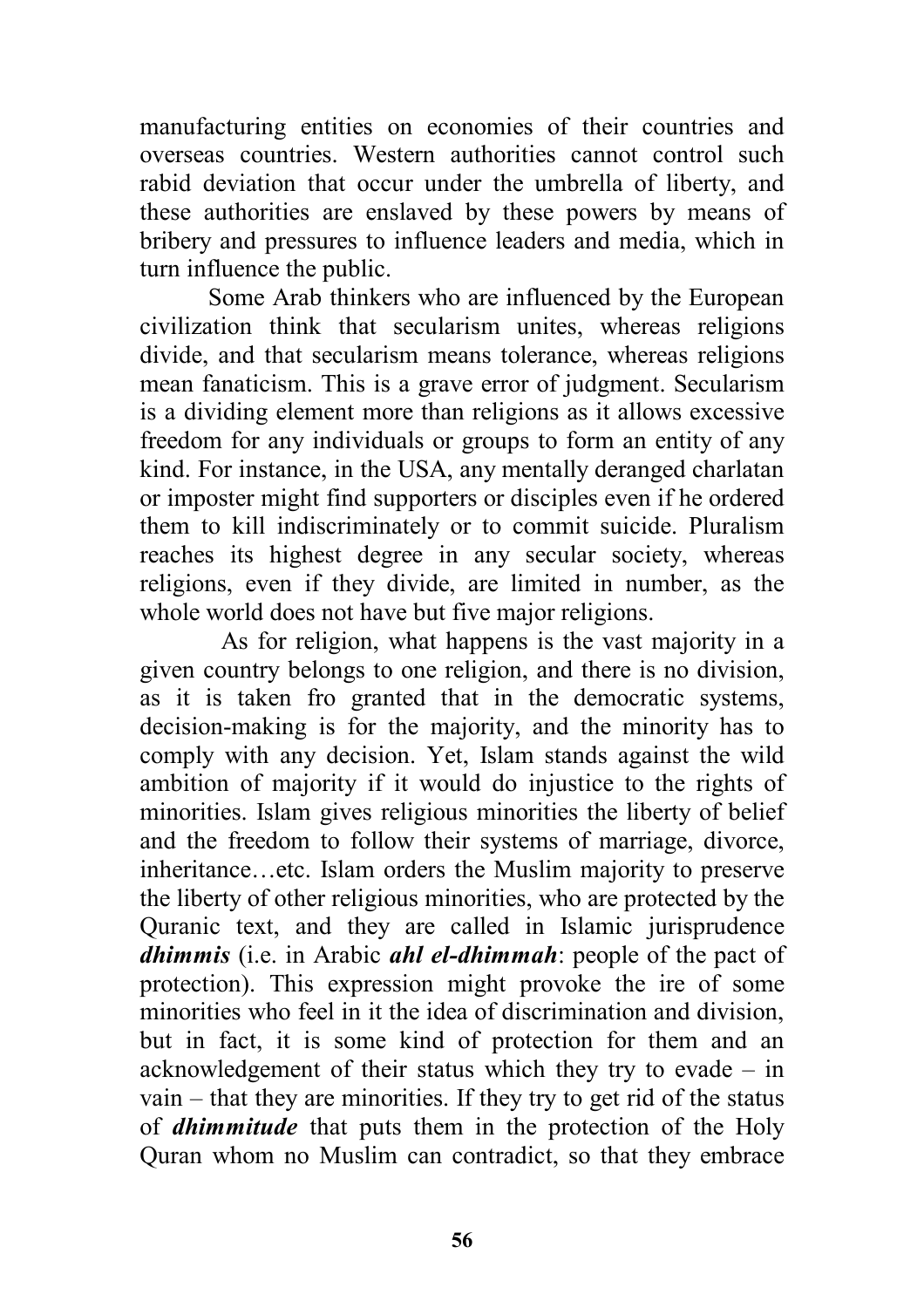secularism and the rule of the wild majority, they would be fleeing from the frying pan to the fire. They would undergo what happens to the Muslim minorities in Europe that claim to be secular but it rules by the Christian laws in matters of marriage, divorce, and inheritance, despite the fact that this contradicts the faith of these Muslim minorities. It is acknowledged that the term *dhimmitude* is archaic and obsolete from bygone eras like tribute, slavery, spoils of war…etc.

 If considering religions as sources of inspiration would divide people, then people would be divided into five major religions. As for Islam, it acknowledges and confirms that Muslims should retain peaceful relations with followers of other religions, and acknowledges all Prophets and messengers of God without distinction among them.

 As for religious fanaticism, Islam is the last religion to be associated with fanaticism. The real fanaticism is racial not religious, and this was the feature of European societies since the era of the Greeks and the Romans, until the era of colonialism and the contemporary period. The recent image of this fanaticism was that of the Serbs against Muslims in Sarajevo. This fanaticism, either driven by the church or the conventions and customs, is what we find in Europe, and the whole continent remained silent before this barbarity due to the wide spread fanaticism.

 Crises that befell modern European civilization and factors of deterioration were enough to destroy any civilization. Yet, the European civilization was spared a fate similar to what befell the Roman civilization because of liberty and knowledge that resisted factors of deterioration and degeneration, and enabled the European civilization to remain and resist extinction, but at a costly price that cannot be always paid. This shows that Europe is in bad need to religious values to protect it from decline and downfall. These religious values cannot be replaced by any other values, as they are divine, holy and objective, and therefore more powerful than any other values.

 At the end, we find ourselves before a kind of irony. In Europe, where Christian values are contrary to the secular ones,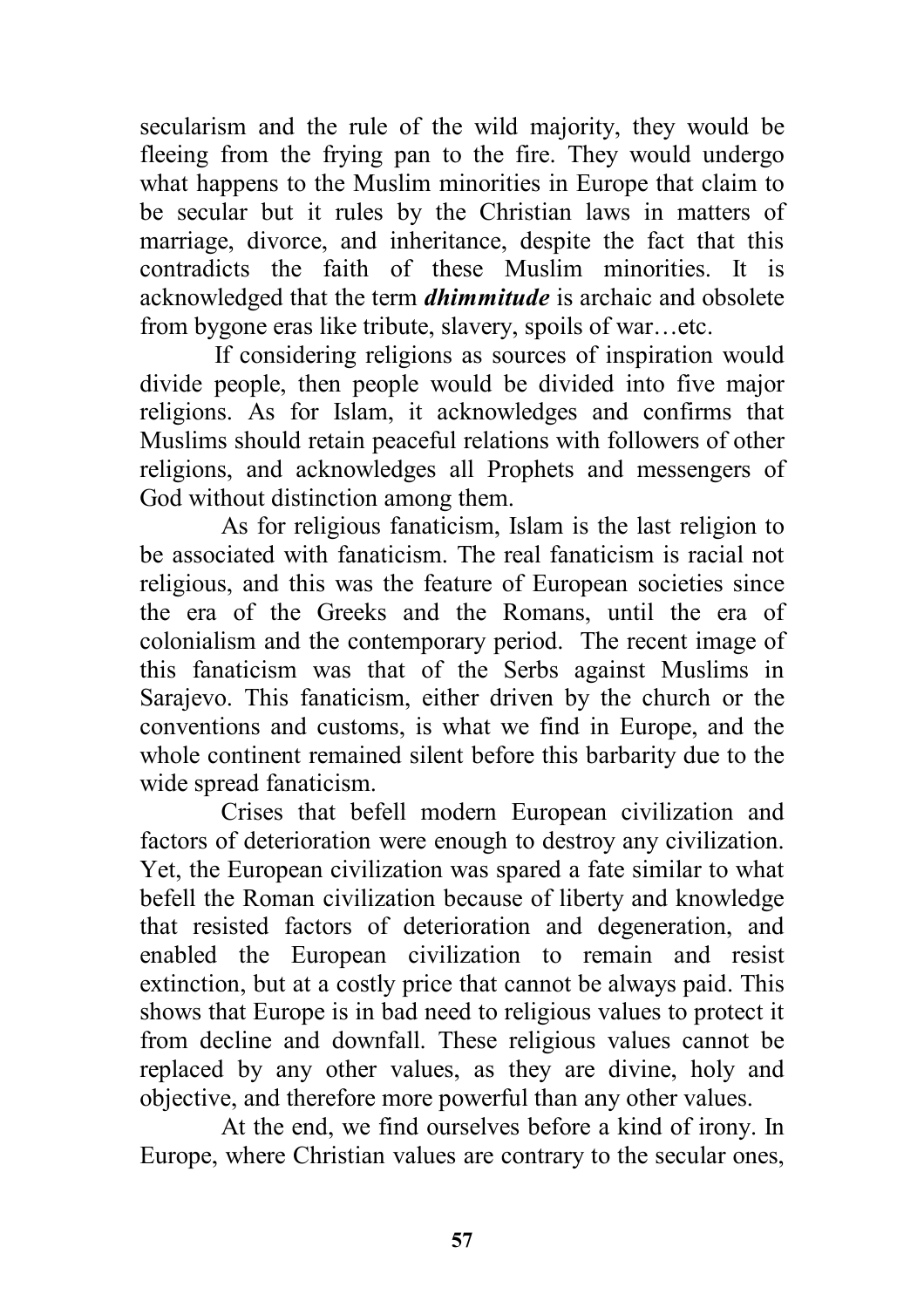we find that a kind of dialectical coexistence has occurred between secularism that prevails in the European society, and the church that tries to do its best to hold the reins. Yet, this is not wholly done, as the law of change is more powerful that the stagnation and the church had nothing but to accept its fate. This acceptance was easy as the church, through a thousand years in European soil, has gradually absorbed European values and it bore the appellation 'the Roman Catholic Church', as if is the legitimate heir of the roman civilization.

 In the Islamic society, where Islamic values are compatible with secularism, though both differ in certain aspects, we see that Islamists and callers of secularism struggle against one another, as each group demands full control and does not believe in the dialectic complementary coexistence. The Islamic world cannot live in constant strife for long. We have no centuries' long struggle between religion and secularism as in Europe in the Middle Ages. The synthesis aimed at in the Islamic world is the emergence of an Eastern version of secularism that keeps Islamic values as source of inspiration; hence, the balance between elements of stability and powers of progress and development.

 It is supposed that those who claim to represent the 'Islamic call' would agree on this fair version, and reject the idea of reviving the past and backward notions, as this is an impossibility and of course not desired in the modern era.

 The dilemma facing modern thought is how religious values (be it Islamic or Christian) can be revived and deepened in the souls of believers to ward off deviation and aberration, and to form inner conscience without mechanism to urge for righteousness ad goodness? If we create a certain mechanism, it would turn into a church or a religious institution, which would lead to the formation of clergy that would monopolize the religious calls – or at least control these religious calls, which is unacceptable.

 Difficulty and complexity that surround the process of reaching a solution to this dilemma should not hinder exerting efforts to reach a solution, for this is not impossible, but it is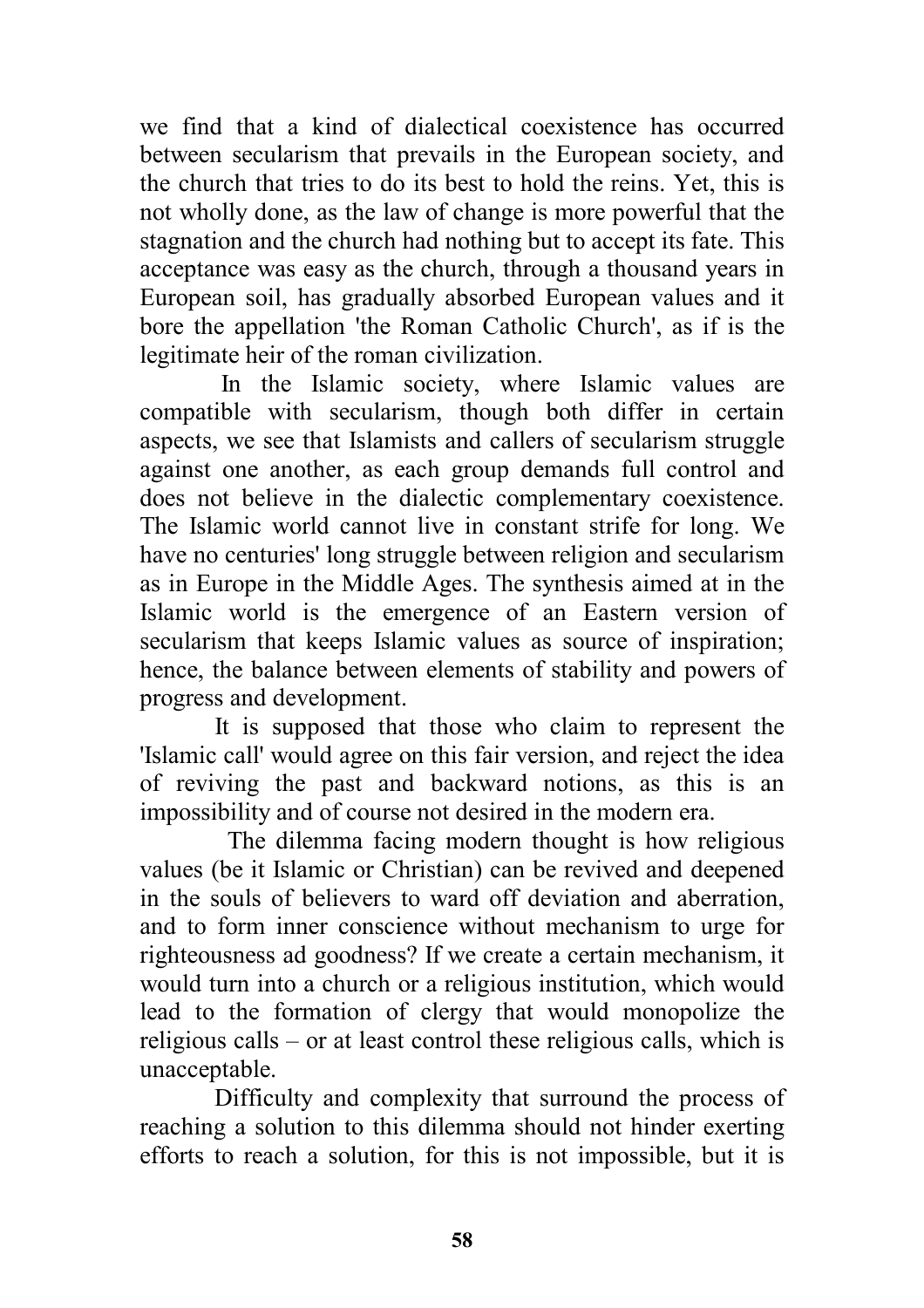inevitable, to make the issue of secularism a matter of civilization, not the concern of religious institutions. This issue should be tackled by society, not by the state. There should be room to develop a sort of Islamic secularism that retains the rational, liberal aspect of secularism as well as the main principle of faith, which is the belief in God, His Prophets, and the values of Islamic civilization.

## **CHAPTER TWO**

# **OUR STANCE ON NATIONALISM**

 The concept of nationalism emerged on the arena of Arab thought, fostered by certain favorable factor that made it stand out in the foreground, to the extent that some thinkers saw it as an alternative to the two trends that provoke sensitivities; i.e. socialism and Islamism. Yet nationalism, when applied, failed like the two formerly mentioned trends.

# **The origin of nationalism:**

 In order to understand comprehensively and deeply the concept of nationalism, we should know its dimensions, inner recesses, factors that lead to its emergence, and its pros and cons.

Here are some points to demonstrate this:

 **Firstly,** nationalism was not always the system applied in Europe or even in the eastern world. It represented a transitory or an interim stage that remained as long as certain conditions are at work in certain phases. Other universal systems preceded nationalism like Hellenism of Alexander the Great, Pax Romana of the Roman Empire, the universal Christianity of papal hegemony, and the universal Islam in the era of caliphates.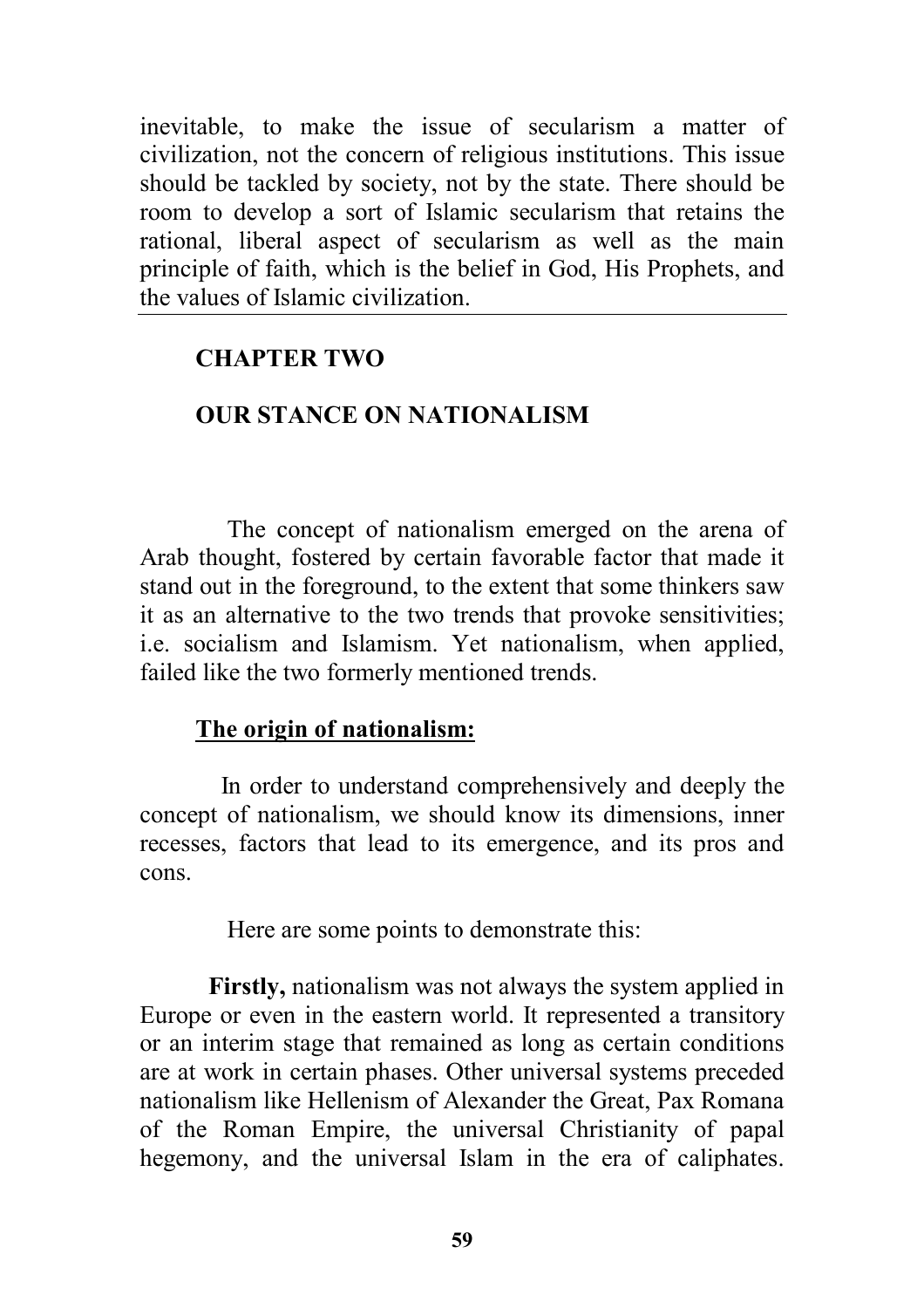During these historical eras, nationalism was nonexistent. We can imagine a future void of nationalism, as it might be subsumed within the framework of international entities that have the universal quality; i.e. a capitalist or a socialist international entity, and we have the contemporary example of the European Union (EU).

 Nationalism did not arise in Europe until the emergence of capitalism that made the market rise from the level of villages to a nationalist level, and put an end to the feudalist system with its traditional bonds and restrictions of the guilds. Later, the centralized authority of the state emerged and controlled all services and facilities, and merged them in one crucible. Often, this was associated with achieving independence from colonial powers, or regaining occupied lands.

 As for the East, the notion of nationalism began dubiously or even ominously at the hands of Community of Unity and Progress in Turkey in the early 1900s. Nationalism appeared in the Arab world as a reaction and not as an original action; i.e., it was not the direct result of objective factors like market expansion, capitalism, or centralized authority, but it constituted a stance of the Arab world against the policy of Community of Unity and Progress. This historical situation was a challenge, and challenge is a well-known starting point for the appearance of national movements, e.g. the German nationalism emerged as a reaction to the French invasion of Napoleon to Germany. Arab nationalism did not take the form of voluntary, positively challenging attitude, because the group of ''free Arabs'' until the very last moment was ready to support Turkey in the World War I, and the only group that wanted complete liberation from the Ottomans was the Maronite Christians who contacted France to seek protection. Community of Unity and Progress were fanatics and did not respond to the free Arabs. Hence, Arab nationalism stemmed from the necessities and emergent conditions in this historical moment. This led to alliance with Britain as a practical starting point, despite its colonialist ambitions and well-known conspiring treaties with France. It was a bad starting point that no nationalist movement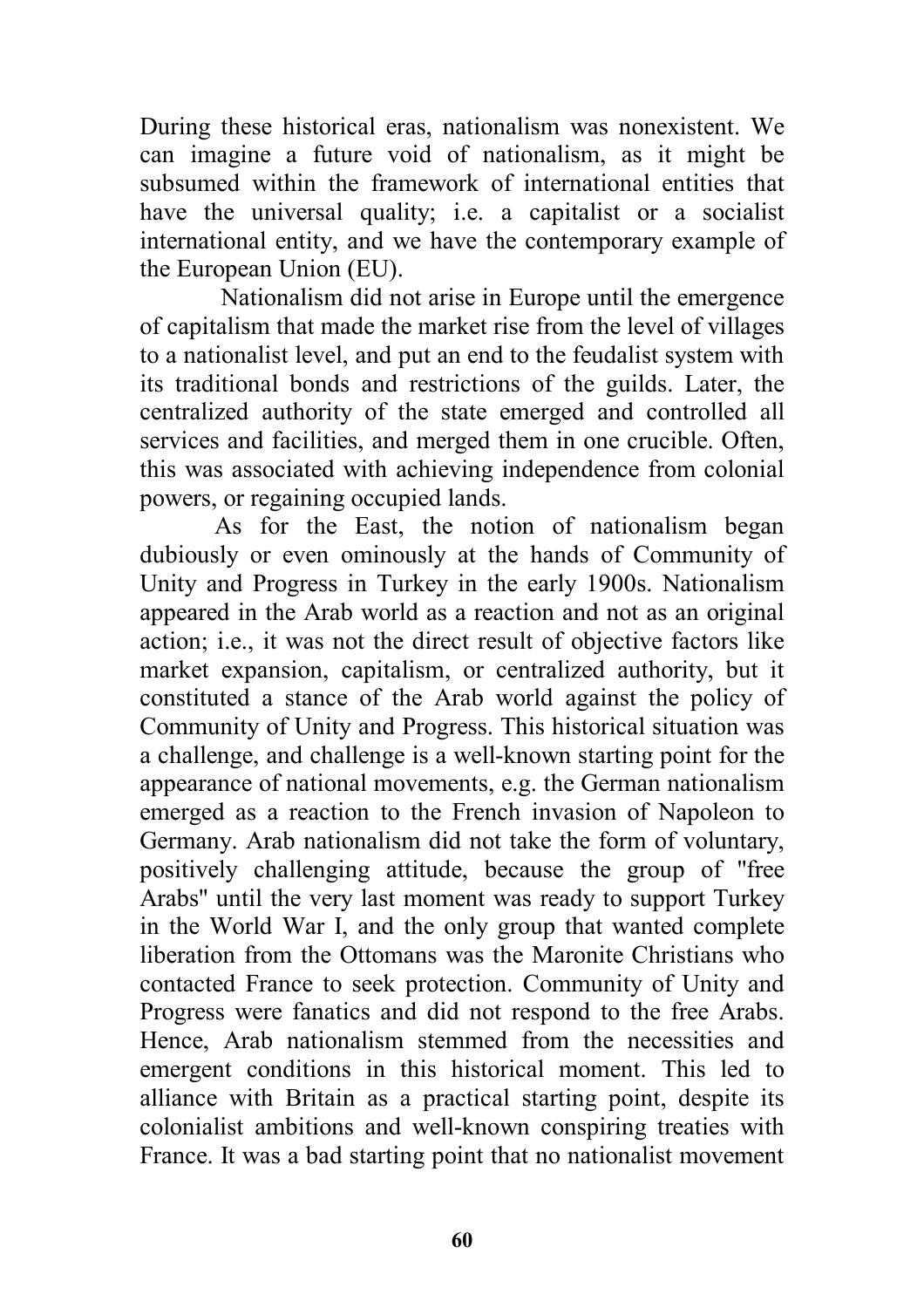can be proud of, yet, this provided the Arab nationalism with some distinctive features that made it appear in many historical moments of hegemony or conspiracy. Nationalism was adopted by Nasser in Egypt, as well as Ba'ath (i.e. revival) parties in Syria and Iraq. Its staunch advocates added to it a supposedly secularist flavor as well.

 **Secondly,** the nationalist trend is not the best one to be the basis of political systems, as this trend, however broadened, includes limitations of race, frontiers, language…etc. and if broadened beyond these limitations, it will be self-defeated or discarded later as an interim stage. If nationalism were reinforced, this would be at the expense of human, universal values as it is the case of closed, isolated nationalisms, like Germanic Aryan nationalism defined by Gobineau, Chamberlain, and Hitler, or Hebrew nationalism in Israel by Ben-Gurion and other Israeli extremists. Communist and religious calls denounced nationalism. Marx and Engels considered it as ''egoistical and self-centered'', and said in the communist manifesto that the distinctive feature of communists is that they favor the interests of the universal proletariat over nationalist interests. This was the orthodox line of communism, held by Lenin and Rosa Luxembourg to face magnates of World War II, who launched war against them. Islam denounces nationalist trend, even if it stemmed from Arabs. The eternal words of Prophet Muhammad denounce it as well, when he said ''*Discard fanaticism and tribalism; for they are evil*'', ''*People should stop taking pride in their dead ancestors, for they are, in the sight of God, less in value than dung beetles. God has removed from you the pagan pride in ancestors who were nothing but either pious believers or wretched sinners. All people are descendants of Adam, who was created from dust*''. Likewise, in Christianity, belonging is to the church not to a certain nationalist trend or a certain country. British nationalism was launched by the execution of the best Christianity thinker in Britain, i.e., Thomas More, the author of *Utopia*, who opposed Henry VIII on the proposition of breaking the Church of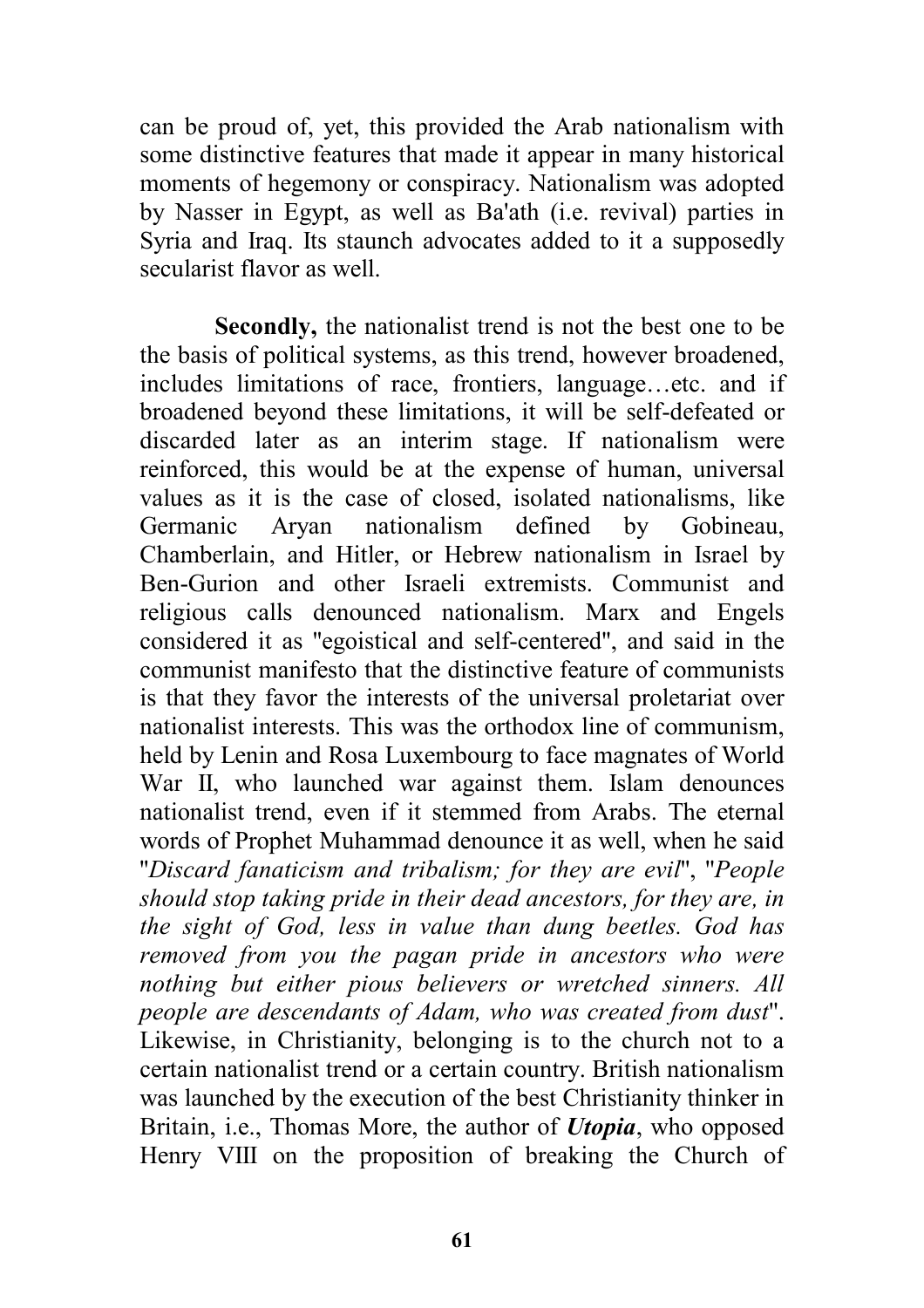England away from the Catholic Church. French nationalism, emerged from the French Revolution, sacrificed the masses that fueled it and made them work to the interests of the arising bourgeois class. This manifests itself in the statement of ''*The Rights of Human Beings and Citizens*'' and Napoleonic Code that crystallized the interests of the bourgeois class at the expense of the interests of workers.

 Hence, nationalism did not satisfy the needs of the masses, nor did it realize the hopes of philosophers. In fact, nationalism was the instrument of politicians and a tool of the bourgeois class.

 This is exemplified as well in the Arab world. Despite long discourse on Arab nationalism, Arabism…etc. yet, every Arab country sticks to its nationality and frontiers, and poses difficulties on entry visas, not to mention high customs and duties on goods. Other features are discriminatory behavior among Arab people, and taking pride in one's nationality, similar to the pride of Germans of the Aryan race. Where are the traces of Arabism? The remains are just theories and empty sloganeering. These constraints and discriminations were nonexistent in the Islamic era, when merchants, pilgrims, and students used to roam the Islamic world without restrictions or alienation. Even in the era immediately before the advent of the nationalist call, one writer notices that the first government of King Abdul-Aziz Al Saud comprised ministers of different Arab nationalities: Abdullah El-Damlougy (Iraqi), Fouad Hamza (Palestinian), Hafiz Wahba (Egyptian), Yousuf Yassin (Syrian), Rushdie Malhamy (Palestinian) and Khaled El-Karkany (Libyan). This writer quotes Anis El-Sayegh:

*'' …two thirds of the ministers in the first decade in Jordan were not Jordanian. All prime ministers of that period were either Syrians or Palestinians, and the third of the number of employers in the government were non-Jordanians for more than twenty years…''\*\*\** 

 $\overline{a}$ **\*\*\* Galal Kishk in his book titled ''***Nationalism and Intellectual Invasion***'' p.39**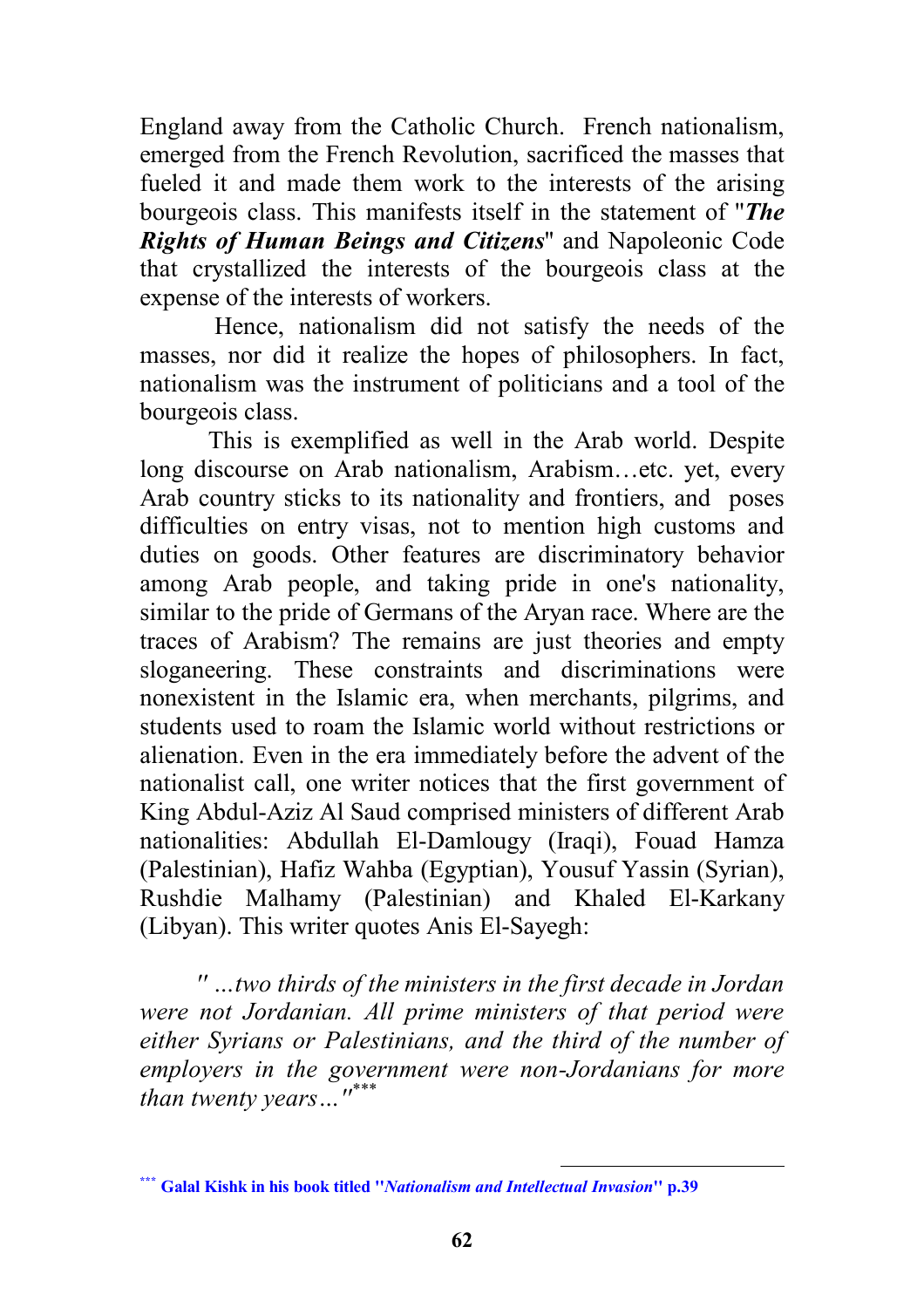**Thirdly,** we should not take the forming of nationalisms in Europe as examples to follow in forming Arab nationalism or Arabism. European nationalisms were formed in historical, economic, and political contexts, and it took centuries to emerge, not to mention that they had their own specific conditions and circumstances that could not necessarily apply in Arab societies. As we have mentioned before, Arab nationalism did not emerge as action but a reaction to Turkish policies; thus, it has no historical grounds and was associate with colonialism.

 It is taken for granted that there are main principles that regulate the development of the human society, and these principles do not change in any state; yet, there are within this big framework specific and subjective factors that have their impact on the main principles. These factors are not abstract ideas, but direct results of the interaction of human and economic factors that were existent in Europe, and not necessarily in the East or West. For instance, Islam emerged after six centuries of the emergence of Christianity, which means it is more modern than Christianity, and this fact has its impact and reflections in the different contexts of development…etc. in the East more in the West.

 **Fourthly,** the modern Arab nations were formed thanks to Islam, and before the advent of Islam, they did not exist and they did not have historical significance. In the pre-Islamic era, Arabs in the Arabian Peninsula were just separate tribes that were rivals and took pride in their poets, stallions, or generous men. Arabs of the city of Medina were under the intellectual guardianship of the Jews. Egypt, Iraq, and Syria were colonies of Rome or Persia, and had different interests and languages according to the colonial power that occupied them.

 The advent of Islam formed the modern Arab nations, freed them from subordination to colonial powers, gave them liberty and independence, effaced language and race differences among them, and granted them the Holy Book, the sword, and the balance to carry a great, universal, humane message that cannot be conveyed unless via these three elements.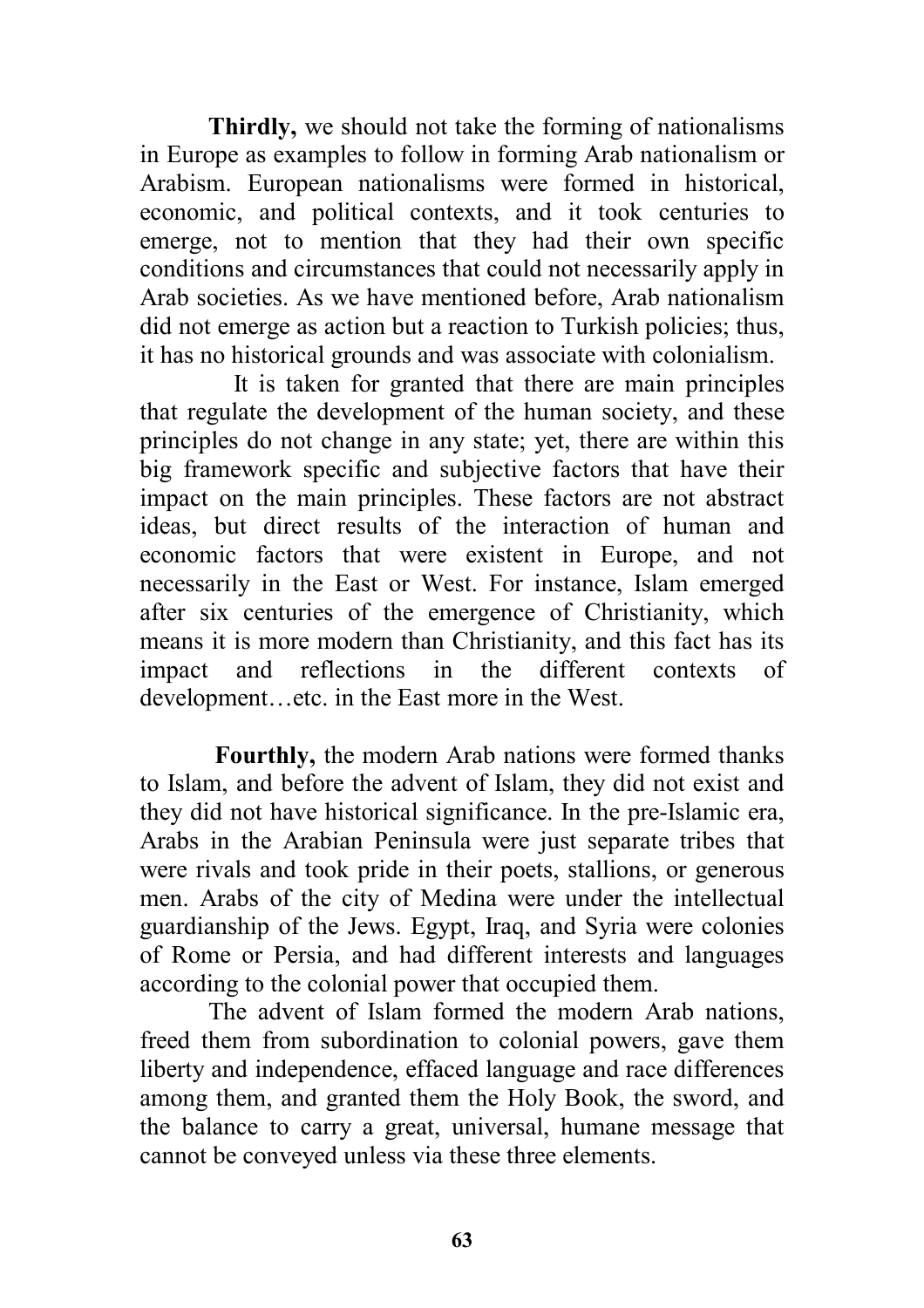When any Arab political party took the appellation *'Ba'ath* Party' (revival party), it occurs to the mind that what is meant is *Islamic revival* as it is the only method to unite the Arabs, for Islam is the factor that gave a history and a civilization for the Arab nations. Misguided and biased people refer the word *Ba'ath* to ''*the Arab revolution††† that erupted in 1916 to liberate and unite the Arab nations*'', as mentioned by Ba'ath party. This 'revolution' was headed by the misguided Al-Sharif Hussein and the colonel Lawrence the officer in the central intelligence, and funded by British money. Eventually, this *'revolution'* failed to unite the Arab nations, and failed as well to undermine Egyptian Arab nationalism and nationalism of North African Arab states. Later Ba'ath party discarded this *'revolution'*.

**Fifthly,** the role of Islam in Arab nationalism cannot be compared to any other religion, for the following reasons:

A) The Islamic bond was so strong that it granted the Arab nations with leadership in times of peace and war. It made Arabs pioneers in arts and sciences, even if they were Muslims of non-Arab origins, e.g. from Tareq Ibn Ziad (the Berber), to Gawhar El-Sakali (the Sicilian), to Gamal el-Deen Al-Afghani (the Afghan), not to mention the constellation of writers and scholars from India, Khorasan, and countries beyond the river, until the frozen lands of Siberia. These scholars increased the scientific thought with their wisdom and wrote their ideas in Arabic, to be honored to write in the language of the Quran.

B) The caliphate and *Shari'a* (Islamic jurisprudence) were the pillars of political, social, economic life of the Arab nations, since the advent of Islam until the first decade of the twentieth century; i.e. for thirteen consecutive centuries. These pillars are still alive and glowing in the psyche of believers and Arabs,

 $\overline{a}$ 

**<sup>†††</sup> Article 9 in the constitution of Ba'ath party**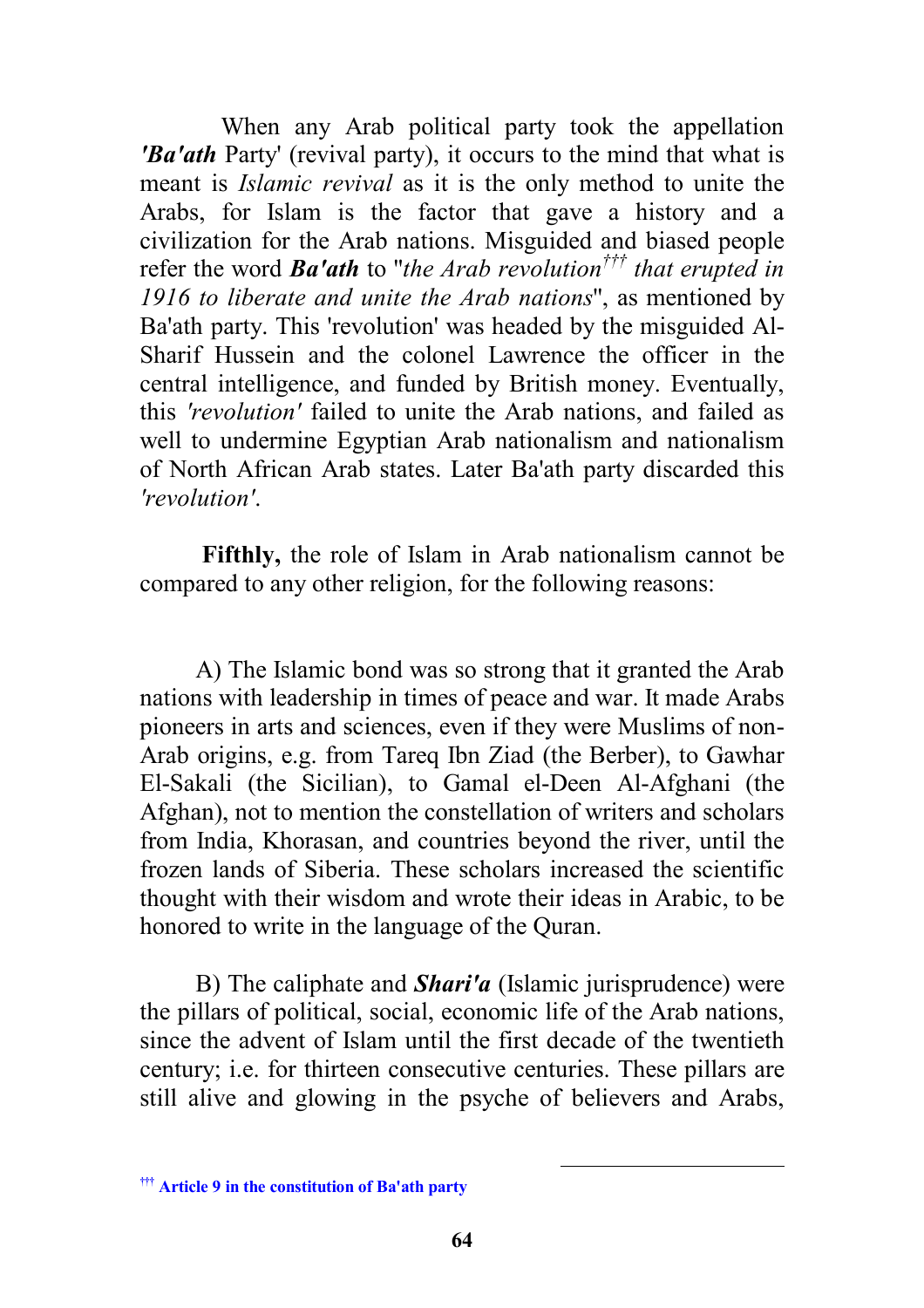though now are applied in a bad manner, and outside forces made them withdraw from the rule domain.

 C) Arabic language is the main backbone to Arab nationalism, and the Holy Quran and Hadiths elevated the Arabic tongue. Arabic language cannot be separated from Islam, as the Holy Quran has standardized and canonized Arabic tongue, and that eased the prospect of Arab nationalism and unity in many occasions. If it had not been for the Holy Quran, local dialects would have supplanted the Arab tongue and developed with the passage of time into separate languages, as the case with European languages that were derived from the Latin language, and this certainly would prevent any form of nationalism and unity. The callers for nationalism should know this, and place the Holy Quran before their ideology to preserve their identity, not to dwell in narrow regionalism that does not worth much in the era of gigantic entities, and to preserve their language to be able to hold discourse with the rest of the Arab world.

 **Sixthly,** no liberation movements against colonialism in the modern era in Arab countries, which led to nationalist trends, emerged in the hands of callers for nationalism, but under the banner of Islam and *Jihad* and this realized liberation for Arab countries. For instance, the leader named *El-Mahdi*  and his call led to the liberation of Sudan. It was the call of the *Senusiyya* Islamic Order and its leader Omar El-Mokhtar that led to the liberation of Libya. Other Islamic leaders that led to the liberation of other Arab countries are Abdul-El-Kader and Abdel-Hamid Ben Badis in Algeria against the French, Abdel-Karim El-Khattaby in Morocco against the Spanish. In Egypt, sheikhs of El-Azhar Mosque led the revolt against Napoleon Bonaparte, and made Muhammad Ali Pasha the governor of Egypt in the Ottoman era, in defiance to the Turkish caliph, and later Gamal El-Deen El-Afghani was the Azharite sheikh that led the call for the modern awakening in Egypt.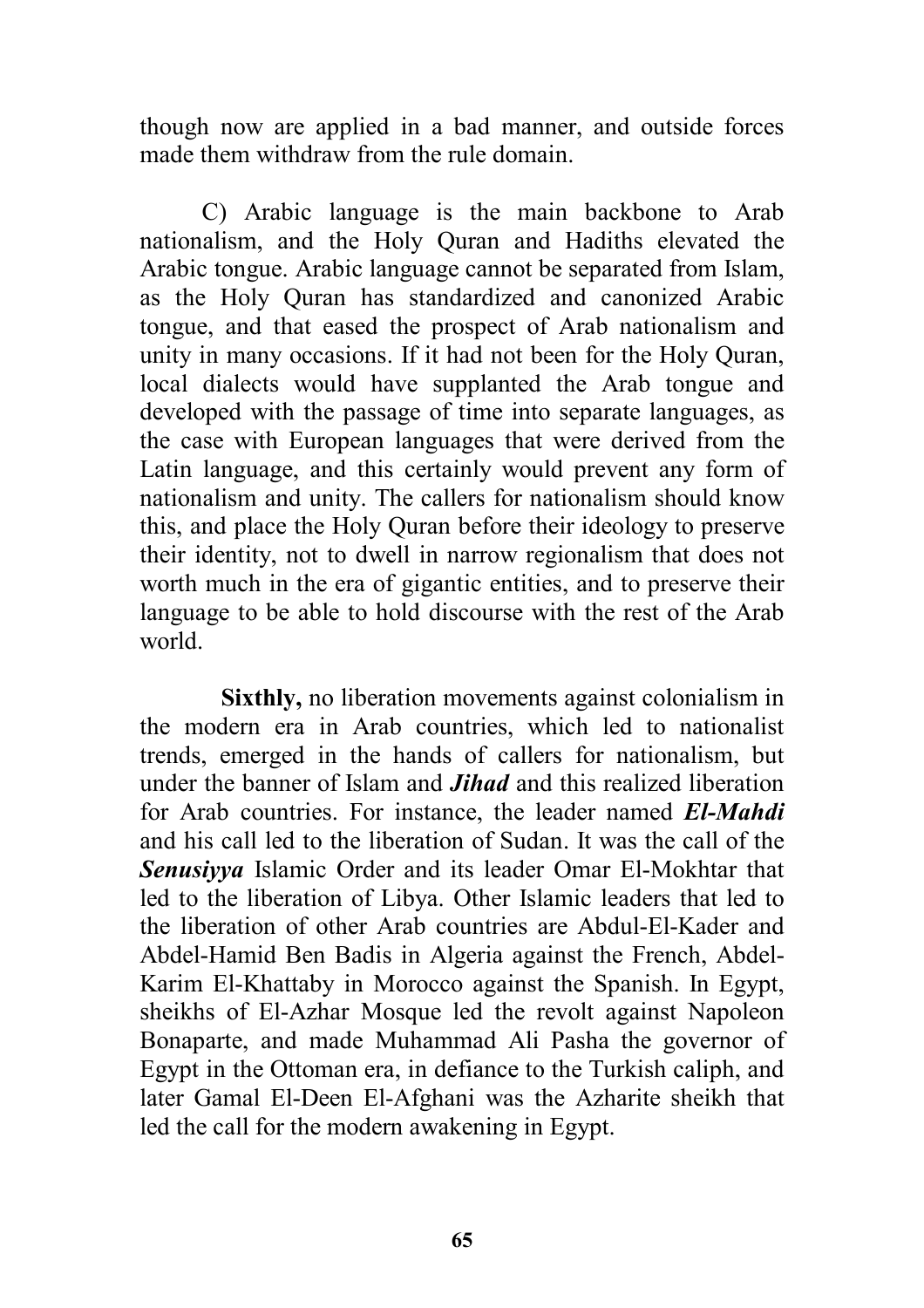**Seventhly,** historical development for the Arab nations that were reborn in Islam and adopted its language, jurisprudence, customs, and traditions, made pre Islamic eras vanish into the corner of historical unconsciousness in the collective memory of Arab nations. This historical development made Islam the conscience of the Arab nations, a symbol of their entity, pride and dignity, and their major contribution to the world civilization. Islam tied their fate to its fate, and discarding Islam means a kind of loss and going astray in a labyrinth, and spiritual hollowness. The idea of separating Arabism and Islam means that Arabism would be soulless, or like an oyster without its pearl. Islam, if discarded by Arab people, would easily find other non-Arab believers in it, but Arabism would not find another Islam or another Prophet Muhammad to unite Arab nations in a perfect manner. If Islam needs Arabs, they need it more by thousand folds. No one can condescend to Islam by being a Muslim; because what Islam has granted to us make anything else dwindle in comparison to it.

 Fair non-Muslim thinkers did not overlook this fact, as it is a historical truth, not a mere hypothesis. Yet, European Dark Ages since the times of crusades prevented most European thinkers to know this historical truth, but Christian Arabs knew it very well. Fair Christian Arab thinkers acknowledged this fact firstly because it is true, and secondly because, though non-Muslims, but they were happy to be under the banner of Islamic justice, and they were enchanted by the miracle of the Holy Quran. Prof. Constantine Zoriq of the American University in Beirut says in his book titled ''*National Consciousness*'', which deals with Arab nationalism and religion, on celebrating the occasion of the birth of Prophet Muhammad, that there is a relation between Arab nationalism and Prophet Muhammad:

 "*Prophet Muhammad was the founder of Islam, the merciful religion, and he was the one to spread it to the whole world. The influence of this religion is present in all aspects of our Arab culture. We cannot understand our ancient Arab heritage, in philosophy, science, or arts, unless we deeply study the texts, systems and laws of Islam. This Arab heritage is part*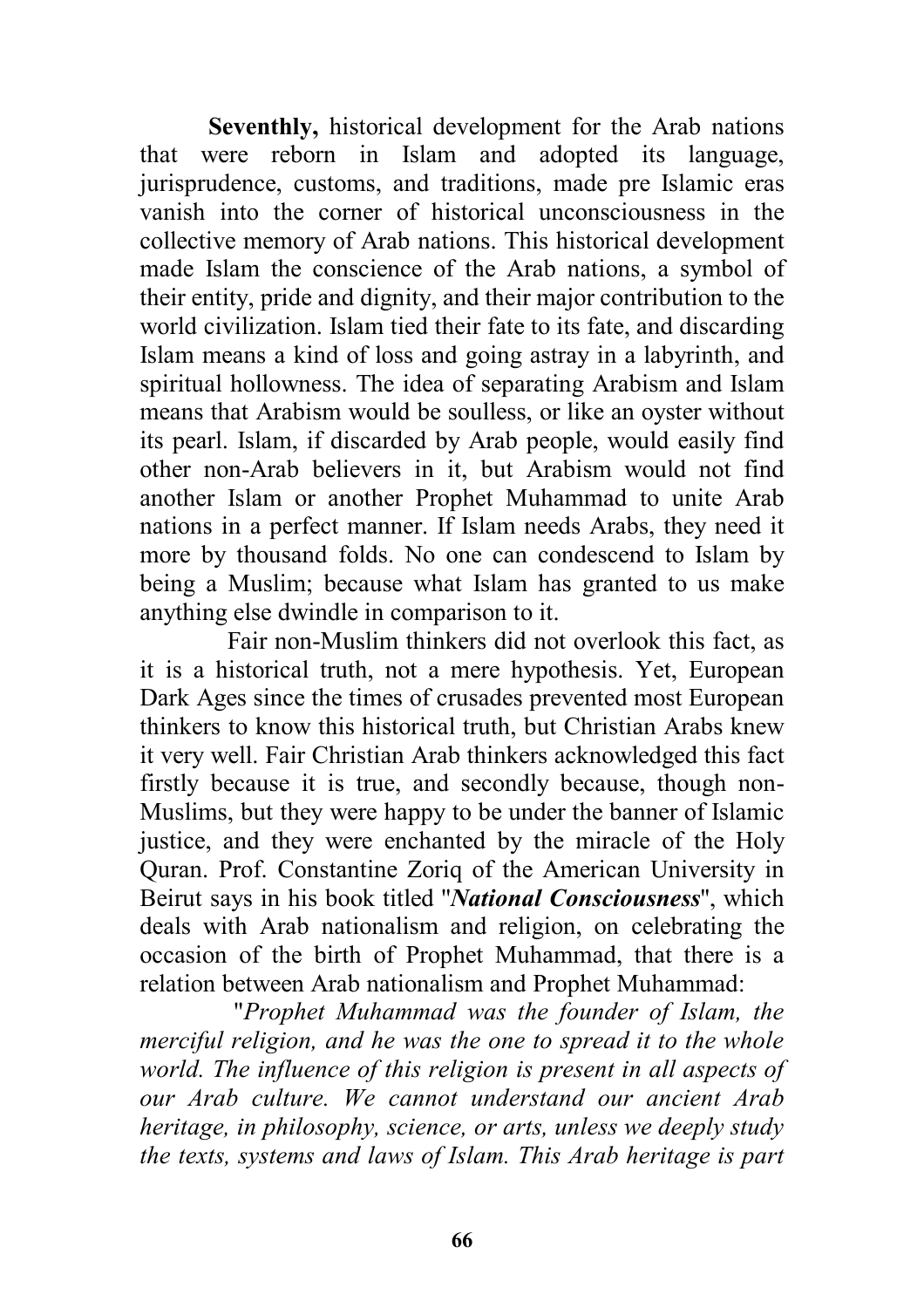*of our contemporary culture, or rather its foundation that cannot be discarded or replaced by modern Western culture. Arab heritage is part of this Western culture and this is our distinctive feature among other nations. This heritage is fertile, powerful and a source of pride, and we should preserve it. Every Arab, from whatever religious denomination, should preserve this ancient culture and try to revive it. This is the primary duty of nationalism. Every Arab should study Islam and its truth, and celebrate the birthday of the great Prophet Muhammad the founder of Islam.*

 *Prophet Muhammad, on the other hand, is the one who had united the Arabs, who were rival tribes in a constant state of war, who were not linked by any powerful bond. Islam and Prophet Muhammad united these conflicting tribes, fusing all in the crucible of faith, and granted them power, civilization and development''‡‡‡*

#### **Amin Nakhla says:**

 "*There is no contradiction between sticking to nationalism and one's language, and sticking at the same time to one's religion. There are two Arab religions, of the Quran and the Bible, and there are two 'Islams' that of religion, and that of language and nationalism.*

 *As if all Arabs are Muslims when Islam is defined as the guidance of Muhammad, and sticking to his sense of nationalism and to Arabic language. There are as well non-Muslim Arabs who do not embrace the religion of Muhammad, yet stick to nationalism and to Arabic language, but believe in the religion of Jesus Christ, son of Mary, and his Bible, which is brimming with mercy, and speaks about a cross that ended an era and began another era.*

 *If there are Arabs who do not acknowledge Muhammad, nor his language or sense of nationalism, they are strangers in our societies.*

 $\overline{a}$ 

**<sup>‡‡‡</sup>** *National consciousness* **by Constantine Zoriq, second edition p.128-129**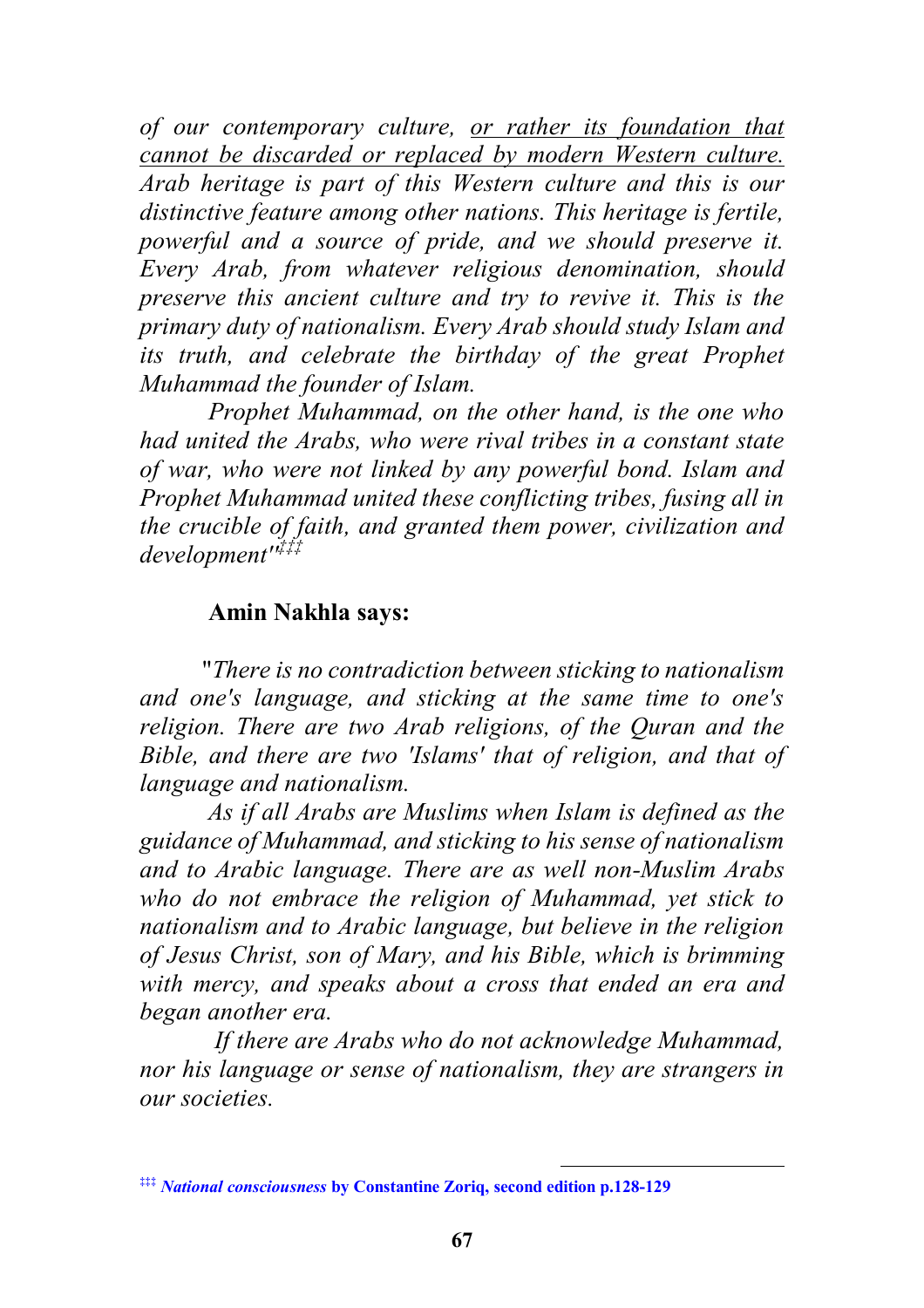*O Muhammad, I swear by the name of my religion of Jesus Christ, son of Mary, and by his cross that we, the Arabs of Lebanon, pay homage to you. Our minds are in the Bible and our eyes in the Quran*''.

 There is another example, no less poetic or fantastic that the previous one, by the great Arab literary figure (the Lebanese Maronite) Marron Aboud. He not only asserted his Arab identity and his pride in the Arab- Islamic history by mere words, but in real action in his private life, as he named his first born male Muhammad. He liked it when people called him Abou Muhammad (i.e. the father of Muhammad) and he composed a nice poem to celebrate the birth of his son Muhammad:

## *Long live to you my son, the best of sons, born in the month of Ragab*

*His mother give birth to him not as a Muslim or Christian, but an Arab*

*We hailed his name: Muhammad, O history, do not be astonished*

 Many other Christian Arab poets assert this meaning of taking pride in Islam and its Prophet, as they are part of their Arab nationalism and history to which they belong. One of these poets is Rashid Khoury, in his large volume of poems we find tens of poems that deal with the theme of Arabism, like the following lines:

 *Arabism has in every kingdom A Bible of love and a Quran of reason Ask the eras of the Levant, of Baghdad, of Andalusia About the depth of its philosophy and just rules Its heart is enraptured with the love of Muhammad And Arabism is the ideal and Islam of every Arab*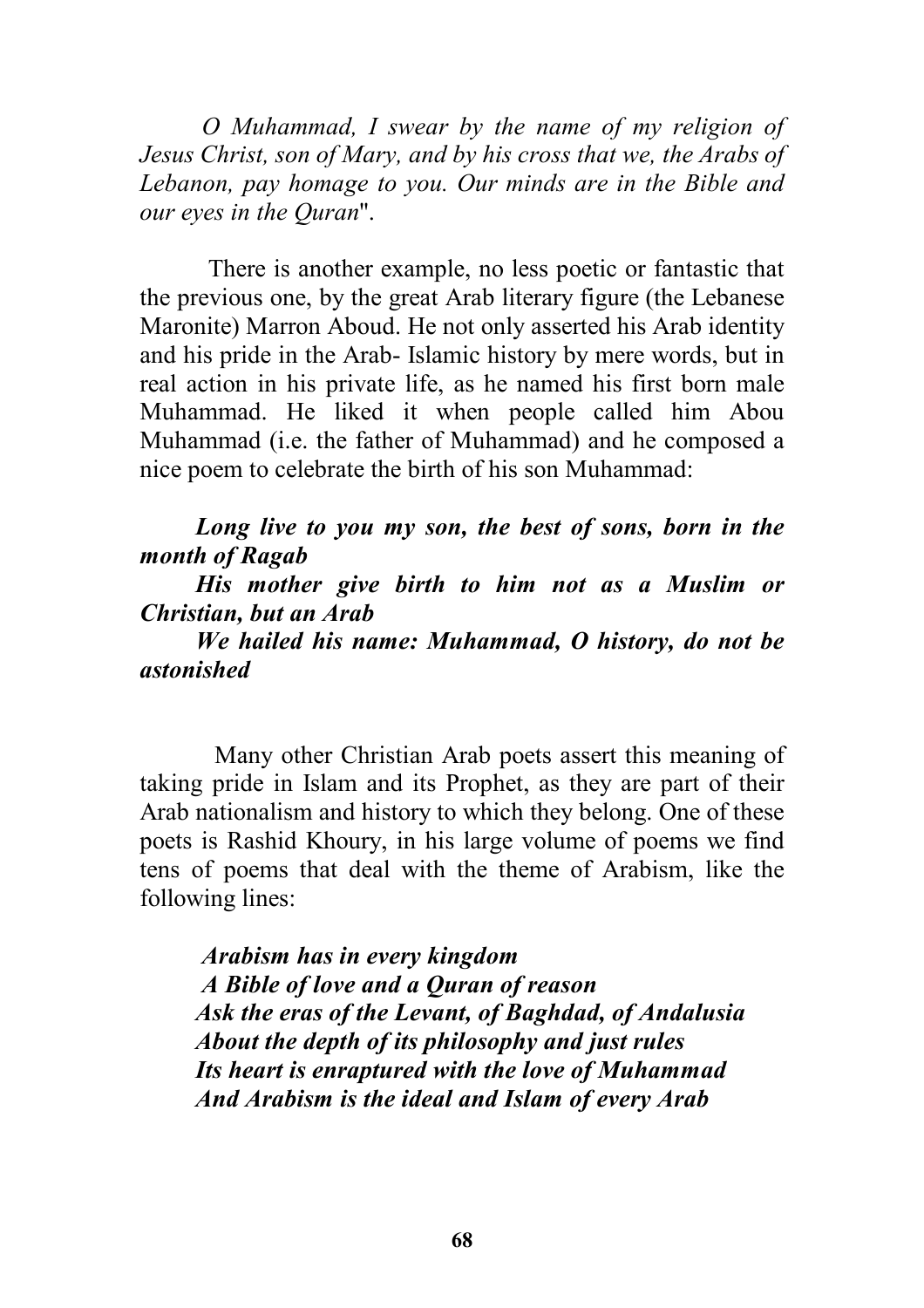He says in another poem, that shows pride in the heroes and grand achievements of Arabism, the following lines:

### *Will the leaves of Arabism wither away in the mounts of Lebanon*

### *Or they will stay fresh and bloomy, never to fade away? How could we find better ancestors than the honorable People like Abou Bakr, Omar, and Ali?*

 He says on another occasion, ''*I was a true Arab even before I was born. Yet I did not have a true idea about Prophet Muhammad, his book, and his Hadiths…yet, having read them, ignorance was removed from my head, I gained new insight, and I was flying in the realm of our spiritual heritage, a domain that I never had known before. Any freeman loves and sticks to the truth wherever he finds it. Any man of letters would fall in love*  with the eloquence of the Quran and the Hadiths...I felt it *certain that my Arab nation is superior, and that certainty was increased since then. My love and enthusiasm increased by this certainty*''§§§

 In addition, Michael Aflaq himself, in a moment of true inspiration, said:

 "*The idea of abstract nationalism in the west is logical and justified, as it was decided that nationalism would be separate from religion because religion had come from outside Europe, and hence it is foreign and alien to its nature and history. This religion was the essence of the creed of the Hereafter and morality, in a foreign language and not in a native European tongue, and accordingly did not stem from European environment, and did not mix in European history. Unlike the case with Islam, it is for Arab people not only a creed of the Hereafter or abstract morality, but also the most clear form that represents their universal sentiments and their* 

 $\overline{a}$ 

**<sup>§§§</sup> From the book titled ''***This is our nationalism***" by Abdel-Rahman El-Bazar pages 238-241**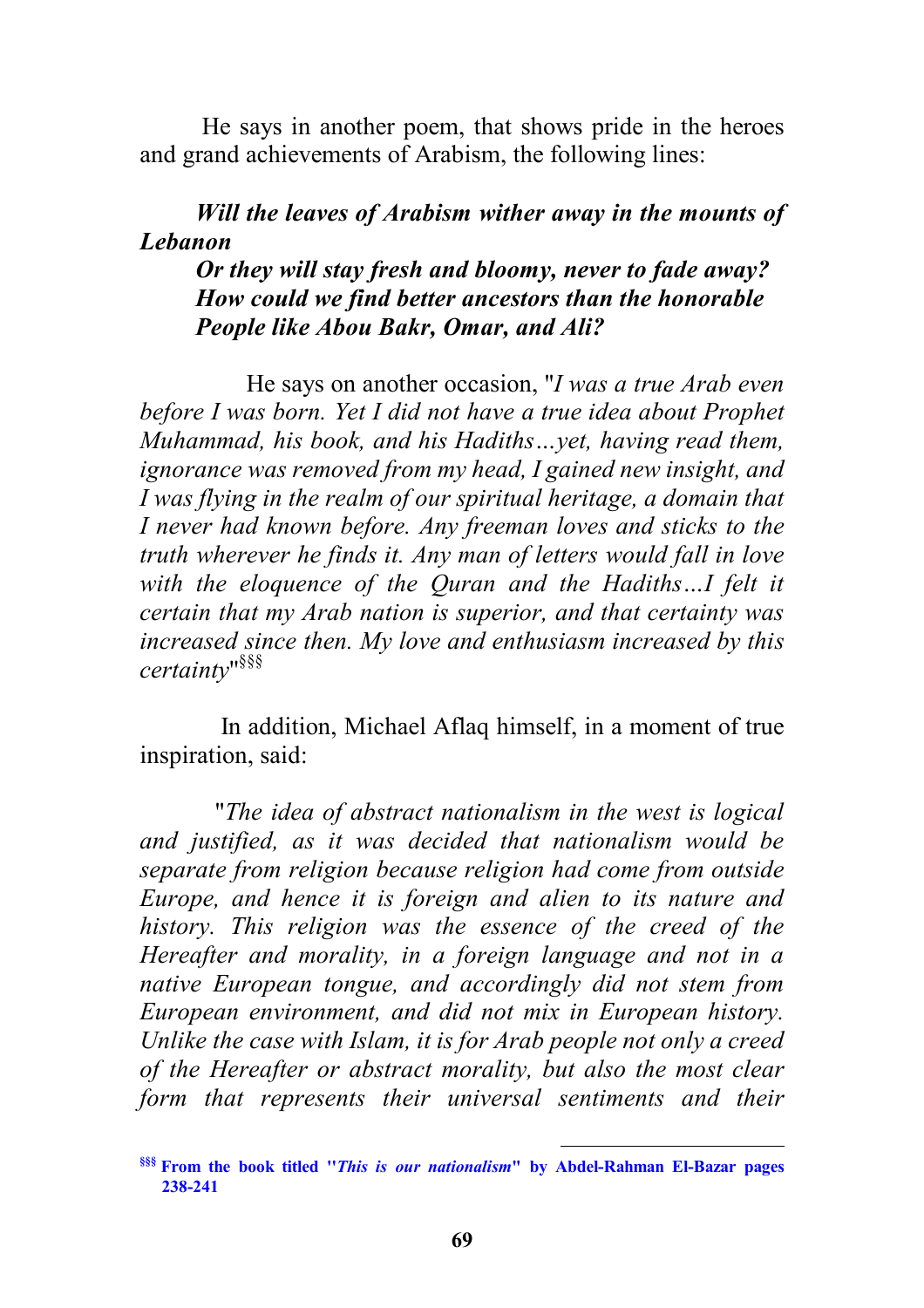*perspective to life. This religion is the most powerful expression of their unity and identity, where words mix with sentiments and thought, contemplations mix with work, and the soul is related to fate*" *\*\*\*\**

 In Egypt, the Coptic writer Dr Nazmi Louca was the author of ''*The Great Islamic encyclopedia*'', which has a number of the best books on the life of Prophet Muhammad. The Coptic political leader Makram Eibeid once said, ''*I am a Muslim in terms of my country and homeland, and a Christian in terms of my religion*''. He was the only Egyptian political leader that broke the blockade of soldiers, which surrounded the house of the martyred imam Hassan Al-Banna after his martyrdom to prevent the entry of people, in order to offer his condolences to his family. The Islamic writer Galal Kishk gave him a copy of his book titled ''*Nationalism and The Intellectual Invasion*''.

 The well-known Coptic writer Salama Mousa was known for his anti-religious attitude, but he said in his book titled ''*Self-Education*'' that every youth who seek to be cultured, especially on ancient Arab culture, should get his copy of the Quran, as it is the foundation of Arab society. He said that this should be mandatory for Jewish and Christian Arabs, not only Muslim Arabs. He said as well, ''*Islam is the nearest creed to the human mind* '', and he was the first one to call for celebrating the millennium of El-Azhar.††††

## **Nationalism without Islam:**

 $\overline{a}$ **\*\*\*\* For the sake of Ba'ath party, Michael Aflaq wrote this under the title ''***In the Memory of the Arab Prophet***". It was rumored that he converted to Islam, but made it his will not to reveal this except after his death. We were in London when we had read the article titled ''***Michael Aflaq died a Muslim* **''in the magazine titled ''***Suraqia***'' (blending the names of Syria and Iraq). A picture in that magazine showed Aflaq's body carried by Iraqi Ba'athist leaders, on top of them was Saddam Hussein, where they entered a mosque to pray the funerary prayers for his soul. If that incident was true, then it had a deep significance, and if it was not true, then its significance is deeper.** 

**<sup>††††</sup> See the chronicles of Salama Mousa**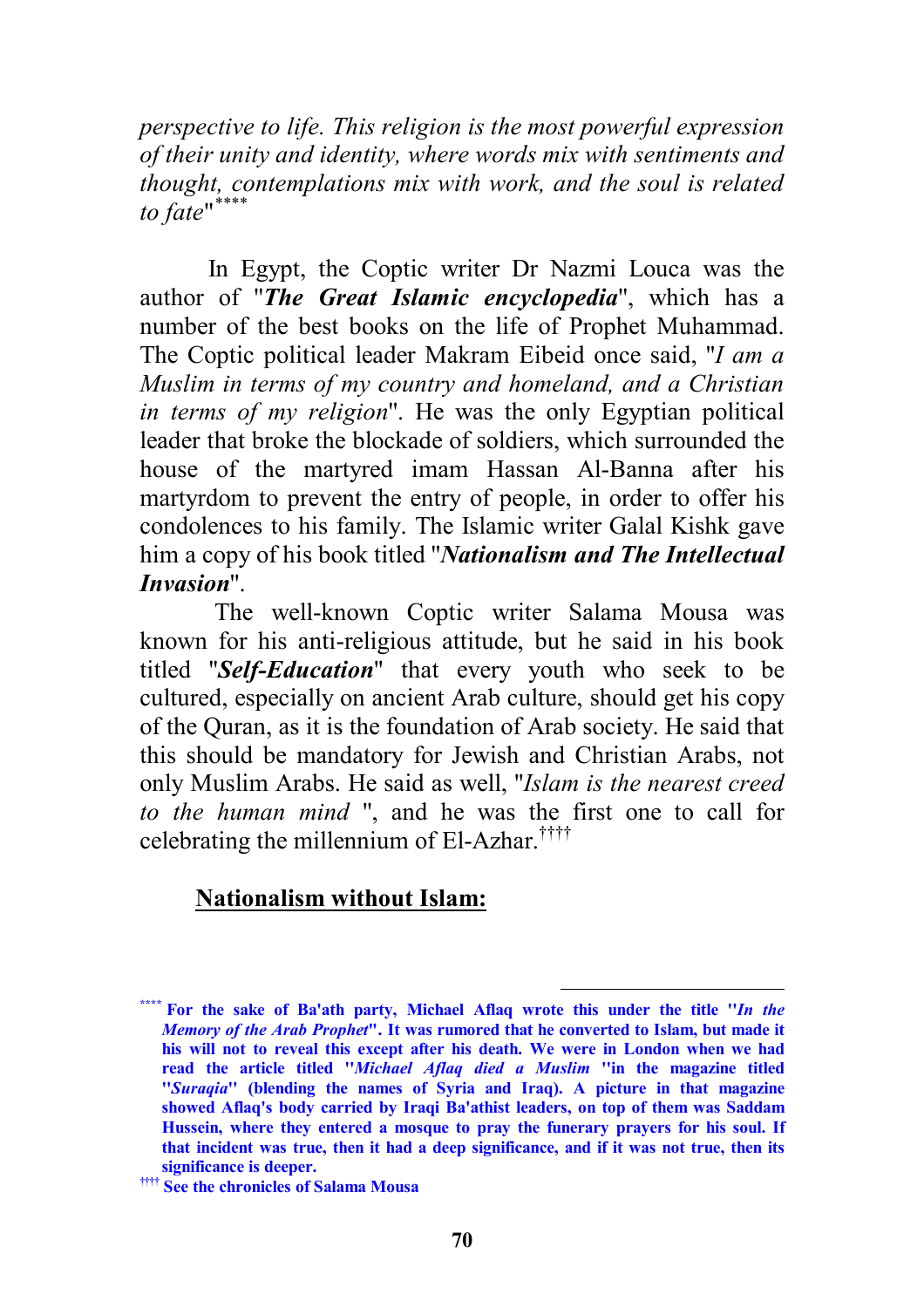In contrast to the nationalist line that is based on the above-mentioned historical facts and the struggle against colonialism under the banner of Islam, we find that other nationalist alternatives that ignore Islam flounder and fumble a great deal. When Islamic institutions could not reach a sound formula to advance the modern Arab society, this left room for these alternatives. Ignoring Islam in these alternatives created a gap that could not be bridged. These alternatives were based on the people who created them, and were influenced by the circumstances of their environment as well as by other subjective factors. This is why these alternatives were not ready to give Islam its rightful position in the Arab society and they renounce and sever all relation to the Islamic past roots, claiming the sole interest in the present. These alternatives tried to bridge the gap done by ignoring Islam by trying to affiliate themselves to any ideology of one major country, especially the USSR and France. For instance, the Maronite group made Paris their Mecca and each group of them accepted the values and civilization of the state the clung to and sought to be subordinates to it.

 Other calls followed the methods of fabrication, from Anton Sa'ada the founder of the Nationalist Party, to Ba'ath (revival) party and Arab communism established by Nasser. There were other fabrications in other Arab countries, but all were mere attempts that were supported by the military ruling regimes, and if it had not been for this support, these attempts would have vanished. These alternatives and fabrications did not manage to gain followers and disciples, and failed to stop the infiltration of communists that undermined them. the only result of these fabrications was that they created a class of beneficiaries in authority positions to defend its gains, and in turn, protect the ruling regime.

 Arab nationalism for these beneficiaries started by statements similar to the one said by Mustapha El-Shihaby who believed theories propagated by George Antonius in his book titled ''*Arab Reawakening*" in Beirut . Among the pioneers of this Arab nationalism were Nasif El-Yazgi, Boutrous El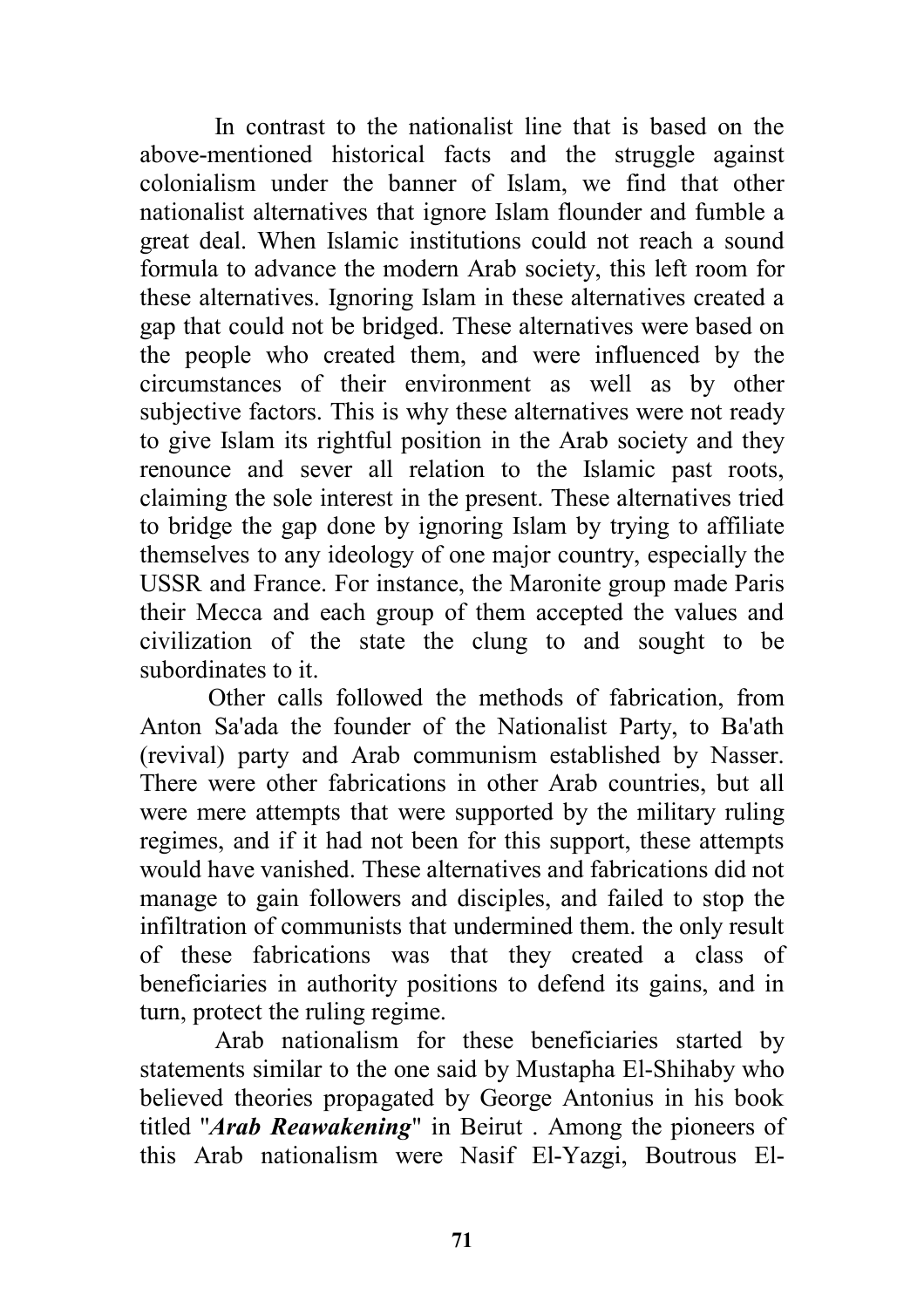Bustany, and Yousef El-Asir. This group fought against Turkey and placed the Arabic language and Arab identity in place of Islam as adopted in Turkey.

 The constitution of this Arab nationalism group was a fiery poem by Ibrahim El-Yazgi, aiming at arousing Arabs to revolt against Turkey using arms and violence, and leaders of this group considered it like an anthem like la Marseillaise or a holy psalm. This is its first line:

### *O my fellow Arabs wake up and stir Calamities and injustices abound, beware!*

 The main observation that leaders of this group overlooked in this poem was that although it includes the call for revolt against the Turks, but it does not present the positive basis or a theory for Arab nationalism.

 Despite this shortcoming, but it was a step forward. From the Islamic point of view, those who claim to protect the Arabic language and take pride in it should put into consideration Islam and the Holy Quran. The turning point was the emergence of a French group that lacked Islam and the Arabic language together, yet claimed to call for Arabism! Historians of Arab nationalism place this group among founders of nationalism, like Naguib Azoury who founded the ''*Arab World Society*'' in Paris in 1940 and wrote in French a book on the ''reawakening of Arab nations''. His ideas included that Egypt is not an Arab country and objected to the Egyptian independence form Britain. He established in Egypt a small party that cooperated with the colonialist states and placed his hopes of Arabism as a Syrian in France and then in Britain.

 One historian comments on the call of monsieur Azoury and said:

''*…his call did not easily find support in the Arab world as its activities took place in Paris and in French, and its founder was considered a propagandist for western states especially France and Britain, and his books were full of statements glorifying both countries, that is why his work was suspicious*''.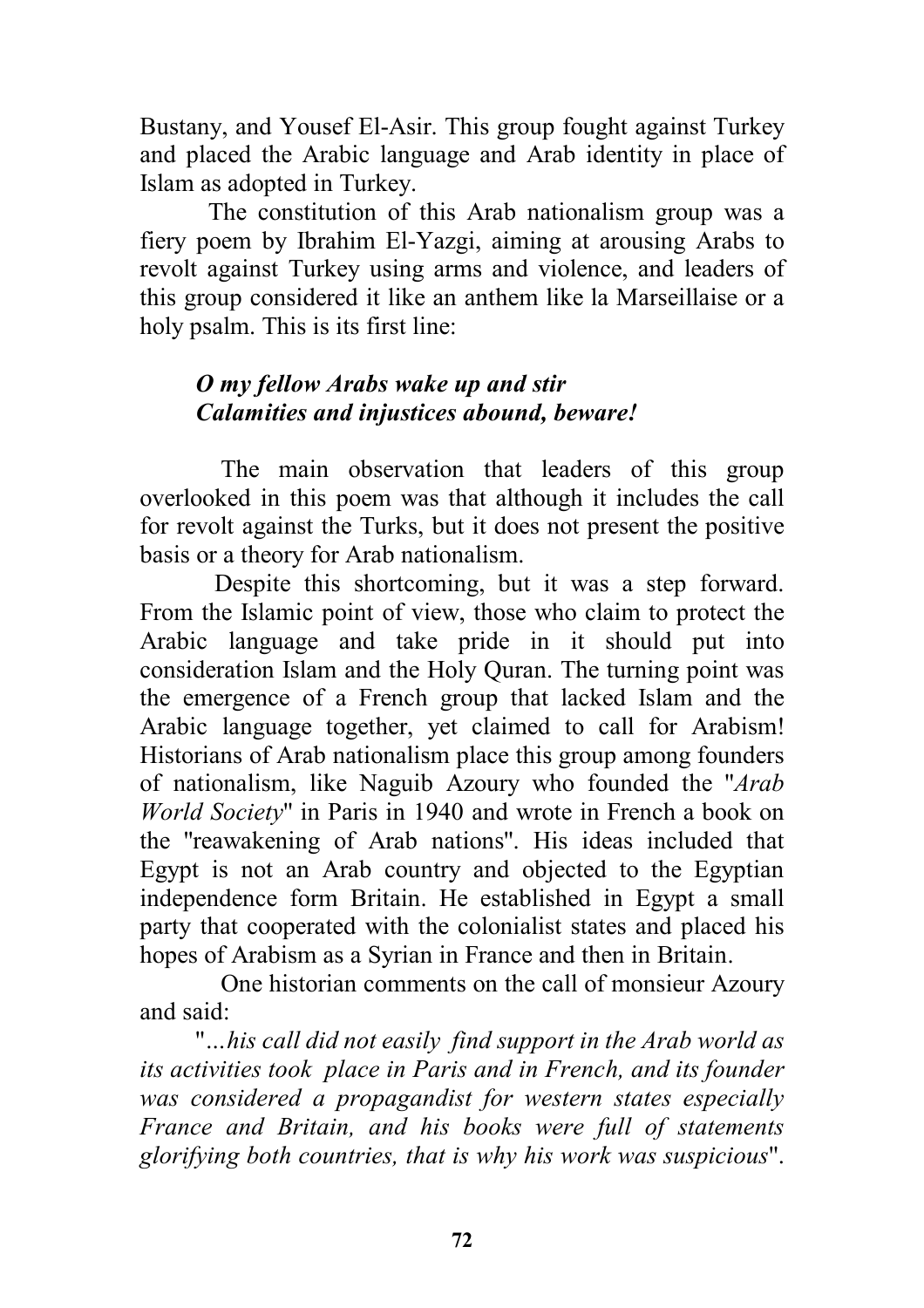Another historian asserts that no Arab youth cared for the book written by monsieur Azoury.

 Gamil Beiahm said that the French consul was a member of one of the many societies in Beirut that aimed at removing the Turkish rule.

Edouard Atiya says:

 ''*Syrian Christians hated the Turkish rule and were looking forward to liberating from it, but they did not intend to form an independent Syrian state, fearing that in that case they would subjugate to the rule of an Islamic majority that would lead, in their opinion, to persecution and injustice. That is why they were looking forward to liberating from Islamic rule by the aid of European states that would remove the Turks from their country and rule Syria instead…..this was not considered a kind of subjugation to foreign rule, as long as this European state is Christian and followed their doctrine. Are not they their fraternal brothers who follow the same creed? Thus, they would get rid of the Muslim view of them as minority and second class citizens, and the persecution they suffered for hundreds of years* ''.‡‡‡‡

 Some Syrian and Lebanese schools of thought agreed on excluding Islam but they did not affiliate themselves to one state, but tried to establish an intellectual basis to the notion of Arab nationalism. From such attempts stemmed the Syrian Nationalist Party by Anton Sa'ada, and the Ba'ath Party by Michael Aflaq. Anton Sa'ada was a pale example of Hitler and Mussolini, and he failed in forming a group of officers to organize a coup d'état and to rule in his name. Ba'ath parties managed to do so in both Syria and Iraq. Yet, Michael Aflaq himself was a dreamy thinker, and did nothing but incite the sentiments of his readers and audience, even if his Ba'ath party forced its way to rule with iron and fire in both Syria and Iraq.

 $\overline{a}$ 

**<sup>‡‡‡‡</sup> See the book titled ''***Nationalism and Intellectual Invasion***'' by M. Galal Kishk pages 219-292**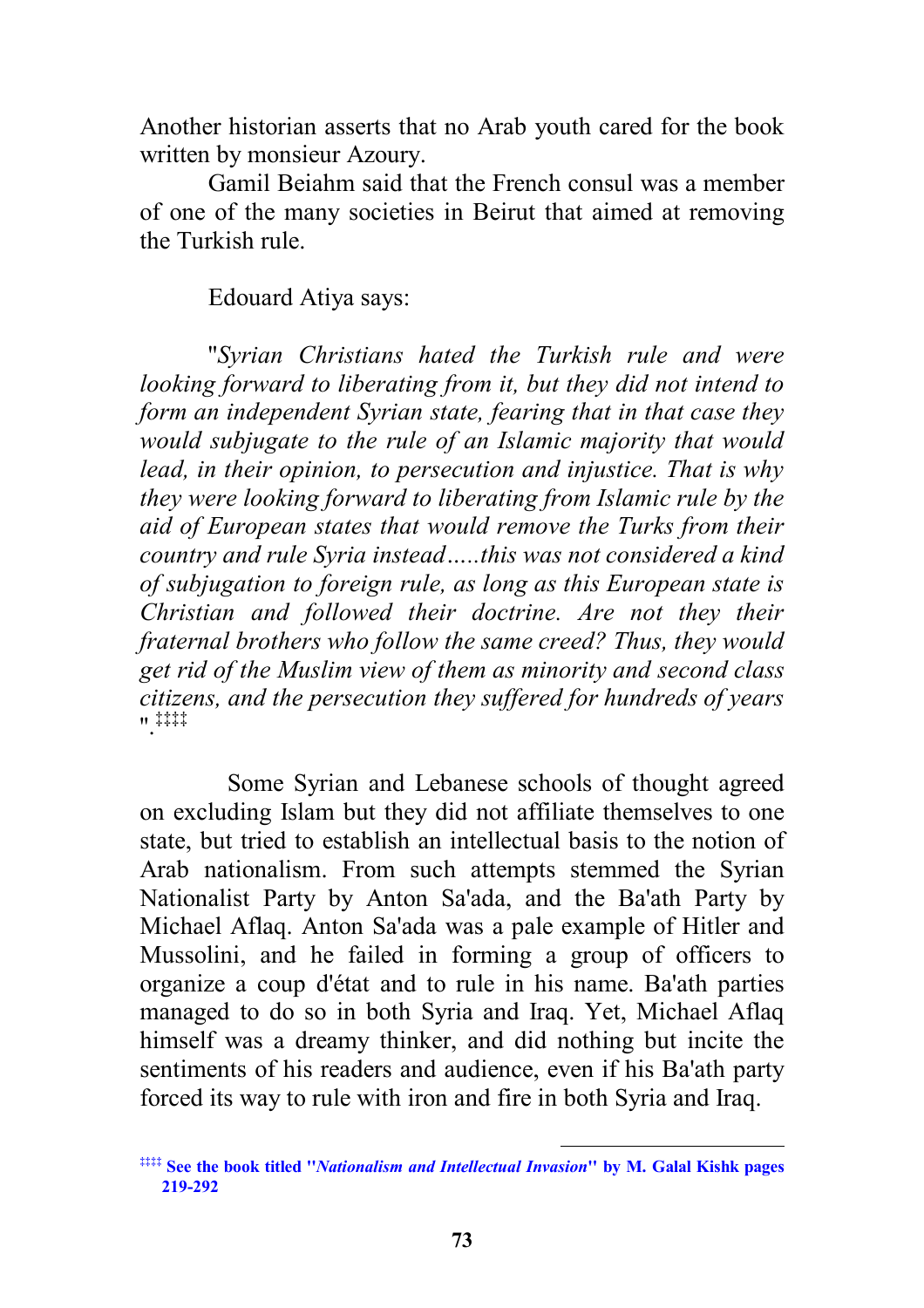Finally, Arab nationalism, despite sentiments incited by its leaders and followers, and despite the fact that they claimed that it is not based gender or race, as it is open for all people whose tongue is Arabic (because practically, all Arabic native speakers constitute the Arabs), it will never be but a chauvinist racist tendency, polarized between fascism and sentimentalism. With the exclusion of Islam, Arab nationalism lacked the following:

A) Objective criteria.

B) The humane element.

C) The only totalitarian theory that emerged in the Arab world and it lacks the shortcomings of fascist and communist totalitarianism, because totalitarian element in Islam is based on voluntary belief; i.e. *Islam* in the sense of voluntary submission to God.

D) The great contribution the Arabs presented to the civilization when they embraced Islam and held its banner. Islam is the basis of Arab civilization, and there were people who participated in this civilization from non-Arab races and origins when they embraced Islam. Abou El-Rayhan El-Bayrony, one of the Persian great thinkers and erudite men, once said, ''*To write satirical poetry in Arabic is better than panegyric poetry in Persian*''. Another poet said:

## *With Islam we are united after division and alienation And we are linked to it forever beyond separation*

 Ba'ath parties had failed, deceived people, and resisted the course of history when they talked about the 'eternal message' of Arab nationalism. Any movement of Arab nationalism did not leave eventually any kind of eternal messages, whereas Islam is the only historical factor that made the Arab people prominent in history after centuries of oblivion and separation. Islam gave Arabs unity, glory, and pride, and if they ignore Islam, they would ignore their real contribution in world civilization.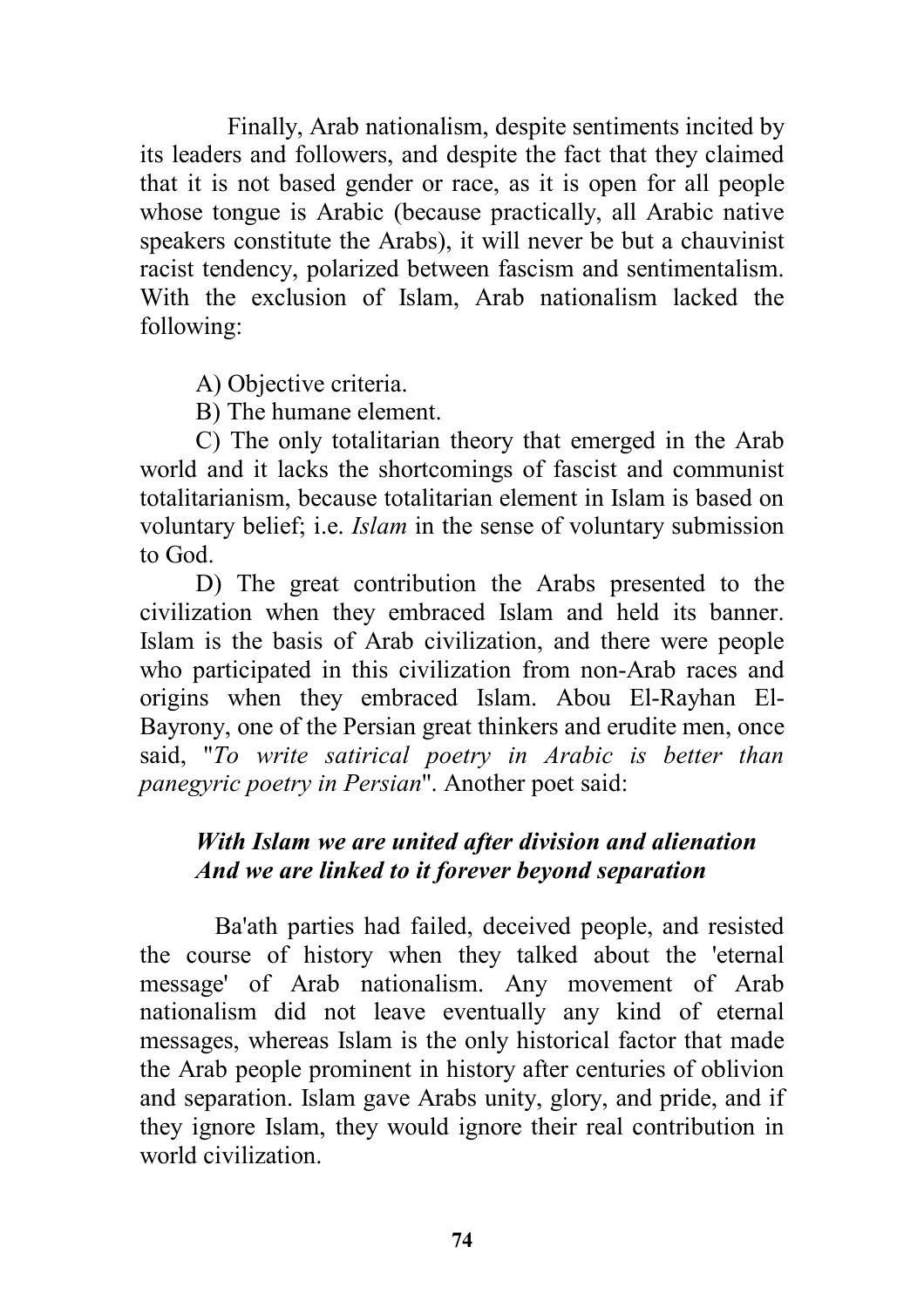Exclusion of Islam in nationalist movements had led to deception and floundering in Lebanon, Syria and Iraq. These failed nationalist attempts were initiated by just some thinkers and intellectuals who were not trustworthy or well known. Yet, when this tragedy happened in Egypt by an intellectual and writer who was an acknowledged erudite, trustworthy man, who could not – due to many number of factors – give Islam its due merit, this grave error could not justified by his knowledge and culture. Ignoring Islam made the image of nationalism distorted.

 Dr. Louis Awad speaks about the so-called ''*the first independence project*'' put by El-Moalim Yacob during the French Expedition in Egypt.

 Dr. Awad says in his writings that Yacob was a Copt working in the service of some Mamelukes. When the French invaded Egypt, Yacob joined the army of the French general Dizier and fought bravely and fiercely against the Mamelukes and the French bestowed on him an honorary sword. When Napoleon Bonaparte left Egypt, Yacob returned to Cairo. He was commissioned by Kléber to hold a position similar to the minister of finance and a commander of the Coptic legion that was formed in Egypt to help the French in their war against the Mamelukes and the Turks. Yacob was appointed as a consultant to monsieur Steve the general director of public income. He was promoted by the general Abdullah Jacques Minou to the rank of general, and an assistant to the general Billiard in Marsh 1801 to defend Cairo against the attack of the Turkish and English armies. Since this date, the destiny of the Coptic legion and general Yacob was linked to that of the French army in Egypt. When the French left Cairo in June 1801, general Yacob participated in the peace and evacuation treaty, and left Cairo to go to France by sea with the French army, after having served the French for three years.

 There are documents that prove that Yacob was the intimate friend of general Dizier. When the news of the death of the latter in the battle of Marengo reached Cairo, soldiers of the French army in Egypt began to collect money, to erect a monument to commemorate general Dizier. Yacob wrote to the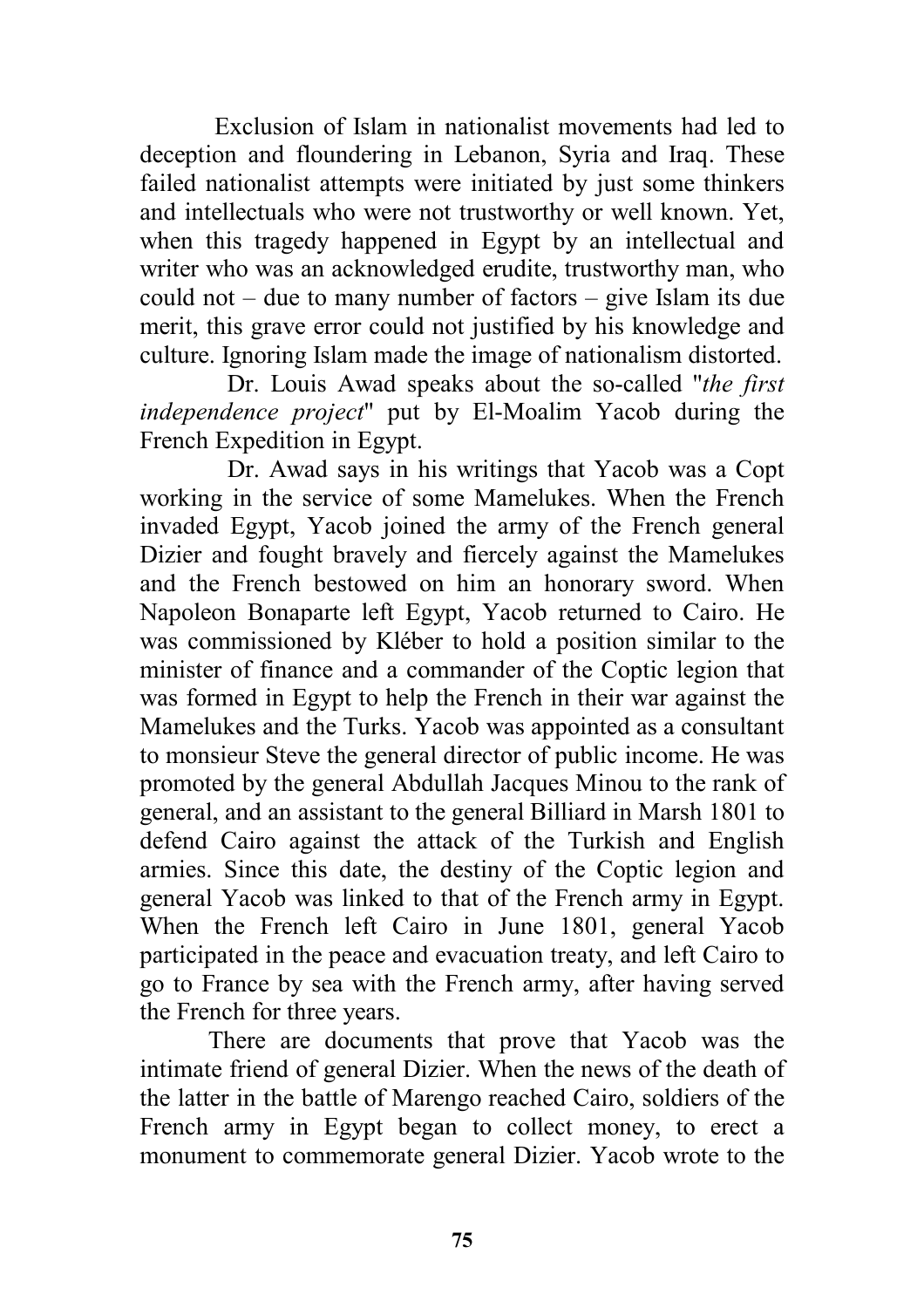general commander that he would donate a third of the required sum to erect this monument, as general Dizier '*gave him his heart*', as Yacob said. When Jacob was dying, his last words to general Billiard were to bury him in the tomb of Dizier.§§§§

 This was the *'national'* hero and his *'patriotic'* acts of heroism.

 Dr. Awad says that Yacob refused to remain in Egypt after the defeat of the French and left with them, and he was fortunate to be on board the frigate *Pallas* with general Billiard, and the commandant of this frigate was the Captain Joseph Edmonds. The frigate headed to Cypress and the coast of Asia Minor, but within two days, Yacob was stricken by a fever and died after four days.

 On his deathbed, Yacob revealed to the captain his project of the liberation of Egypt. Judging by the *'struggle'* of this *'hero'* against his fellow citizens and his help to invaders whom he fought with, this project was akin to the British call to impose its mandate over Egypt. The core of Yacob's project of the *'independence'* was the following:

 "*…the Ottoman Empire is debilitating, and it is important that the British should find guaranteed means to make use of this historical rupture to ensure their future political interests. It is impossible for Britain to invade Egypt as a colony, it would just be under the British influence as Britain holds hegemony over the surrounding maritime routes/ the independence of Egypt would hasten the process of development and prosperity, but it would never be but an agricultural state, rich in abundant crops due to its fertile soil. Egyptian trade is unique with African countries and this would bring forth more prosperity for the British if they invade Egypt, and would make Egypt more important to Britain than India is, due to trade conditions and routes…*''

 As for how the Egyptian people would gain self-rule, this was how this project tackled this point:

 $\overline{a}$ **§§§§ Dr. Louis Awad ''***A History of Modern Egyptian Thought***'' part I, page 181**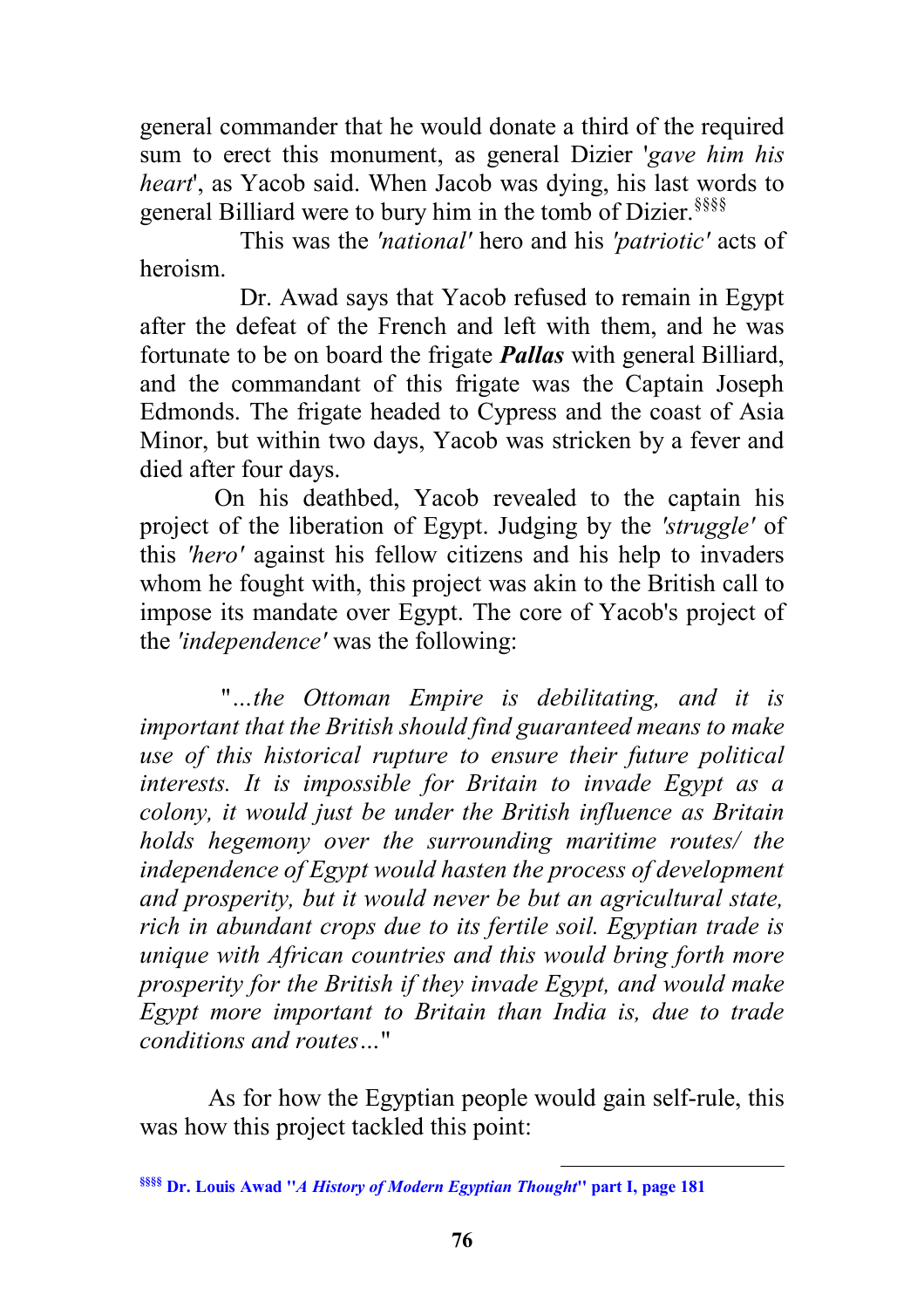"*…if European governments allowed the independence of Egypt, then the question is how the Egyptian people would rule themselves and how they would defend their independence.* 

 *Firstly, this document was hastily written and could not delve into details of the project of a government as a proposal made by the Egyptian delegation. It is enough to note that establishing this government will never be a result of a revolution prompted by enlightenment or any conflicting philosophical doctrines, but a result of a dominant power over ignorant, mild people whose two ruling sentiments that direct morals: they are interests and fear. This new government should bring prosperity to people, and this is not difficult to manage, and would make people love defend this new government as it would be preferred to the Turkish tyranny. Anything in the world would be better than the Turkish rule, hence, then new government should be just, cruel ,and national…and it would be loved, trusted, and obeyed.*

 *Secondly, how Egyptians would defend their independence? They would not be able to defend themselves against European powers unless after long-time and only when this nationalist power organized and respected. If this defense would be against Turks and Mamelukes if they attack Egypt, it should be left to European powers. Egyptians could get foreign mercenaries (12000 to 15000 soldiers) as temporary forces to crush Mamelukes inside Egypt and keep Turks off the borders. This force would be a nucleus to a national force. Ottomans would do anything for money and money made them stop fighting if they attacked Egypt. Mamelukes used this trick if Istanbul turned against them*''.

We do not need to comment on this so-called *'independence'* project. Dr. Awad did not give Islam its due concerning its influence on the Egyptian society. If he did, he would not have named such project '*the first independence project*'. It is noteworthy that Dr. Awad did not only exclude the role of Islam, but also did the same for the Arabic language. He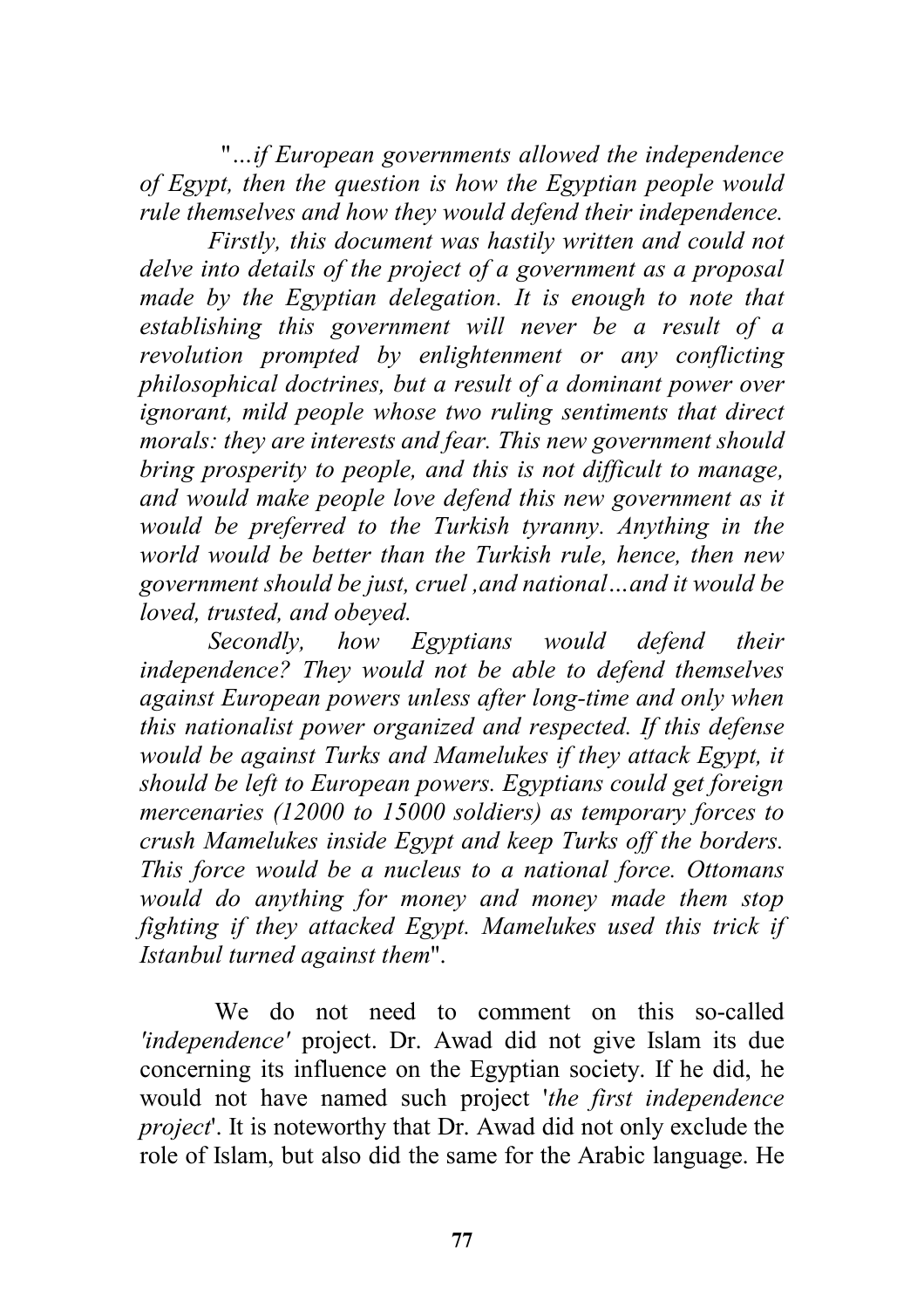was the one to adopt the call for ''*discarding and smashing Arabic rhetoric*'' and the one who said that Classical Arabic poetry was dead in 1932 when the famous poet Ahmed Shawki died. Dr. Awad did not study Arab culture and thought, and his culture and mood was *' foreign and European'*, and he acknowledged that he considered himself European.

\*\*\*

 These groups ignored Islam and eventually had gone astray. The Lebanese Maronite group did not find a role model except in the subordination to France. The Arab nationalism group of Anton Sa'ada and Michael Aflaq were mere chauvinist trends that were widespread in the 1930s and they were later mingled with communists and sentimentalism, only to be distorted eventually as fabrications devoid of faith and were based on force, but in vain. The Arab nations still lack their solid foundation – Islam.

## **Aziz El-Masry: the pioneer of Arab Islamic nationalism:**

 As opposed to the above mentioned distorted attempts and fabrications in theory and practice devised by anti-Islamic leaders and thinkers, there were other movements that called for a sound notion of Arab Islamic nationalism, which considered Islam as the main asset and special feature. These movements emerged strongly since the establishment of the Community of Unity and Progress in Turkey, and its policy of adding the Turkish features to other races in the early 1900s. Arab soldiers united (from the Levant and Iraq in Egypt that was independent from Turkey) around the figure of the Egyptian officer Aziz El-Masry, who traveled to Balkans, Tripoli, Yemen, Istanbul, Jeddah, and Cairo. In the military field, he could be compared to Gamal El-Afghani in the intellectual field. He represented the major Egyptian contribution in the movement of Arabism. He was the one who trained and directed most leaders that carried the banner of the Arab renaissance later on.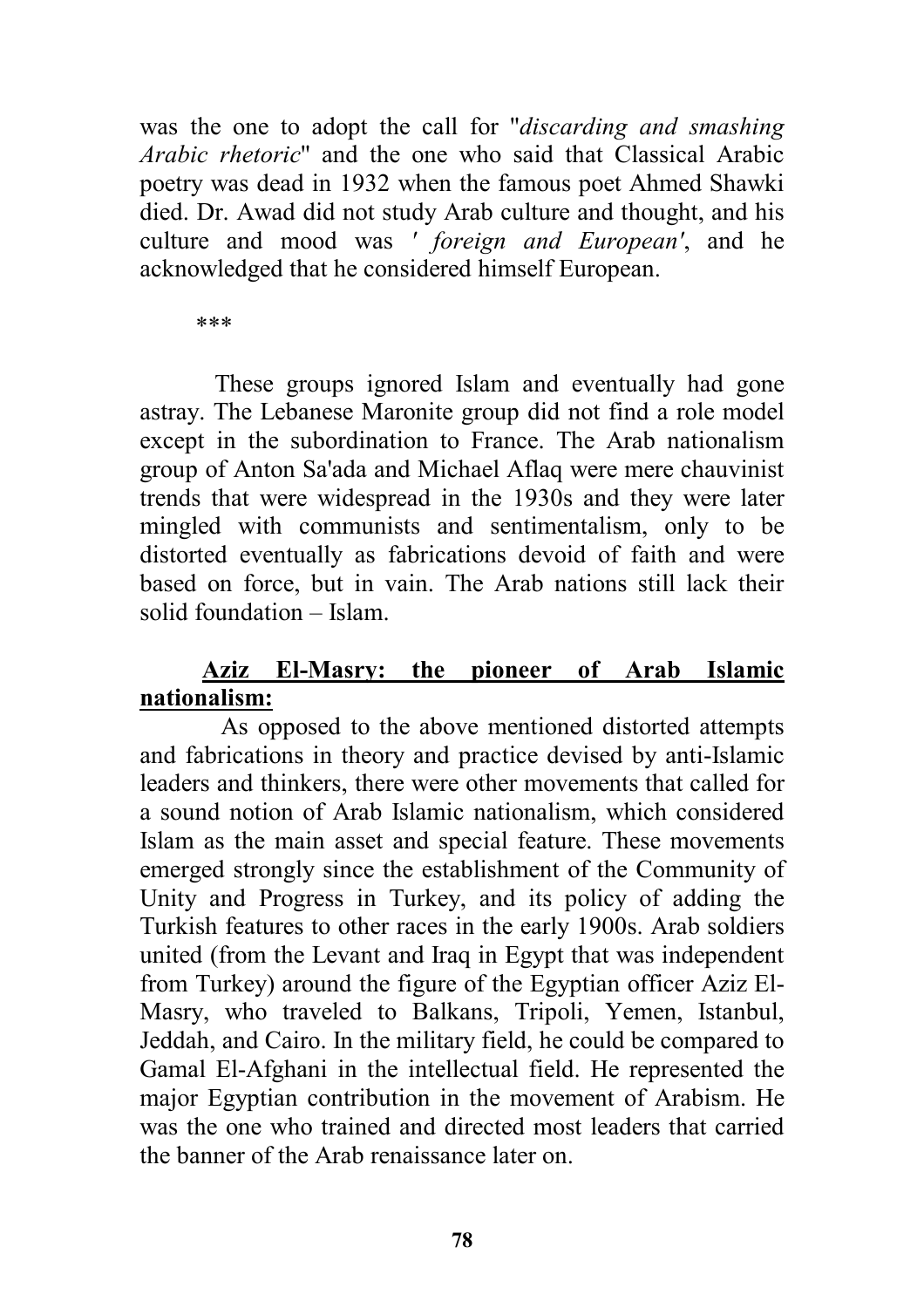Most people do not know much about Aziz El-Masry, and we will quote some paragraphs from an unbiased writer contemporary of Aziz El-Masry, this writer is As'ad Dagher and the quotations are from his book titled ''*My Memoirs on the Margin of the Arab Cause*'':

 "*Aziz El-Masry is the bearer of the banner of Arab nationalism, and this fact and this man should be known in history….he was a main member of the Turkish Community of Unity and Progress, and he rendered to it great services and was deeply respected by other members. He left this community when it adopted an extreme policy of adding the Turkish feature to all races. He advised members of this community to reject this policy and pave the way of renaissance to all Ottoman elements especially Arabs. He once held a grand scale meeting at his house that was attended by Turkish big figures and members of Community of Unity and Progress, where they discussed the topic of securing the Ottoman unity. He presented a project that appealed to all of them except Ahmed Aghayev whose vehement opposition aborted the project of Arab renaissance and made Aziz El-Masry leave the Community of Unity and Progress, and this led to the separation of the Turkish notion of unity and the notion of Arab nationalism.*

 *His project was based on reinforcing the Ottoman Empire by strengthening its subjects and uniting them. Yet, he saw that the community adopted extreme racist policies that would not appeal to Arabs and other races, and these policies would lead to a political impasse and destruction, especially that Arab states were targeted by colonizers. He realized that no hope of survival could be maintained except by reinforcing Arabism. Aziz El-Masry formed a secret military group named 'the covenant' that had headquarters in Istanbul, and organized means of communication among its members. Some free Arabs formed as well the secret society named 'Youth'.*

*He was the mentor for the youth of the literary forum.*<sup>\*\*</sup> *He used to engender in them the notions of Arabism, patriotism,* 

 $\overline{a}$ 

**<sup>\*\*\*\*\*</sup> It was a center and a forum for Arab youth in Istanbul**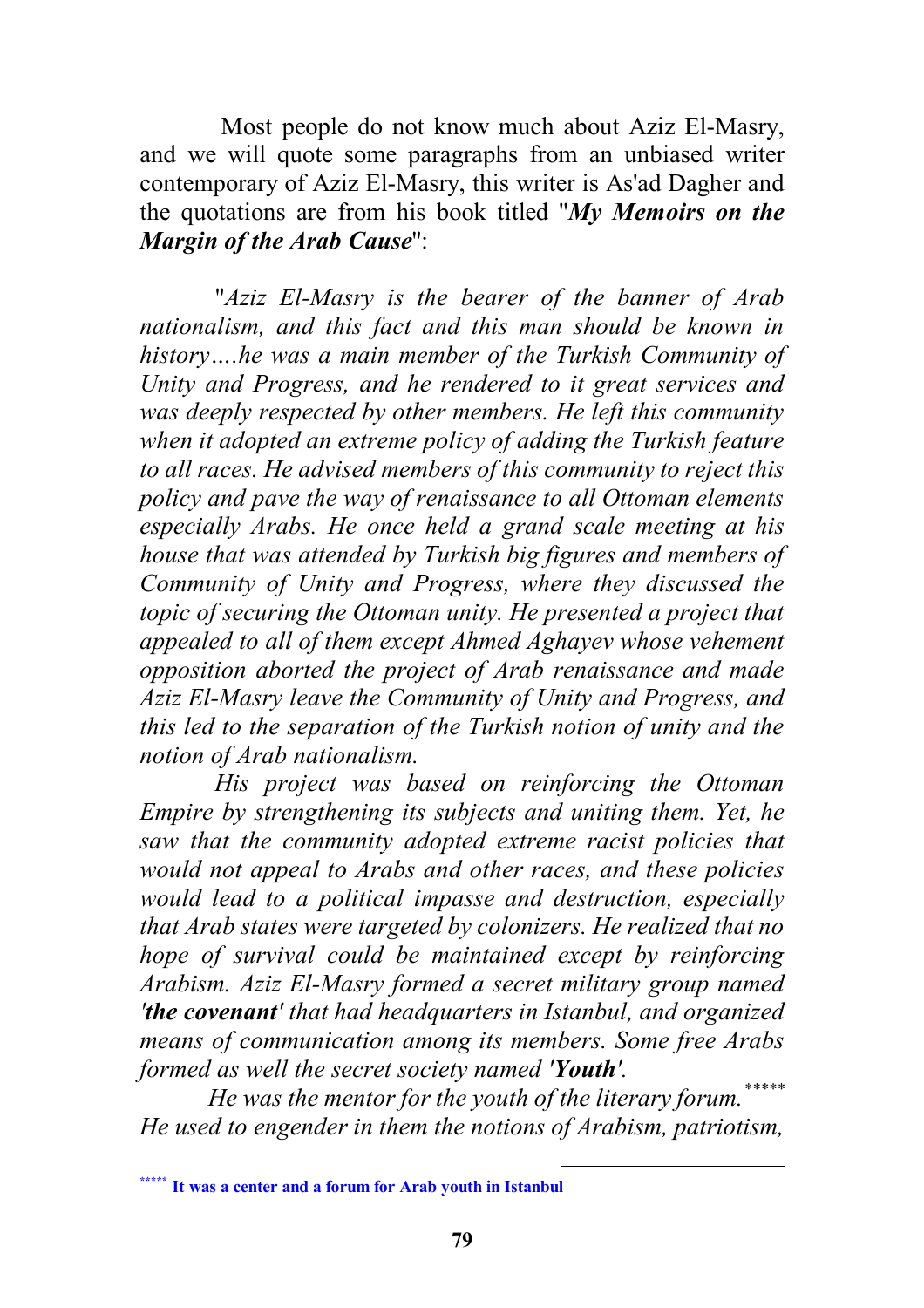*and morality. He used to teach them history of Arabs in sciences, arts, literature, politics, administration, wars, and other inventions and discoveries in their ancient civilization, to make then take pride in their heritage. He taught them as well, in a discreet manner, how to develop taste, appreciation, and manners of elevated societies.*

 *Aziz El-Masry was transferred to the front of Scope, he helped to reinforce the control of the Community of Unity and Progress there, and he declared the constitution there hours before this was repeated by the leaders Anwar and Niazi. The place he supervised was a save haven to free Arabs.*

*When a revolt took place in Yemen, and Ottoman army were defeated in the battle of Gizan and lost 28 thousand soldiers. Ammunition and supplies did not reach them because of the Tripolitan war, but Aziz El-Masry made a peace treaty with Imam Yahiya ruler of Yemen that lasted between Arabs of Yemen and the Ottoman Empire until World War I. His true patriotism drove him to Tripoli where he managed to keep off Italian forces for a long time despite lack of sufficient number of soldier and lack of supplies and money. His enemies acknowledged his superiority in battlefields, and German war periodicals mentioned that his battle of 16th of June 1913 when he defeated Italian forces was like the battle of Kan in which Hannibal defeated the Romans, and it was a model of the best leadership*''.

 A group of officers formed and headed by Aziz El-Masry to establish "*The Young Arab Society*" instead of the "*Covenant Party*". Other parties and groups formed by intellectuals and religious scholars was the decentralized party that included the sheikhs Rashid Reda and Ahmed Tabara, and Abdel-Hamid El-Zahrawy the head of the Arab Conference in Paris in 1913, and all of them had Islamic tendency. There was the literary forum that included Arab youth of Istanbul, headed by Abdel-Karim Khalil. Another society was the Reform Society in Beirut that included a select group of Syrian elite, and the Basra Reform Society, headed by Talib El-Naqeeb.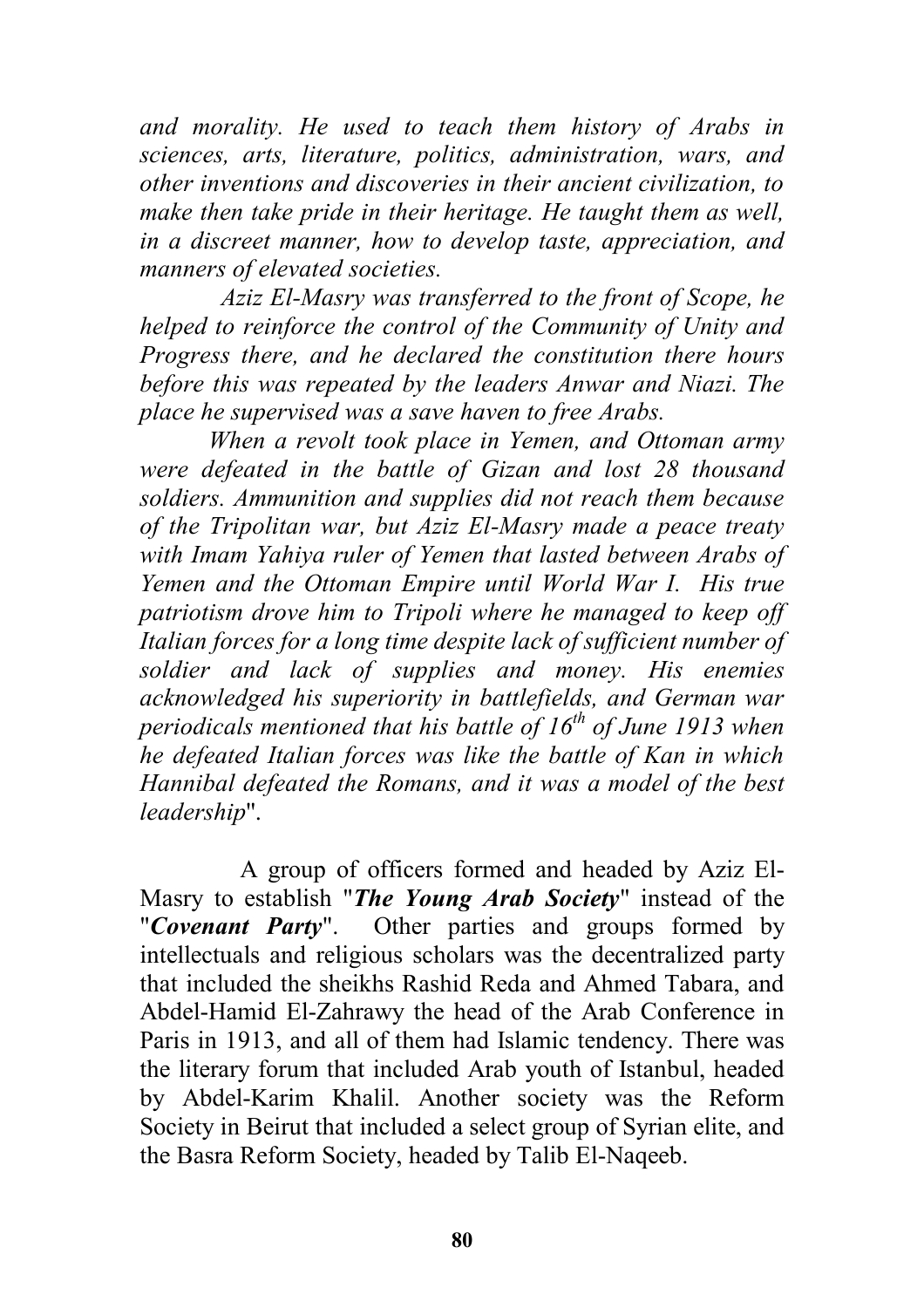These parties and groups demanded self-rule for the Arab countries within the framework of the Ottoman Empire. No group demanded full independence or revolt against the Turks. Later, the Turks' racist attitude and hate toward Arabs reached a degree that could not allow room for cooperation. Arab officers were removed form leader positions in the army, the Arabic language was resisted, and Islamic traditions were ignored. Gamal Pasha the ruler of Syria ordered the execution of many Arab politicians and thinkers, an incident that rendered any sort of cooperation impossible. Staunch advocates of Arab nationalism could not deny this, as Arab leadership showed its support for Turkey, and Arab parties did the same until World War I. The most prominent book published by Arab organizations at the time was the one titled ''*The Arab Revolution*", printed in Cairo in 1916, and was dedicated to Arab martyrs executed by the Syrian ruler. The author was a member of a political group, and he dedicated the fifth chapter of this book to cite evidence of the loyalty of Arabs to the Turkish Unionists. He says, ''…*Arab rulers and parties are loyal to the Turkish Unionists before and after the constitution, after the 1913 treaty, and after World War I. there are many proofs to exemplify this…"*. The author cites many letters written by Arab heroes and officers like Selim El-Gaza'ery, who was the second most prominent man in the Arab movement after Aziz El-Masry, Mokhtar Bayhim, Abdel-Karim Khalil, the hear of the Literary forum, and Abdel-Hamid El-Zahrawy, the magnate of the decentralized party and the member of the Ottoman senate. All these men were among the group executed in Syria. After citing these letters, the author says:

 "…*these secret political letters and hundreds of other exemplary ones prove the loyalty of Arabs to the Turkish Unionists before and after World War I in Europe. This grand loyalty reached its zenith when the Ottomans entered World War I. Arabs put aside their disputes with the Turks and supported and united with them in joint defense in battles in Iraq, Caucasus, Dardanelles, and the channel. These battles*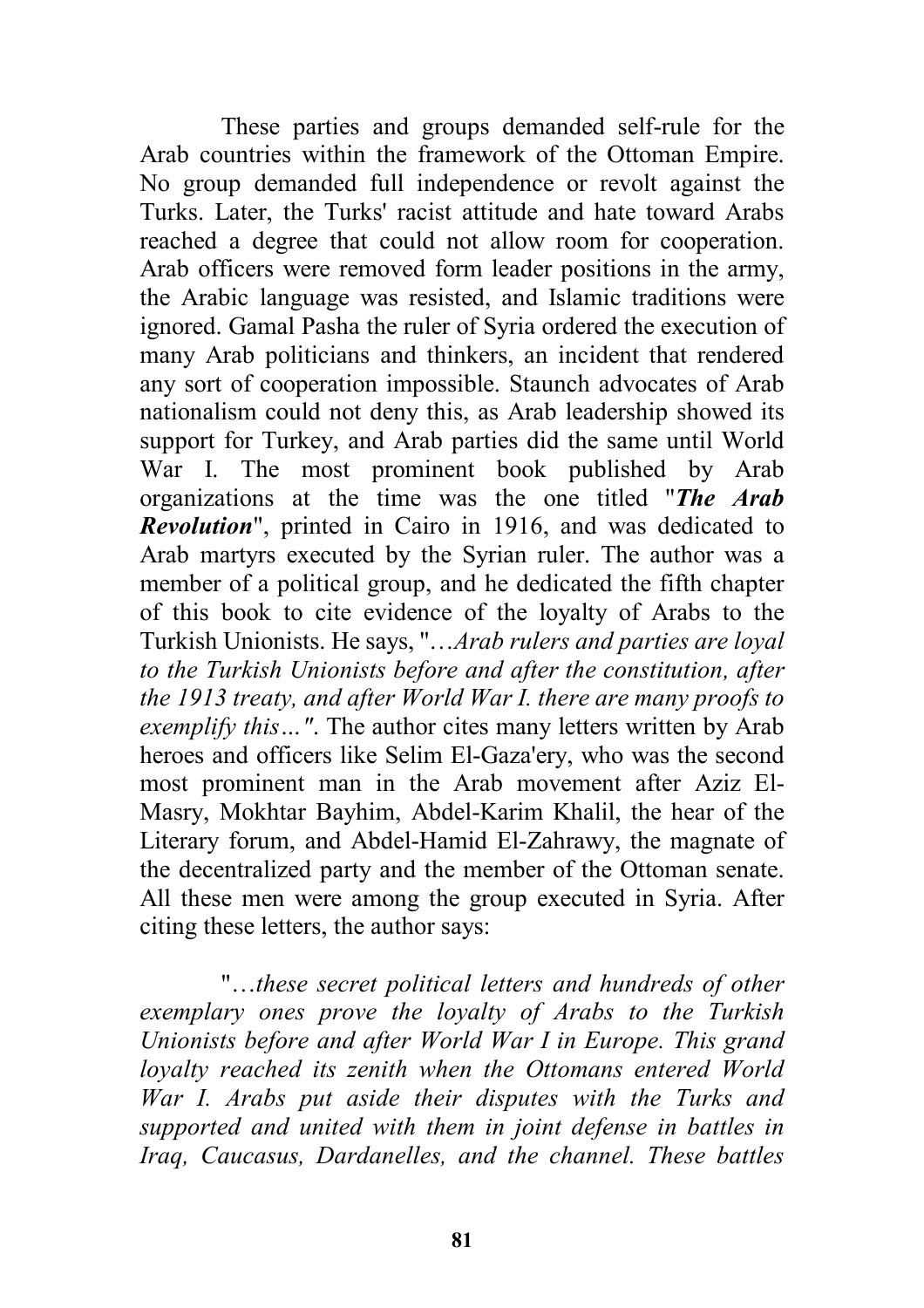*rendered tens of thousands of Arabs dead in battlefields. The Arab nations willingly paid taxes and war funds at the time, which, according to formal statistics, were more than paid by Turkish people.* 

 *If Arab thinkers and leaders were working to spilt from the Ottomans in times of tribulations, then Gamal Pasha would have the right to execute them, as this would have been considered treason punishable by death according to military rules, and he would not have been considered a brutal shedder of blood*. †††††

 *If we would analyze trends that attracted Arab thinkers and leaders at the time, we find them as the following:*

 *A) The Islamic trend that demanded politically self-rule within the framework of the Ottoman Empire, and socially a kind of reform based on Islamic foundations. This trend continued until the executions of 1916, which could be considered a turning point.*

 *B) The nationalist trend, which demanded independence of Arab countries after relations were severed among Arabs and Turks after the executions, had no Islamic basis at first, but later made Islam the main foundation of the new movement. That is why Al-Sharif Hussein and his offspring were chosen and the revolution against the Turks included the denunciation of Turks' attack on Islam.* 

 *That is to say that the nationalist trend did not gain momentum except when the Islamic tendency became the motivating force, because the efficiency of nationalism, however enthusiastic people were to it, was not enough to establish a state and declare a revolution.* 

 *C) Some Christians who supported the nationalist-Islamic trend like As'ad Dagher who recorded his impressions when he visited Istanbul shortly before the World War I. He said, ''… politicians in Istanbul showed two opposed views, on of them was to form an Islamic League, and the other was that* 

 $\overline{a}$ **††††† The irony is that this criminal Pasha was falsely accusing Arabs of trying to split with the Ottoman Empire but in fact, he was negotiating with the Allies forces to rule the Arab countries independent from the Ottomans, but the Allies refused his proposal.**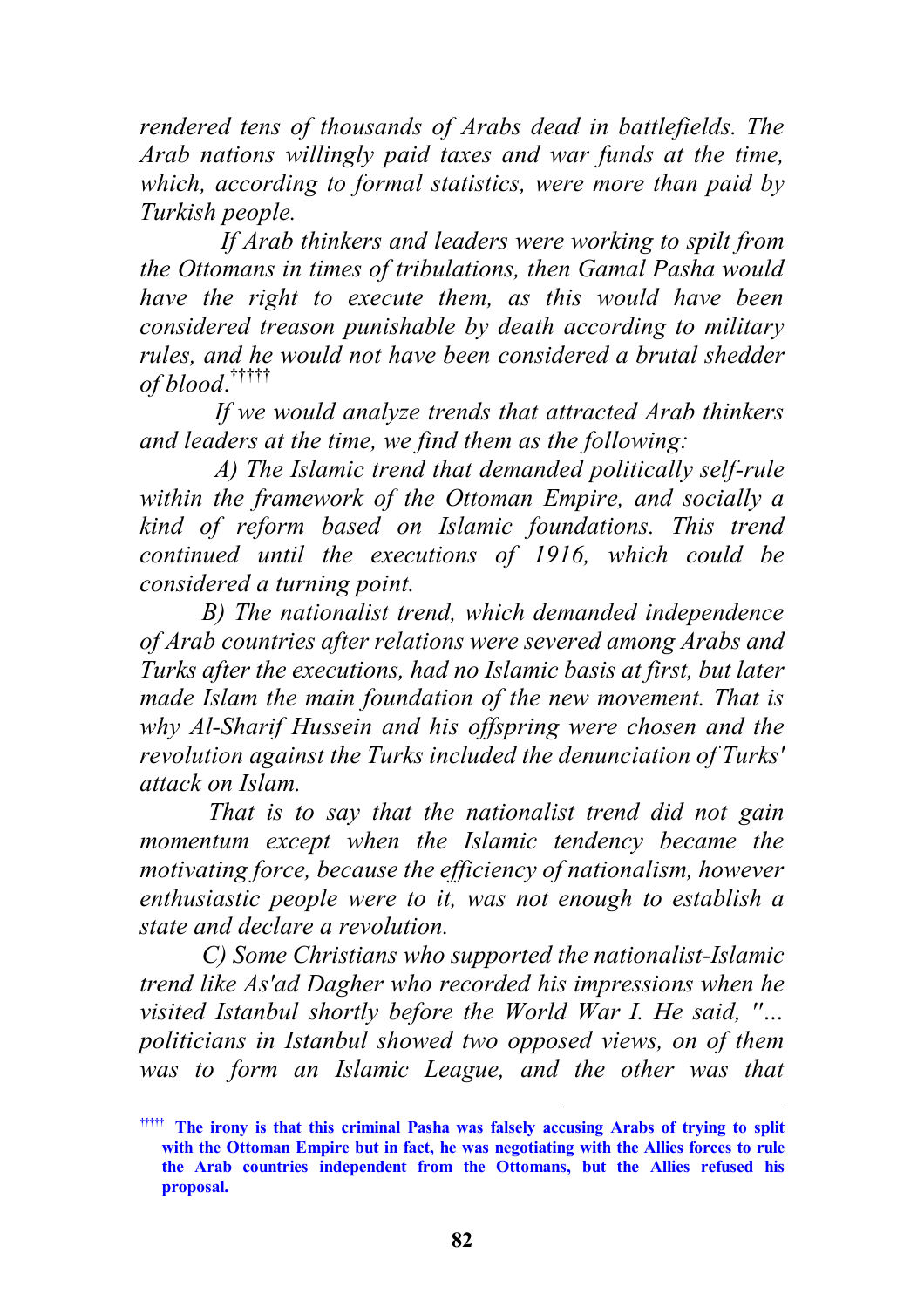*nationalism should be the basis of states from now on, and that all efforts should be directed to serve Arabism and not any other causes.*

 *I was among the supporters of the first Islamic view as I thought that it would grant Arabs major power if it were to be used wisely. Yet, the majority of Christians thought that coexistence in the new independent Arab society is impossible. They sought a special stature or a French mandate. Some of them held correspondences with foreign organizations. When these documents fell into the hands of Gamal Pasha, his suspicions about leaders of Arab nationalism were reinforced*''.

### **A suspicious start and a disgraceful ending:**

 Arab nationalism that overlooked Islam, and adopted by *Ba'ath* party and advocated by Maronite Christians and some other Christian denominations, started by the movement of King Hussein when he revolted against Turkey and joined the Allies, who promised him in letters of McMahon with a dominion under his rule from Hejaz to the Levant, including Iraq. At the same time, Sykes-Picot Agreement between Britain and France divided the Arab states between them, and Britain formed the Balfour Declaration. According to this suspicious start, Colonel Lawrence led the movement behind the scenes. He was the de facto financer and motivator for King Hassan's movements and his sons Feisal and Abdullah. Later it was transpired that these promises were deceptions to pave the way for the French invasion of Syria, creation of Israel on Palestinian lands, and British mandate on Iraq. Iraqis revolted and Britain had to appease King Abdullah by appointing Feisal the son of King Hussein as king of Iraq and made prince Abdullah ruler of East Jordan.

 From this suspicious start, Arab nationalism was adopted by anti-Islamic military parties like *Ba'ath* party in Syria, led by the tyrant Hafez el-Assad, and *Ba'ath* party in Iraq, led by the tyrant Saddam Hussein. The rule of those two tyrants was a big insult to the Arab nationalism they both claimed to support. It was more surprising that bitter enmity began grew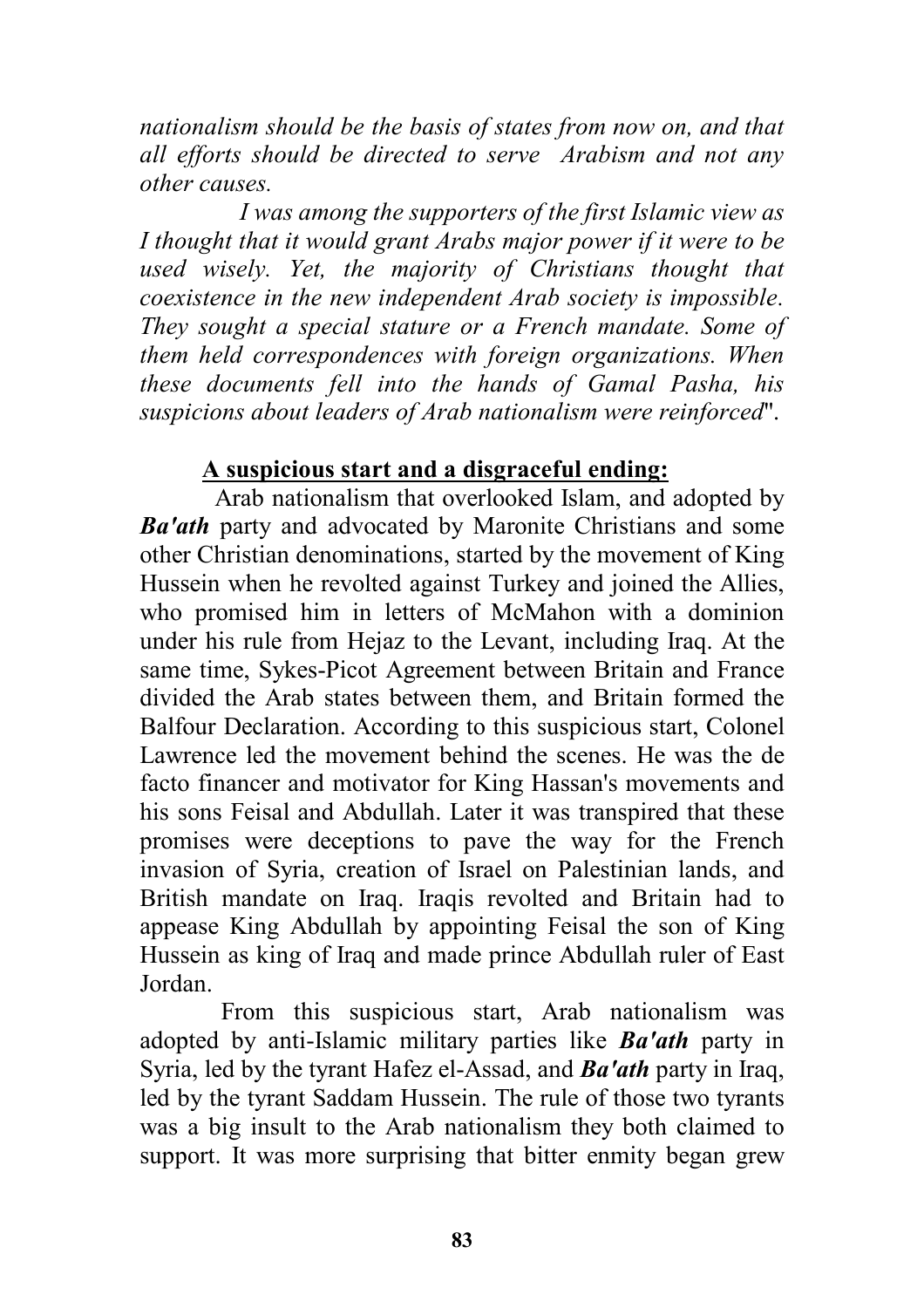between both Syrian and Iraqi parties because of the desire to monopolize leadership and rule. The man, who desires to rule, as the caliph Abdel-Malik Ibn Marwan said, does not prefer partners. Competition between the two parties and the two tyrants to assume the leadership of Arab nationalism led to a rupture in the diplomatic and political relations between the peoples of Syria and Iraq, who became enemies.

 When Nasser, who did not believe in the idea of Arab nationalism, became the Egyptian president, he wanted a theoretical cover to resist Islamism, which he fought fiercely, and thus he had to adopt the notion of Arab nationalism. He became at short notice the main advocate of Arab nationalism! This mania of Arab nationalism led to the union between Egypt and Syria, which soon dissolved and created enmity between the two states for a while. It seemed as if Arab nationalism brings nothing but enmity among Arab nations.

 After the death of Nasser, Arab nationalism movement faded in Egypt, *Ba'ath* parties in Syria and Iraq assumed leadership in it, and each formed organizations to fund and propagate it.

 Another new leader of Arab nationalism was the Libyan president Qaddafi who considered himself the heir to Nasserism, and he funded this notion enthusiastically and made many things; yet in vain, as he failed to accomplish his goals and made clashes with the Arab League and made enmity with Arab monarchs. Qaddafi accepted grudgingly the presence of Assad and Saddam as first leaders of Arab nationalism, and they were as well, like him, military leaders. Eventually he failed, lost many things, and felt despair and remorse. He declared his rejection of Arab nationalism did not hide his desire to withdraw from the Arab League and directed his funds and efforts toward Africa, hoping to form a union of African states. With the death of Saddam, the withdrawal of Qaddafi, and isolation of Syria, sources of Arab nationalism dried up before those who advocated it with all means.

 It is a pity that many of the best Arab intellectuals had wasted their efforts and thought over the notion of Arab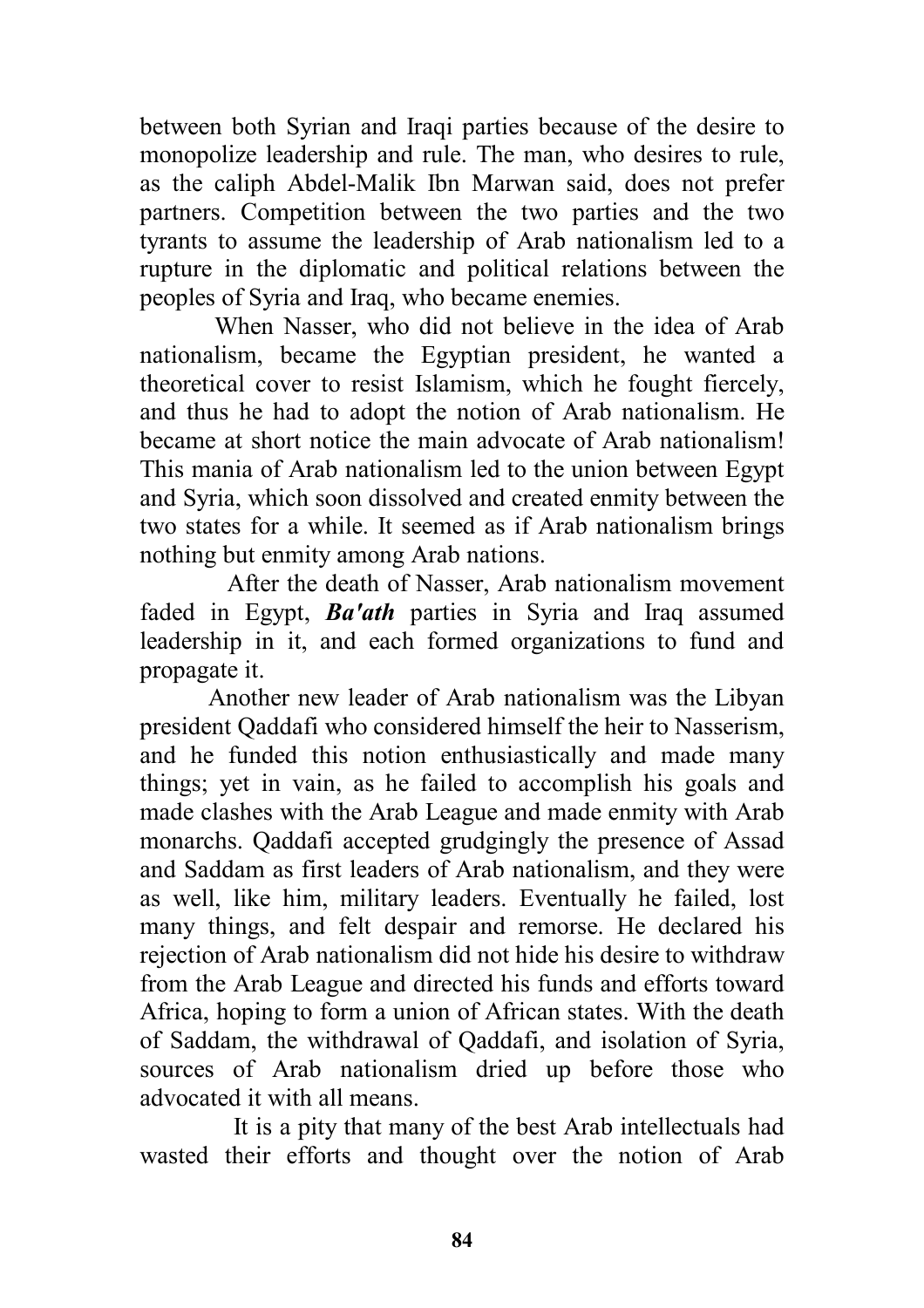nationalism. They had done that just to follow policies of their rulers or they were deceived with false hopes and illusions. They kept holding forums and conferences, making declarations, taking decisions, spending money, and publishing newspapers to serve this false cause. They should have tackled this notion in terms of Arab reality and mad procedures to prepare for priorities like economic complementarity, the Common Arab Market, and means of intellectual relations like facilitating shipping of magazines and newspapers among Arab countries.

 The Arab intellectuals should have put plans for practical nationalism; i.e. should all Arab countries be one State with one presidency and sovereignty or this union would be federal or confederal one. It is best to form this union gradually within confederal framework; for instance, an entity including Egypt, Libya and Sudan, another entity including North African countries: Tunisia, Algeria, Morocco, and Mauritania, another entity including Arabian Peninsula countries: Hejaz, Yemen and Gulf countries. Yet, each state would maintain a degree of sovereignty and independence, while removing customs and duties on people and commodities, to make free zones and remove boundaries and restrictions of movement from one state to another. If these entities were materialized, a framework could be devised to comprise all of them in one Arab Union. Europe did this gradually, slowly but steadily, until the EU was formed, as Europe removed national boundaries, customs and duties, frontiers, and obligatory entry visas. Later, Europe initiated unified currency and economic polices, until EU was formed, and very soon would comprise all European countries.

### **A vision for the union of Arab nations, by the martyr imam Hassan Al-Banna:‡‡‡‡‡**

 This vision of uniting Arab countries was presented in a document by the martyr imam Hassan Al-Banna to Arab

 $\overline{a}$ <sup>‡‡‡‡‡‡‡</sup> The complete text of this document is published in our book "*The Responsibility of The Failure of Islamic Caliphate in Modern Age***" pages 147-185**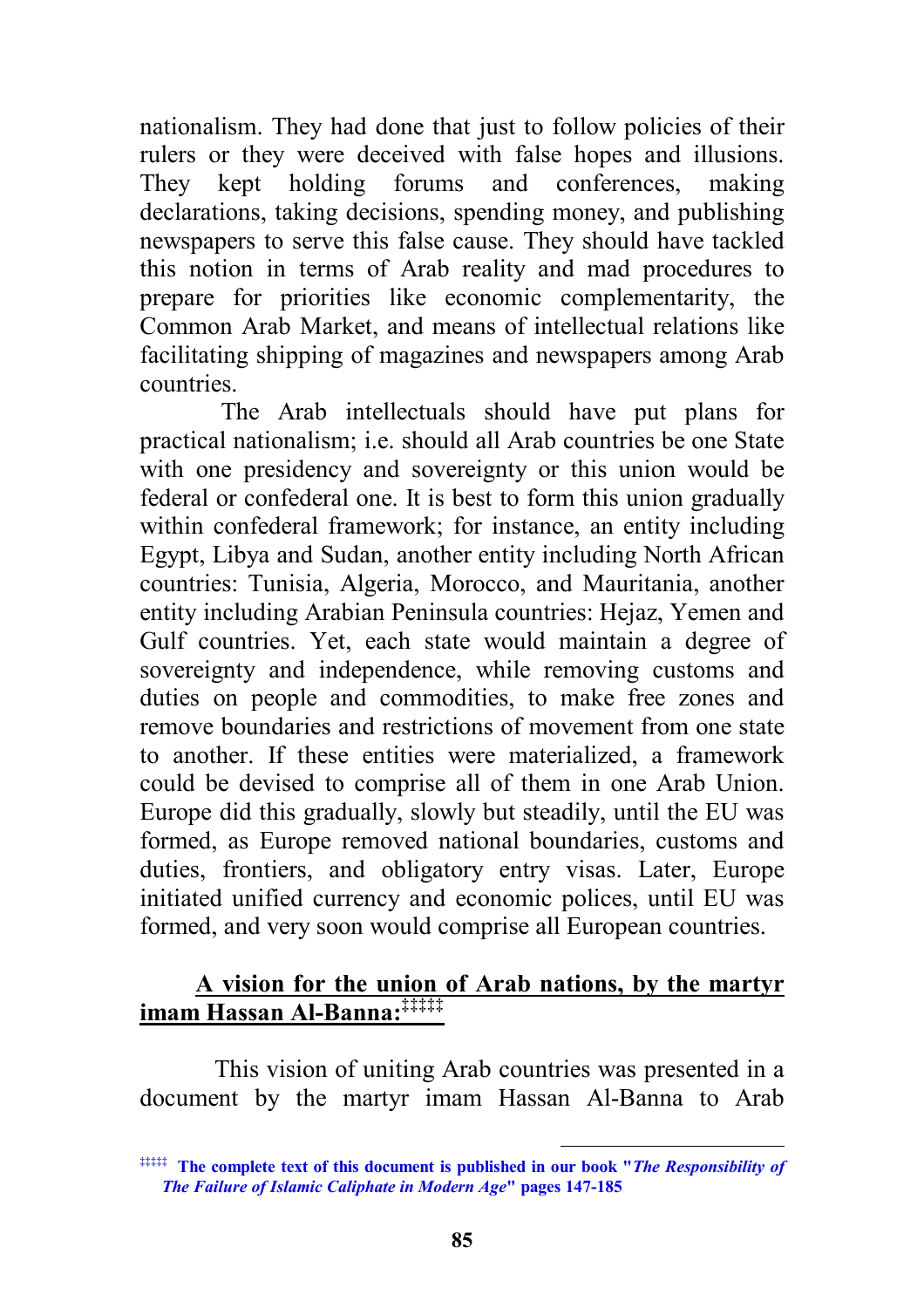leaders, who gathered to form the Arab League, in 18 September 1944. This document did not receive its due interest and attention by diplomats who were too proud of their tittles and positions…etc. to form the ill-fated Arab League.

 This document was written on the notion of ''*Arabs as one nation* (*Umma*)'' as ''*this is the clearest, most just and successful case in history*''. The document says that Arab unity should be reinforced by spiritual, linguistic, geographic, historical factors and common interests. The unity must be based on the notion that Arabs from the Persian gulf to the Atlantic ocean share many common features, and this does not need evidence or proof, but needs steady faith of believers and justice of fair people.

## **This document tackles the realization of steps for unity of Arab nations:**

 There are primary practical steps to realize the desired unity and they are the rights of Arab governments without interference:

1) Removing customs and duties.

2) Removing passports and allowing free movement for all Arabs in all Arab states after checking his ID, and allowing immigration to any Arab state following an easy system.

3) Expanding economic cooperation and forming widescope Arab companies in Arab countries, which include people from all Arab countries, while studying and reviving common Arab projects like Hejaz Railways that was funded by Arab and Muslim means.

4) The development of cultural, legislative, and military cooperation is by unifying education programs and curricula, rules and sources of legislation, and methods of military training. It is an Arab demand that the Arab unity conference should acknowledge these steps and plan its implementation to realize them in all Arab states.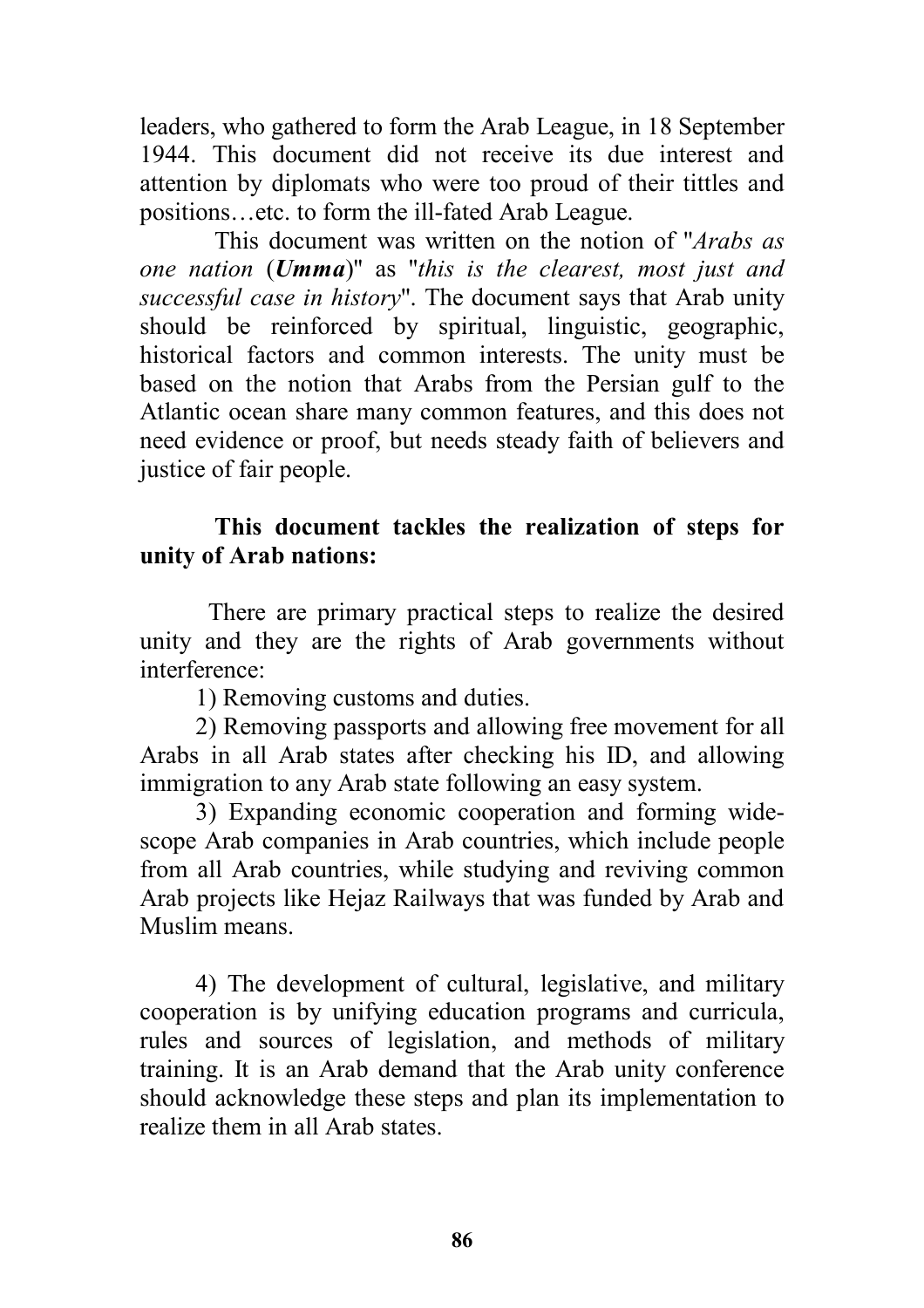Realizing nationalist hopes should begin with aiding colonized countries to gain independence and help new nations resume their renaissance after gaining independence.

 After realizing the above-mentioned steps, we should take into consideration unfulfilled national demands and political rights of Arab countries. It is needless to mention the historical incidents and factors that led to this lack of fulfillment, but we should face reality and the status quo, and endeavor to fulfill these demands and obtain these rights. The conference of Arab unity and its committee should plan the routes of this joint struggle, and should decide that cooperation of all Arab states is essential to gain success in a number of issues:

1) Gaining full independence of Egypt and maintaining the unity of the Nile valley (Egypt and Sudan). Any action to strip Egypt of independence and disunite Egypt and Sudan is considered unjust, and has deep impact on all Arab *Umma*. Every Arab nation and government should aid Egypt and its government to gain independence. The international public opinion should know that when Egypt retains the unity of the Nile valley, it does not aim to control and subjugate a nation or to expand its geographical frontiers, but aims at unifying Egyptian and Sudanese people in one nation, and retain its entity, sources, efforts, wealth…etc. the Nile valley needs Egypt's protection more than the Egyptian need for the sources of the Nile valley.

2) Gaining independence of the Levant countries. If Lebanon persisted in asserting independence from Grand Syria, then let that be until Lebanon realized that unity of the Levant is better. We are in the era of huge, powerful entities, but if Lebanon insisted on its stance, it would be enough to agree with other Arab nations on the steps toward a practical unity. This emotional, sensitive case should not be an obstacle to the conference of Arab unity.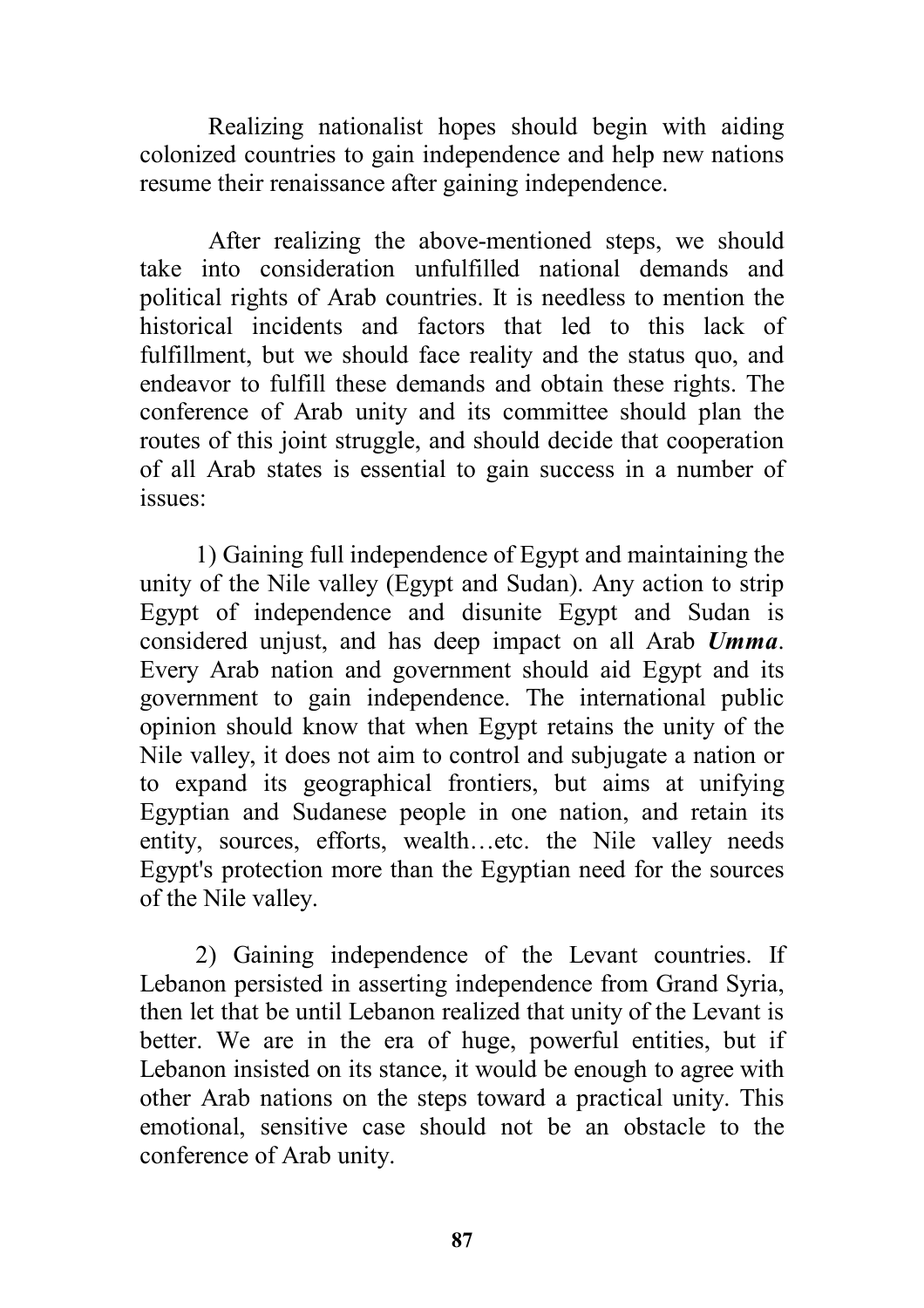3) Solution of the Palestinian problem in a way that suits the Arab point of view and maintains the safety of Palestine, as its location is in the heart of the Arab region. Jewish aggression should be resisted and its international support should be stopped. All Arabs and the committee of the conference know the dangers of Jewish settlement in Palestine. All Arab nations have the intention to protect Palestine form this looming danger. We sympathize with the Jews in their tribulation, but this does not mean allowing them to settle in Palestine and taking lands and properties by force from its original people the Palestinians. The Jews could settle in western countries that have vast expanses of land and need more population and activities.

4) Aiding other Arab nations to gain full independence (the states of Iraq, Saudi Arabia, Yemen, and their annexed lands) and resume renaissance. Political conspiracies should be resisted, especially that these regions face severe international competition socially, politically and economically. These regions should seize this opportunity of uniting Arab nations to achieve the desired goals and provide welfare in the present and the future. If this chance is overlooked, it might not be attained once more.

5) Gaining independence of North African states to make them enter into the Arab unity. Libya should not be divided into cantons and should remain one nation after independence from colonizers. In the lands of the Abyssinians, the British expelled the Italians and the land returned to its rightful emperor by aid of Britain. The same should be done in Libya with the aid of Arab nations, to liberate Libya and maintain its integrity as one nation.

 Tunisia, Algeria, and morocco were colonized, sometimes mandated by, the French, and endeavored to resist the colonizers and to achieve independence, they supported the Allies in the World War II, and this great support was acknowledged by Churchill and UN leaders. The army of Free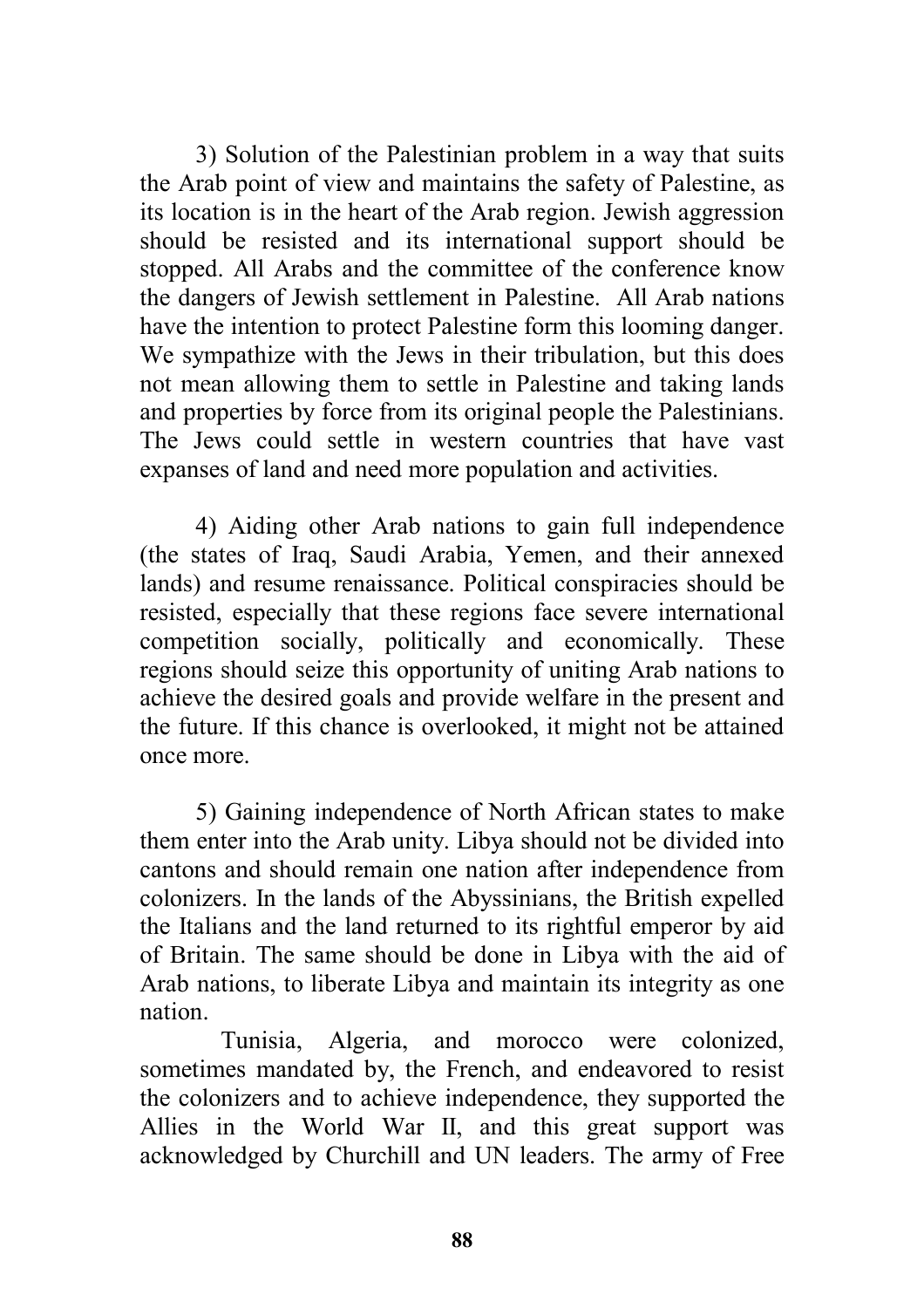France that engaged in wars for France in North Africa was formed by native Arab soldiers. The Arab conference should mention these facts to demand the rights of these countries to gain independence for twenty millions of Arabs who suffer injustice and a fierce attack on their Arab identity and Arabic language by social and cultural invasion. Colonizers made some of these Arabs naturalized French citizens, while with some other Arabs; colonizers resorted to severe pressure and terrorism to subdue them. the colonizers sent missionaries to convert Muslims to Christianity and tried to resist Islamic consciousness, but in vain; as North Africa would remain Arab Muslim part of the Arab nation.

 The conference should have representatives from North Africa and Palestine to discuss their problems.

 The document speaks further about ''*the political entity of the Arab nations' unity*'', and notes that it is a matter of *nations* and not *states*:

 The third step after the previous ones is the general mode of the political entity of these united Arab governments. It is not the right time or the right circumstances to discuss this matter in this conference. This matter should be left to the nations; each one should choose the kind of government that suits it. The conference should decide on the following:

1- Independent Arab governments should be represented in any referendum of liberated Arab nations and other Arab nations that has not settled national government yet. 2-There should be a decision on a kind of political link among Arab governments, like a supreme consultative council to allow regular interrelation and communications. This council would be the basis of a more complete unity in the future.

 The previous quotes form the document of the imam Al-Banna show the difference between an organized, peaceful thought and the shallow sloganeering of mobs.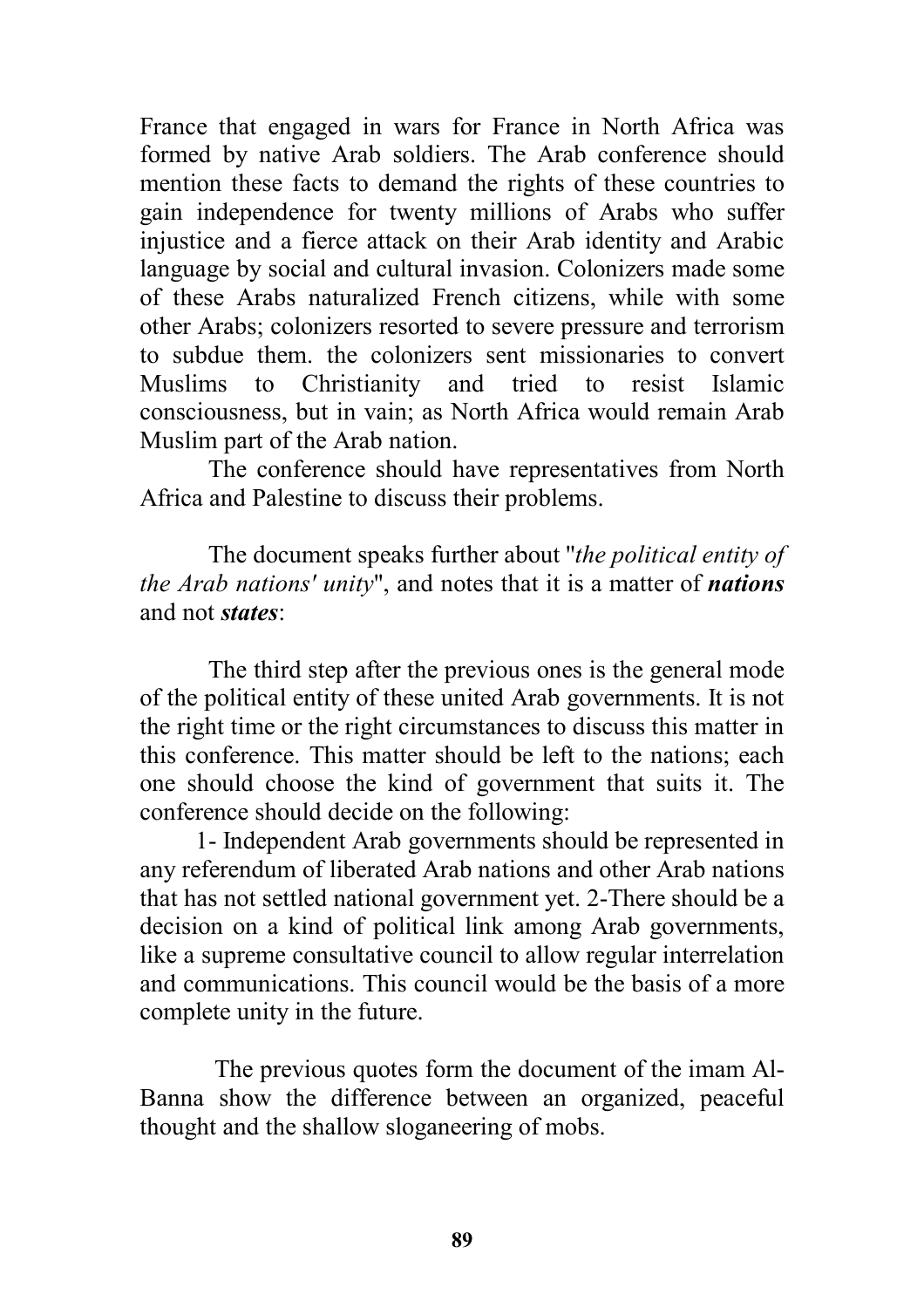## **The stance of Islamic rule on minorities:**

 It is an important point to tackle the stance of Islamic rule on non-Muslim minorities in the Arab world. Some preferred to ignore this sensitive, thorny issue, and some Islamic scholars misunderstood it and presented it in a distorted manner, which aggravated matters. Others made this issue a 'demon' to make people fear Islamic calls and to make governments fear the specter of sectarian strife. These false claims should be faced courageously as there should not be any taboos for writers that would made them refrain to tackle any issues. Matters are either right or wrong, and opinions should be expressed without fear.

 Since long ago, the European colonizing powers tended to destroy the unity of Arab colonized nations by this main plot: **debilitating the Islamic component in Arab Muslims and reinforcing the Christian component in Arab Christians**. At the same time when Europe blamed Muslims on making Islam a component in their national identity, it encouraged Arab Christians to consider Christianity as the only component of their lives. This was the European attempt to wreak havoc in Muslim-Christian relations in the Arab world, to foster fanaticism similar to the one found in Europe, and to create enmity between a Muslim majority and a Christian minority.

 This issue aggravated because of many factors, chief among them overlooking of Islam as a basis of the Arab society by political leadership, and ignorance of Islamic leadership of he best stance. This combination of ignorance and overlooking lend to this issue a kind of morbid sensitivity that blocked the way to find the best sound solution.

 Moreover, these sentiments, incited by colonizers in the past in the Arab world, lingered because of agents loyal to Europe, who engender in Christians animosity towards Muslims, assuming that Muslims are cruel fanatics. This is palpable but unproved by tangible evidence of written documents because such trends enter through unwritten history of secret counsel. Yet there are some proofs like the ones written by As'ad Dagher in his book titled ''*My Memoirs on the Margin*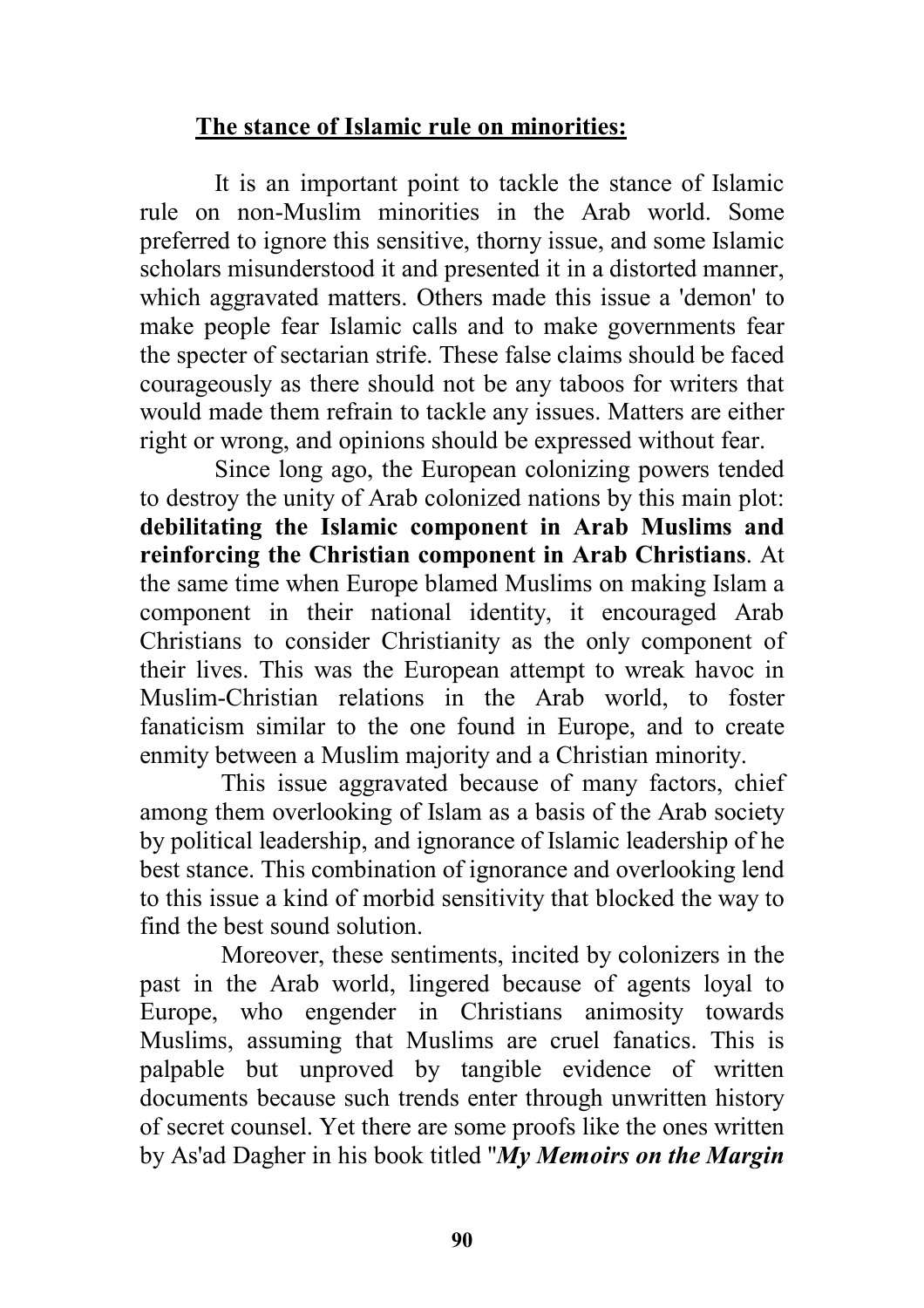*of the Arab Cause*''. He says that when he was a child, he was enrolled in a school run by monks in Lebanon. A Muslim child was enrolled in the same school, named Riyadh El-Solh. Both children became intimate friends in studying and playing. The French headmaster of the school noticed this and said to Dagher:

- Whom are you playing with?

- With Riyadh.

- Why do not you play with someone else?

- I play with him and with others, and I was now playing with him.

He pulled me by my hair and whispered in my ears:

-How do you do this while you are a Christian?

-What is wrong with that?

- You do not know his intentions, come closer to me.

 I drew nearer to him, and he whispered as if he was telling me a secret:

- Do not you know that this child is a Muslim?

- What is the meaning of the word 'Muslim', reverend father?

- Have not you ever visited Beirut, son?

- I have been there once with my father.

- A Muslim in Beirut is the one who stabs a Christian with a dagger in his back!§§§§§

 The innocent child believed that claim and decided not to play with his Muslim friend except while taking precautions, '' *by not turning my back to him, so as not to give him chance to stab me*…'' until another teacher refuted such claim to him later.

 This should be clear at first: any Islamic rule is the nearest to Christianity, in comparison to any other rule, even if this rule is Christian. That is because Islam is the only celestial religion that acknowledges the prophecy of Jesus Christ and the immaculateness of the Virgin Mary. Islam acknowledges the fact that Jesus Christ was miraculously born, breached a

 $\overline{a}$ **§§§§§ ''***My Memoirs on the Margin of the Arab Cause***'' page 20**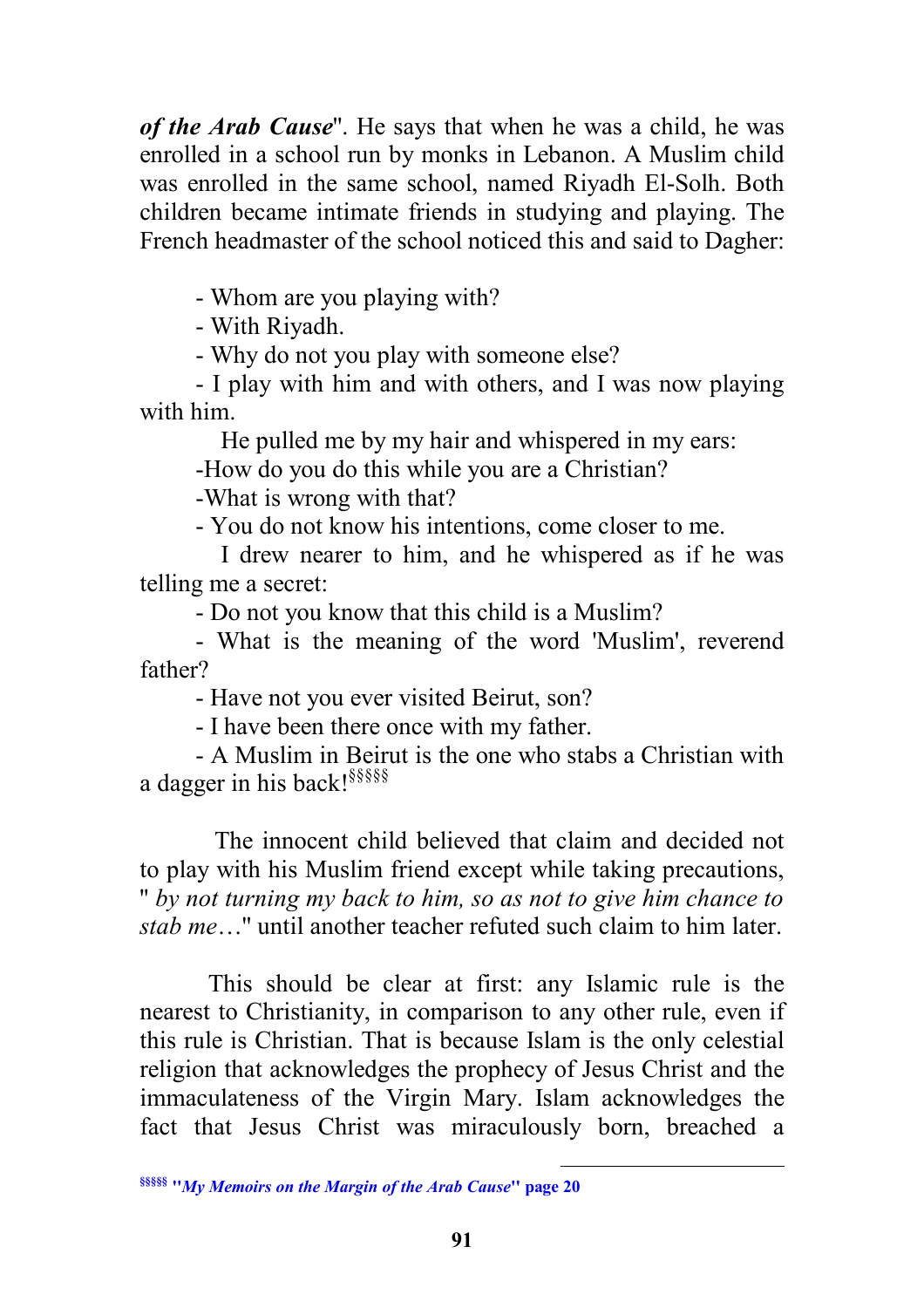celestial holy book, the Gospel, and the Holy Quran tells Muslims, in many verses, that belief in the Gospel is essential for them. Islamic stance of Jesus Christ cannot harm the sentiments of Christians, although it does not acknowledge the notion of the divine son of God, but Islam reveres Jesus Christ as a prophet and a bearer of one of God's holy books, and regards Virgin Mary as the lady of all women.

 On the other hand, the policy of Islamic rule toward Christianity is clear; which is granting social and religious liberty, freedom of traditions…etc. according to their beliefs. Even in times of war, when all submit to martial laws and liberties are restricted, Prophet Muhammad ordered Islamic armies explicitly to leave monasteries and monks unharmed. Christians did not bemoan injustices within Islamic rule unless these injustices were at the hands of an aberrant ruler whose injustices afflicted Muslims as well.

 The notion that Islamic rule is better than a Christian one for Christians is an acknowledged fact, and not a mere hypothesis, especially in Egypt. The Christian Romans persecuted Egyptian Copts due to differences in doctrine, and drove the Patriarch of Egypt to flee the country. When Amr Ibn El-'As conquered Egypt, he granted Copts religious liberty which was restricted within Roman Christian rule and let the Patriarch come back to the country, and Amr Ibn El-'As revered him and made him one of his consultant. Elsewhere, the French Catholics exterminated the Huguenot in the massacre of Saint Bartholomew. The English Catholics committed massacres against the Protestants by the command of the Queen Mary, who got the name Bloody Mary. This struggle between Catholics and Protestants remains in Ireland today. Other similar examples could be found in many European countries, like Germany, Spain, and Russia.

 Casting doubts on the justice of Islamic rule, in most cases if not all, did not happen by Arab Christians, as Arabic speaking Christians would have greater rapport with their Muslim brethren, and they are not influenced by European civilization that lacks tolerance. This point is made clear when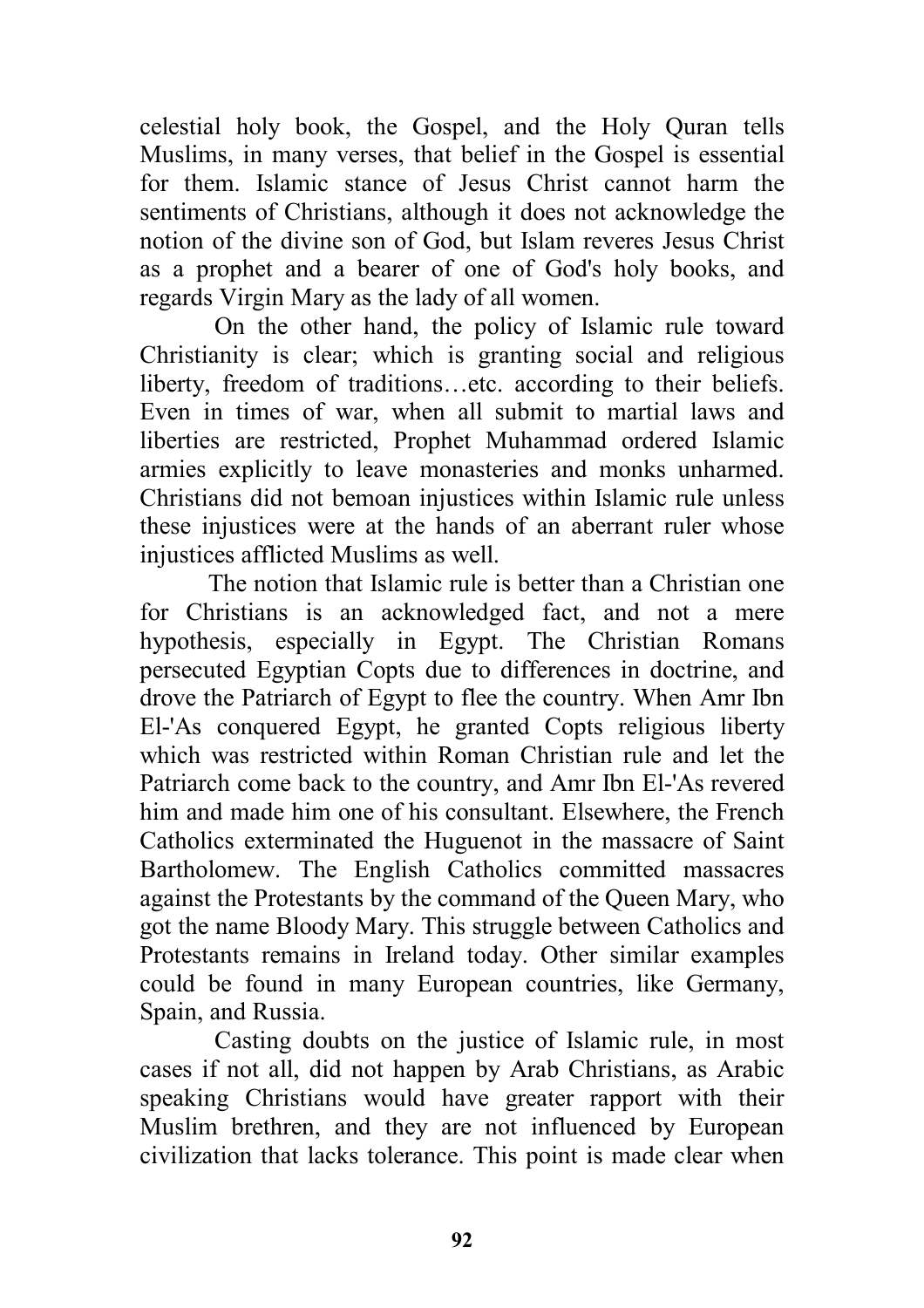we compare Egyptian Copts and the Lebanese Maronite Christians. The latter were influenced by the French culture and they spoke its language. They rejected Arab civilization, and regarded Muslims with doubt and suspicion. In the Lebanese civil war, the Maronite committed untold atrocities. On the other hands, Copts who witnessed the Arab conquest and integrated into the Arab society did not feel any sensitivity or alienation toward Islamic rule or their Muslim brethren. Mutual respect and sympathy was and remains on religious occasions of Copts and Muslims in Egypt.

 The Islamic Call magazine in the issue of February 1977 directed two questions to many Christian magnates in different doctrines:

A) Islam and Christianity coincide on the prohibition of fornication; do you mind the application of Islamic punishment in that case and other Islamic punishments in the Egyptian society? Does its application would harm the rights of Copts?

B) From your study of history, what is your view on the stance of Islamic rule toward minorities in issues of maintaining freedom of worship, safety of money and security of human beings?

 Answering the first question, the cardinal Stephanous, patriarch of the Catholic Copts, said:

 "…*celestial religions forbid murder and fornication, and guide people to human, brotherly love and link it inextricably to the divine love. Murder, fornication, stealing, and other vices are against this human love, because God created Man to be righteous, not sinful, to gain benefit from the divine guidance. That is why when one deviates from the divine teachings, having had life necessities; one should be punished as a kind of deterrence, and a warning to others, to prevent chaos if committing such crimes would go unpunished. Positive laws sometimes condone people, and criminals are sometimes*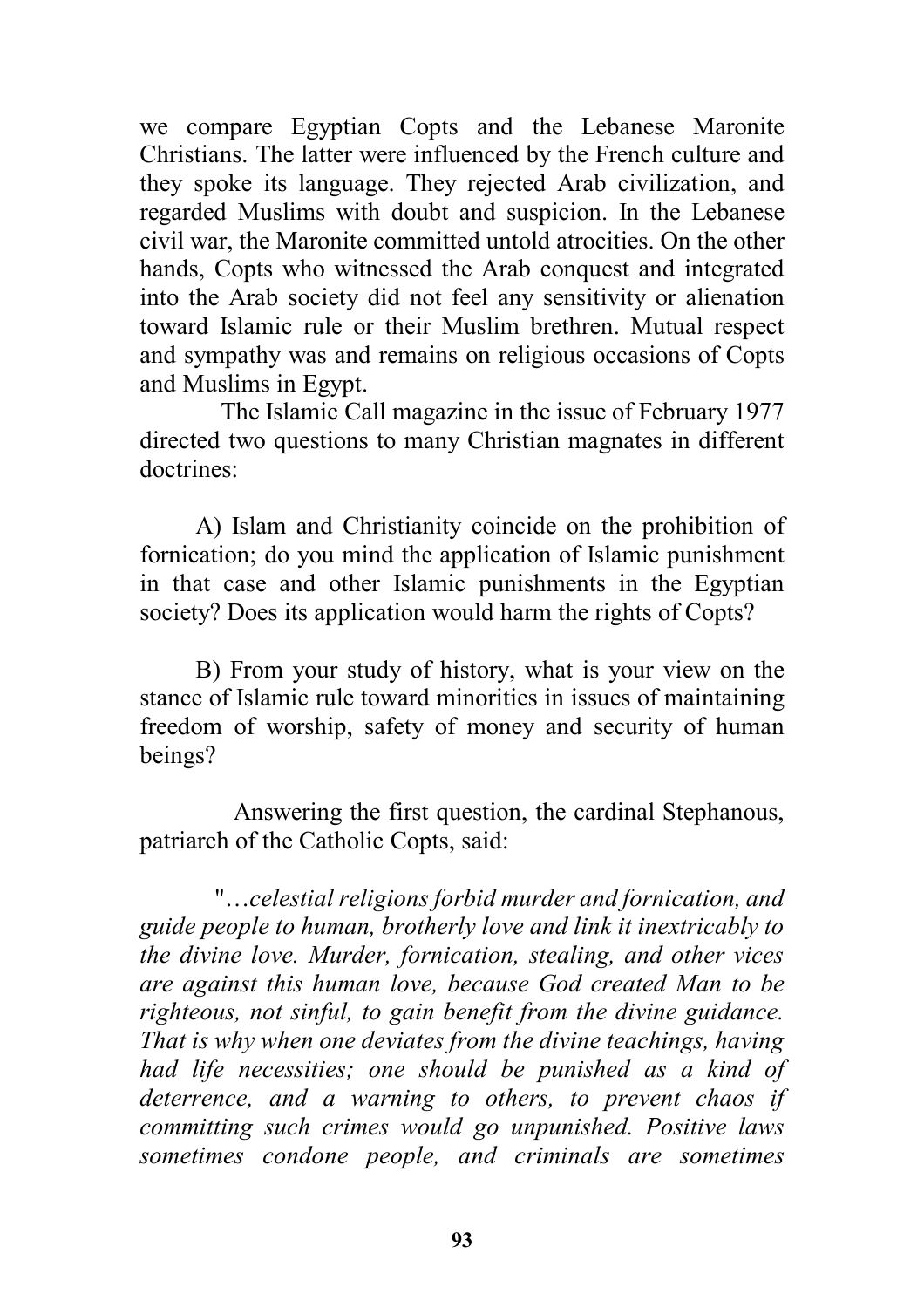*excused; hence, social security would be lost. I repeatedly have said that application of Islamic law punishments is necessary to all people within our society to secure safe life for all, and their application does not harm rights of Christian citizens.*"

 Answering the second question, the cardinal Stephanous said:

 "*The one who respects Islam is respecting all religions. Every religion calls for love and fraternity. When people follow their religious teachings, they do not hate others, nor they be hated by others. Other religions, especially Christianity, in all eras of Islamic just rule, did find security and peace in relation to freedom of worship, securing one's people, ownership, and money,….*"

 Answering the first question, Anba Georgius, bishop of scientific research and higher studies of theology in the Coptic Church, and the reprehensive of Orthodox Copts, said:

 "…*No one objects to applying Islamic punishments in Egypt, as celestial teachings are divine light for the guidance of people. We believe that religions were inspired to Man to guide them to a better life, and divine inspiration guides man to the righteous path and to lead a happy, prosperous life(…..) Although Christianity as no text that indicates punishments like cutting off the hand of a thief or execution of murderers…etc., but we, as Christians, do not object to applying Islamic punishments in Egypt, if this is the will of our Muslim brethren.*  In our opinion, the best way to implement this is to grant full *freedom to courts of law to investigate crimes and reasons for it….* "

Answering the second question, Anba Georgius said: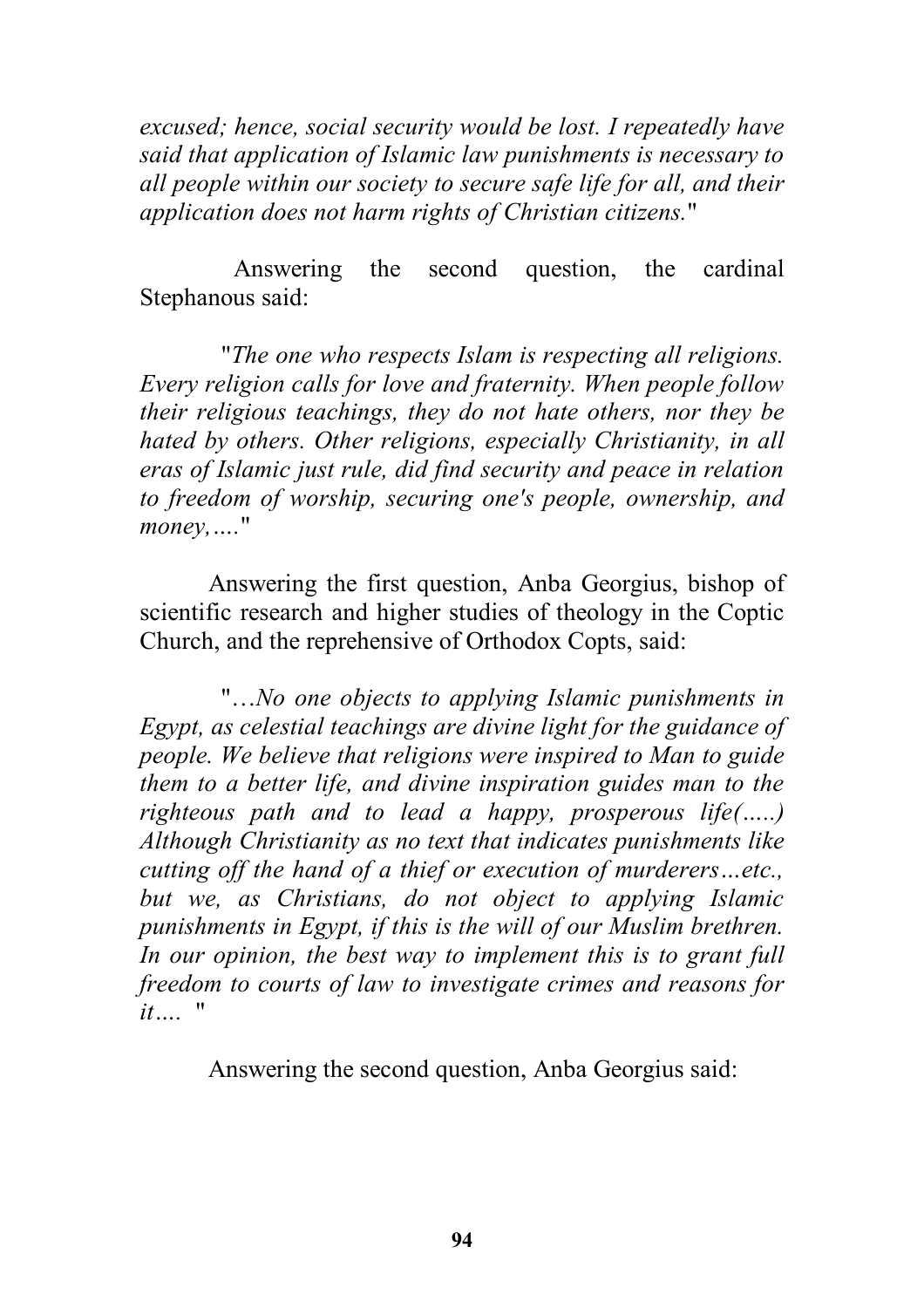"*Non-Muslim minorities - especially Christians - enjoyed under Islamic rule of tolerance freedom, security, peace, liberty of worship, and safety of properties…etc.*"

 Answering the first question, the priest Barsoum Shehata, the deputy of the Evangelist sect in Egypt, said:

 "…*all religions prohibit crime, and the human psyche should be prevented from the tendency to commit crimes by serious educative, reformatory means, which are based on the revival of spiritual values in the human psyche, and which are linked to the divine guidance. Hardened hearts and foul souls that cannot be influenced by guidance and counsel are aberrant and deviant, and society should be saved from them…hence, applying Islamic law punishments would realize justice, peace, and love within our society. In my opinion, this should be left to the minister of interior as he represents the authority of the police, and courts should regain their sovereignty and sanctity, with full liberty of investigating crimes…*"

 These venerable personalities did not offer such testimonies as a kind of flattery, pretence, or to avoid embarrassment. Some people may think otherwise. All ordinary Christians, let alone their magnates, know the words of Christ '' *Give unto Caesar what is Caesar's, and give unto God what is God's*'', and '' *My kingdom is not in this world*''. Christians know the guidelines of the Christian magnates Paul and Peter who ordered Christians to obey non-Christian rulers (this guideline of Paul came in the era of Nero the Roman emperor), and to be loyal to the states they live in as long as it does not interfere in their religion. This is the line adopted by the Egyptian Orthodox church, whose popes are known to be intelligent and civil, which made them amiable to rulers of Egypt, who in turn, granted them protection, wealth, and lands. These popes were depended upon since the era of M. Ali Pasha to assume internal money exchange, a field now inherited by Copts. Things changed when Pope Chenouda III became the head of the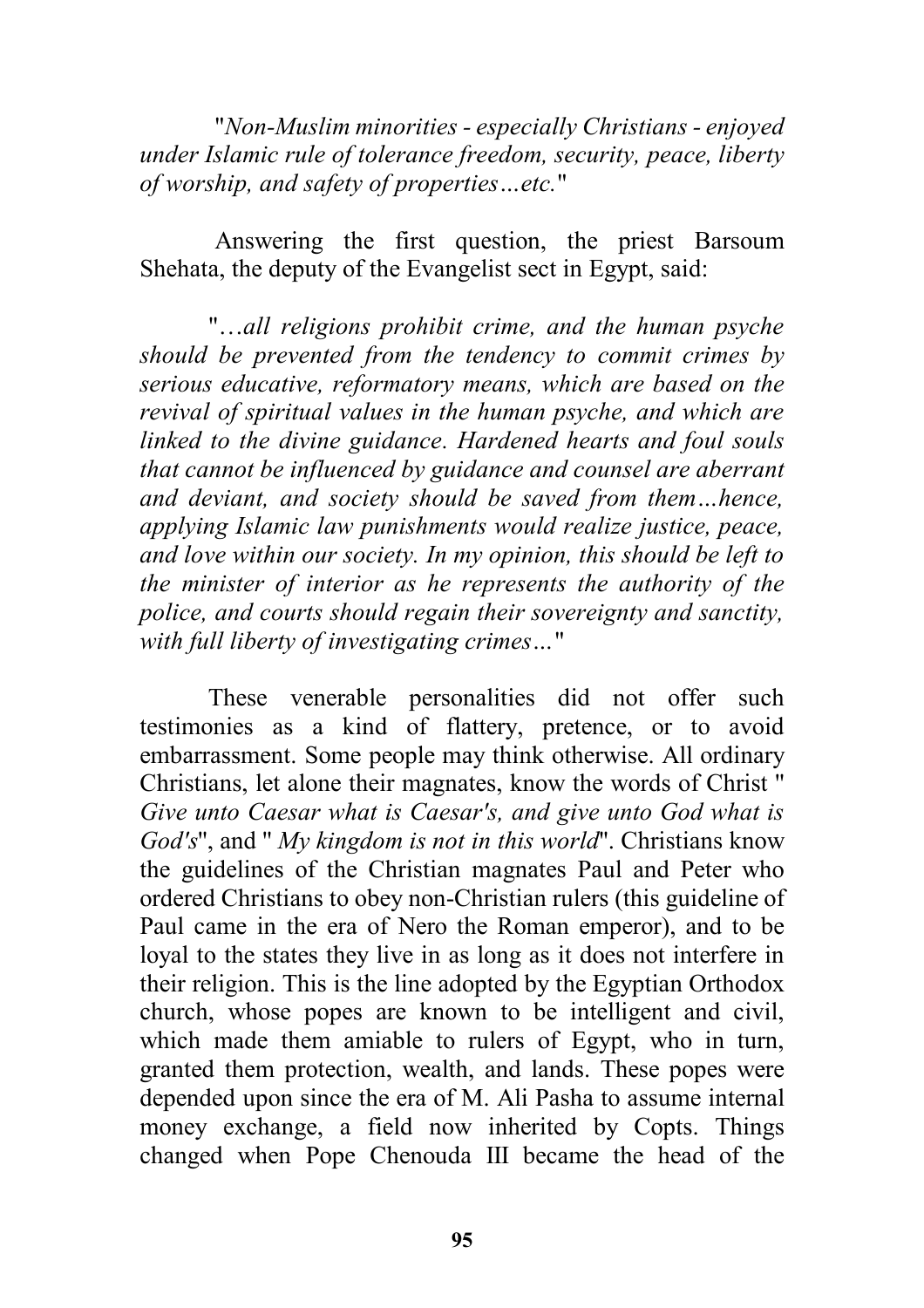Orthodox Church in Egypt, as he had ambitions to develop the church, but ambition in general is a mundane aspect. Even the Holy Quran ordered Prophet Muhammad not to hold the ambition of getting too many people to embrace Islam, especially high profile personalities, and not to be upset if few people believed in Islam, because guidance is from God alone. Because of his ambition, Pope Chenouda III clashed with late president M. Sadat, who ordered his confinement in a monastery. This incident was unprecedented. The Khedive of Egypt was the one who ordered the return of Pope Kyrollos V when a religious council decided on his exclusion, but he could not return until he made sure that the khedive ordered his return.

 The policies of Pope Shenouda III led to holding a Coptic conference in Alexandria in 17 January 1977, which was the first conference of its kind, attended by Pope Shenouda III whose popularity among the Copts was in the rise since his ascendancy to papacy in 1971. this conference was organized by Anba Samuel, the bishop responsible for foreign relation of the Coptic church.

 The conference outlined certain principles: liberty of belief, freedom of worship, equality and providing equal opportunities and representation of Copts in parliamentary bodies, and finally the danger of extreme religious trends.

 The conference presented many demands to the authorities: abolition of the law punishing renegades (who rejected their former faith to convert to another one), not to apply Islamic laws on non-Muslims, abolition of laws dating back to the Ottoman era, which forbid erecting new churches, and stopping the exclusion of non-Muslims from assuming positions in the state on all levels.

 It is a pity that these policies were just attitudes of expatriate Copts in Canada and the USA who spread the rumor of persecution of Copts in Egypt, tarnishing the reputation of their country to reinforce their position in foreign countries to which they had immigrated.

\*\*\*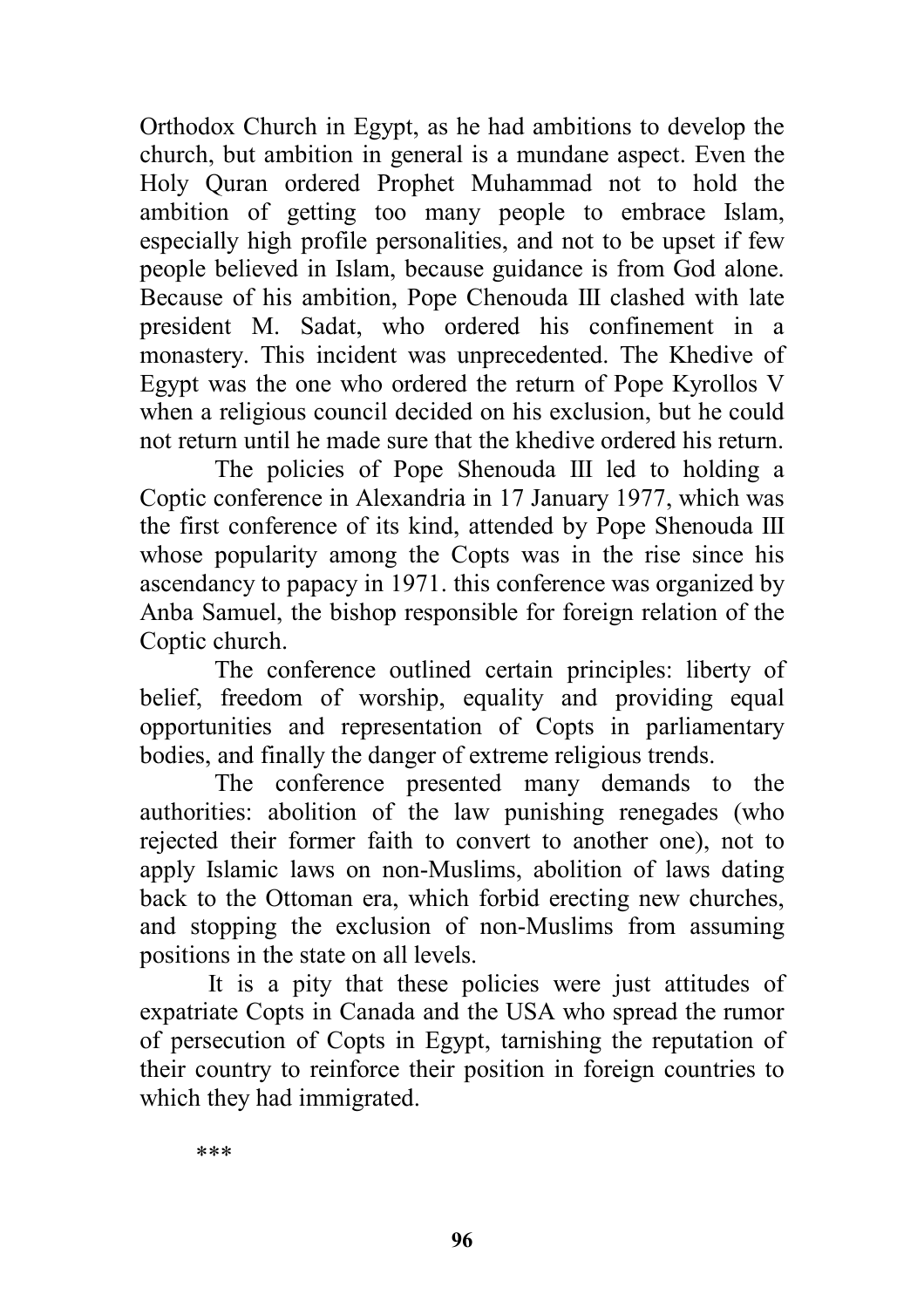The best way to tackle the Coptic issue is to exclude the sensitivities and deliberate disregard. Relations among Muslims and non-Muslims should be based on equality in duties and rights, and mutual respect. This is urged upon by Islam. No sensitivities should exist for non-Muslims as we mentioned before, and citizenship is not Muslim or Coptic but it belongs to homeland.

 It is a grave error to give this issue more magnitude that it deserve, but in the same time we should not be obsessed by denying nonexistent problem by tedious talk of the unity of the cross and the crescent, the church and the mosque, and Muslim and Coptic clergy. We firmly believe that this phenomena, though encouraged as good, is not to the benefit of Copts in the first place, as this might induce them to hold excessive ambitions, and these sloganeering tarnishes the notion of the unity of our nation, giving the impression that the case in Egypt resembles what is in Cypress or Lebanon, and as if the number of Coptic minority equals or approximates the number of Muslim majority, or as of Egypt has two formal religions on equal footing on all occasions. This has nothing to do with unity; on the contrary, it fosters dichotomy or duality, and debilitating the unity of our nation.

 Have officials thought of that? Have they thought that caring too much to render justice to minorities might do injustice to the majority, as they might put minorities and the majority on equal footing? Have they thought that too much talking of claims of national unity deepen sectarian feelings?

 It is important that Copts should know that they could not make demands that might render injustice to Muslim majority and that if they emphasized the minority status, they would lose claims of national unity. If Copts want to stick to national unity, they should confine their religious identity within the framework of religion, not the state, and they should exclude sensitivities against Muslims.

 Christianity is the religion of love, but not the egocentric love for oneself, rather the love for the other. In the Christian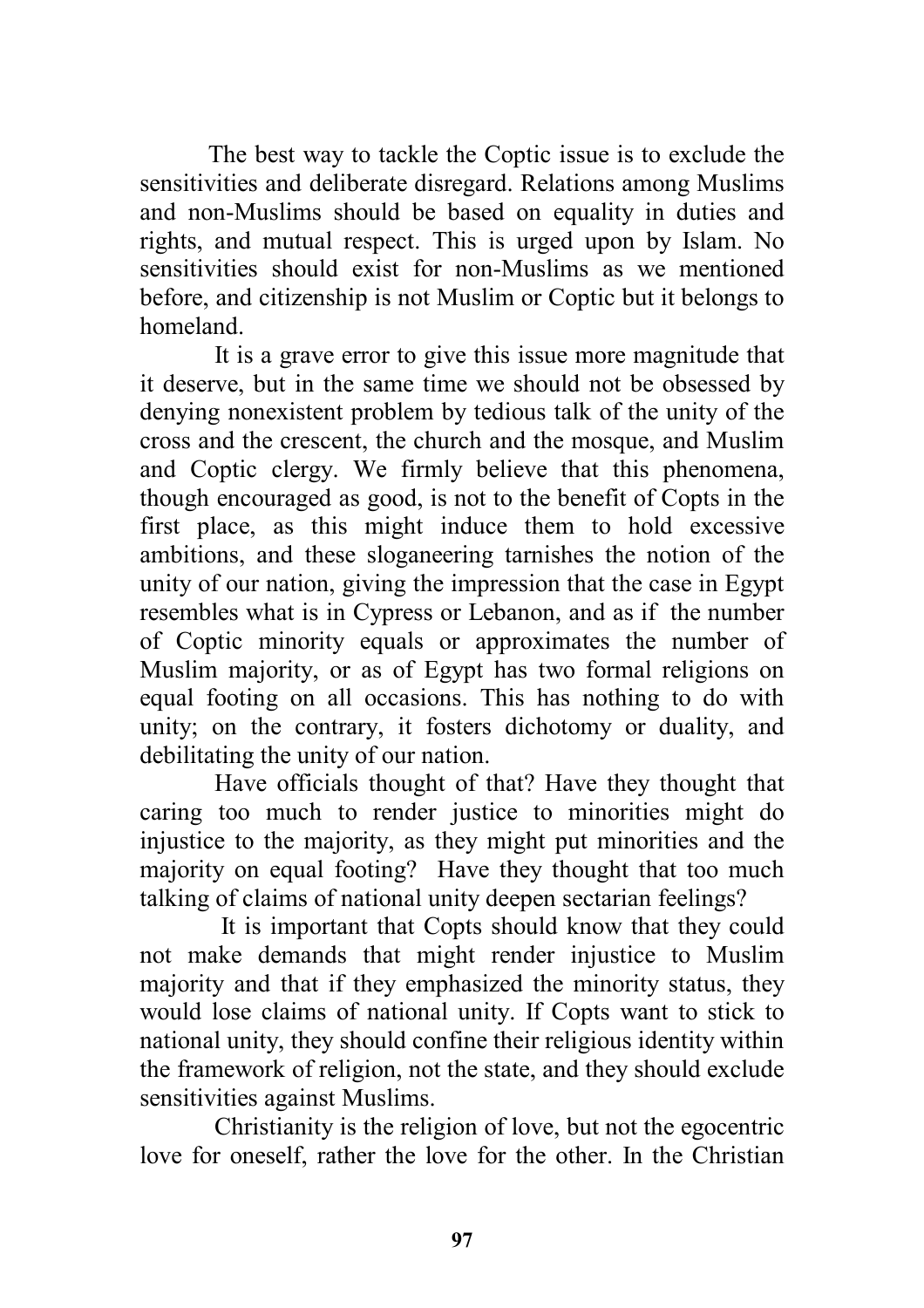point of view, sensitivities are selfish and should be discarded. This was the traditional policy of the Egyptian Coptic Church and its revered patriarchs, until pope Chenouda III came to be the head of this institution and changed its policy.

 History tells us that flattery, partiality, or giving up legitimate rights by the majority would bring forth serious problems in the future for both the majority and the minority. Social and historical realities are not secrets and should stir no sensitivities: this country's religion today is Islam, and its glory, history, law...etc stemmed from Islam for 1400 years. Another fact is that the vast majority of the Egyptian population is Muslims. There is a considerable Coptic minority, living beside the Muslim majority, that has its specific nature, and it is not secluded from Muslim majority. Copts have the right of freedom of worship, and all citizenship rights. Islam urges on these rights, and this is manifested in the Islamic rule, the testimony of Copts, and the state of affairs.

 This should not urge Copts to harbor grudges and sensitivities. It is most inappropriate that a Coptic writer says that late president Anwar Sadat added to his full name the first name 'Mohammad', and sees this as an indication of his policies toward Copts. Sensitivities might not disappear altogether, but they should not be exaggerated. Coptic grievances should not be a reason to debilitate the Islamic identity of Egypt and the Islamic constituent of its nation, because Islam never harms Copts; on the contrary, it acknowledges their rights of full citizenship and protects their religious rights, according to the Quranic teachings. The Islamic constituent is the root of the Egyptian society, weakening it will not benefit Copts, but will harm Muslims, and it has nothing to do with realistic, rational policy.

# **CHAPTER THREE**

# **OUR STANCE ON SOCIALISM**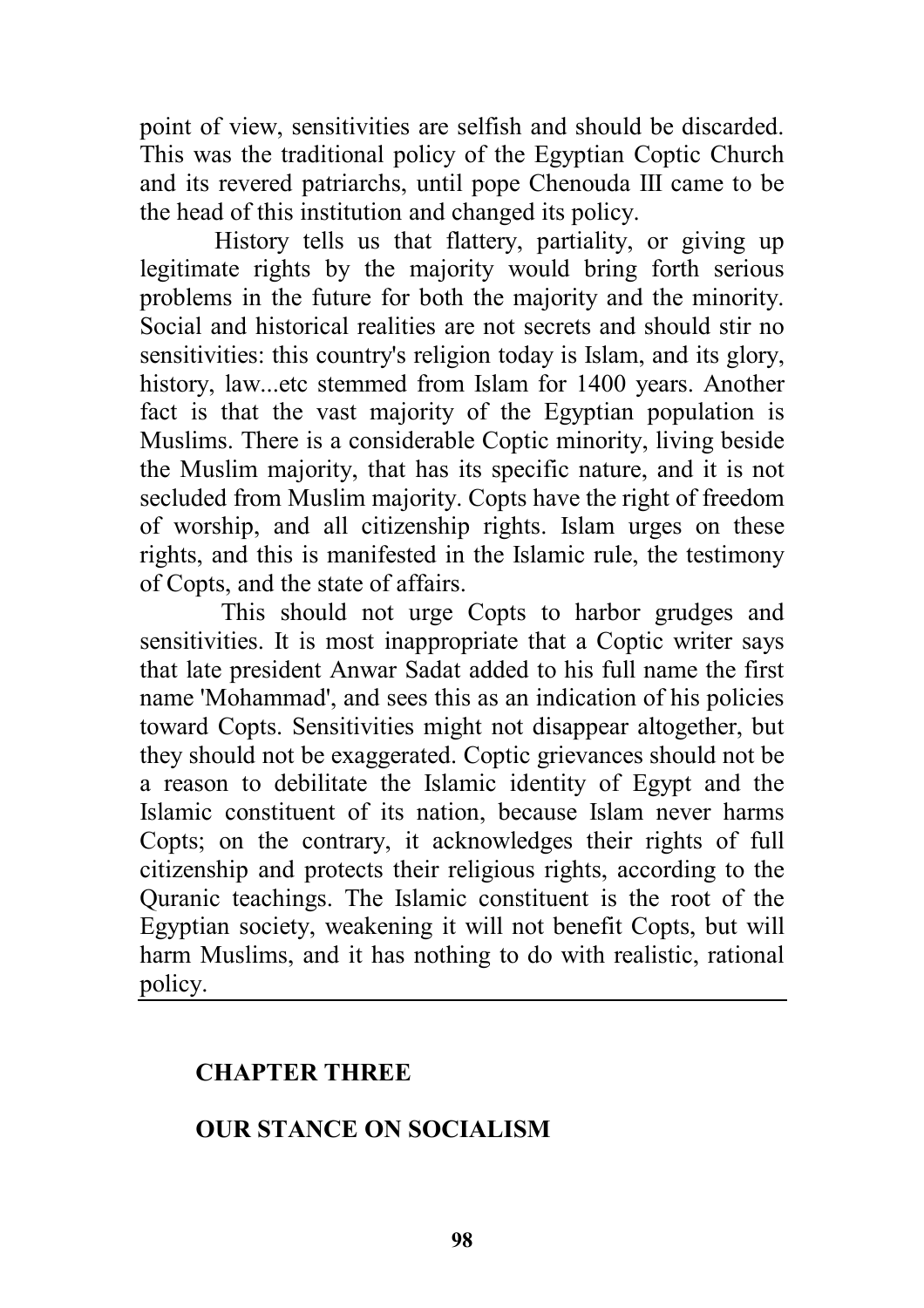All well-known socialist doctrines have one European origin, i.e., they were developed in European soil and their roots are deep-seated in European social, political, and economic systems. Socialist view of feudalism, for instance, is European in nature, and is view on religion is the same view held in Europe against the Christina church. Socialist view on capitalism is the same one held against British capitalism in England in the second half of the eighteenth century. Since most socialist thinkers in Europe, as most Europeans, are ignorant of Islam and its history, and of the history of the Arab world, they believe that that the history of civilization began with the Greco-Roman civilizations, and then the European renaissance. Socialist thinkers believed that their theories apply to all people all over the world, and they resorted to the dialectic philosophy to support their theories.

 When Karl Marx came up with his socialist theories, he observed the following:

 A) British economy theories of Adam Smith, Ricardo, Malthus, among others, which outlined a certain number of significant economic principles, like the one that stipulates that work is the origin of value.

 B) The flourishing German philosophy of Hegel, who revived the ancient dialectic philosophy theorized by the Greeks.

 C) Attempts, experiments and notions of the French socialism that emerged as a reaction to the French Revolution, especially that it resulted in disappointment, because it was the revolution of the rising bourgeois class, rather than the revolution of the working class. These ideas were expressed in the writings of Saint Simon, LeBlanc, Fourier, Proudhon, among others.

 These are the sources cited in the socialist books, and were at the hands of Marx when he began writing his work. Yet, there was another source that socialist books overlooked, which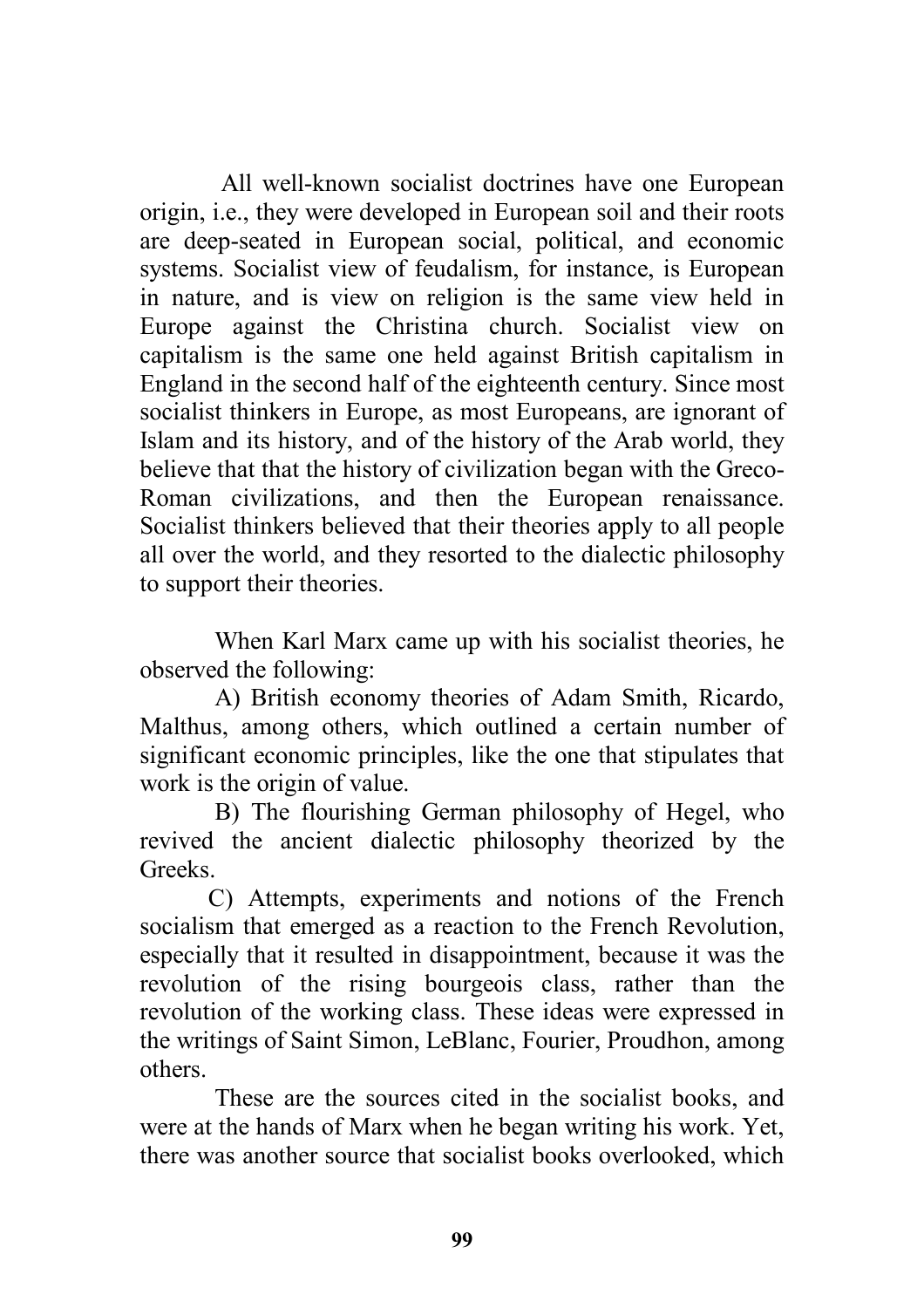was the biological studies of development of societies, which reached its peak in Darwin's book "*The Origin of Species*". That book gave Marx one of the main keys to his idea of the struggle that he borrowed from the field of biology to the field of economic production.

 As for the circumstances of the emergence of communism, it was a reaction of zealots in the camp of class war. According to the temperament and conditions of the life of the thinkers who laid down the theoretical outlines of communism, they were filled with enmity and the desire to take revenge. They were like the Greek Furies or other revengeful gods, conspiring when weak, devastating and crushing when powerful, and this group of thinkers and their writings were devoid of morality and ethics.

 This abovementioned fact is the reason behind the sense of alienation toward socialism in the Arab or Eastern environment, in addition to its incomprehensible rhetoric and jargon, and its dependence on certain European circumstances that had not occurred in the East. Hence, socialism in the Arab world is hollow, and those who called for it were foreigners, Arabs who imbibed Western culture, and Jews. When certain factors led to the emergence of communist rule in Arab and Islamic countries, this did not appeal to the public. The communist ideology was then confined to the ruling elite that held control of the state and its sources, and of the army, by whose support they reached authority by coup d'état. Hence, the state would have, in a novel manner, the wealth and military power to rule.

 This is not to deny that socialism – especially before it was linked to the hated dictatorial authority – represented the European consciousness in the age when the Church gave up its humane role and scholars of politics and economics sided with the rising capitalist trend and saw that misery of workers was their destined lot in life.

 In the history of socialism and its development, we should distinguish between two stages: the first one when socialism was an open call to which many thinkers in Britain,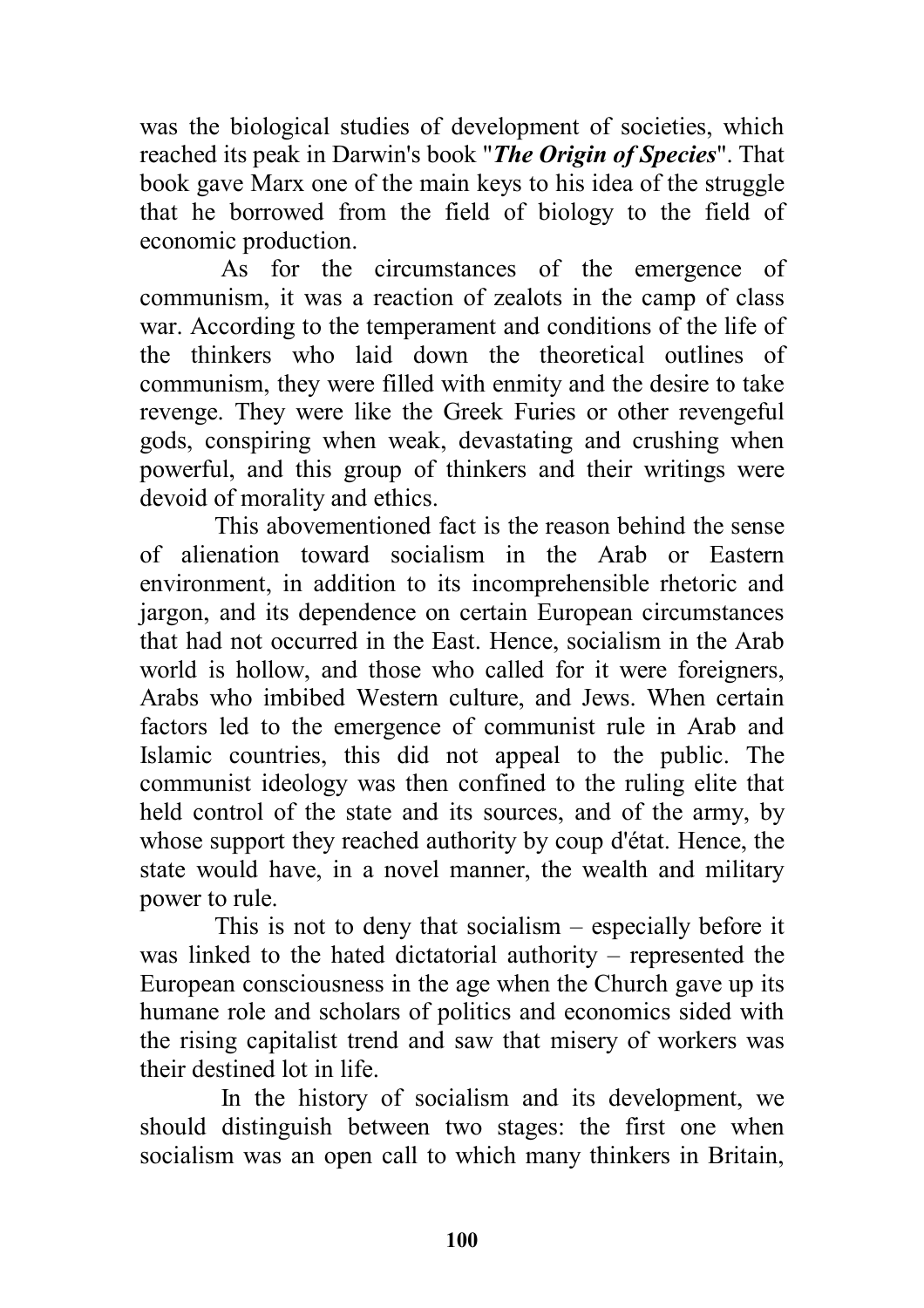France, and Germany had contributed, and the second stage that began with Marx and ended with Lenin, and this stage is called the Marxist stage. This stage was confined to Marxist thought as it was considered the practical side of socialism, while other socialist theories were considered idealistic or utopian.

 **In the first stage**, socialism was the intellectual haven for all free, compassionate, conscientious men who were interested in the social cause. Chief among them was the British Robert Owen, who was in his adolescence a worker and later became an employer. He later gave up his work as an employer to lead the biggest workers' union in the nineteenth century, which was the biggest solidarity union in Britain. He began the first practical experiment to achieve considerable justice for workers by raising wages and lessening working hours, as well as educating workers. He created the notion of cooperation as an alternative to competitive capitalism. He tried to establish a society that lacks the shortcomings of capitalist society in Britain, and in the USA. He was the first one to use the term *'socialism'* in his speeches. In France, the great thinkers Proudhon, Fourier, and LeBlanc led the socialist discussions, and in Germany La Salle. Generally, socialism in that stage represented justice and fairness toward workers, to save them from capitalist exploitation by any means.

 **In the second stage**, Marx came. He was a genius with encyclopedic knowledge (he used to memorize Shakespearean texts, and got his PhD in Greek literature, and he was a student of Hegel). Marx managed to reach to a mathematic formula by which *surplus value* taken by capitalists can be calculated. Marx's theoretical nature led him create the notions of philosophical materialism and historical materialism. He considered that ownership of means of production is the decisive factor of the development of history. He thought that every system of production bears its antithesis according to Hegelian dialectic thinking, and that capitalism would lead to socialism, which would replace capitalism by the revolution of the proletariat. In brief, Marx managed to make socialism a specified, compact theory', after it had been an open, free call.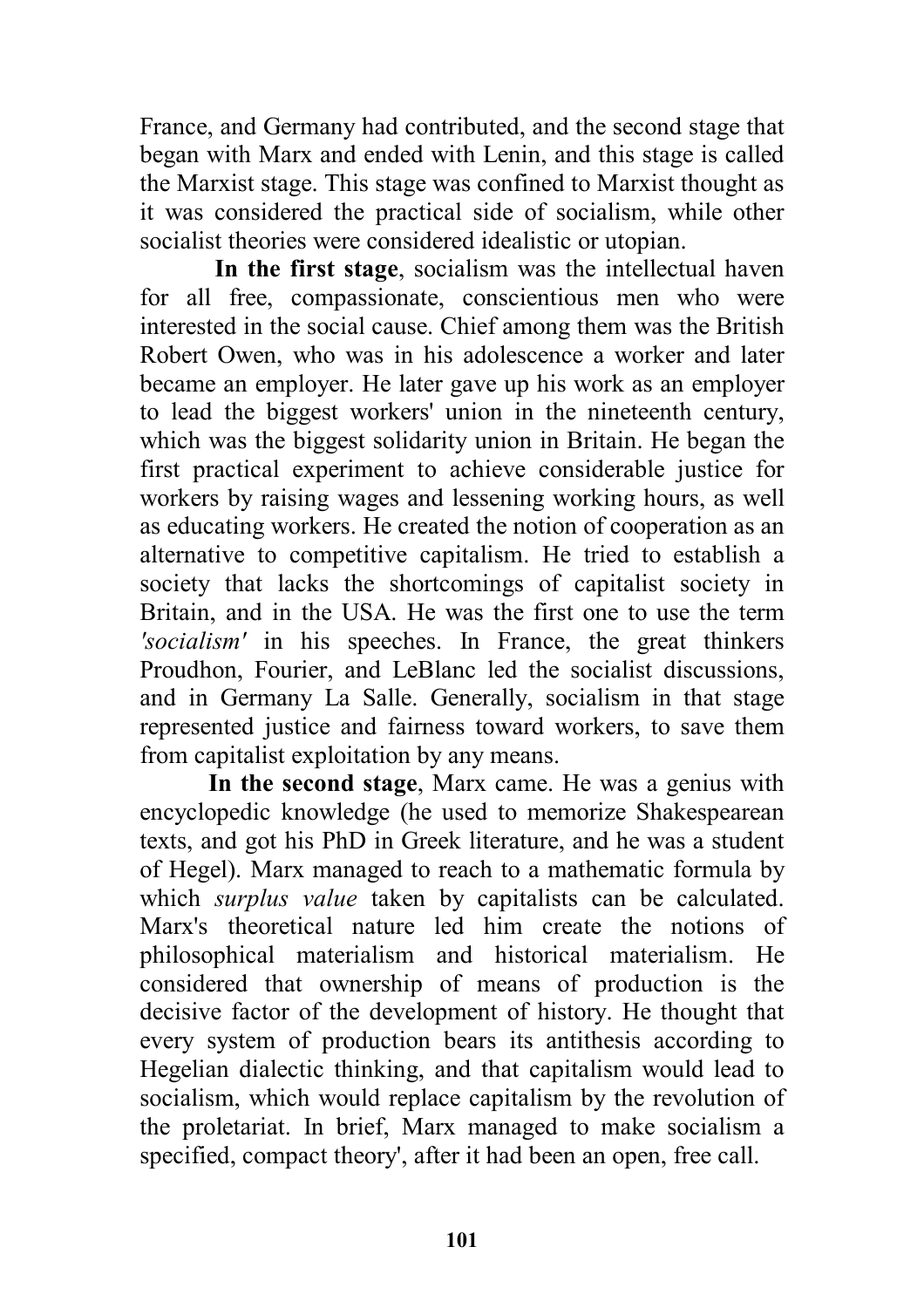Socialism as discussed in this book would be confined to that second stage, i.e. Marxian theorization and Leninist application of it, as these notions are what occur to people's minds when socialism is mentioned, and because pre-Marx socialist ideas are now unremembered history confined to books, not vivid in the memory of people.

 Of course, we cannot present here an explanation of Marxism and Leninism; we would confine our argument to elements of difference and agreement between Islam and Marxism, according to the view of the Islamic Revival Call.

### **Elements of difference**

### **First: denial of divinity and creation:**

 When Marx made materialism the origin of his dialecticism, he excluded the existence of God the Creator of the universe. He perceived divinity as an ancient popular myth. This perception is the main element lacking in communism, and this lacking element is the origin of the deviance of communist thought. Yet, we should refer to the circumstances that led to that grave error. The ecclesiastic theology and the complicated concept of trinity, as well as the concepts of personified god, son of god, mother of god…etc. led thinkers and scholars in the Christian society to reject the ecclesiastic notion of God, and this mythological maze that could not be judged by reason or instinct. The church, along its history, sided with nobility and monarchs. Bishops had their sears in the House of Lords side by side with feudalists. When the peasants' revolt occurred in the sixteenth century in Germany, Martin Luther, the founder of Protestantism, stood against the peasants and counseled the nobility to crush this revolt in a severe manner. What reinforced the opposing view of communism toward religion was that few Europeans knew enough about Islam and its miraculous concept of divinity, because crusades isolated Europe from Islam.

 Hence, Marxism rejected the institution of the church, but this does not excuse them from the grave error of rejecting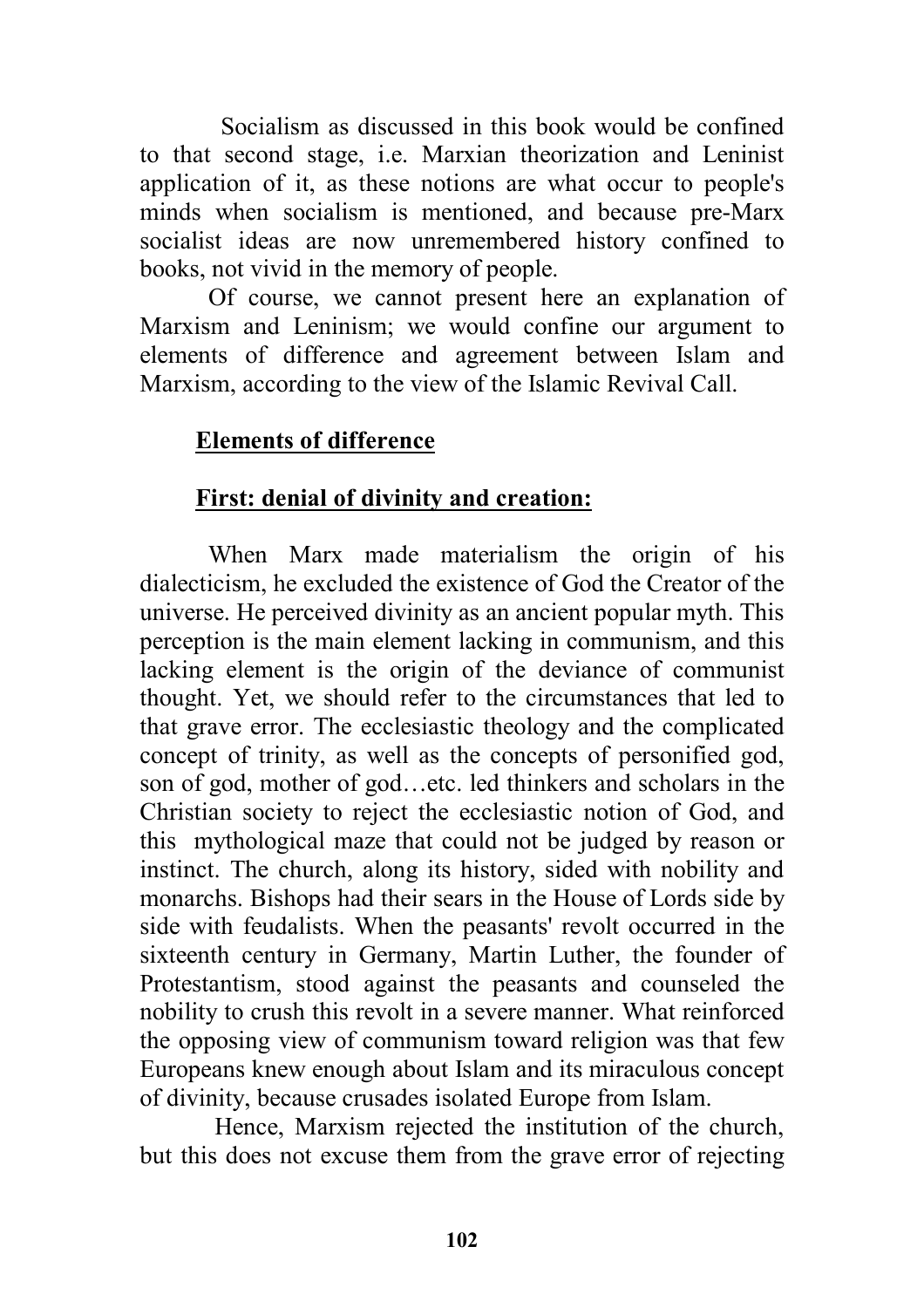the notion of divinity altogether. Communists ignored on purpose these important questions: what is universe? Is it just heavenly bodies like suns, moons, and galaxies? Is it self-made? Did it create its own precise laws? Did it exist by chance? Who created it? How could we accept the notion of existence by chance in the world of determinism? Is this development of universe random? How random elements developed this creative, precise design in life. Who set in motion all existent things from minute nuclei to huge galaxies? Who created the human body whose wonders are being discovered until now by science?

 When we see a perfect portrait of someone or a natural scene, we recognize that a painter made it, not nature. Nature, for instance, cannot bring iron from mines, rubber from trees, glass from sand, and create cars within a period of millions of years of evolution.

 The notion of 'millions of years of evolution' is the capital notion for the advocates of self-evolution, which is a materialistic evolution of primitive creatures to the intelligent human being. This explanation does not answer two questions: how laws that control the universe and the heavenly bodies are so precise, and what is the secret behind this life. A period of 'millions of years of evolution' cannot alone suffice to achieve a quantitative or qualitative development in living creatures just because change is latent in them. God put laws for that development, while the passage of 'millions of years' is a mere catalyst, not the original factor. 'Millions of years of evolution' can change the nature of some substances, but it cannot put laws of moving of heavenly bodies or give the tough of life on lifeless matter.

 The notion of God belongs to reason. When there is reason and will, then there is God, and many regulations, laws, sequence, causes and effects. That is why when the Holy Quran reasons with unbelievers and calls them to believe, it sometimes scolds them saying: ''Do not you have reason?''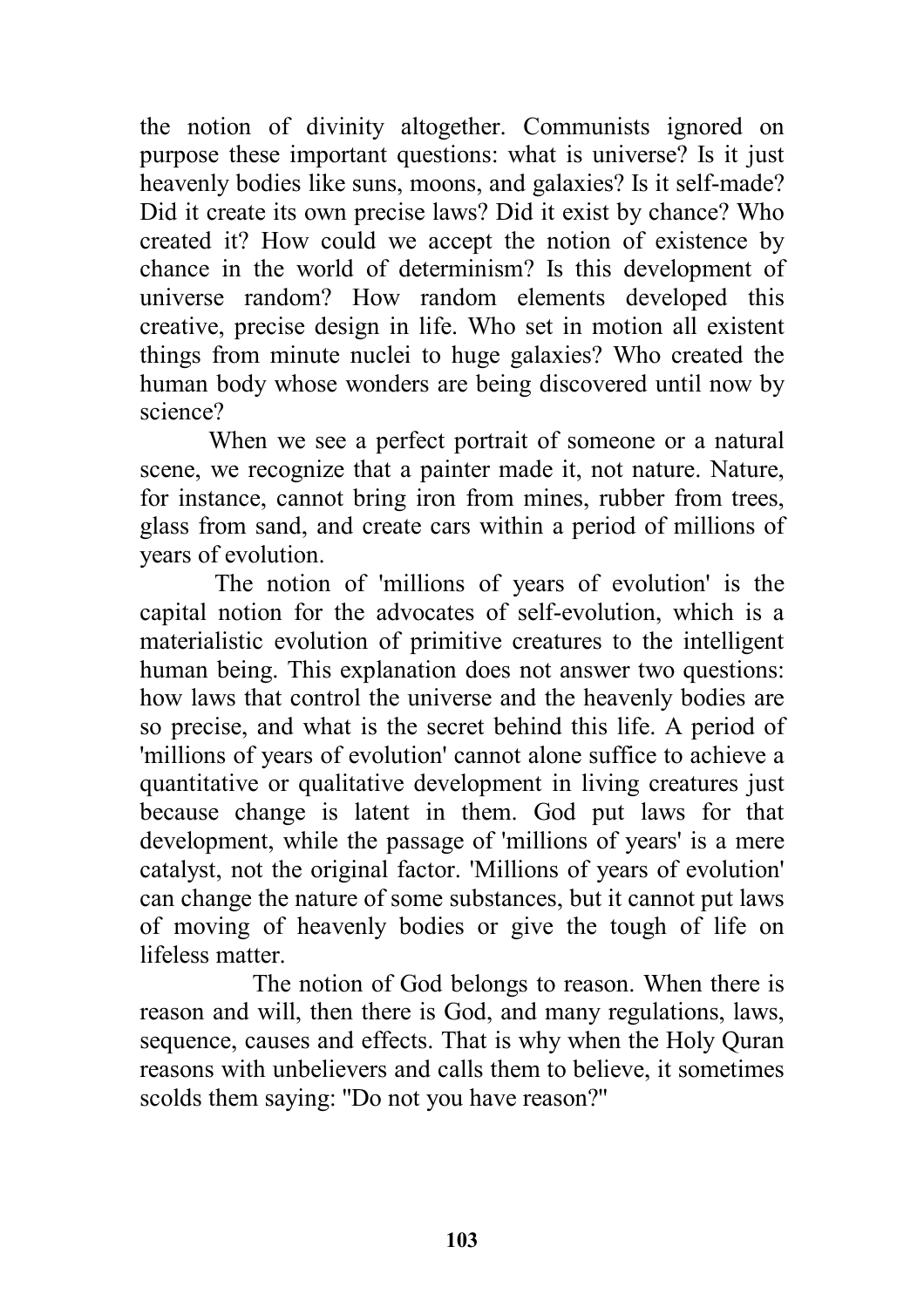This verse agrees with reason: ''*Or do they deny the existence of God? Have they themselves been created without anything that might have caused their creation?*"(52:35).

 It is wrong to assume that peoples in modern age in Europe, the USA, and elsewhere do not believe in God, or that Muslims are the only believer in God. A good percentage of these peoples believe in God in approximately similar ways akin to Muslims, and to instinct. Yet, this kind of belief is not strongly related to Christianity, because the notion of God in the church is no longer believed by most people, either due to its incomprehensibility or due to lack of acceptance of it by reason and logic. This kind of belief lost its efficiency, values and commitment, but it prevented total spiritual hollowness created by the ignoring of the notion of God or having lesser alternatives. No one denies the notion of God in the west except obstinate people who insist on their false notions. God describes such people in the Holy Quran: "*Thus, step by step, We bestow from on high through this Quran all that gives health to the spirit and is a grace unto those who believe in US, the while it adds to the ruin of evildoers*"(17:82)

 Marxism avoided the discussion of the question of divinity as the only rational solution to the question of existence: i.e. the existence of the universe and its minute, precise laws, and the existence of the human being and human emotions, sentiments, life, intelligence, and conscience. Communism denounced the notion of God and creation without presenting convincing alternative. This fact shakes the depth and objectivity of communist thinkers, starting from Marx onwards. They are in Islamic perspective, people who discarded truth only to believe in mere falsehood, they feel irritation by the mention of God, and feel happy by the mention of mundane things, and they believe that this worldly life is the only one and nothing would happen beyond death, and death itself comes by time only.

 When socialism denied the existence of God and the impact of religion on societies and individuals, it lost ethics and values, discarding all philosophical principles that formed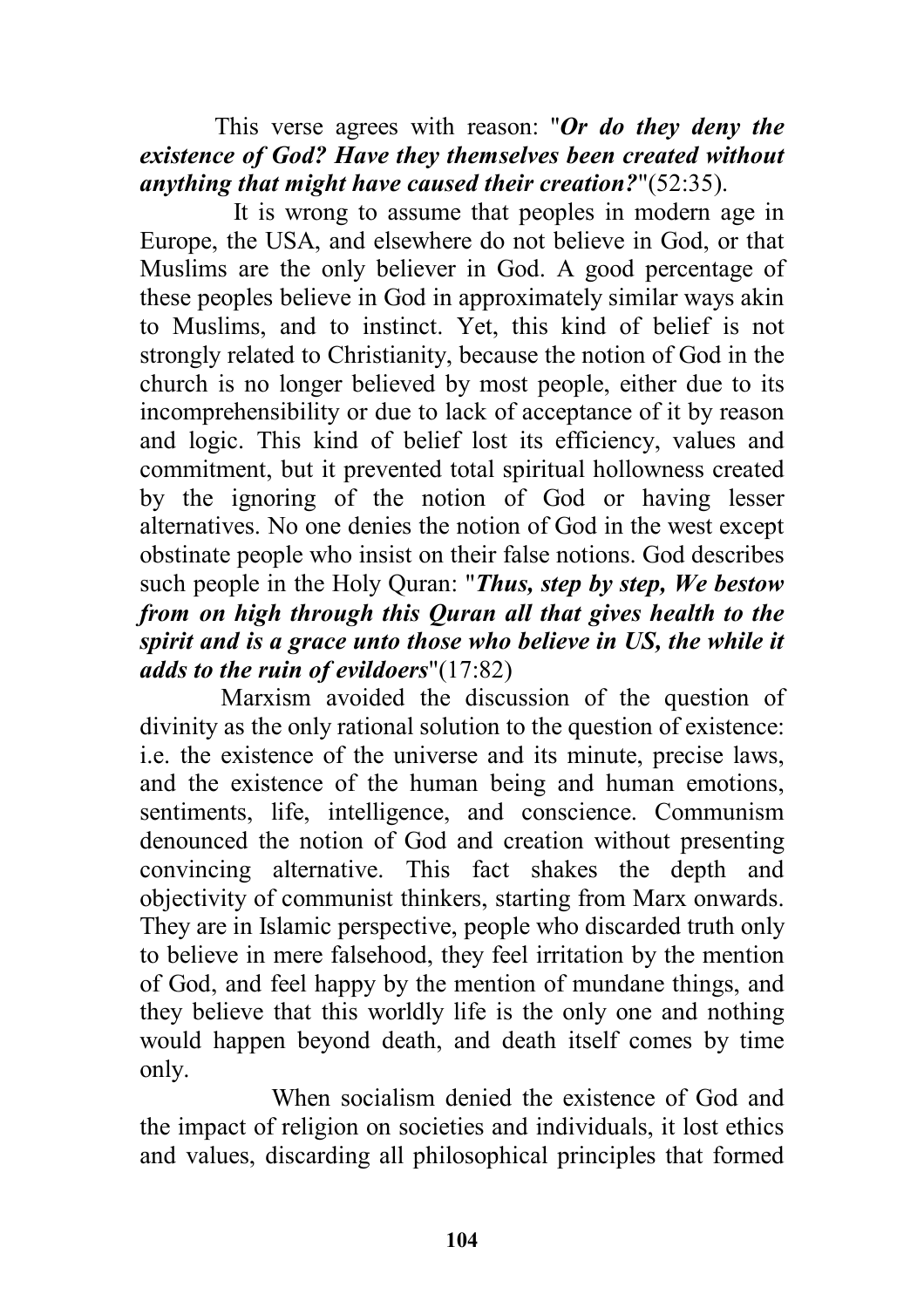the European conscience. Hence, socialism fell into the same quagmire of capitalist ailments: cynicism and alienation, whereas Christ said, ''Man does not live by bread alone''. It is usual that opportunism was prevailing in individuals, parties and states, which believed in socialism. Socialism at the hands of Lenin, Stalin, Mao Tse-tong, and communist ruling parties in Asia and Africa, imposed a kind of terrorism on people and caused more than one hundred million people to lose their life. Value and sanctity of human life comes only from God, and if they came from human source, they fall short of being appreciated. The Holy Quran asserts that religion places great value on human life, ''*…If anyone slays a human being unless it be in punishment for murder or for spreading corruption on earth- it shall be as though he had slain all mankind...* " (5:32)

# **Second: refusal to suppress the character of the individual:**

 As socialism rejects God as the Creator of the universe and its laws, it overlooks the human being and its role in society. It disregards the role of human will to run society, crushing the individual in social classes. This stance is a regression, or more straightforwardly backwardness, as this stance places human beings to ancient eras before the advent of religions saved them by granting them a sacred spirit, conscious conscience, and distinctive character, before the emergence of intellectual revolution that lifted the banner of liberty and achieved it in many fields.

 In ancient eras, primitive human being thought that angry gods and impetuous powers of nature controlled society and the universe. This control was attributed as well to the ruler who personified the gods, rulers then had full control of life, death, work, and granting liberty, prosperity, and grace on his retinue as long as he was pleased with them. Other people, then, did not have individual characters, as it was dissolved within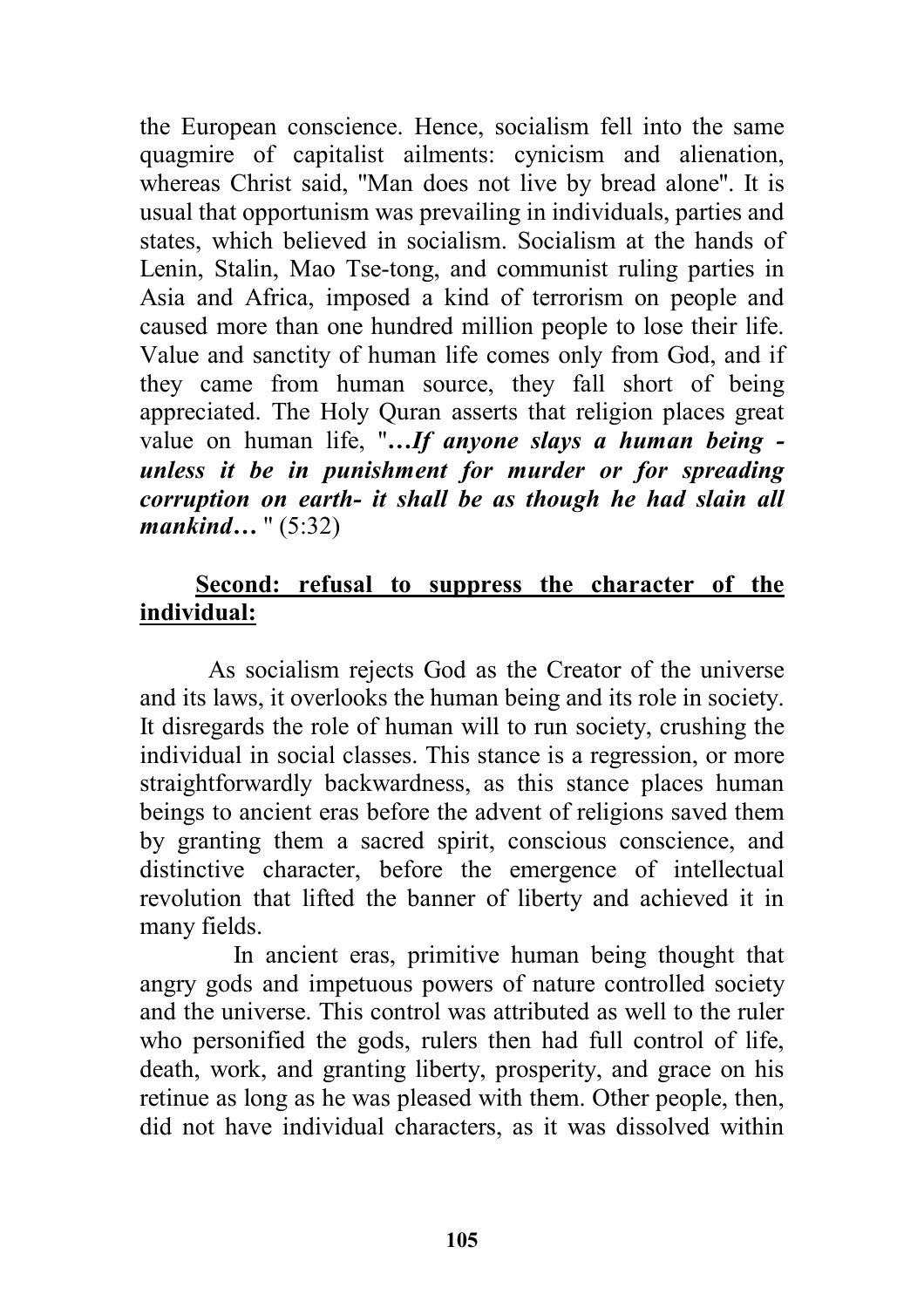their tribes or classes, not to mention staunch loyalty to the ruler.

 With the advent of Christianity, man was saved from this disgraceful position, because of the link between human beings and God that gave people dignity. Religion crystallized human conscience and soul. The Church presented logical, stable, if not true, notions of the universe and society that gave stability to human beings for a while. Man became the master of the earth, which is the center of the universe, and heavenly bodies revolve around it. The universe moves according to the will of God, Who reward the righteous and punish the evildoers. Christianity presented objective criteria that allowed equality for all people in society. The church struggled against usury and corrupt methods of trade and imposed just dealings and care for the poor. It hindered the counter development as the eighteenth century industrial revolution could have occurred a century or two before that when the engines and machines were fabricated, but governments and churches banned their use.

 Yet, many factors interfered to change the course of things, because of the overbearing authority of the church, and its corruption and riches. Popes, cardinals, and bishops isolated themselves from the public and from monks, priests, and believers. The church moved away from its erstwhile values upon which it was founded, and it worked for its interests, collaborated with aristocracy and monarchy against the public.

 On the other hand, Christianity focuses on the soul, salvation, and sin, which allowed many historical factors, related to its origin, to formulate the Christian trend of thought that says that the Christian religion should not interfere with political and economic affairs. Its true message is the salvation of soul by glad tidings, love, and setting a good example, and the church should not interfere between Man and God, controlling will and conscience of human beings. These trends gathered momentum due to many historical reasons, and to sayings of Christ, and the two magnates of Christianity Paul and Peter. Other powers of development presented Christian trends of thought that glorified hard work and asceticism and saw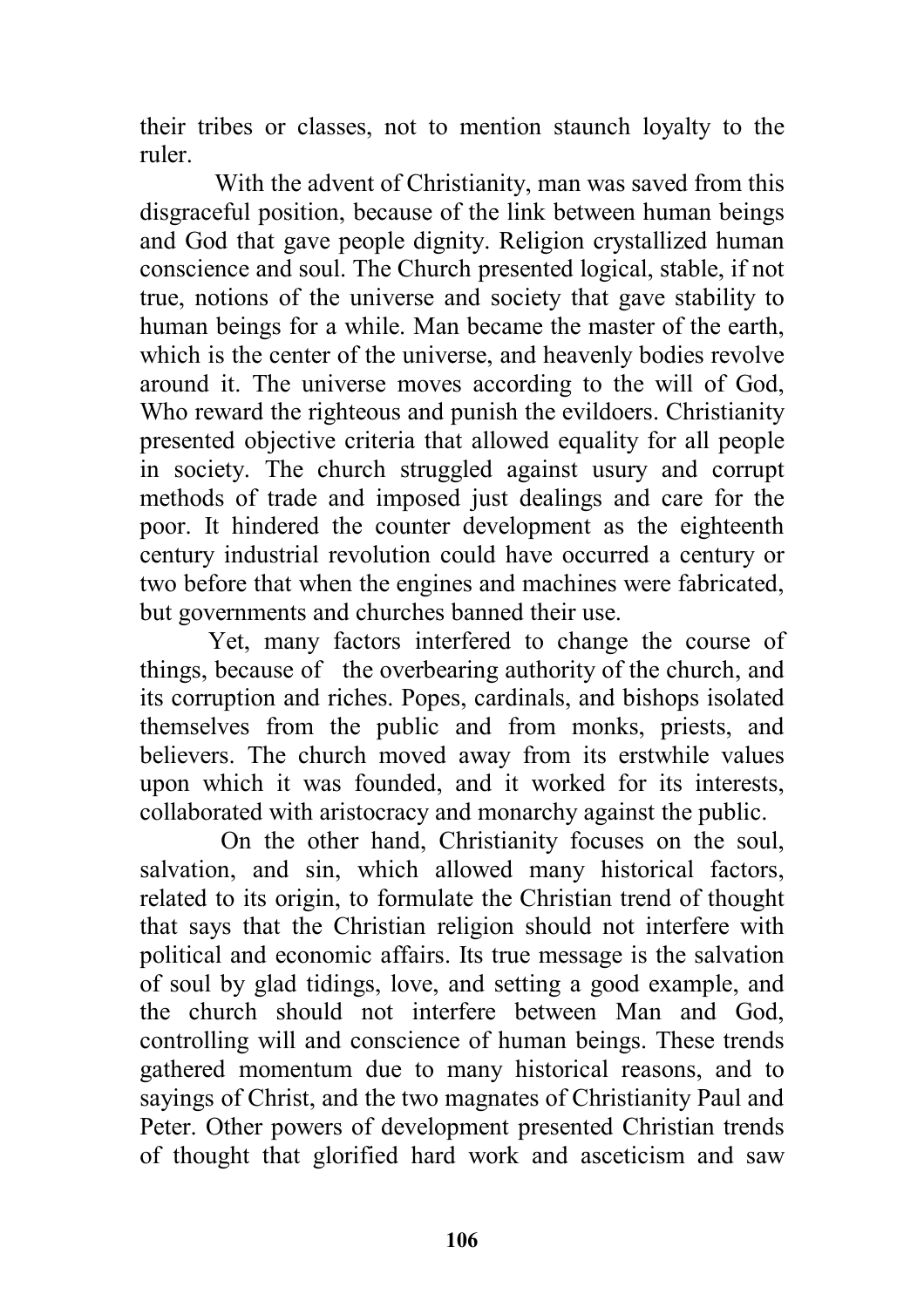success as the sign of righteousness and God's favor. This climate paved the way to the emergence of 'ascetic capitalist' who would realize success by accumulation of profit and reinvesting it. This capitalist would not enjoy pleasures of life unless in later stages of his life and he would perform Christian acts of charity like building a church, a school, or an orphans' house. After a long journey through history, capitalism allowed the gradual return of usury, discarding care for the poor and just dealings. Hence, the climate paved the way for the emergence of full-fledged capitalism.

 Capitalism began modestly in the cradle of boroughs. Later, with the spirit of adventure and risk in traders, sea voyages set to discover new lands and maritime routes. This was followed by colonialism, plunder and scramble for loot; hence, the accumulation of huge capitalist wealth, which allowed Man to tame powers of nature to serve him.

 Thus, the medieval Christian society disintegrated under blows of counter powers, politics was separated from religion and economics, and that stage was crowned by the emergence of full-blown capitalism and laisser-faire economy. For the first time, then, appeared the individual independent character, free from the shackles of the state and the church.

 Yet, capitalism presented the economic man, a distinct type of people appeared as a result of the political economy, who did not move or talk except by the motive to earn profits, and even wages fierce battles with workers, consumers, and competitors.

 Capitalists later resembled the ancient angry gods, and individuality dissolved in groups by varied degrees. Individual workers could not face capitalist exploitation and formed unions and parties to defend their rights.

 This was the state of affairs, and he tried to reform matters but ironically, he aggravated matters! He wanted to free human beings form exploitation, but he made them lose more privileges. Peter Drucker said in that respect, '' [Marx] *did not just prove that Man is not free within capitalism, but also proved that he does not possess the faculty to be free*''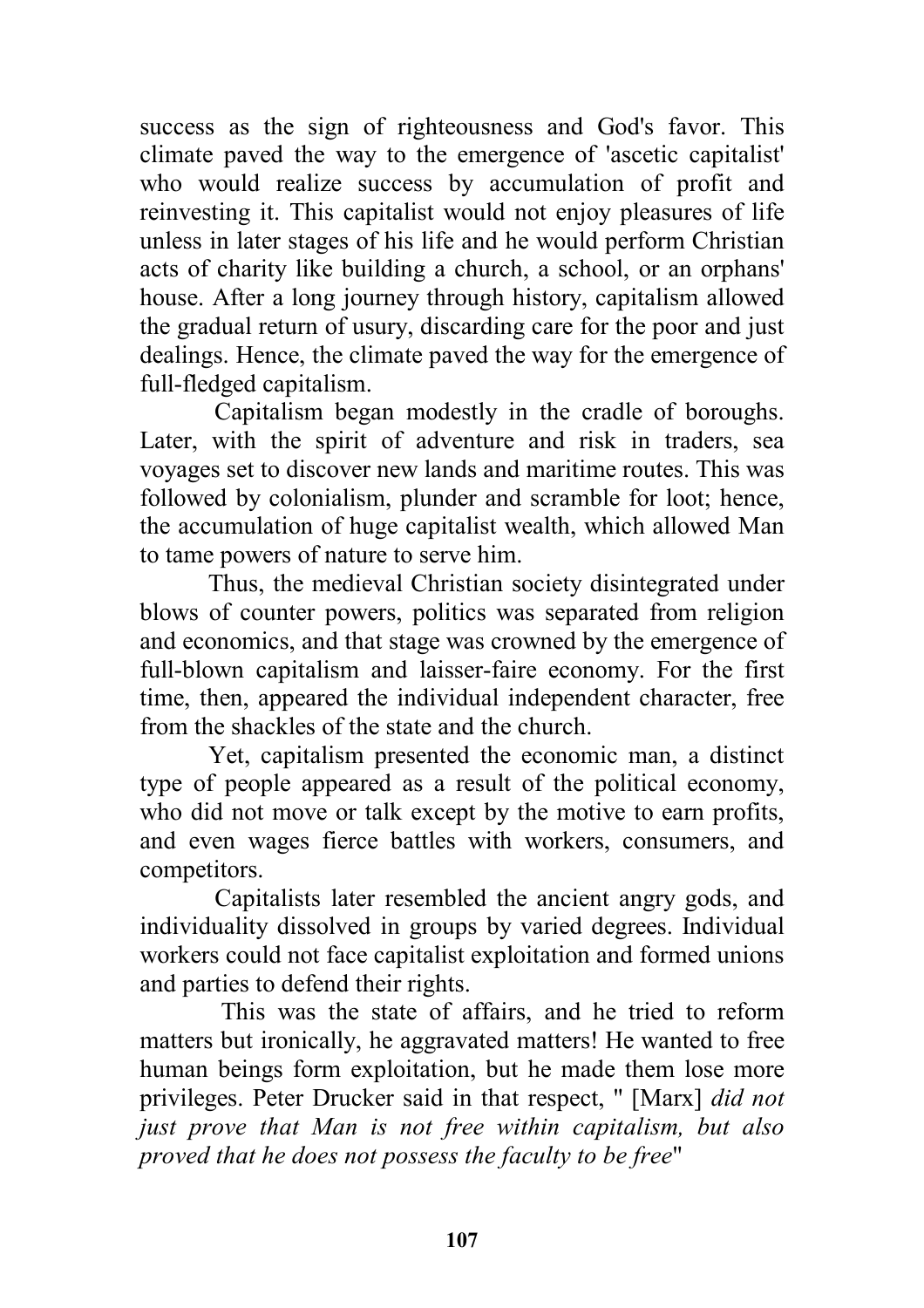Marx made materialism, not the human being, the staring point. He did not perceive in the human being except physical, animalistic entity. Evolutionary theories that appeared then influenced Marx deeply, especially concerning the origin of man as descendent from higher apes, but evolved in millions of years and during certain conditions, to be upright and his hands evolved to be able to hold things, to emerge later as the human being we know today.

 This view opposes the view of religion and humanist philosophies, both added dignity on Man, bestowed on people by God. In Islam, Man is the deputy of God upon earth, and angels prostrated before him, as human beings are bearers of God's soul breathed into them through Adam; hence, human beings are dignified. In Christianity, man is the image of God who sent a son to redeem mankind. The Quranic verse "...If *anyone slays a human being - unless it be in punishment for murder or for spreading corruption on earth- it shall be as though he had slain all mankind...* " (5:32) refers to the fact that God dignified human beings. Dignity of man had many signs and symbols in other philosophies. Man in the humanist philosophies, which emerged in the liberal revolution of human intellect, became ''*an end in itself* '', and thanks to these concepts that involved religious notions, human beings had certain sanctity and natural rights – for just being human.

 These natural human rights are foreign to communism, which sees human beings as a developed animal, and the factors of this development were more important than the will of human beings. These factors are not just natural, but economic and productive factors as well, in the first place. These factors develop and create relations in isolation from the will of human beings, according to this famous quotation of Marx, ''*…social production makes people enter into certain productive and economic relationships, in isolation with their will, and these relationships agree with the degree of the development of material production*...". Thus, the development of production powers and its relationships impose themselves willy-nilly on the human will.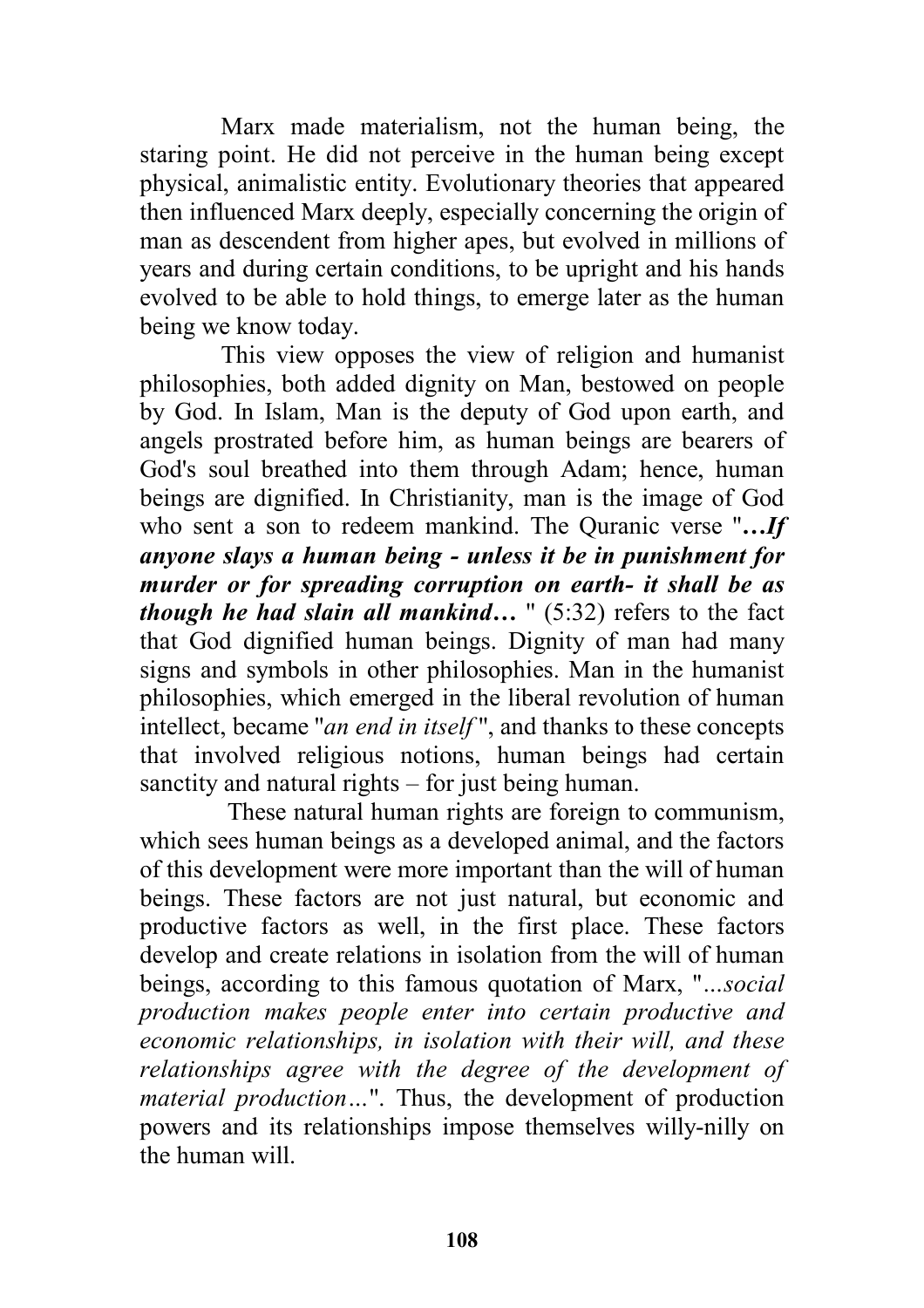In light of the above-mentioned idea, we understand the harsh attitude of Marx toward workers and capitalists. Although he sympathized with the former group and cursed the latter group, but he saw that both groups had nothing to do with the dire conditions, capitalist could not help but stride toward their end, while workers had nothing to do except when they link their struggle to changing of relationships and ownership of means of production. We understand as well the underestimation of human rights that accompanied the application of communism, starting from Lenin until now. Application took different forms in many countries of the world. We understand as well the emergence of the notion of 'adapting' of human nature and the attempt to control and tamper with all components of the character of individuals. These practices began with Lenin since the Pavlov experiments with dogs, which led to brainwashing during the reign of Stalin.

 In light of this idea, we understand that communist notion of liberty hailed unashamedly by Marxists, which was that liberty was knowledge by necessity.

 Plekhanov explained in his book on history and the individual, considered the most brilliant philosophical, ''*…consciousness seen through liberty is work done and preferred by human beings, and necessity is linked mentally to liberty [...]liberty means one cannot break the unity between necessity and liberty, and this overt contradiction is the biggest manifestation of liberty…*''.

 This *'great'* discovery results in the statement that liberty lies in lack of it! Moreover, failing to work what one does already is the biggest manifestation of liberty!

 According to that theory, Stalin claimed that his 1936 constitution is the most democratic one. Communists claimed in any state they controlled that their ruling system – and not capitalist democratic systems – included vast space for liberty!

 It is clear that the theory linking liberty to 'knowledge by necessity' as a definition of liberty was a bad one designed to deceive people. It is a fact that sometimes necessity places a certain framework or constraints on liberty and a motive to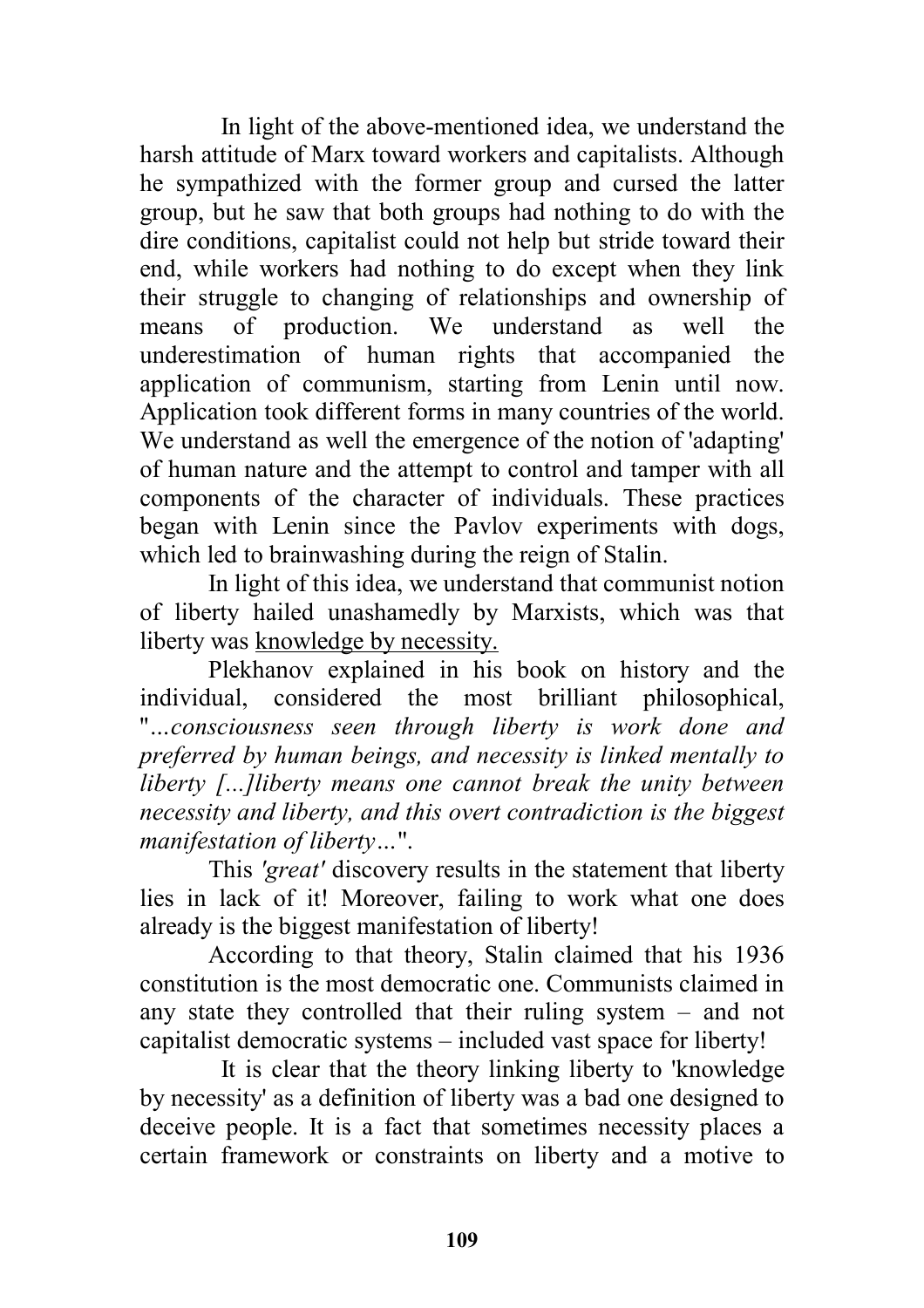bypass liberty, but matters are not recognized by their restrictions or by their contrary notions. For instance we cannot say that white is black just because black makes white prominent. Linking liberty to 'knowledge by necessity' was a kind of deception because necessity has many interpretations without control. Every day bears witness human superiority over necessity, and what was necessary yesterday becomes handy today. This definition could be mentioned when we talk about the relation between human beings and nature, and that necessity inspires human beings the desire to be free and conquer nature. This definition would turn into a way to accentuate human power that is stronger than necessity. Mentioning this definition in the field of social relations was meant to show that the socialist state is a necessity that absorbs liberty. This includes the relationship between production and ownership of means of production by the state. Anyway, liberty in this perspective has no other meaning but submission and compliance, to justify the hegemony of totalitarian governments.

 This communist definition is a distorted version of the Islamic view of fate<sup>\*\*\*\*\*\*</sup> (exemplified in sayings like 'no harm would befall Man unless ordained by God', 'God choose the best for Man', and 'if we knew what is forthcoming, we would choose present reality'). This overt resemblance shows that the communist definition is a distorted version of the Islamic view on fate, which links it to God the Merciful, the Compassionate, the Perfect and the Absolute. No one could monopolize rule in the name of God. Whereas necessity in communism, as a notion, is merely the blind and deaf relations of production that has – without human beings - no vision whatsoever, except that necessity is represented by the communist state and its clique. Whereas in Islam, some thinkers reached the idea that Man is not a puppet in the hands of fate, but free to choose, and that God is Just by necessity. This notion surpasses any thought by soviet thinkers for their state or party.

 $\overline{a}$ **\*\*\*\*\*\* Plekhanov mentions the similarity of his notion and the Islamic notion of fate. This is the only reference that shows knowledge of Islam in the west at the time, but it was a distorted knowledge of Islam and considered a misquotation.**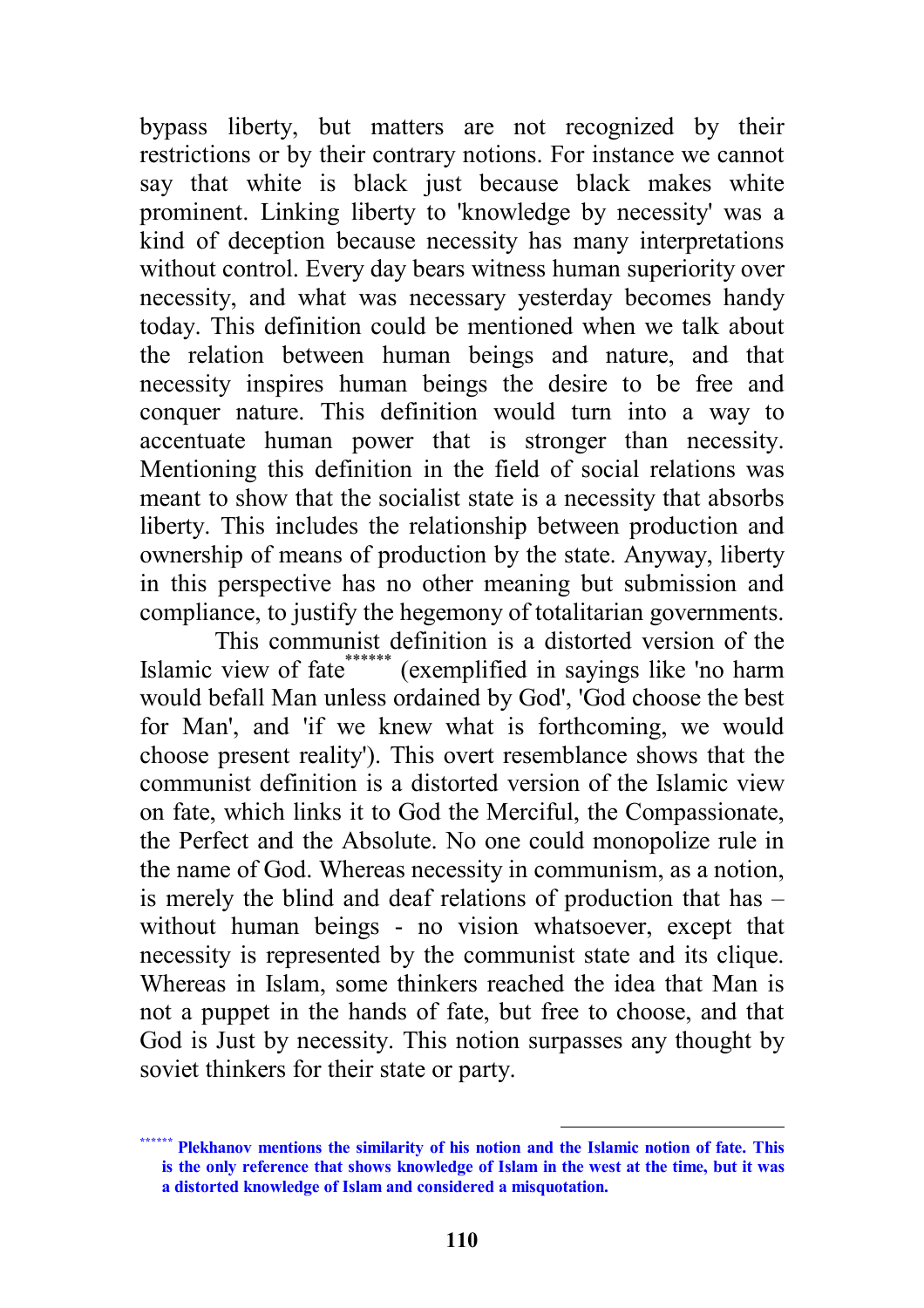To get the larger picture, we should mention that liberty was always a European ideal, because European civilization is humanist in nature and nationalist, especially in its notion to make human beings face fate and powers of Greek mythology and aim at getting rid of them, and not submit to them. In pagan Greco-Roman European civilization, Europe did not know celestial religions and their notion of liberty. Religions in general and Islam in particular, are based on people's belief in liberty. Religious belief cannot be without human willingness and emotional acceptance and conviction. That is why religions place human beings in higher status as they are the means to build religious societies, and make the heart the bastion of belief. Religions acknowledge individuals, their distinctive characters, dignity and liberty.

 What concurs with that notion is that he Holy Quran opened the door for all to advise people to perform good deeds and avoid evil ones, and makes all relationships based on justice. Islam liberated its believers gradually from the social stigma of slavery, as it is the negation of liberty. All liberties result from the belief in the individual, one's heart, and one's conscience. In all the above-mentioned cases, Islam contradicts [Marxist/ Leninist] socialism in its means to crush the individual and liberties of people, and its dictatorship.

# **Third: rejection of Leninist socialist state:**

 What can we expect from a theory that denied the existence of God and crushed the individual character of people, if it reached the ruling system? In our book titled ''*Islam as a Religion and a Nation, not a Religion and a State*", we prove that authority is the main distinctive characteristic of the state, and without it there would be no state. Authority corrupts ideology, values and beliefs. For instance, authority corrupted values like liberty, justice, equality...etc. and the best of values religions- when authority, for instance, turned caliphate into hereditary monarchs system. Another example is Christianity the religion of love and tolerance - turned by authority into the terrible inquisition courts. Authority corrupts all values and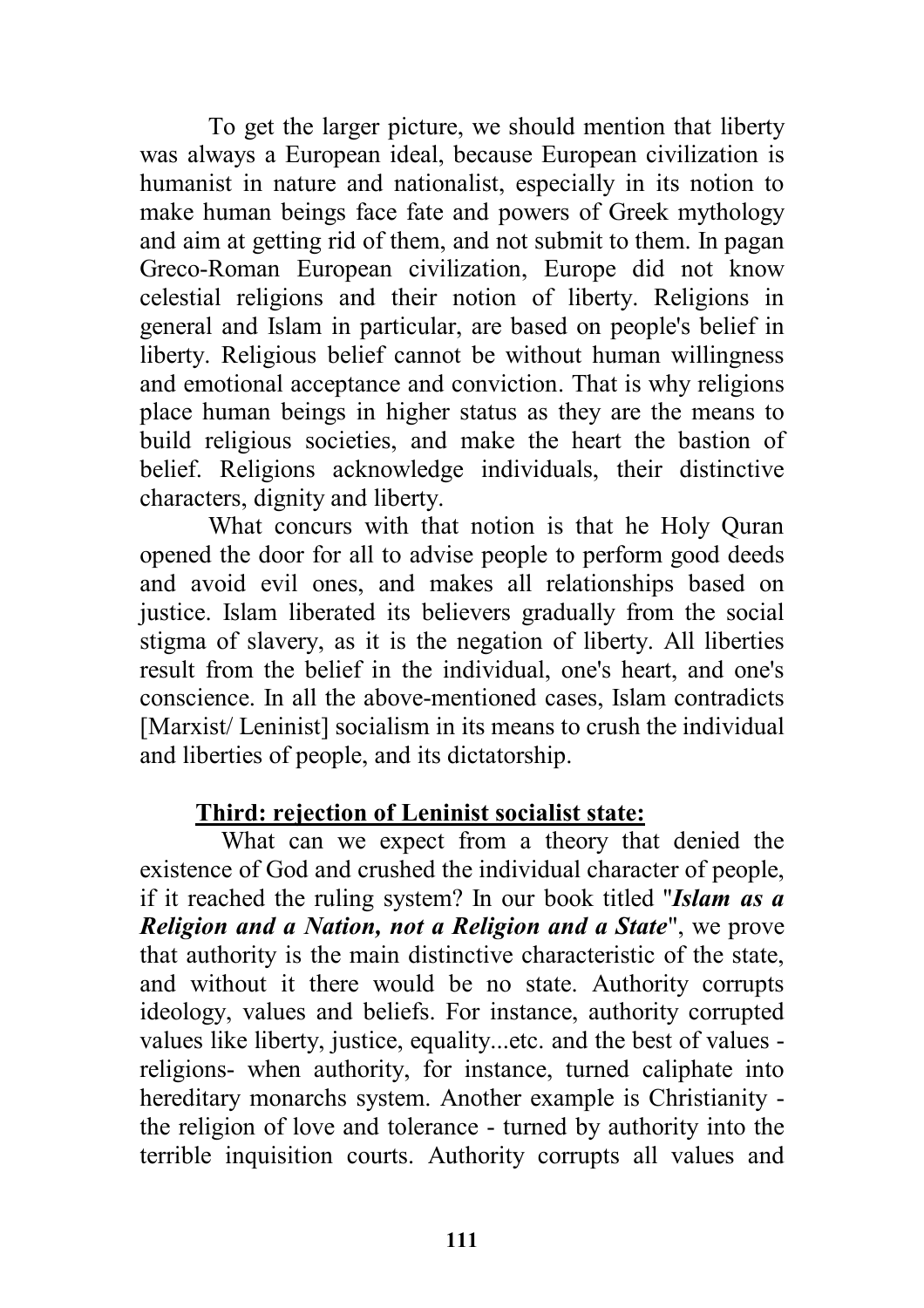religions, but what if the ruling theory of this authority is corrupt in itself? Marx sowed seeds of evil and corruption n socialism when he denied the existence of God and based his socialist theories on the philosophy of dialectic materialism. Marxist socialism crushed the character of the individual, and when it reached state authority, socialism turned rabidly aggressive by authority. Lenin, Stalin, and Trotsky grew the seeds sown by Marx, and they reaped terrorism, dictatorship, bloodshed, injustices, torment prisons, and forced unpaid labor that made the roman one dwindle in comparison.

 The worst thing in this horrid socialist rule was that people became worshippers of modern idols like Lenin and Stalin, and their fanatic advocates of communism tried to apply it in China, Sudan, Cambodia, Indonesia,…etc. which added more false idols like Mao Tse-Tong and Ho Chi Minh, among others, who killed and tormented millions of people. Victims of Lenin's socialism are forty to fifty millions of people.

 History would never forgive Lenin for losing the chance of a lifetime, when he ascended to power in the name of workers who considered him their savior from capitalism and submission to the mercy of wages. He had the unprecedented chance to establish socialist rule based on justice and freedom, and to replace capitalist work relations with socialist work relations. Yet, nothing of the sort happened, and he did not stand in the middle of the route like most democracies, but devised the extreme degree of workers' exploitation, worse than the capitalist one, based on the theory of Taylorism, devised by the American engineer Fredric Taylor. He made use of all workers and imposed on them blind obedience to overseers of workers. Taylor debilitated workers' unions and syndicates by annexing them to the socialist party as the Porte-parole of the socialist party to the masses. When workers' opposition movement emerged, headed by brilliant original elements in the socialist party, Lenin was furious and accused these elements of syndicalism and anarchy. He issues a decree to ban any opposition to the decisions of the socialist party, and gave unlimited authorities to Stalin the secretary of the socialist party,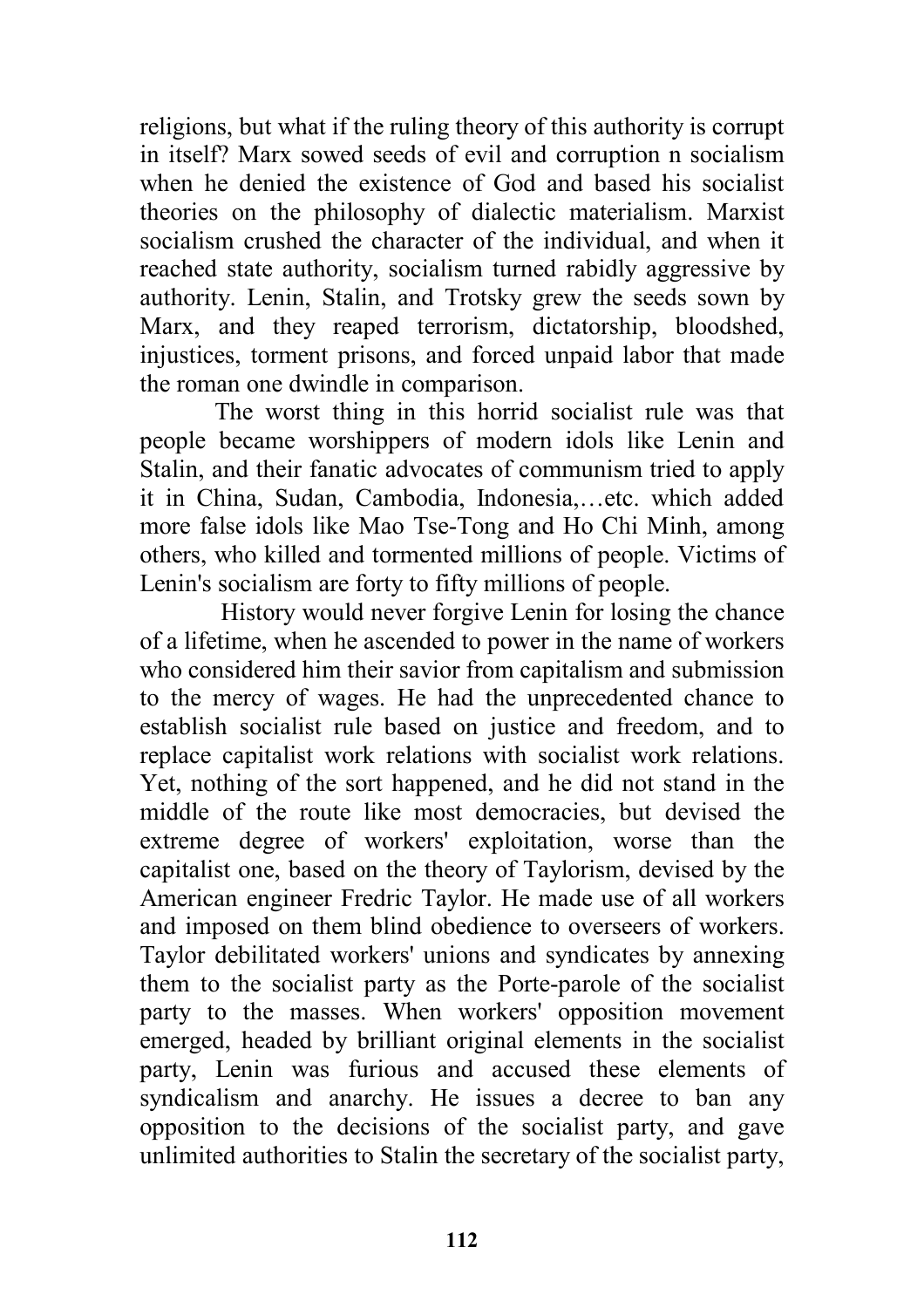at the time, to crush and quell any opposition<sup>††††††</sup>. His aide was Trotsky the minister of defense, who bombed the marine base *Kronstad* with its sailors who made the first revolt against socialism. He was the one who devised the style of taking hostages to coerce others to do what he wished. He militarized work and workers by making syndicates like barracks that employed pressure and military force. He authored a book tilted ''*On Defense of Terrorism*" to justify the right of the state to practice all sorts of terrorism.

 Military tyrants like Caesar, Augustus, and Napoleon, tyrannized people on the pretext of military rule restrictions. Lenin and Trotsky quelled liberty, and their means to quell it were based on primary principles to make quelling unavoidable method, and a desired virtue or integral part of the work of the state!

 Although socialism rejects Nazism and Fascism, yet both ideologies learned lessons of Bolshevist. We can say that Hitler and Mussolini were disciples of Lenin and Trotsky. Lenin was the first leader to establish the most powerful central intelligence agency with unlimited authority, and he named it '*the shield of the revolution*'.

 We do not exaggerate if we say that political thought did not suffer such setback and backwardness as happened in socialist state base on the principles, means, and ends of Lenin and his disciples. The socialist state became the curse of this era, caused the death of millions of people, made other millions suffer torment in dungeons of prisons, and forced other millions to unpaid work camps. The first victims of the socialist state were the workers.

 We refuse the Leninist socialist state altogether, and see it as a setback to human progress. Its only merit was that it proved that any attempt to buy justice and sell liberty is a lost deal that would make human beings lose both justice and liberty. The socialist experiment made people realize that freedom is liberty of thought, opinion, and expression, and that

 $\overline{a}$ **†††††† See details of this incident in our book titled ''***Workers' Opposition in the reign of Lenin***''**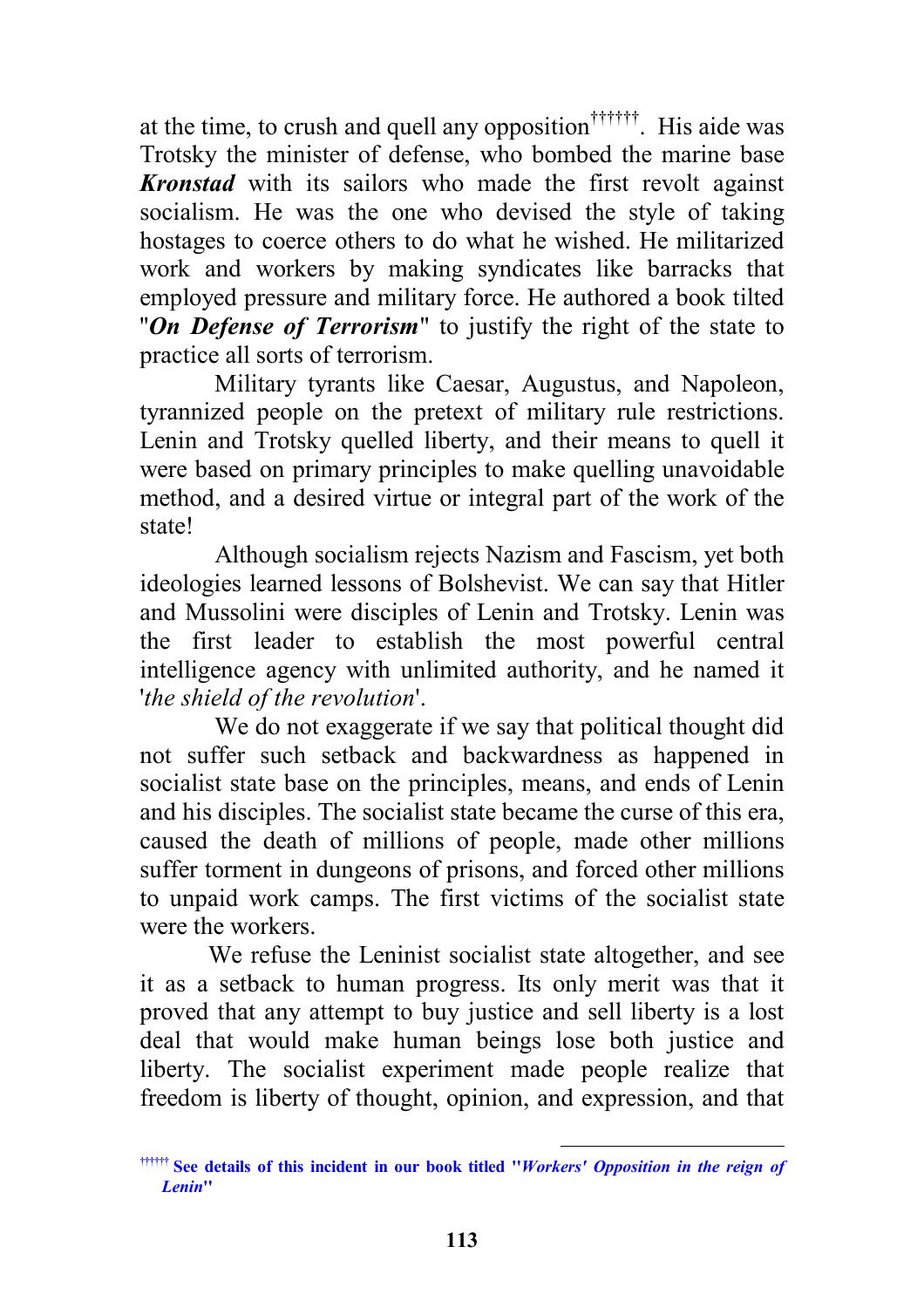liberty should be tae cornerstone of any state that respects the human being. Any call or justification to strip people of this liberty is false.

# **Elements of agreement:**

When socialism raised the banners of materialism, it was honest with the reality and sentiments of people. The vast majority of people cares for its life conditions in the first place, and cares for earning their living. They work all day long and their salaries or wages determine their standard of life, satisfaction of needs like nourishment, clothing, and shelter, and the standard of health, culture, and psychological state, consciousness of life problems like poverty, debts, and disputes.

 Political democracy overlooked this important aspect ignored before by the church - and this lacking element was serious, but socialist claimed to bridge this gap, but it could not do this in reality.

 Hence, the benefit of socialism was that it showed and denounced the opportunism and exploitation of capitalism, called for the right of workers to revolt against this injustice, and presented methods to control the reins of this exploitation. Socialism in that way presented a great service to the cause of social justice for the common people. The Revival Call accepts the main principle that capitalism is opportunist by its very nature, but this opportunism could be controlled and kept to a minimum by forming syndicates for workers and reinforcing these syndicates by culture, knowledge, and proper organization.

 The materialistic element should not be ignored; people should eat and drink before they can think and theorize. The Holy Quran says, "*Let them, therefore, worship the Sustainer of this Temple, Who has given them food against hunger and made them safe from danger*"(106:3-4).

Hence, satisfying one's hunger comes before worship and a reason for it. Islam established certain systems to satisfy human needs without violating the divine laws for Muslims. Islam does not encourage poverty and debts, and urged people to enjoy the material bounties of life without excess, that is why we cannot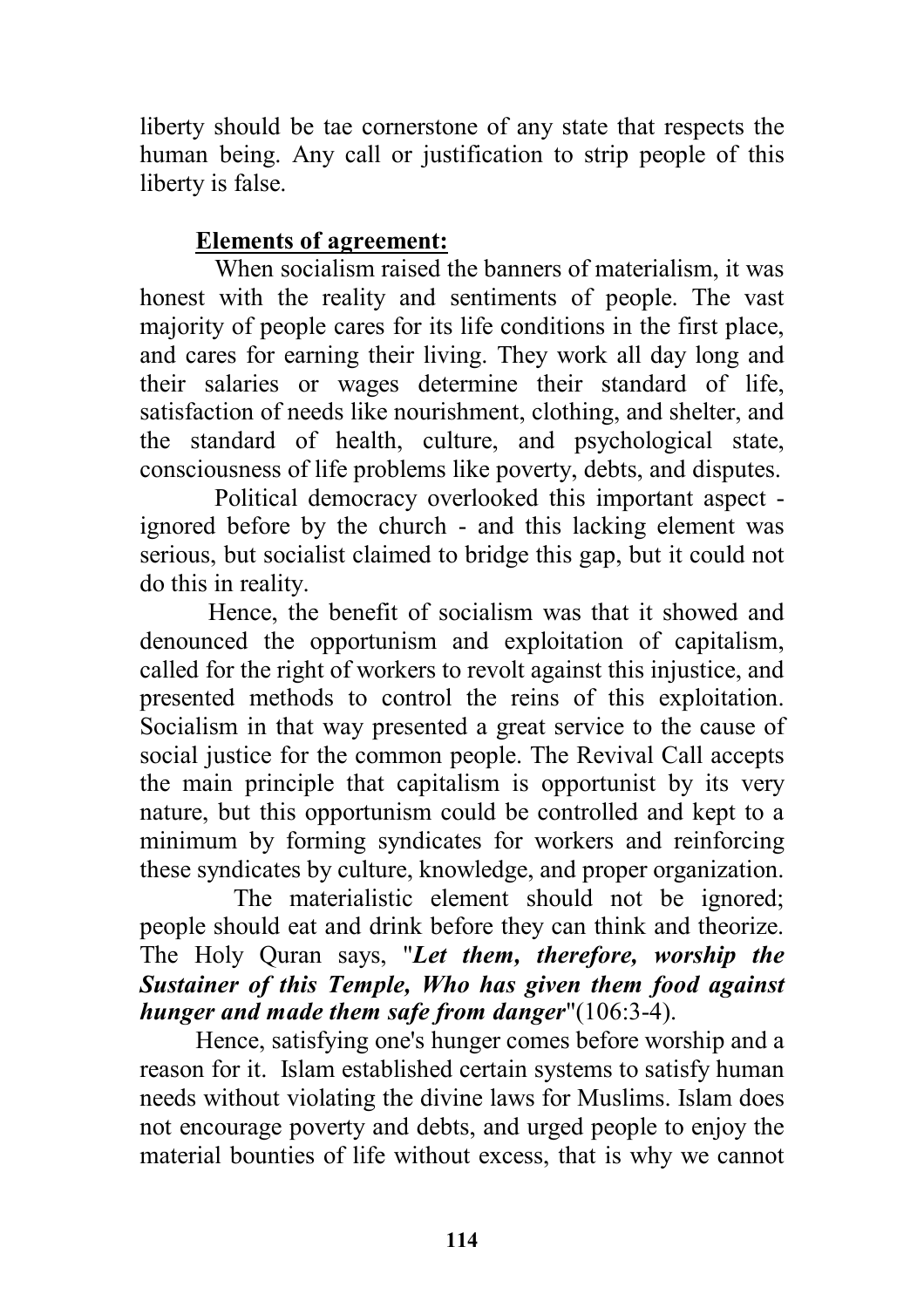blame socialism for its interest in materialism; on the contrary, it showed helpfully that the natural order of things for the vast majority of people is to satisfy the material needs and then other needs. Religions affirm this fact in particular; God created Mankind and know the necessity to satisfy materialistic needs of people to preserve their biological entity. Divine religions complete the other side of people, which is their humanist natural need for thought, values, spiritualities, and faith. The advent of religions presupposes the satisfaction of the materialistic needs, and religious values curb the predominance of materialistic aspect of life over human beings. Hence, it is the idea of complementarity, not struggle, between materialistic and spiritual needs, and Islam acknowledges the notion of satisfying materialistic needs in a healthy, wholesome, lawful ways, and rewards these efforts as well.

 God created Adam from earth, and then breathed life into him; thus, the earthly formation of Man, and consequently his bodily needs, precedes the divine breath of soul into him, which carried spiritualities and values into Man. divine religions presupposed a certain shortage in people that they cannot fill themselves.

 Islam cares equally for both the materialistic and the spiritual aspect of human beings. Some religious doctrines denied the materialistic necessities as something evil, whereas socialism disregarded the spiritual aspect altogether, claiming that religion is the opium of the masses. This was a serious error in Marxism, which should have realized that caring for the materialistic aspect does not mean necessarily denying the spiritual aspect of human beings, and that materialistic satisfaction at a certain point declines, according to the law of diminishing return. Satisfaction without control means that people are carried away to pursue profits, wealth and luxury. This aspect is capitalist and unacceptable, especially by socialism. It is noteworthy that materialistic needs are individual by nature, whereas values are communal and collective by nature. Society does not attain progress and cohesion except by principles and values that is why Marxism in its overlooking of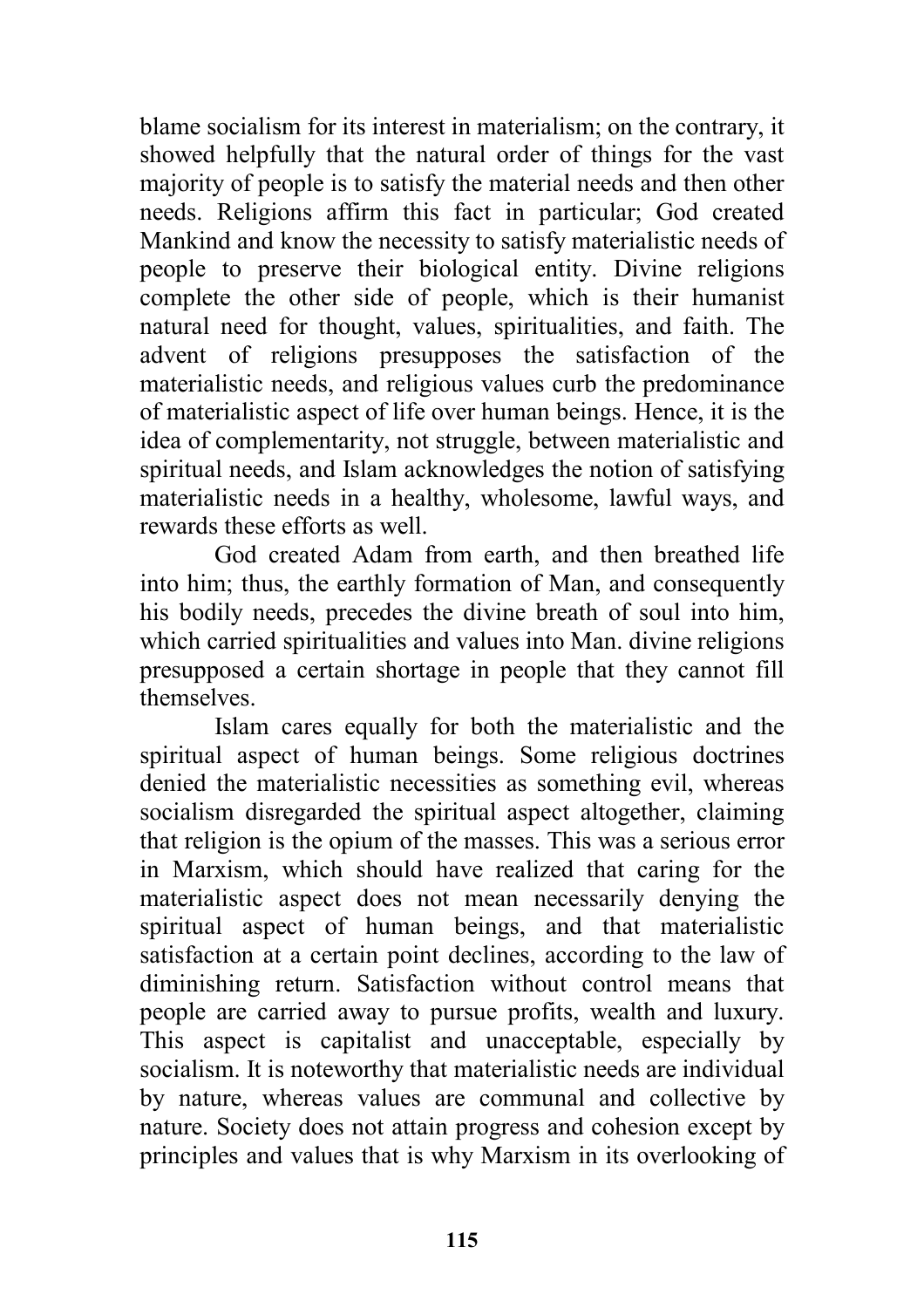values appears amoral philosophy and it seemed to be betraying its supporters and people, which paved the way for dictatorship. It is a random, unjust attempt to compare the importance of the materialistic and the spiritual aspect of human beings. No aspect is more important than the other one, but they complement one another. Early classical socialist thought was idealistic in making values and spiritualities above its main foundation, as this was static link between values and materialism, and in fact, both aspects should be in a state of ongoing interaction.

 Yet, the materialistic needs are nearer to the human being as a biological creature who has to breathe, eat and drink, get sheltered from hot or cold climate…etc. If biological, materialistic needs are not satisfied, human beings cannot enjoy beauty and art, may get nervous and short-tempered in a low mood, and would fall prey to tendencies like evil, aggression, flattery…etc.

 Deprivation of materialistic needs prevents individuals in society from having a strong religious sense and spiritual sentiments. If conflict arises between the two aspects, the materialistic one would prevail, at least for most people, because, unlike spiritual needs, it is related to the existence of human beings. The practical step in Islam to prevent such state is *Zakat* (alms) to ensure economic solidarity and to provide justice on all levels. Justice may not necessarily provide materialistic sufficiency, but it prevents worst sentiments that might be caused by deprivation. Deprived people would see they are not alone, and justice would ensure the best distribution of wealth, and bridge the gap between the filthily rich and the impoverished. Talking about spiritual values in the presence of abject poverty cannot possible happen, as it refers to corrupt system, and makes it hard to order people to submit to it.

 Yet, the materialistic aspect does not fill the void in the human soul; on the contrary, it might fill the stomach and influence thought, but some other important components of thought need values and principles that the material cannot provide. These values might exceed in importance the materialistic aspect when people withstand torment,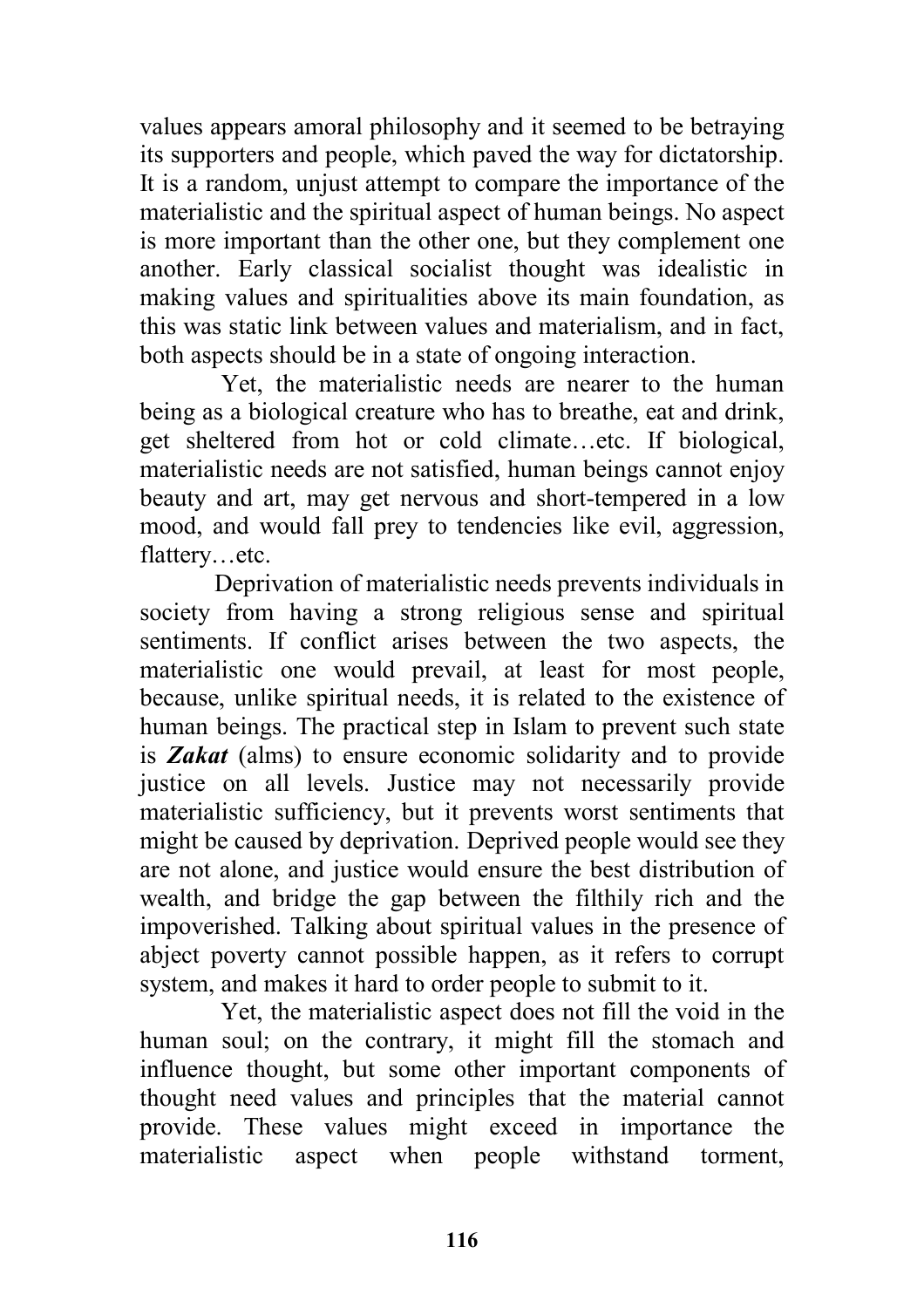imprisonment, abject poverty for their beliefs. Marx himself exemplified this when he lived in poverty for the sake of his beliefs and was against hegemony of certain powerful attitudes.

 If the materialistic aspect constitutes high priority to the vast majority of people, a few people place higher priority to thought and beliefs, and these few represent most of philosophers, prophets, scholars, poets, men of letters, men of knowledge, and great artists. These are the influential elements in a given society, and under their banners and beliefs, common people move. This does not indicate necessarily that their ideas are right, for it might be primitive or wrong, but in general, they are away from the materialistic criteria of profits and losses.

 This distinction between the materialist elements and its influence over the intellectual elite makes matters rightfully arranged and renders justice for all, combining the importance of materialism and the importance of values, beliefs and thoughts without contradiction. Under the banner of thought, humanity progressed. Yet, at the same time, materialistic needs of the masses and powers of production have great influence over this progress as well to make the progress route contribute to achieving prosperity to the public.

 Engels in his letter to Schmidt (fifth Augustus 1890) had to admit that he and Marx are to blame for the extremism of their disciples who thought that materialism is the only influential factor. Yet, he excused himself for not correcting this image by certain circumstances and lack of time; nevertheless, this cannot justify the grave error in the edifice he erected with Marx to be a new Mecca for the disciples and maniacs.

 Even when materialism constitutes highest priority of people, it could not hold this position for long, as when a certain degree of satisfaction is reached, materialism becomes selfdefeated and satisfaction diminishes. That is why communism succeeded in poor countries in Asia, Africa, and Latin America, when it promised providing food for all hungry people there. However, such promise does not attract rich people, whose appetites demand the best, and communism would not provide that.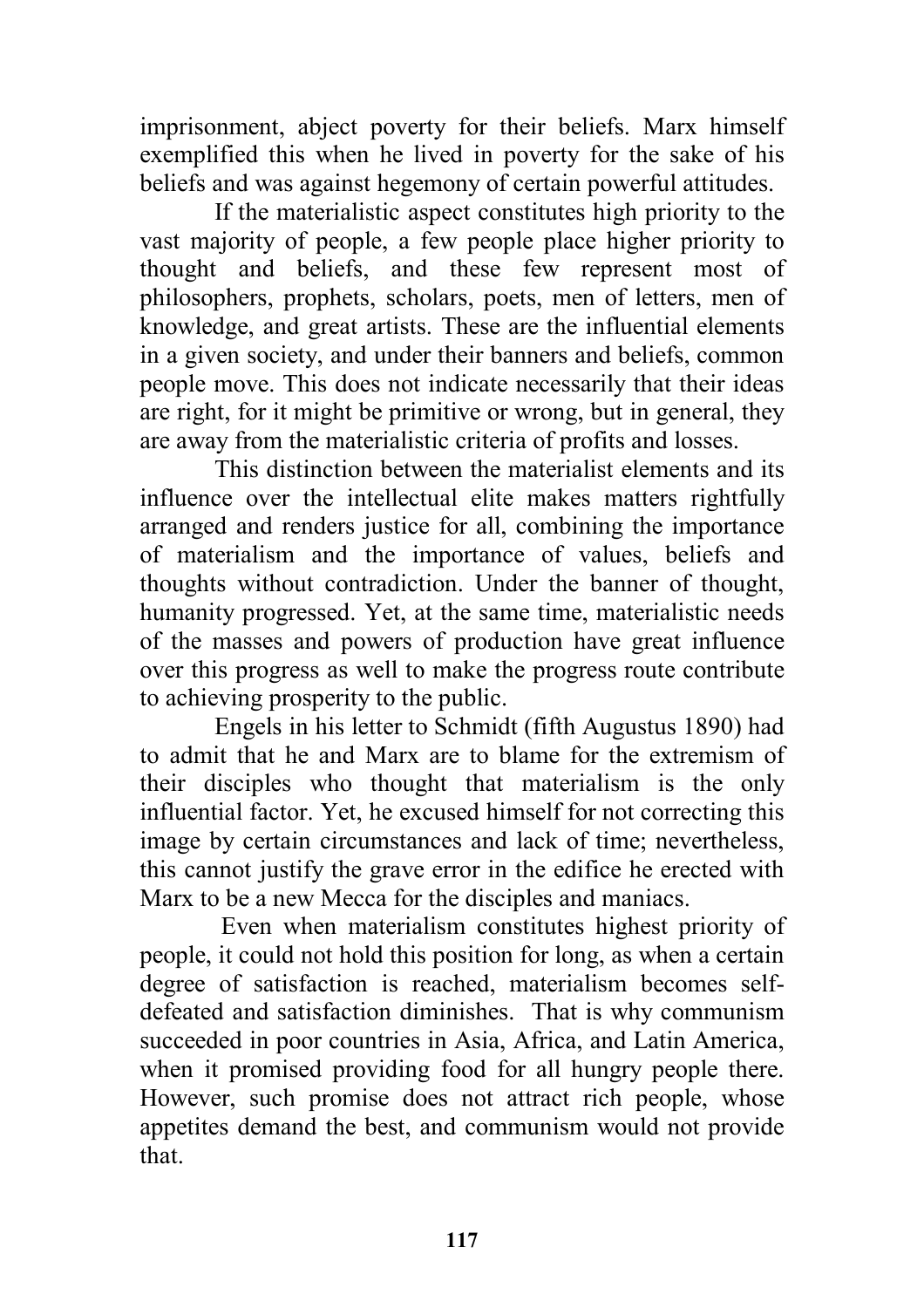Some may think that when communism provides even distribution of food, it does something great and it should be regarded as a benevolent call and should be applied by all. Yet, the point of contention is that communism does not offer anything but material welfare, and sometimes fails to do that in the best manner in most communist states, whose governments gains a lot in return for giving very little for people, and eventually people would not gain material welfare and they would lose freedom.

 Emphasizing materialism and diminishing the intellectual aspect is not something to be proud of! Animals do not know except the materialistic factor, and humanity has the distinctive characteristic of recognition of values and ideals. Man is a sublime being, and this sublimity is a source of inspiration for people and makes them enjoy a humane life in the real sense of the word.

#### \*\*\*

 Useful ideas introduced by socialism include production and economic planning and nationalization of means of production. These ideas prevent waste, chaos and competition of capitalism, uncontrolled by the mechanics of the market, and prevent individuals from exploiting workers and farmers.

 The USSR applied central planning and nationalization by brutal, violent ways, not only stripped proprietors and capitalists of their wealth, but murdered them as well. This was among chief reasons behind the downfall of the USSR. Centralized planning meant adding governmental bureaucracy to state economy, with its slow pace and complexity. The desire to gain profits diminished and it was the reason for work. Competition dwindled and it was the criteria of success and efficiency. Thus, economy in capitalist countries resembled a racehorse, while in the USSR was like a slow turtle.

 Nationalization, after it was applied forcefully and caused the murder of many people who owned nationalized property, was meant to prevent exploitation and opportunism. Ironically, when the USSR was the only owner of means of production,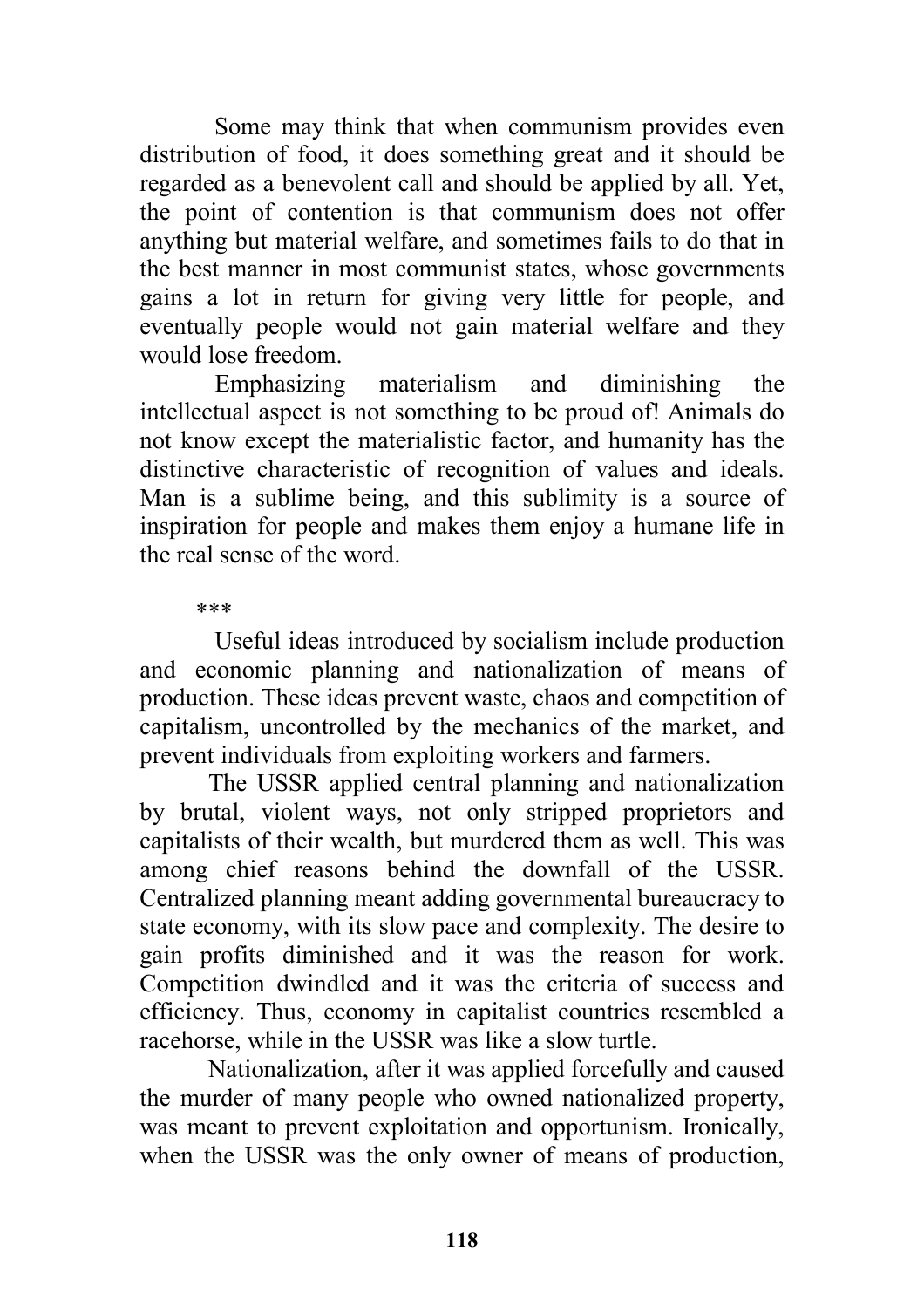nationalization became a form of state capitalism and not socialism per se despite all sloganeering. In the absence of liberty and political transparency, the ruling system combined evils of economic exploitation and political tyranny. Hence, the 'socialist' state in fact was a tyrannical capitalist state without liberty and justice.

 Islam prefers socialist aspect of hard working of energetic intelligent people in any field as ambition leads to prosperity, progress and independence. Ruling systems should encourage such values without exploiting public categories like workers or consumers, allowing transgression of profiteering and competition, or wastage of resources, typical of capitalist societies. Yet, we cannot accept the removal of private and individual ownership altogether. For instance, we cannot castrate males to make them abstain from having sex. We should be courageous enough to accept complexities of necessities of life and manage to minimize any negative impacts. Islam does this by presenting a kind of guidance to the national economic policy to achieve welfare of people. What capitalists lose because of justice in distribution would regain it by preventing wastage of resources in fierce competition. In Islamic states, there should be a sense of commitment and accountability for public responsibility, stemmed from voluntary faith reinforced by laws and proper regulations as well. This is lacking in both capitalism and socialism as they stemmed from pure materialism without morals.

 The legitimacy of these regulations is based on two principles: the first one is that ownership is deputized in Islam, as all property is originally owned by God. This is not empty rhetoric as God is the Creator of all matter. God deputized Man to benefit from wealth and resources found on earth. The second Islamic principle is that God prohibit misuse of right guidance, and if it occurred then its perpetrator discarded divine guidance and justice. The state has the fundamental right to direct economy according to the responsibility, knowledge and for the welfare of public. Yet, this does not deny that the original principle is liberty and ownership.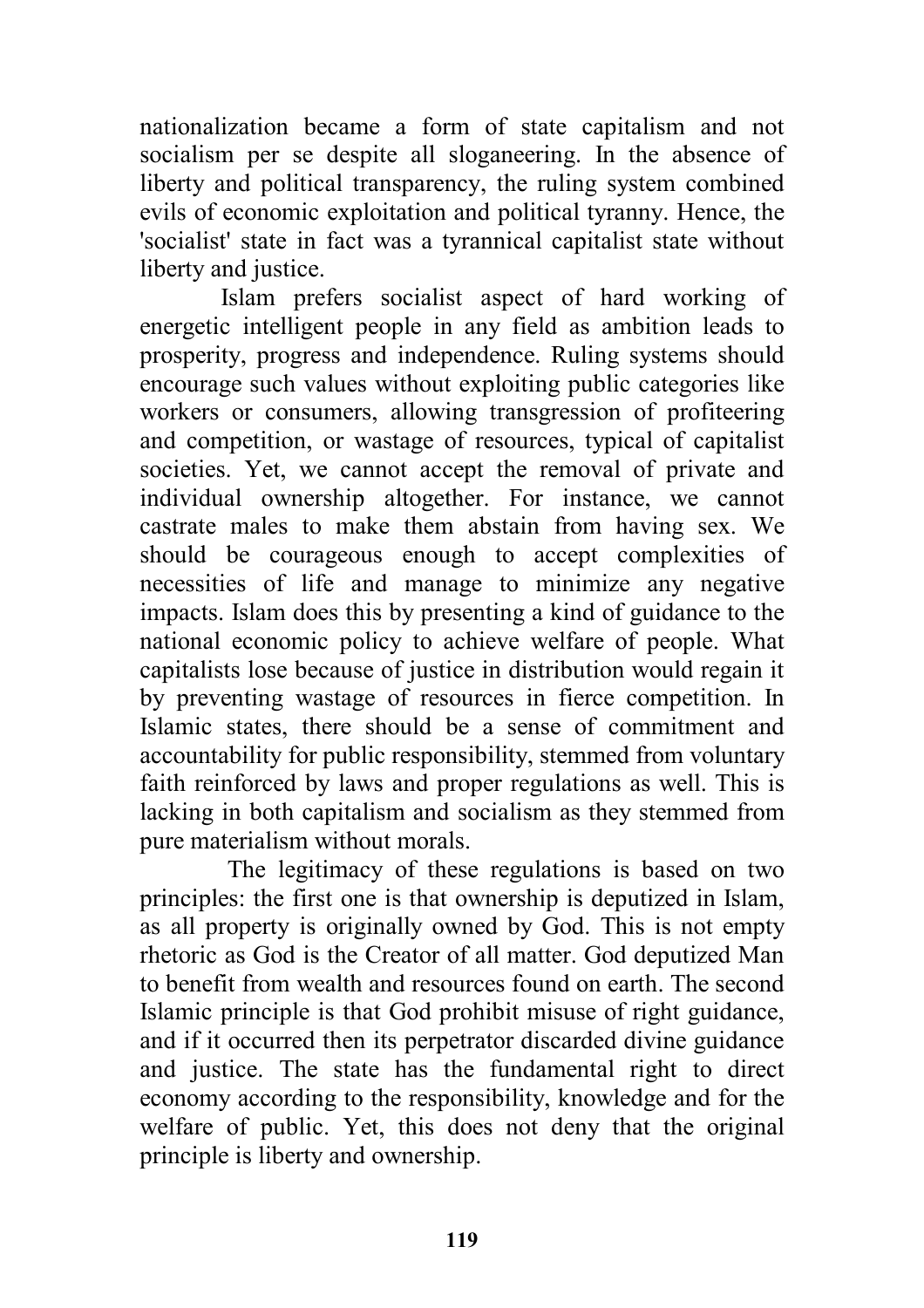The state should enter into fields of investment that capitalist refrain from investing in them or help them with subsidies to urge them to enter these fields. Yet, the state should not run economic establishments, as governments are not capable of this mission, and if it did, failure is doomed to happen. Nationalization, if succeeded, would turn the state into a god who would control livings of people and this would not benefit people. Successful nationalization is a waste; a failed one is a catastrophe.

### **EPILOGUE: THE ALTERNATIVE**

 After this demonstration of secularism, nationalism, and socialism, we see pros and cons of each one. We cannot apply one concept of them wholly with confidence and enthusiasm, as done by others.

 Another integral point is that these three concepts reflect the development of European society, its soil, conditions, and circumstances, as a historical reaction through the last four centuries. We cannot adopt a whole concept that took place in Europe to our Arab societies, which differ from European societies, without alterations and modifications; otherwise failure is doomed to happen. The presupposition that all human societies are similar and develop in the same manner is not wholly tenable. Distinctions will be found in two siblings, let alone two different societies that have different history, climate, customs, traditions, and civilization. Hence, we cannot adapt any of the three concepts wholly. The best solution is to learn valuable lessons from each of the three concepts, and adopt what may be suitable and compatible to us, and then we should add the Arab identity on what we would adopt to be a legitimate part of our modern culture.

 Thus, we would discard the three concepts, yet we should benefit of their pros and avoid their cons. This is our attitude as well toward democracy, though not mentioned in this book. No doubt, that democracy is better than the three concepts mentioned in this book, and it is the best alternative on the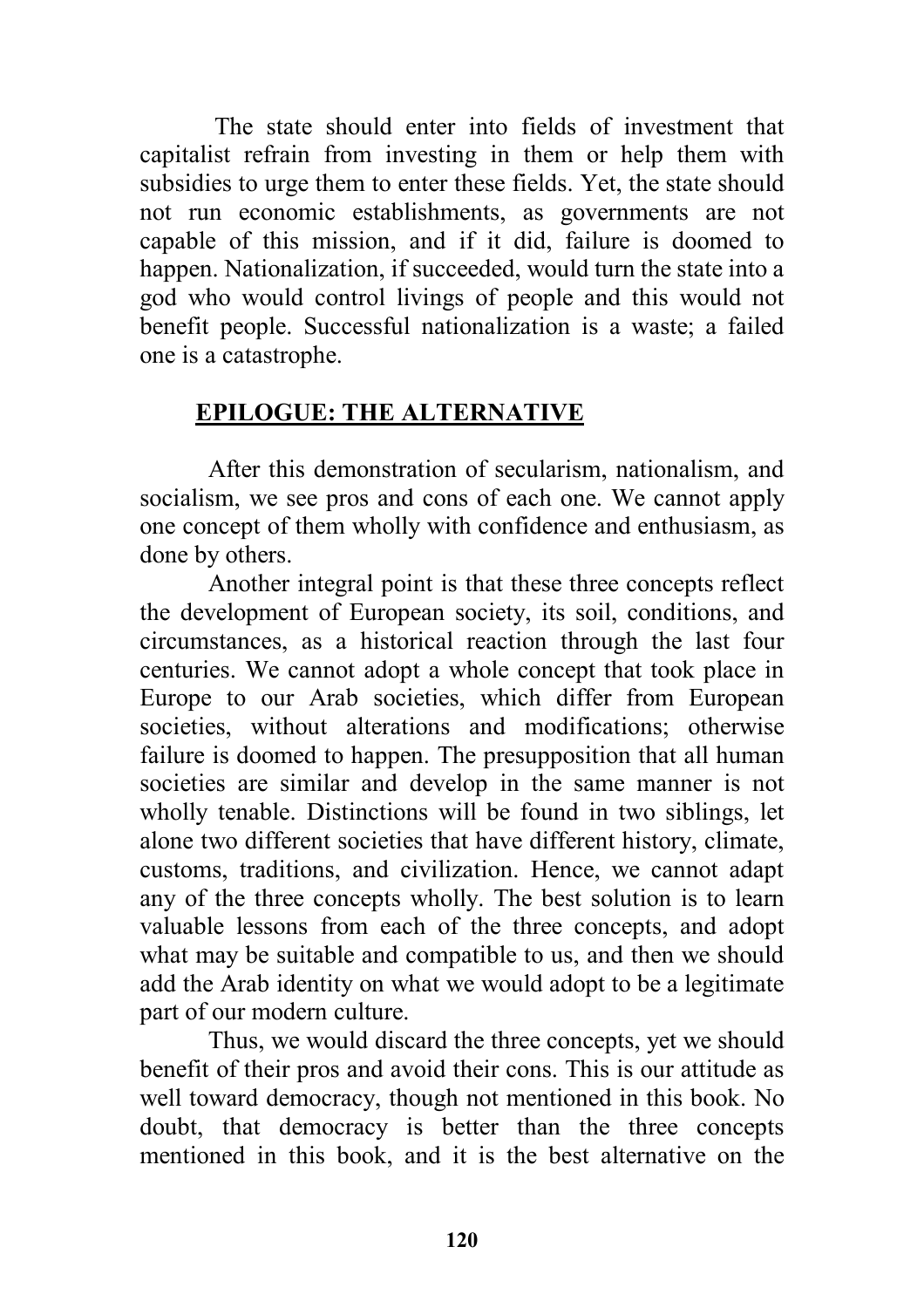international scene now. Yet, it originates in Europe as well, in Greece five centuries before Christ, and it has its own limitations, and pros and cons. We can say that democracy is better than dictatorship and communism, but not objective or absolute alternative to all concepts. Europe and the USA had no other option but to opt for democracy, as it is the final stage in human progress. We do not have the same obligation, from the perspective of development and preference. We already have an objective alternative that can be considered the fruition of the chain of development in the Egyptian and Arab society.

 What is this alternative? It is Islam, not just as a religion but as a civilization.

 Even before the advent of Islam, the Arab region historically – since 5000 or 6000 years- had a natural disposition toward faith and religious beliefs. Religions played a central role in legislation, politics, conscience and morality, before the advent of the three celestial religions. This occurred in ancient Egypt of the Pharaohs, for instance, and its brief Coptic era, then with the advent of Islam, Egypt won its historical victories over ignorant crusaders and belligerent Tartars. Islam for a millennium was the major and integral part in Egyptian history, legislation, civilization and as a religion. This relation between Egypt and Islam became deep-seated socially, historically and organically.

 Objectively, religions are richer than any human thought. Religion begins where philosophy ends, presenting a philosophy of this worldly life linking it to the afterlife and to God, the Supreme Creator of this life. Religion tackles society and individuals, spiritualities and the materialistic aspect; hence, religion is ideal as it acknowledges the materialistic aspect and places it in a distinct place of goodness and lawfulness, removing evil from it. Islam allows society to combine both individualism and totalitarianism, unlike western concept of totalitarianism, because Islam is based on the voluntary internal belief bond, not obligatory external bond of any kind.

 Although the slogan "Islam is the solution'' appears to be flagrant and vague, but in fact, it represents the alternative most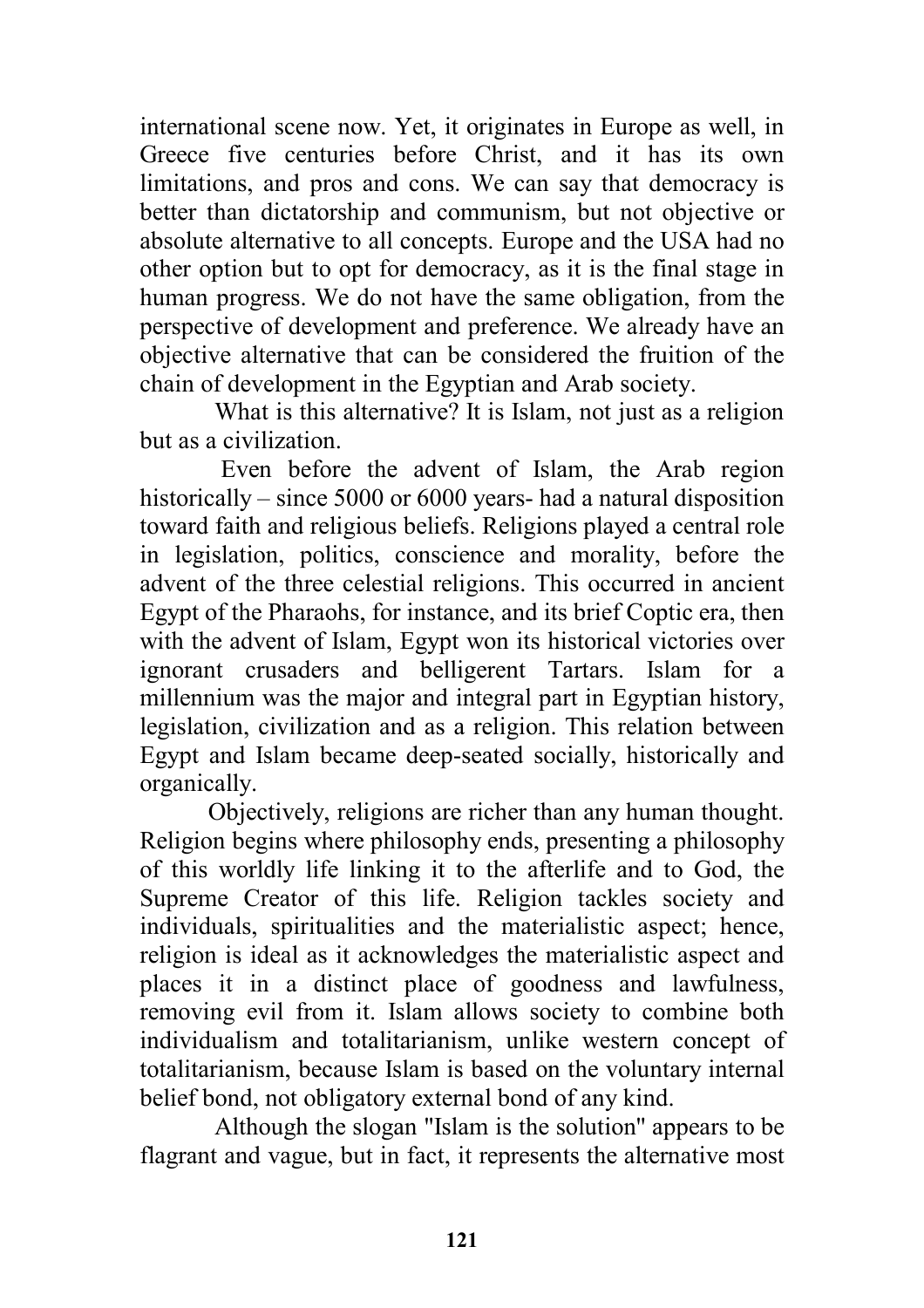suitable for us as it stems from Egyptian cultural roots. The idea lies in our understanding of Islam – if it is a sound understanding like that of the Prophet Muhammad's companions, we can revolutionize our life as the companions did in the early era of Islam. Yet, our understanding today of Islam is wrong and might lead to the downfall of our society. **The important notion is the sound understanding of Islam.**

 We have spent 50 years on demonstrating the sound understanding of Islam, since the publish our book titled ''*New Democracy*'' in 1946, it includes a chapter titled '' *new understanding of Islam*'' and we still work on that subject. We began the Islamic Revival Call to present this new understanding of Islam, and there is no scope in this epilogue for further details.<sup>‡‡‡‡‡‡</sup> Suffice it here to say that this call is about Islam as interpreted by the Holy Quran not by ancient interpretations of religious scholars of past eras, the application of *Sunna* after removing fabricated *Hadiths* via criteria of the Holy Quran, and lastly using the faculty of reasoning and wisdom as mentioned together in the Holy Quran, ''*Since God has bestowed upon thee from on high this divine writ and given thee wisdom…*'' (4:113). This adaptation suits us and gives us elements of power, originality, and creation in culture and civilization . limited knowledge and interpretation of ancient scholars should be discarded altogether. It was the fruition of their thinking their eras, these were eras of tyranny and limited mental faculties, and their thought and judgments are filled with seeds of backwardness of the Islamic society, and overlooking of essentials of life and rights of people.

 When we get rid of this ancient thought, we will return to the original source of Islam, the Holy Quran, whose wisdom is open for all, and we will find the alternative.

 The new interpretation of Islam and the Holy Quran, relates Islam to modern civilization of our era, and relates Islam to common people, freeing them from authoritarian and materialistic systems. Islam would provide for them security,

 $\overline{a}$ **‡‡‡‡‡‡ Details are found in our book titled ''***Islam and Challenges of Our Age***''**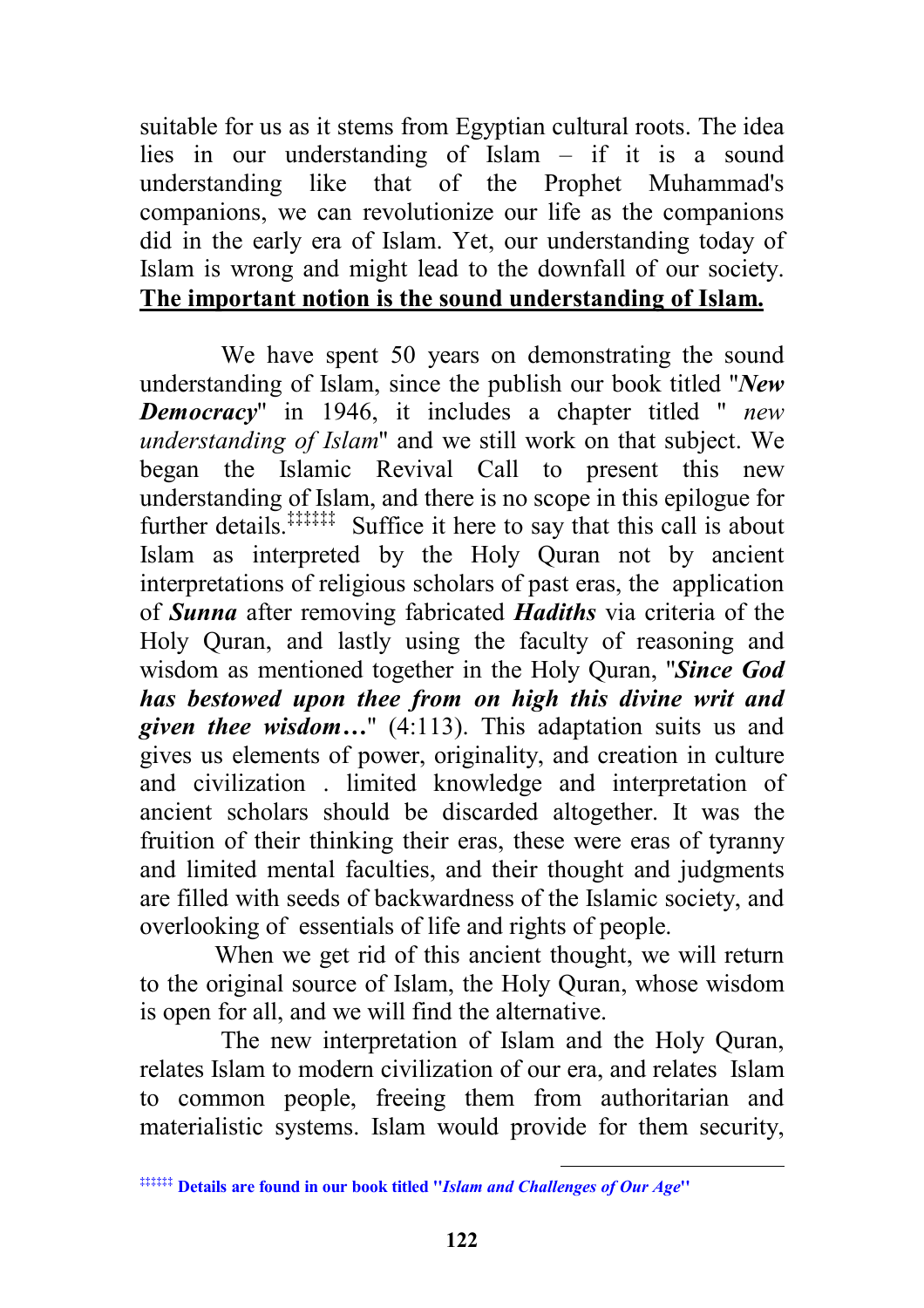safety, material satisfaction, dignity decent life, high standard of living, when wealth is distributed justly and fairly.

 This solution needs moral support and materialistic abundance, and combines values and the common people. That is why it is the best alternative.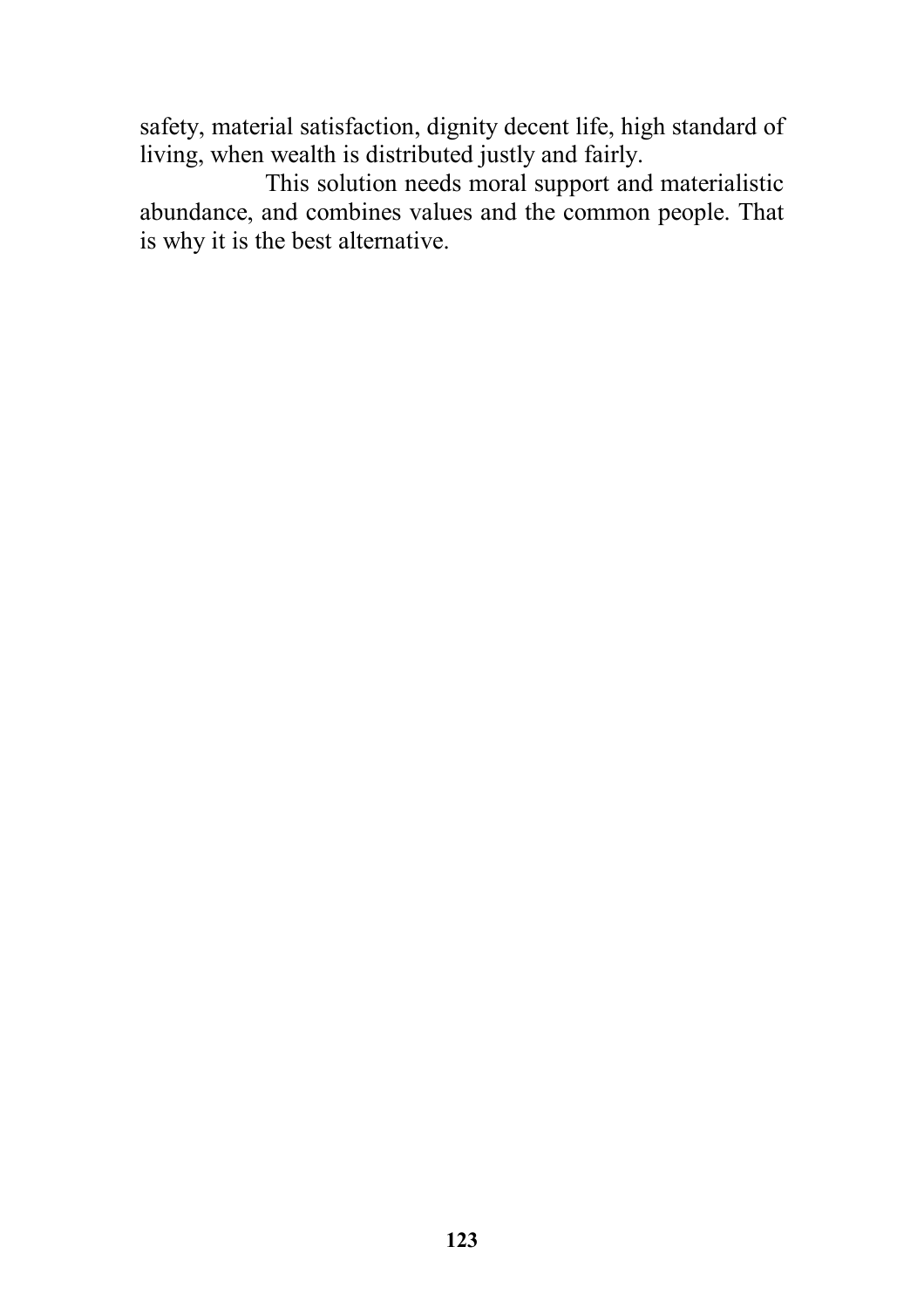TABLE OF CONTENTS

-Foreword…

# CHAPTER ONE OUR STANCE ON SECULARISM

-The confusion in the Islamic reference....

-The confusion of judging Islam by what had occurred in Christianity......

Principles of the secularism in Islam….-

First: the nature of Islam……...-

-Second: the absence of religious institution………….

-Third: Islam acknowledges liberty of thought…………

-Fourth: Islam acknowledges the principle of calling for doing the right deeds and forbidding wrong ones……..

-Fifth: Islam acknowledges pluralism…..

-Six: the principle of the original innocence…….

-Lastly: Islam is a religion and a nation, not a religion and a state……...

-The scope of secularism in Islam…….

-Three aspects to be taken into consideration……………

-A) The scope of the purity in European secularism………….

B) The specific nature of Egypt and the Arab world…………-

-C) The results of applying secularism in the Western society……..

### CHAPTER TWO OUR STANCE ON NATIONALISM

-The origin of nationalism………

-Nationalism without Islam………...

-Aziz El-Masry: the pioneer of Arab Islamic nationalism………